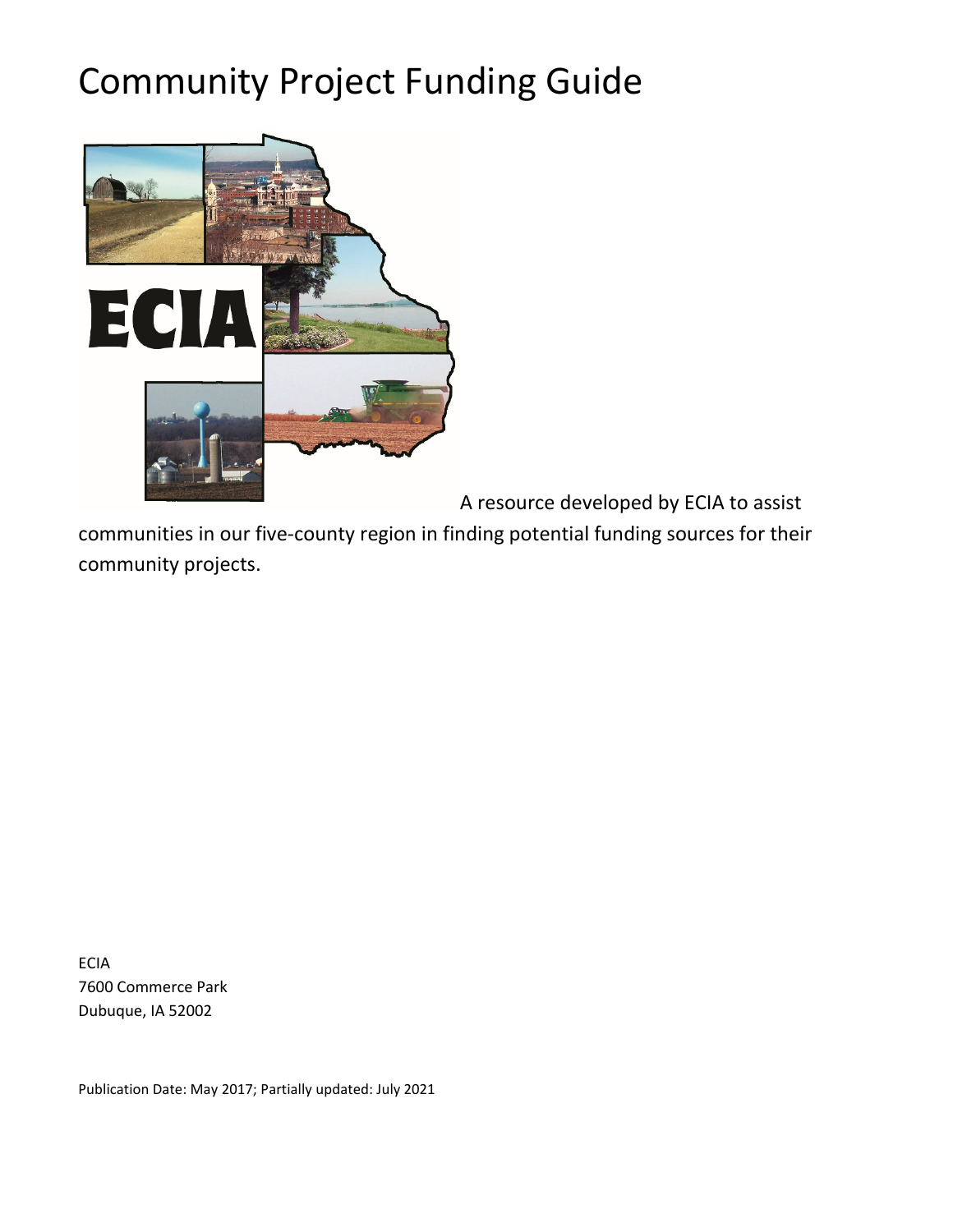# Preface

On the following pages are snapshots of potential funding programs for community projects. Please note, always refer to the program website for the most up to date information as program information is subject to change.

> ECIA serves municipalities, community organizations and other non-profit groups in the five-county region of Cedar, Clinton, Delaware, Dubuque, and Jackson Counties. ECIA provides technical assistance and special project support in areas such as Community Development, Economic Development, Housing Assistance, Employment and Training, Transit, Transportation and Planning, and Grant Writing.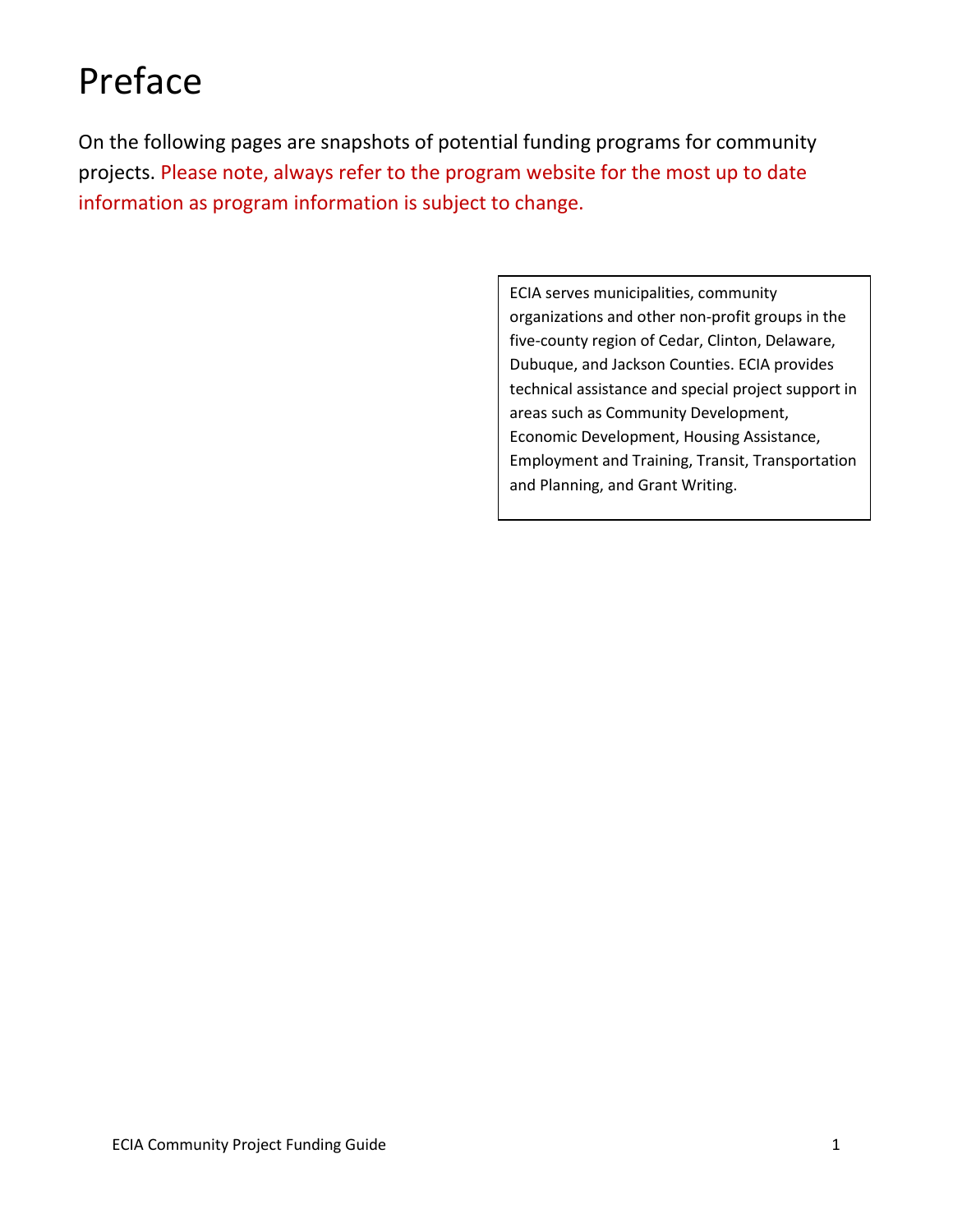# How to Use this Guide

There is no table of contents or index at this time. Simply click "CTRL F", and type in the word that best describes your project.

Some example searches include but aren't limited to:

- playground
- recreation
- art
- tree
- trail
- baseball
- environment
- libraries
- park
- community development
- fire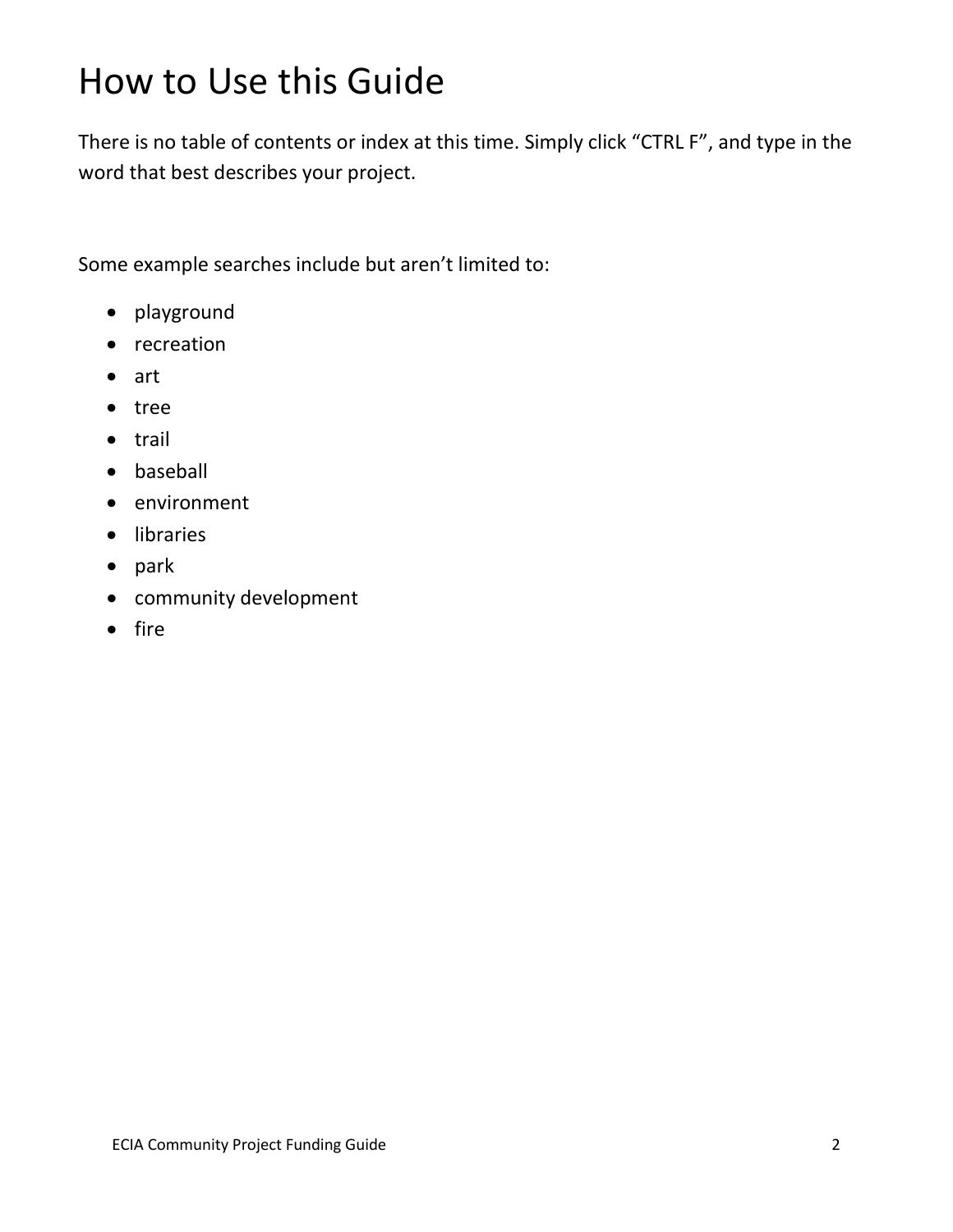# **[AED Grant Program](http://www.aedgrant.com/apply-aed-grant.htm)**

# **Grant Summary**

This program is designed to help institutions and individuals everywhere, place these amazing life saving devices at an affordable price.

# **Eligibility**

Private and public businesses, agencies, institutions, and individuals.

# **Eligible Projects**

AED packages for a fraction of the normal retail price

# **Geographic Focus**

National

# **Award Amounts**

N/A

# **Deadline**

Open

# **Award Announcements**

Approval is usually received within 1-3 weeks.

# **Website**

<http://www.aedgrant.com/apply-aed-grant.htm>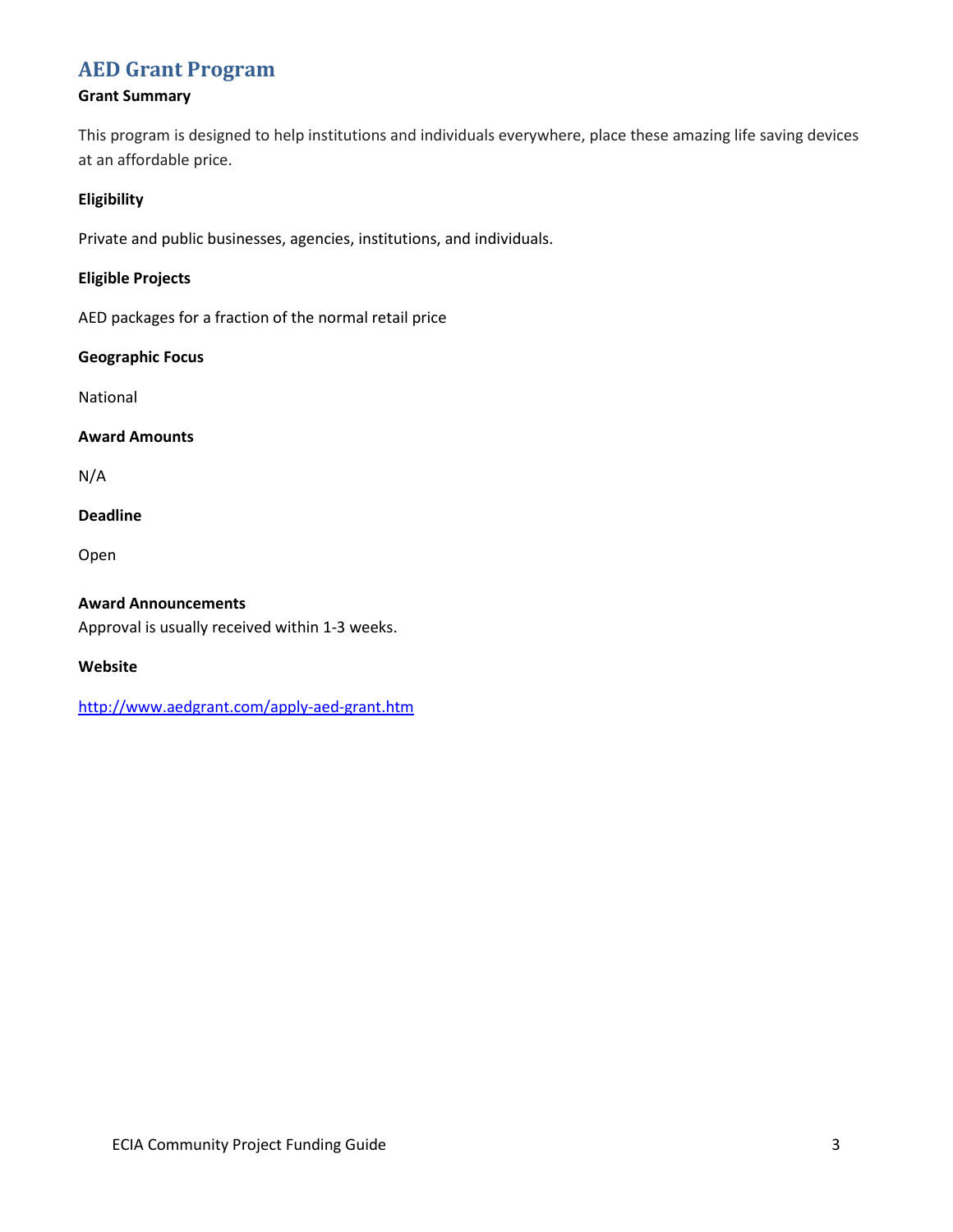# **[AARP Community Challenge](https://www.aarp.org/livable-communities/community-challenge/)**

# **Grant Summary**

The AARP Community Challenge provides small grants to fund "quick-action" projects that can help communities become more livable for people of all ages.

#### **Eligibility**

501(c)(3), 501(c)(4) and 501(c)(6) nonprofits; Government entities; Other types of organizations, considered on a case-by-case basis

#### **Eligible Projects**

Please see the website for the most current priorities.

#### **Geographic Focus**

National

#### **Award Amounts**

Several hundred dollars for small, short-term activities to several thousand for larger projects

#### **Deadline**

April 1

# **Award Announcements**

July

#### **Website**

<https://www.aarp.org/livable-communities/community-challenge/>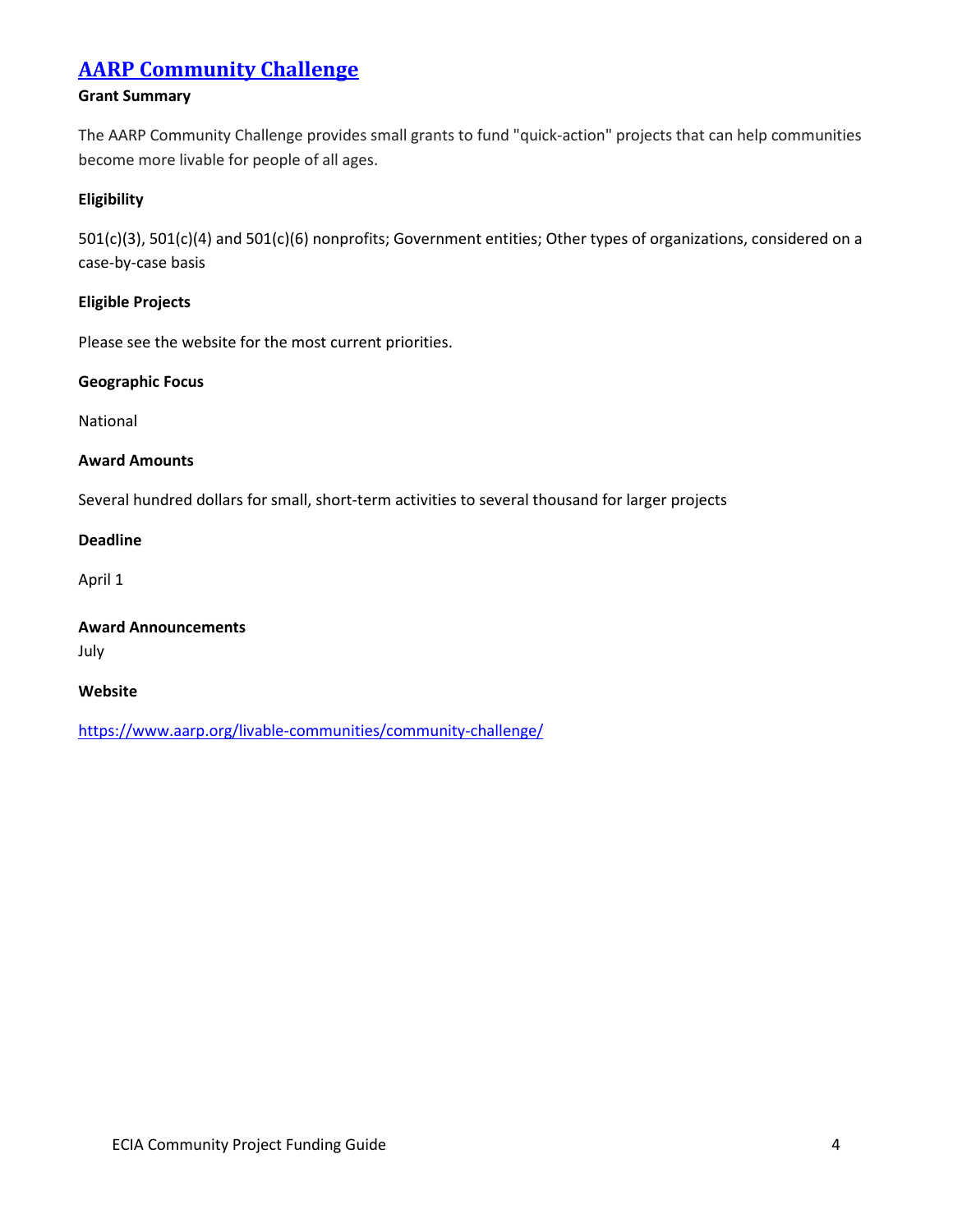# **[Alliant Energy Branching Out](https://www.alliantenergy.com/CommunityAndStewardship/OutreachandEnvironment/BranchingOut)**

#### **Grant Summary**

- Community tree planting program providing funding to:
	- Promote community-based tree planting projects
	- Encourage energy efficiency
	- Provide education related to the many benefits of trees
	- Increase environmental awareness through community stewardship

#### **Eligibility**

Communities receiving electricity and/or natural gas service from Alliant Energy.

#### **Eligible Projects**

The utility provides grants for community-based, tree-planting projects - like parks, gateways, cemeteries, nature trails, libraries, nursing homes, schools and more.

#### **Geographic Focus**

Iowa

**Award Amounts**

Up to \$5,000

#### **Deadline**

June 1/November 1

#### **Award Announcements:**

August/February

#### **Website**

<https://www.alliantenergy.com/CommunityAndStewardship/OutreachandEnvironment/BranchingOut>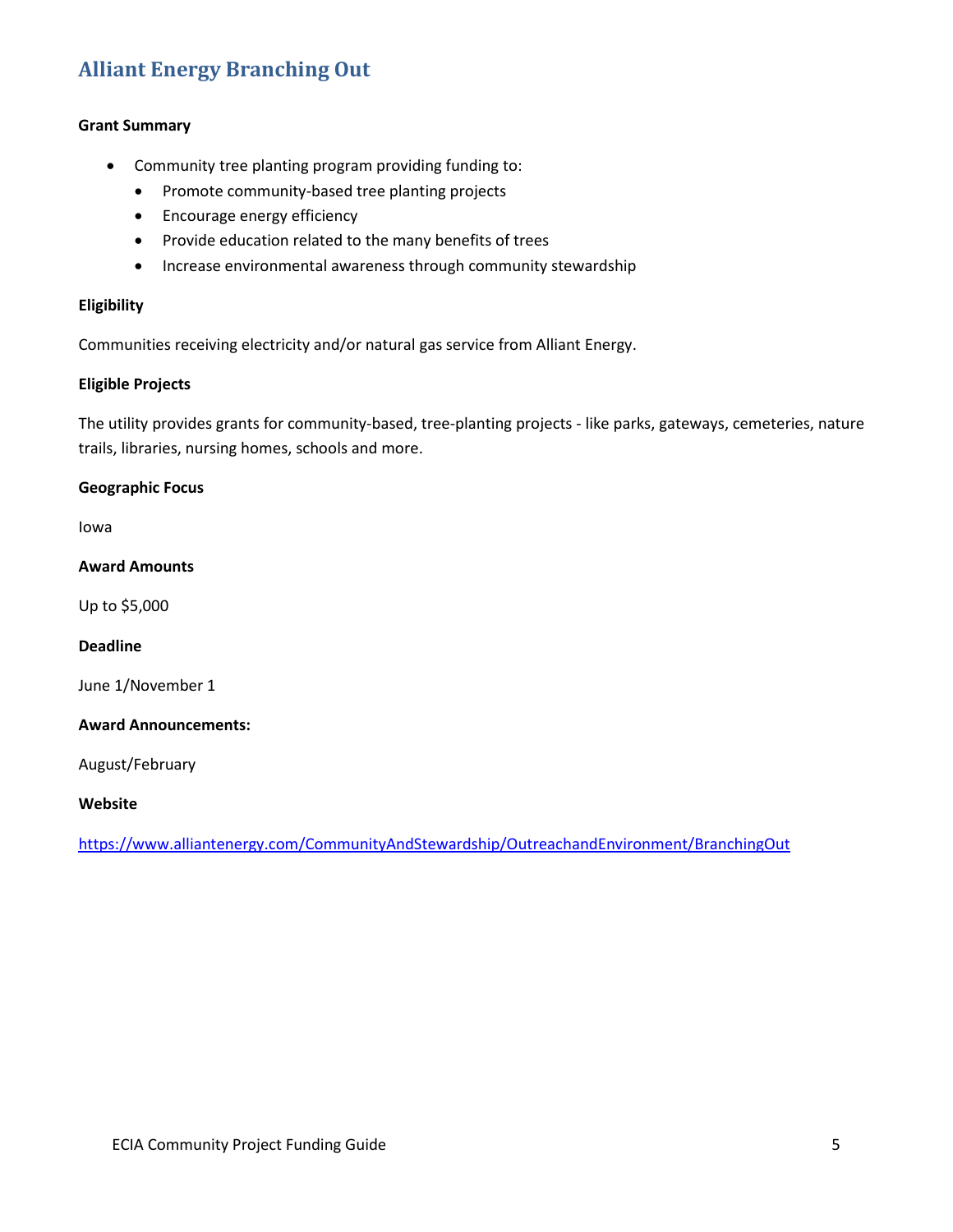# **[Alliant Energy Foundation -](https://www.alliantenergy.com/CommunityAndStewardship/CommunitySupport/CommunityGivingPrograms/ImpactGrants) Impact Grant**

## **Grant Summary**

The Alliant Energy Foundation's Community Grants are directed to programs and projects that benefit customers in Alliant Energy communities in Iowa and Wisconsin. Through our Community Grants we support nonprofits and community partners in four major categories: Hunger and Housing, Workforce Readiness, Environmental Stewardship, and Diversity, Safety and Wellbeing.

## **Eligibility**

Applicant organization must be a registered 501(c)3 nonprofit organization with a valid IRS tax ID (EIN); or a governmental unit, town, village, or city; or an accredited school, college or university.

# **Eligible Projects**

All projects must fit into one of our three focus areas: Hunger and Housing, Workforce Readiness, Environmental Stewardship, and Diversity, Safety and Wellbeing.

# **Geographic Focus**

Market area

# **Award Amounts**

Impact Grants start at \$5,000 or more.

#### **Deadline**

(Rolling) Proposal process - Impact Grant recipients work directly with our Foundation staff on a project or program. Here's an example of what the grant process may look like: Make an initial contact with our staff. Fill out this quickpre-application form to tell us a little about the project you'd like to collaborate on; We'll respond and set up a time to discuss your idea in more detail. We may schedule additional meetings for more complex projects; If approved to advance, you'll receive a unique invitation code to complete a proposal in our CyberGrants application portal.

#### **Award Announcements**

Within 30 days, our team will review the proposal and respond to your request.

#### **Website**

[https://www.alliantenergy.com/CommunityAndStewardship/CommunitySupport/CommunityGivingPrograms/Im](https://www.alliantenergy.com/CommunityAndStewardship/CommunitySupport/CommunityGivingPrograms/ImpactGrants) [pactGrants](https://www.alliantenergy.com/CommunityAndStewardship/CommunitySupport/CommunityGivingPrograms/ImpactGrants)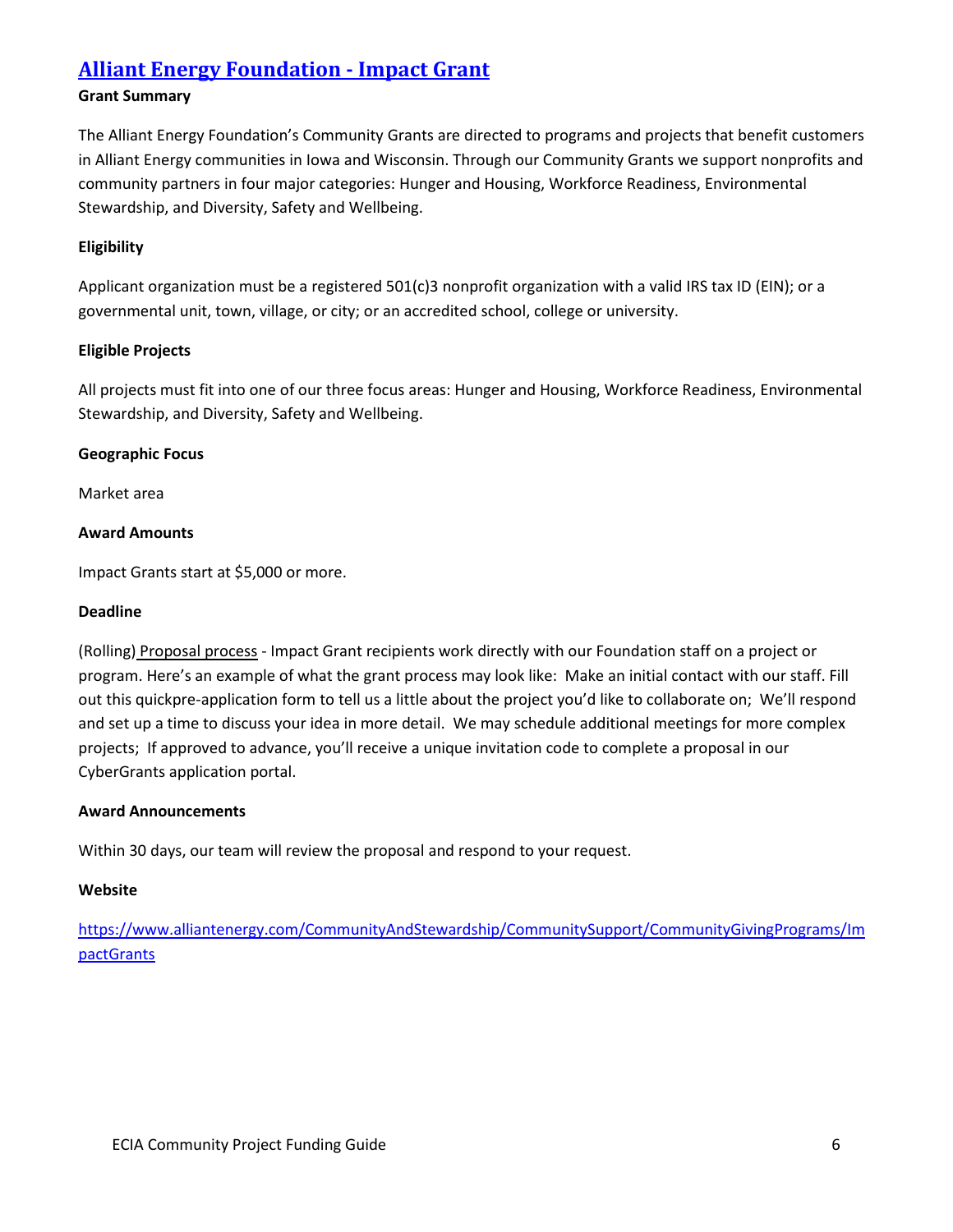# **[Arts Build Communities Grant](https://iowaculture.gov/about-us/about/grants/arts-build-communities-grant)**

# **Grant Summary**

The Arts Build Communities grant program is designed to provide support to initiatives that uniquely address civic challenges and community issues through the arts. Participants will receive financial and technical assistance as well as faculty and student resources to carry out project activities. The assistance will be provided by either Iowa State University, University of Iowa or University of Northern Iowa. Each university selects one project to mentor based on its resources and abilities.

# **Eligibility**

Nonprofits, Schools, Communities.

# **Eligible Projects**

Apply for funding to support an arts project that addresses a civic challenge or issue facing your community. Grant recipients will receive technical assistance to help develop the project from either Iowa State University, University of Iowa or University of Northern Iowa. Each university selects one project to mentor based on its resources and abilities.

#### **Geographic Focus**

Iowa

#### **Award Amounts**

\$10,000.

# **Deadline**

November 1

#### **Award Announcements**

Within eight weeks of deadline

#### **Website**

https://iowaculture.gov/about-us/about/grants/arts-build-communities-grant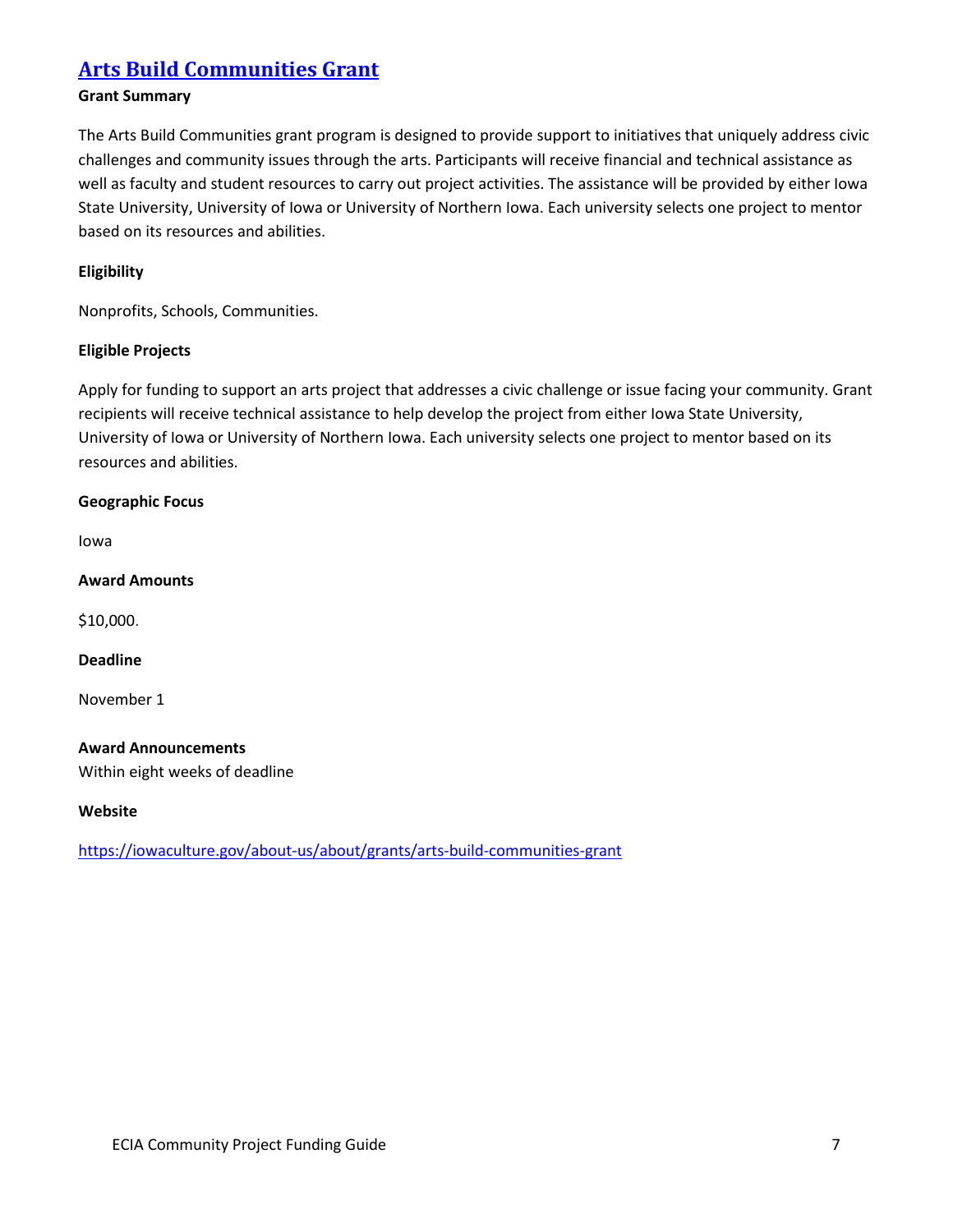# **[Assistance to Fire Fighters Grant](https://www.fema.gov/welcome-assistance-firefighters-grant-program)**

# **Grant Summary**

The primary goal of the Assistance to Firefighters Grant (AFG) is to meet the firefighting and emergency response needs of fire departments and nonaffiliated emergency medical service organizations.

#### **Eligibility**

Fire departments in need of financial assistance for obtaining resources to equip and train emergency personnel.

#### **Eligible Projects**

Critically needed equipment, protective gear, emergency vehicles, training and other resources needed to protect the public and emergency personnel from fire and related hazards.

#### **Geographic Focus**

National

#### **Award Amounts**

Max funding is dependent on the number of grant requests received and the total grant dollars available.

#### **Deadline**

January

#### **Award Announcements**

March

#### **Website**

<https://www.fema.gov/welcome-assistance-firefighters-grant-program>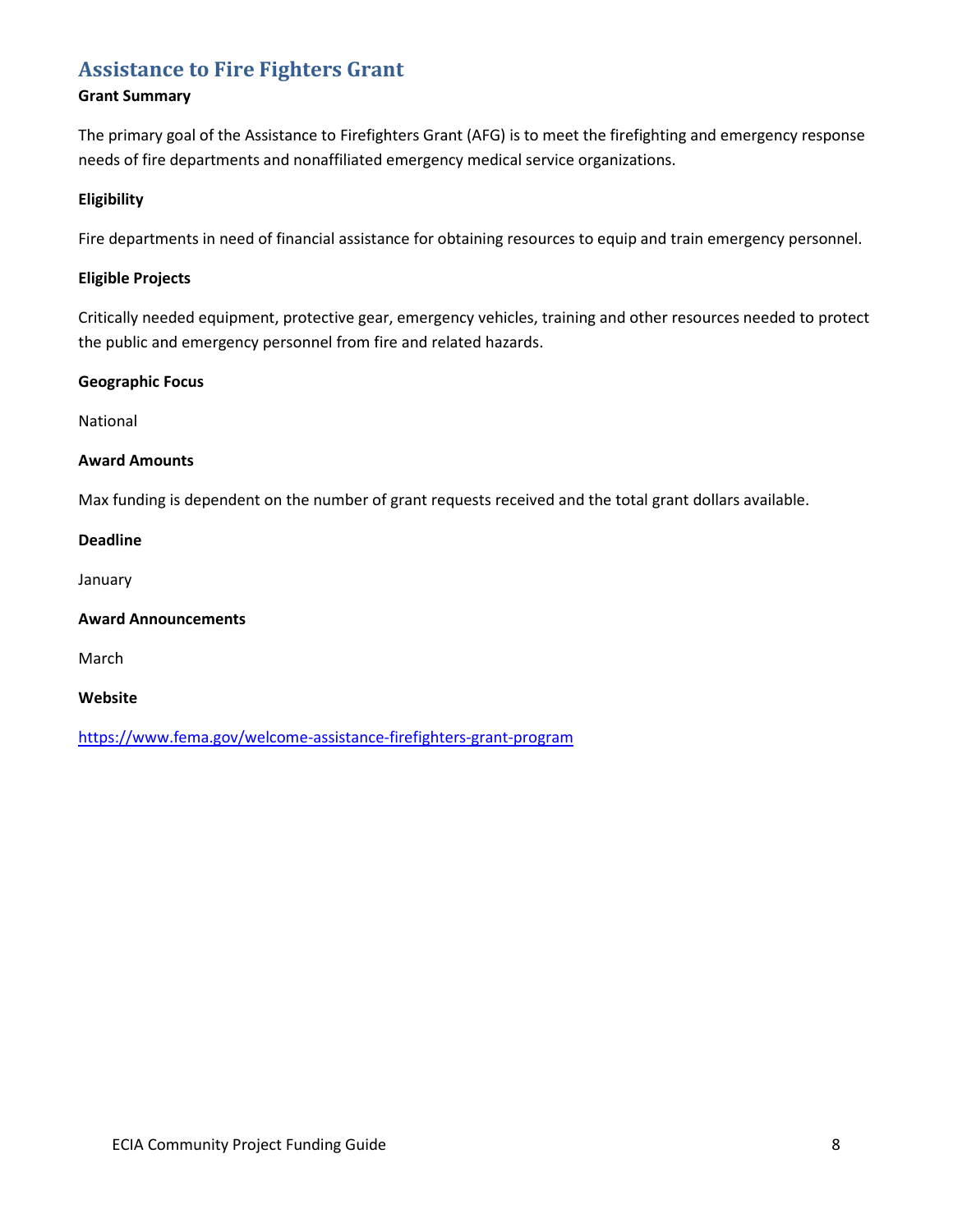# **[Baseball Tomorrow Fund](https://www.mlb.com/baseball-tomorrow-fund)**

#### **Grant Summary**

MLB-MLBPA Youth Development Foundation (the "Foundation") is a joint initiative between Major League Baseball and the Major League Baseball Players Association. It was created to increase participation in and expand access to youth baseball and softball. The Foundation makes grants to organizations in the United States and internationally. The Foundation accepts applications throughout the year, and grant decisions are made by its Board of Directors on a quarterly basis.

#### **Eligibility**

Non-profit and tax-exempt organizations involved in the operation of youth baseball and/or softball programs and facilities.

#### **Eligible Projects**

The Foundation considers requests for a variety of purposes including funding capital projects (e.g., field renovations), baseball/softball programs, and education initiatives.

- Capital projects include: building and renovating fields and practice facilities and installing lighting.
- Baseball/Softball programs include: in-school/after-school baseball/softball programming, equipment and uniforms, umpire fees, player registration fees and practice facility rental fees.
- Education initiatives include: programs, exhibits and other learning opportunities that use baseball and softball as its primary focus to promote interest and engagement in the game.

#### **Geographic Focus**

National

#### **Award Amounts**

Must generate at least 50% matching funds

#### **Application Deadline & Award Announcements**

Rolling. If you are interested in applying, download the Letter of Inquiry instructions. You will receive an update within 30 days following your Letter of Inquiry submission. The Foundation may request a phone call to review your project/program if it has additional questions.

#### **Website**

#### <https://www.mlb.com/baseball-tomorrow-fund>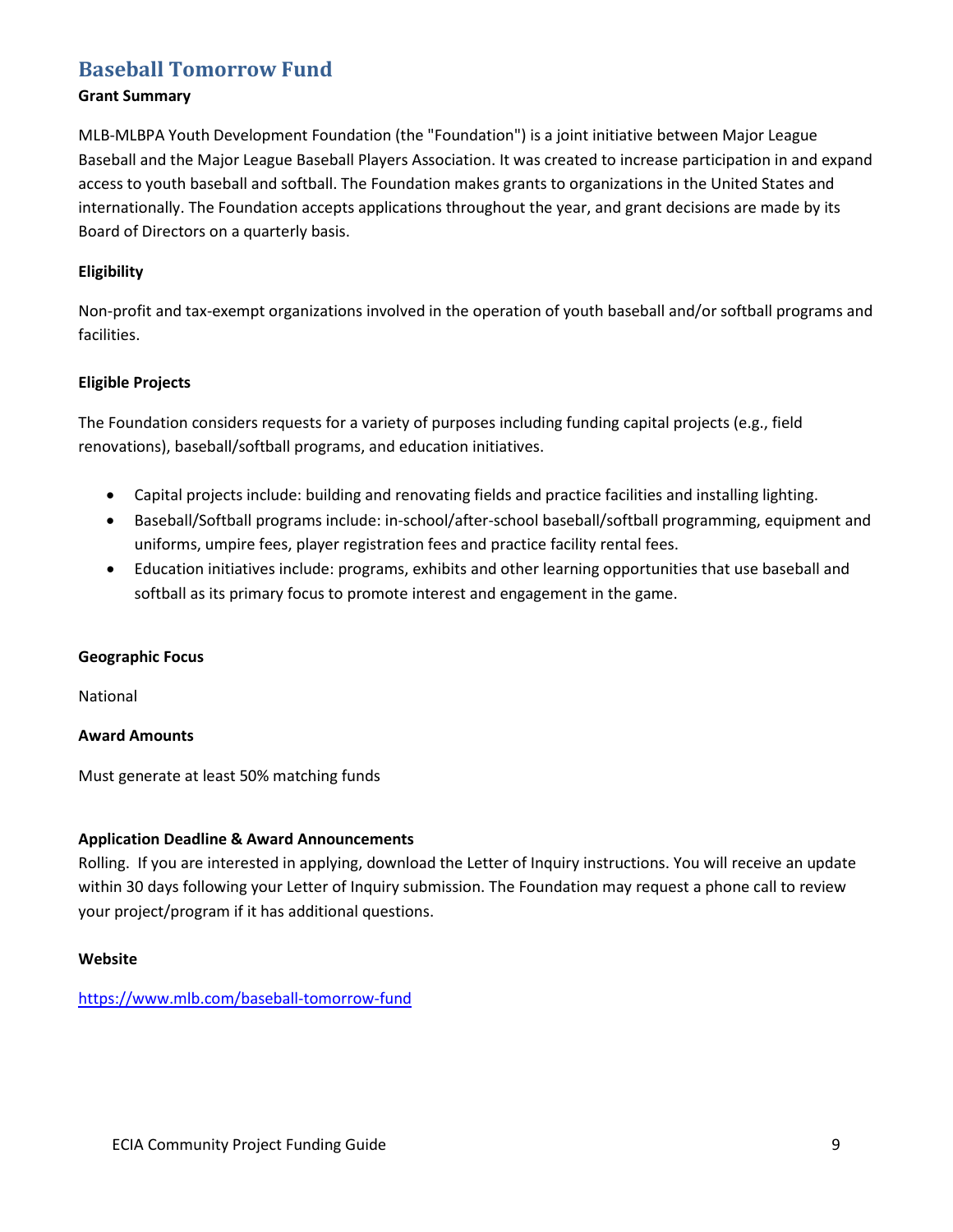# **[Black Hills Corporation –](https://www.blackhillscorp.com/community/community-giving) Community Giving**

# **Grant Summary**

Our future depends on healthy, vibrant communities and opportunities for our friends and neighbors to fulfill their potential. To that end, we make donations for civic, cultural, social and charitable purposes.

#### **Eligibility**

501c3 organizations

#### **Eligible Projects**

Arts and culture, Civic and community development, Education, Environment, Human services, Youth development

#### **Geographic Focus**

Market area

# **Award Amounts**

Between \$1,000 and \$20,000

# **Deadline**

Open

# **Award Announcements:**

Ongoing

#### **Website**

<https://www.blackhillscorp.com/community/community-giving>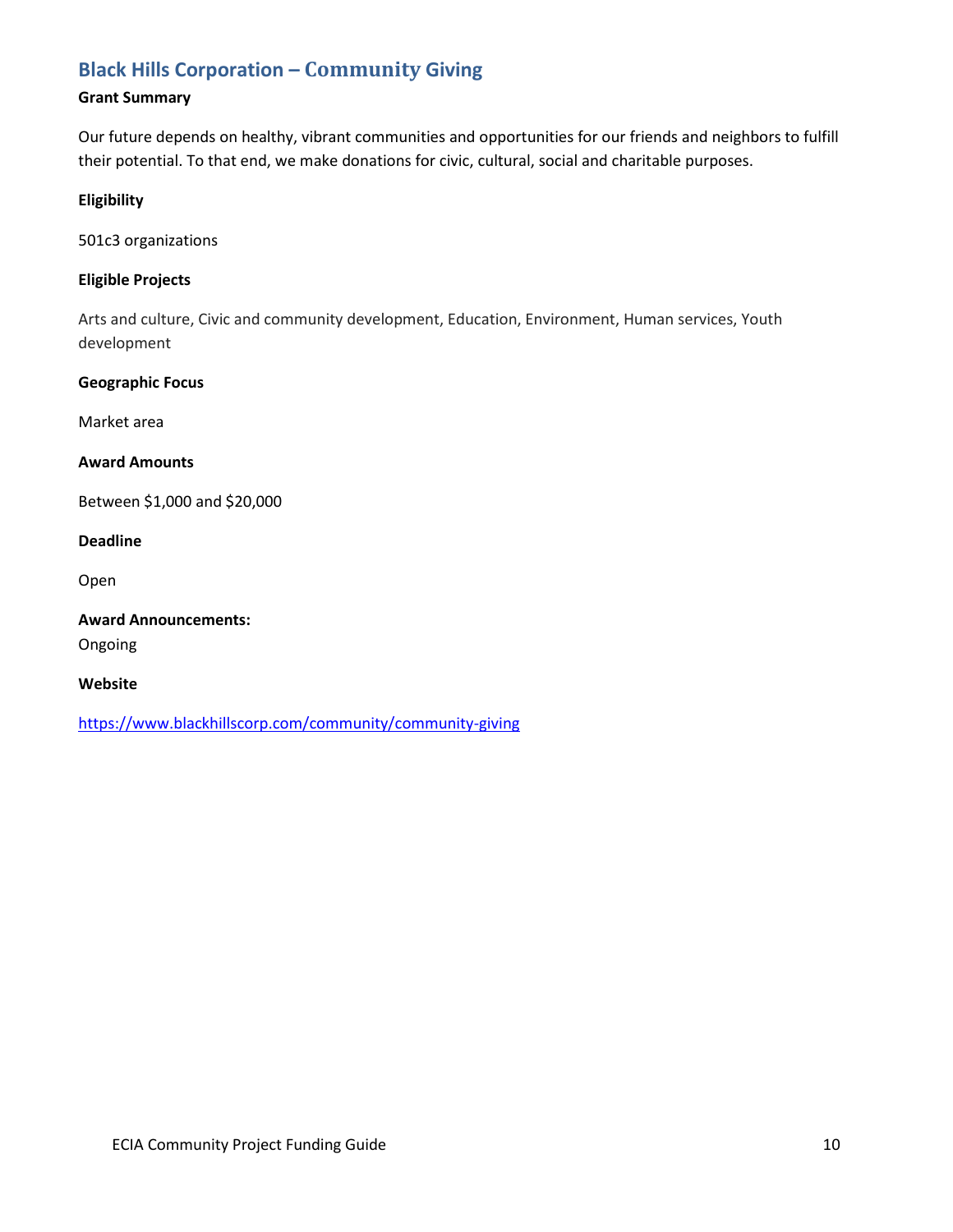# **[Black Hills Energy Power of Trees](http://www.treesforever.org/Power_of_Trees)**

# **Grant Summary**

- Community tree planting program providing funding to:
	- Encourage community tree planting and care on public and/or private property
	- Promote energy efficiency
	- Enhance the environment
	- Beautify your community

# **Eligibility**

Communities receiving utility service from Black Hills Energy

#### **Eligible Projects**

Trees can be planted on either public or private property through this program. Past projects funded have included schools, parks, nursing homes, street trees, residential plantings and replacement of storm-damaged trees.

#### **Geographic Focus**

Iowa

#### **Award Amounts**

Up to \$5,000

#### **Deadline**

November 1

#### **Award Announcements**

Announcements coincide with the spring planting seasons

#### **Website**

[http://www.treesforever.org/Power\\_of\\_Trees](http://www.treesforever.org/Power_of_Trees)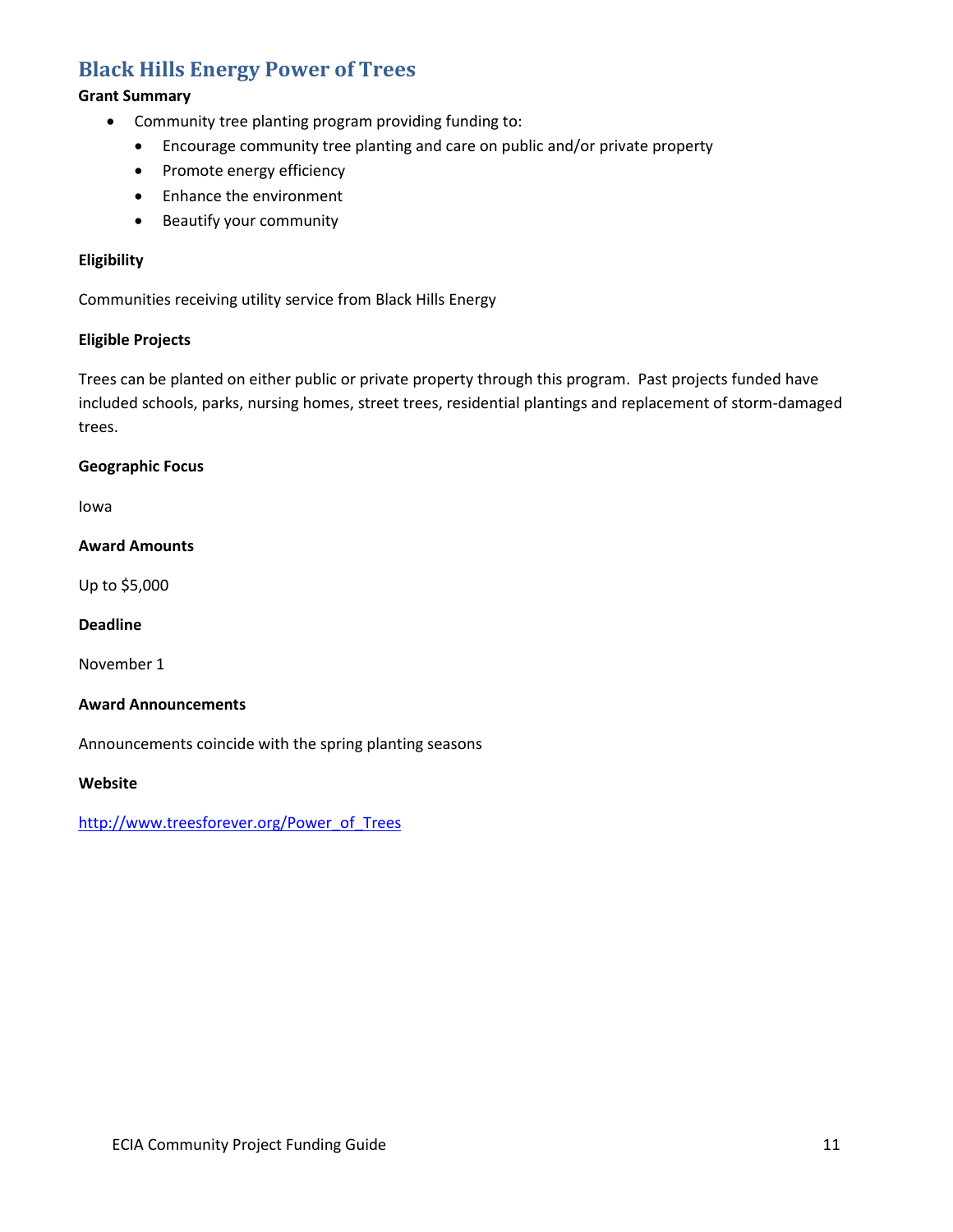# **[Build with Bags](http://www.iowagrocers.com/build-with-bags-program.cfm)**

#### **Grant Summary**

This grant program was initiated to support "closing the plastic bag loop" by demonstrating how recycled plastic bags can be re-used in the manufacturing of outdoor furniture and equipment. Although there are a number of firms that provide recycled plastic content, furniture and equipment, the BWB program encourages grant recipients to use Iowa's own Plastic Recycling of Iowa Falls (www.plasticrecycling.us).

#### **Eligibility**

The grant program is available to any governmental entity, organization (i.e. service clubs, non-profit organizations) within Iowa that purchase the items for a park or school.

#### **Eligible Projects**

Please note that to be eligible for the grant program, the recycled-content plastic furniture or equipment to be purchased must be used at a park or school.

#### **Geographic Focus**

Iowa

**Award Amounts**

Max \$2,000

# **Deadline**

March 30

#### **Award Announcements**

April 22

#### **Website**

http://www.iowagrocers.com/build-with-bags-program.cfm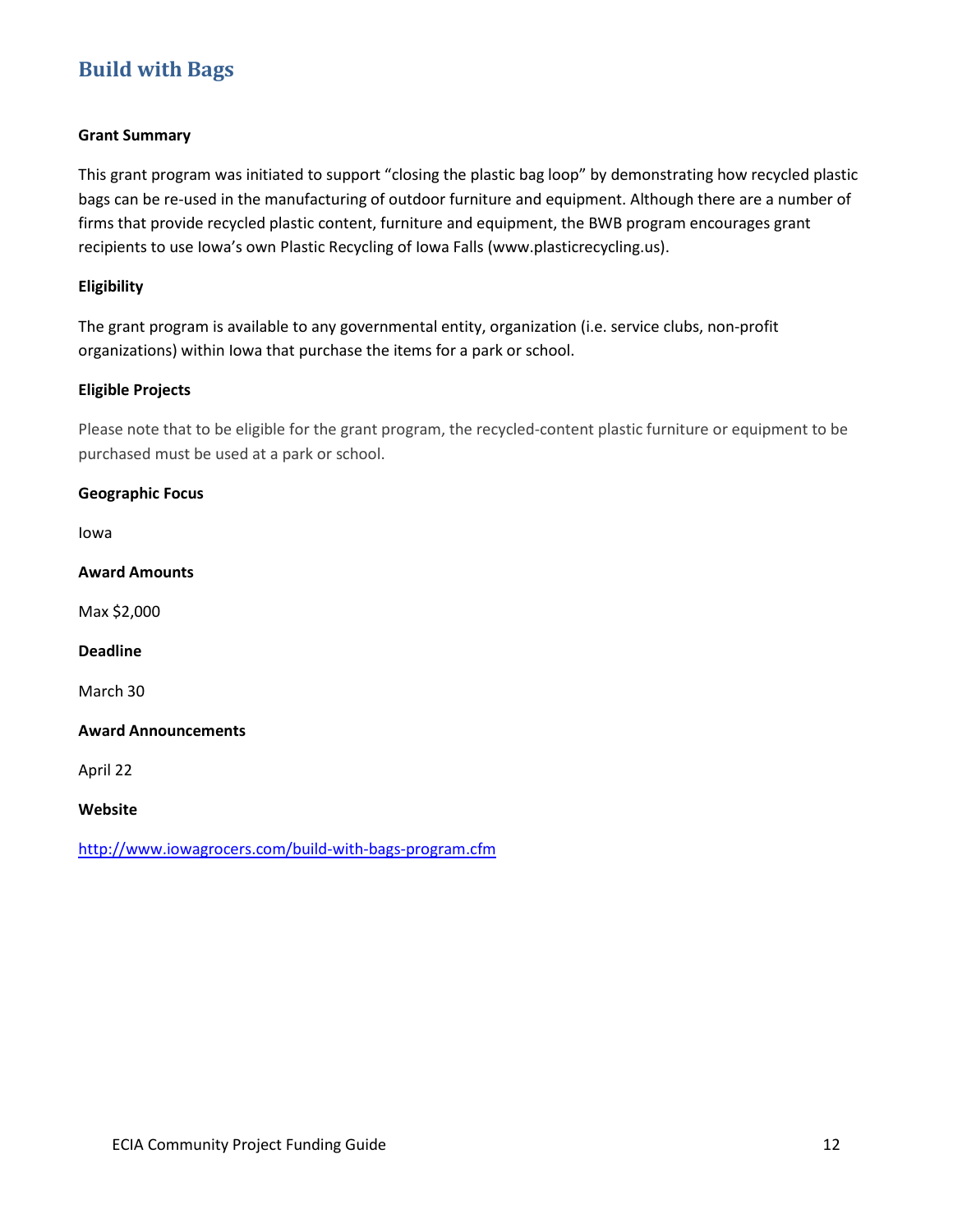# **[Canadian Pacific –](http://www.cpr.ca/en/community/cp-has-heart/community-fund) Community Fund**

#### **Grant Summary**

We provide funding to organizations that aim to improve the heart health of people in communities all over North America.

#### **Eligibility**

Located and serving communities within the vicinity of CP operations. A registered charity and eligible to issue official tax receipts for donations, an established not-for-profit community organization, or a hospital foundation or social service agency. In sound financial standing, or able to demonstrate that it has a plan for repairing difficult financial circumstances.

#### **Eligible Projects**

Our priority is saving lives through: Research; Better access to cardiac emergency response equipment and treatment

#### **Geographic Focus**

Located and serving communities within the vicinity of CP operations.

#### **Award Amounts**

\$500 to \$50,000

#### **Deadline**

Applications for donations and sponsorships for 2018 must be submitted no later than November 30, 2018.

#### **Award Announcements**

At least 60 days after November 30<sup>th</sup>.

#### **Website**

http://www.cpr.ca/en/community/cp-has-heart/community-fund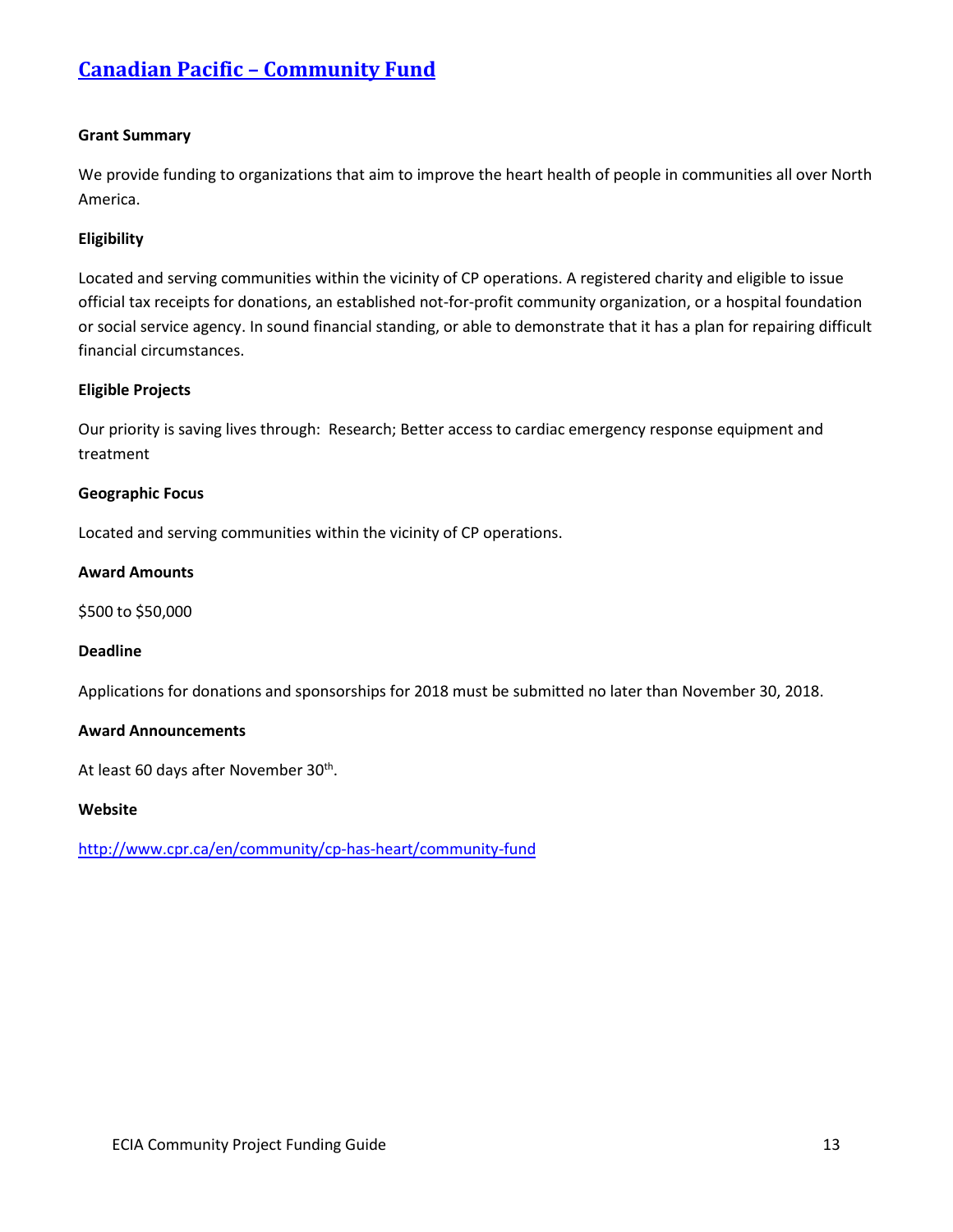# **[Career Link Employment Transportation program](https://www.iowaeconomicdevelopment.com/programDetails?pid=95&ppid=94)**

# **Grant Summary**

Funds awarded through the Career Link Employment Transportation program provide transportation for individuals to travel to job activities or job education opportunities. Funding is provided through local governments to non-profit transportation service providers.

## **Eligibility**

Non-entitlement cities (under 50,000) or counties

## **Eligible Projects**

Projects must provide transportation for individuals to travel to job activities or job education opportunities. Funds are not for purchasing buses or other equipment.

#### **Geographic Focus**

Iowa

#### **Award Amounts**

The maximum grant award is \$150,000. One-for-one cash match required for projects. Matching funds can be a combination of funds from participating businesses, local, state and federal funds

#### **Deadline**

Open

#### **Award Announcements**

Awards are announced on an ongoing basis as long as funds are available.

#### **Website**

<https://www.iowaeconomicdevelopment.com/programDetails?pid=95&ppid=94>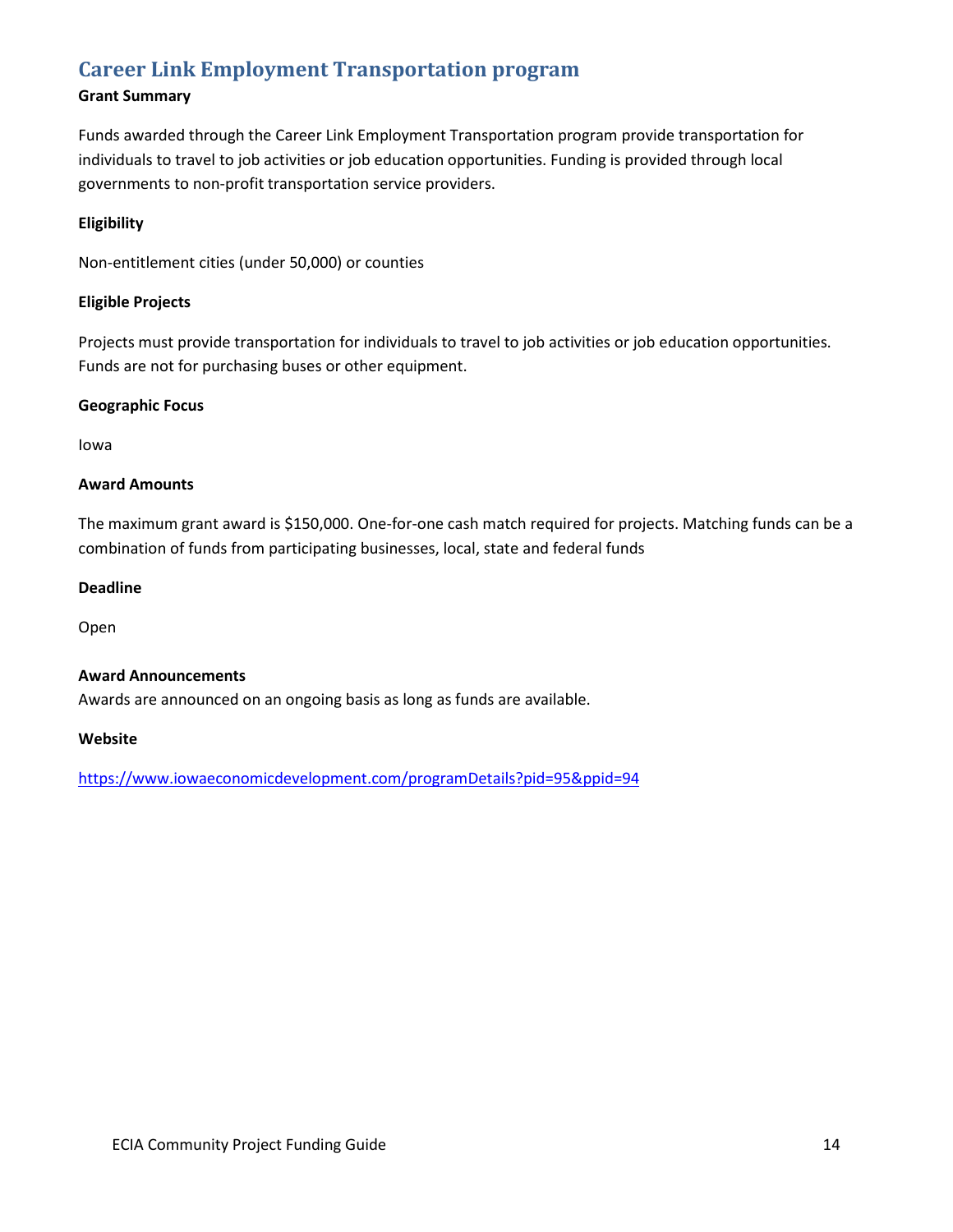# **[Casey's](http://www.caseys.com/charitable_giving)**

# **Funding Overview:**

We believe in neighbors helping neighbors. That's why we're committed to helping local organizations make a difference in their communities. We are proud to contribute to organizations through sponsorships, food and monetary donations.

## **Max Funding Amount:**

40% of total funding

**Geographic Focus**

Market area

# **Eligible Applicants:**

501c3 organizations

# **Eligible Projects**

Casey's General Stores, Inc. does **NOT** provide contributions to:

- Individuals
- Political organizations
- Research projects, assessments or special studies
- Adult sport teams and leagues
- Pageants
- Conferences, conventions, seminars or expos
- Employee appreciation events
- For-profit companies raising money for a charitable cause
- Organizations soliciting funds for overseas causes
- Organizations who give to charities we already support and give to directly

#### **Application Deadline:**

At least 20 **business** days prior to the date for which the donation is needed

#### **Award Announcements:**

Ongoing

# **Website:**

<https://www.caseys.com/community/charitable-giving>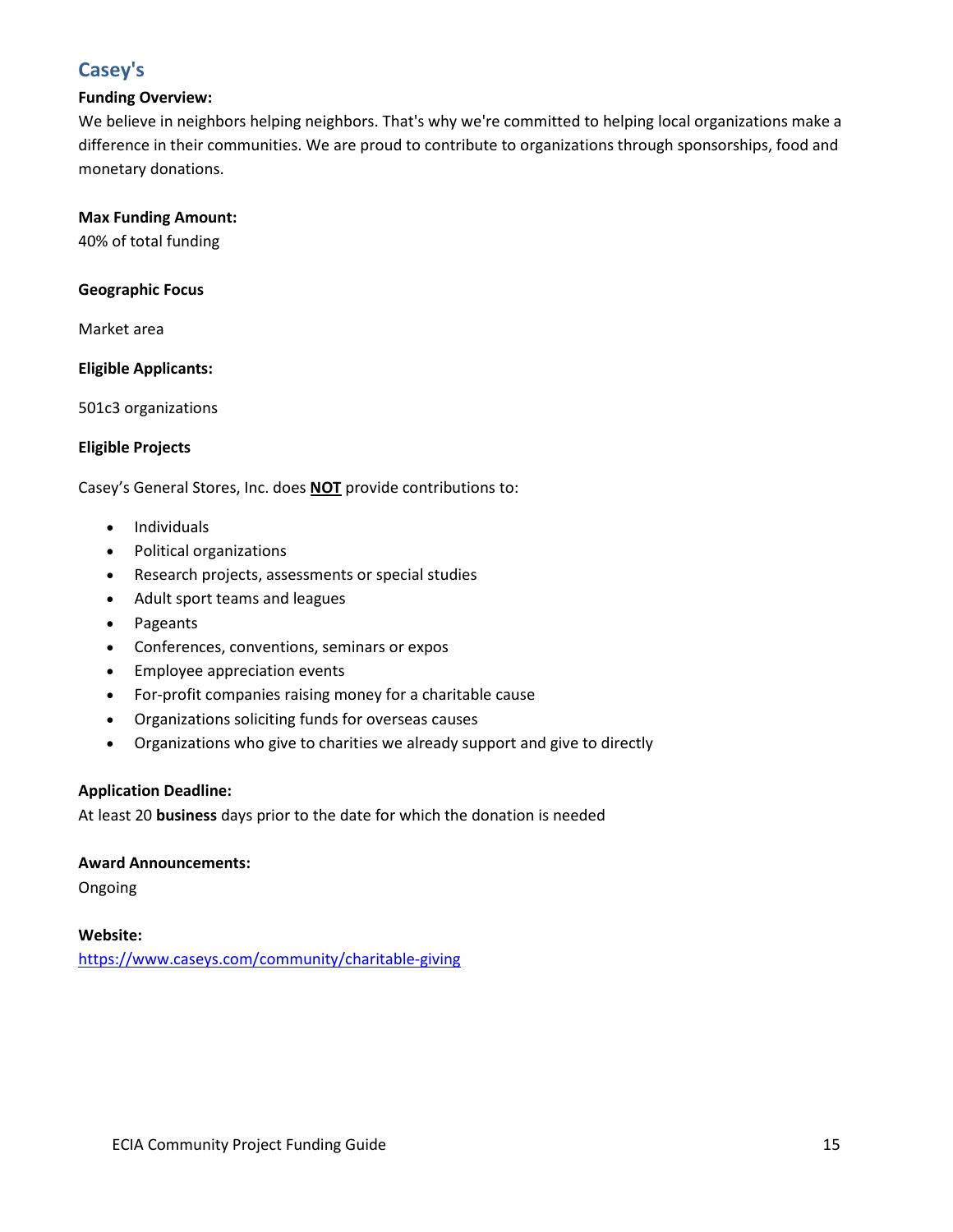# **[CDBG Career Link](https://www.iowagrants.gov/insideLinkOpps.jsp?documentPk=1410875780346)**

# **Grant Summary**

The Career Link program provides funding to help develop training programs for primarily low to moderate income individuals in an effort to increase employee skills and develop a skilled workforce for employers to draw from.

# **Eligibility**

All incorporated cities and all counties in the State, except those designated as HUD entitlement areas, are eligible to apply for and receive funds under this program.

# **Eligible Projects**

Under Career Link, employers identify common training needs and work with partners to develop a program/ curriculum to address the training needs.

# **Geographic Focus**

Iowa

# **Award Amounts**

Up to \$3 million in federal Community Development Block Grant (CDBG) funds are available on an annual basis through the state of Career Link program.

## **Deadline**

Rolling, as long as funds are available

#### **Award Announcements**

Rolling

#### **Website**

<https://www.iowagrants.gov/insideLinkOpps.jsp?documentPk=1410875780346>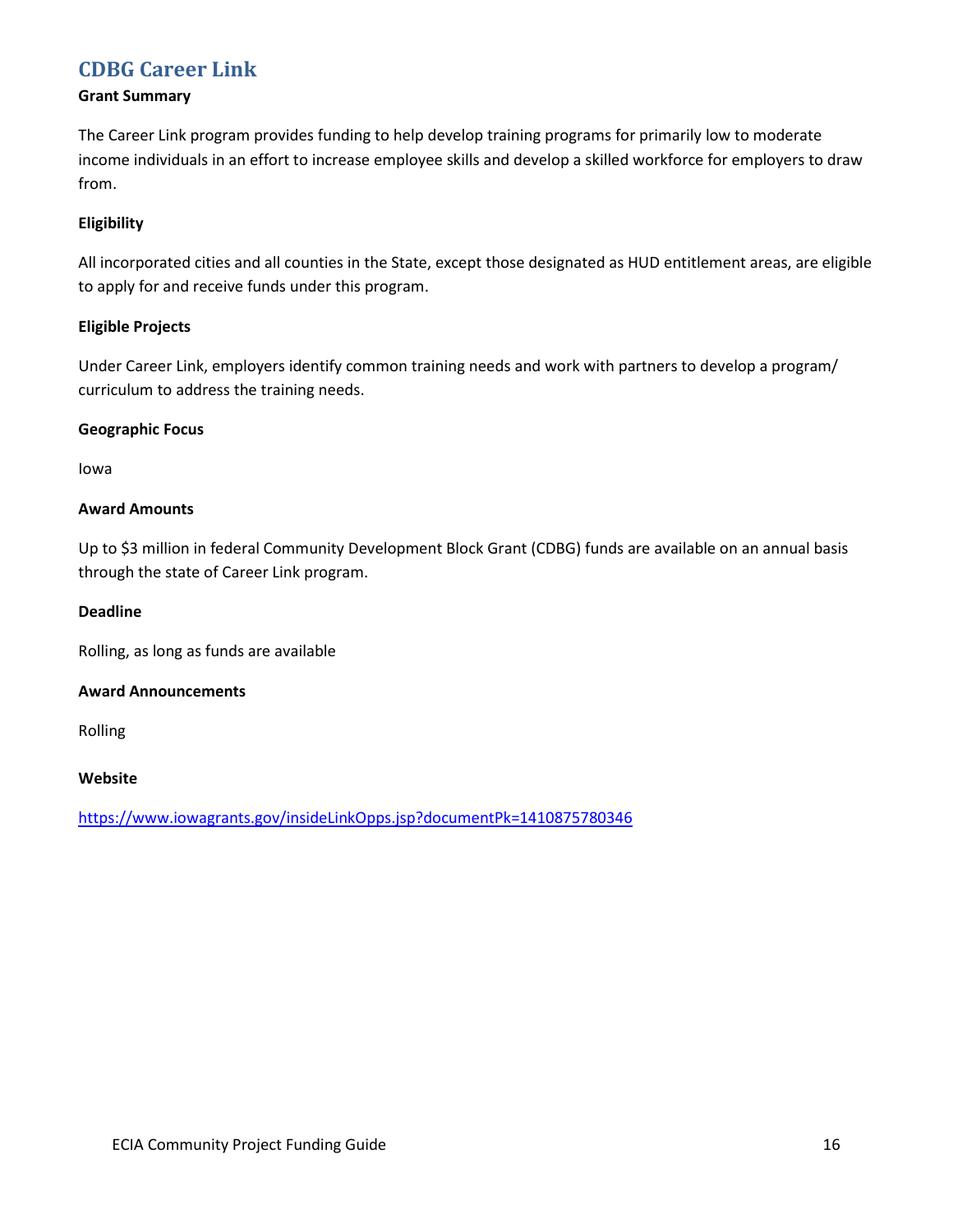# **[CDBG—Community Facilities & Services](https://www.iowaeda.com/cdbg/community-facilities/)**

# **Grant Summary**

The program is funded through the federal Community Development Block Grant (CDBG). The goal of this program is to provide economic opportunities for people, especially those of low- and moderate income.

## **Eligibility**

Projects must primarily benefit low- and moderate-income persons (per HUD's definition). Projects must incorporate and support Iowan's state sustainable principles.

# **Eligible Projects**

This annual competitive program offers grants to assist communities for a variety of projects including day care facilities, senior centers, vocational workshops and other community services such as storm water projects. Projects must primarily benefit low- and moderate income persons (per the U.S. Department of Housing and Urban Development definition)

#### **Geographic Focus**

Iowa

#### **Award Amounts**

- Communities with populations less than 1,000 can receive up to \$300,000
- Communities with populations between 1,000 and 2,500 can receive up to \$500,000
- Communities with populations between 2,500 and 15,000 can receive up to \$600,000
- Communities with populations greater than 15,000 can receive up to \$800,000

#### **Deadline**

April 19

#### **Award Announcements**

June

#### **Website**

https://www.iowaeda.com/cdbg/community-facilities/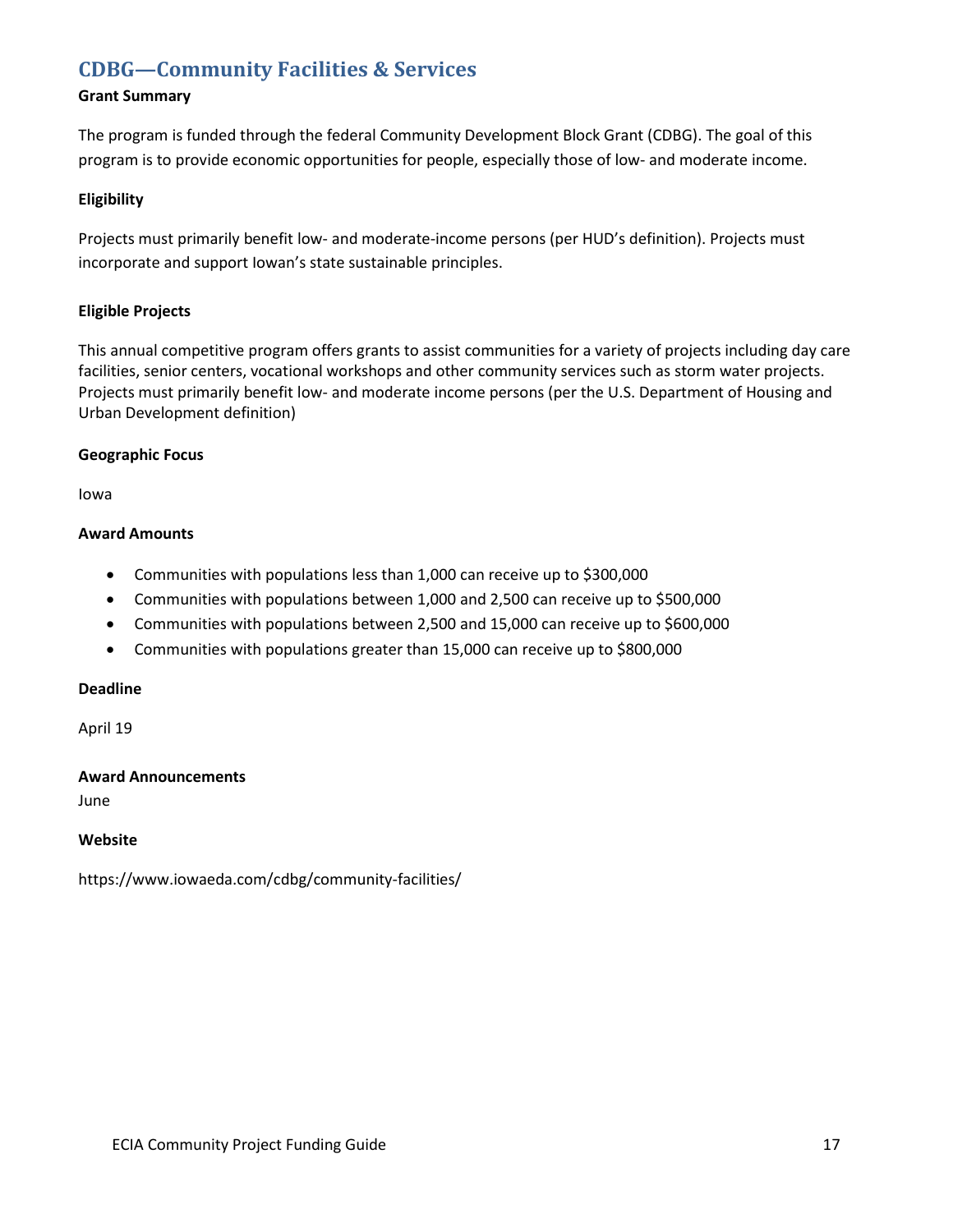# **[Economic Development Set-Aside \(EDSA\)](https://www.iowaeconomicdevelopment.com/Business/EDSA)**

# **Grant Summary**

The Economic Development Set Aside (EDSA) program provides financial assistance to businesses and industries requiring assistance to create or retain job opportunities in Iowa. EDSA develops viable communities that provide economic opportunities for people, especially those with low- and moderate incomes.

## **Eligibility**

Counties and cities under 50,000, except those designated as HUD entitlement areas, are eligible to apply on behalf of a business within their jurisdiction

# **Eligible Projects**

Priority is given to projects that create manufacturing jobs, add value to Iowa resources and/or increase exports. Preference is given to businesses that create or retain the greatest number of jobs with the least amount of program dollars. Projects must demonstrate a need for assistance. The only three valid criteria to determine need are: a financing gap, insufficient return on investment or locational disadvantage.

#### **Geographic Focus**

Iowa

# **Award Amounts**

Maximum award is \$1 million

#### **Deadline**

Rolling

#### **Award Announcements**

Awards are announced on an ongoing basis as long as funds are available.

#### **Website**

<https://www.iowaeconomicdevelopment.com/Business/EDSA>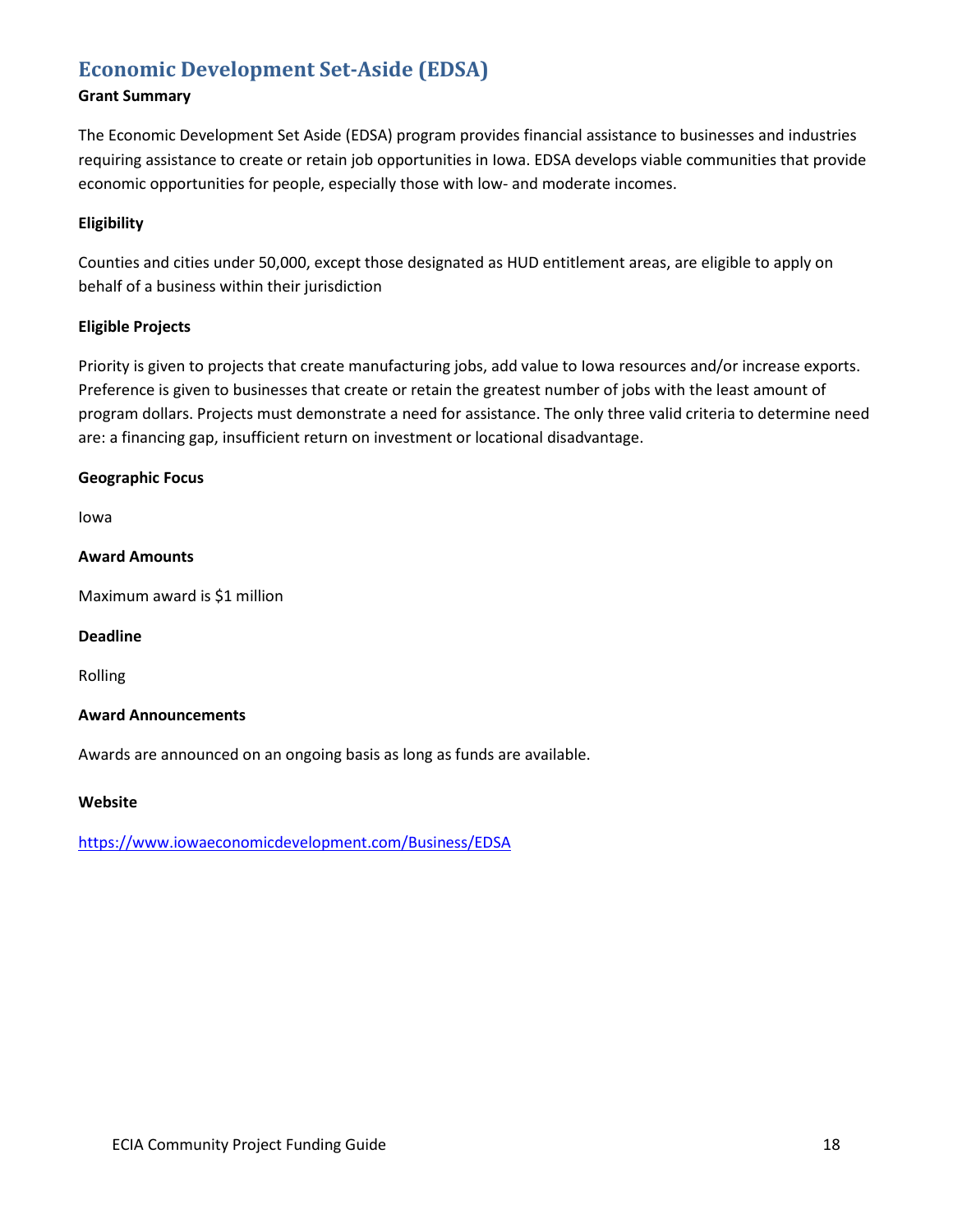# [CDBG—Housing Rehabilitation](https://www.iowaeda.com/cdbg/housing-rehabilitation/)

# **Grant Summary**

The program is funded through the federal Community Development Block Grant (CDBG). The goal of this program is to provide economic opportunities for people, especially those of low- and moderate income.

#### **Eligibility**

This annual competitive program funds owner-occupied rehabilitation for single family homes being used as the principal residence. Applications are reviewed using a threshold and competitive criteria system taking into account need, impact and feasibility.

#### **Eligible Projects**

Rehabilitations projects, technical services, temporary relocation. Projects must primarily benefit low- and moderate income persons (per the U.S. Department of Housing and Urban Development definition).

#### **Geographic Focus**

Iowa

#### **Award Amounts**

The maximum amount of CDBG assistance for each single family unit included in a project is \$37,500. The \$37,500 per unit limit includes all applicable costs including, but not limited to, the hard costs of rehabilitation, technical services costs, including lead hazard reduction carrying costs; lead hazard reduction costs; and temporary relocation. All rehabilitation hard costs funded with housing funds are limited to \$24,999. All applicable technical services costs, including any lead hazard reduction carrying costs, are limited to \$4,500 per unit.

#### **Deadline**

May 4

#### **Award Announcements**

June

## **Website**

<http://www.iowaeconomicdevelopment.com/CDBG/CDBGHousing>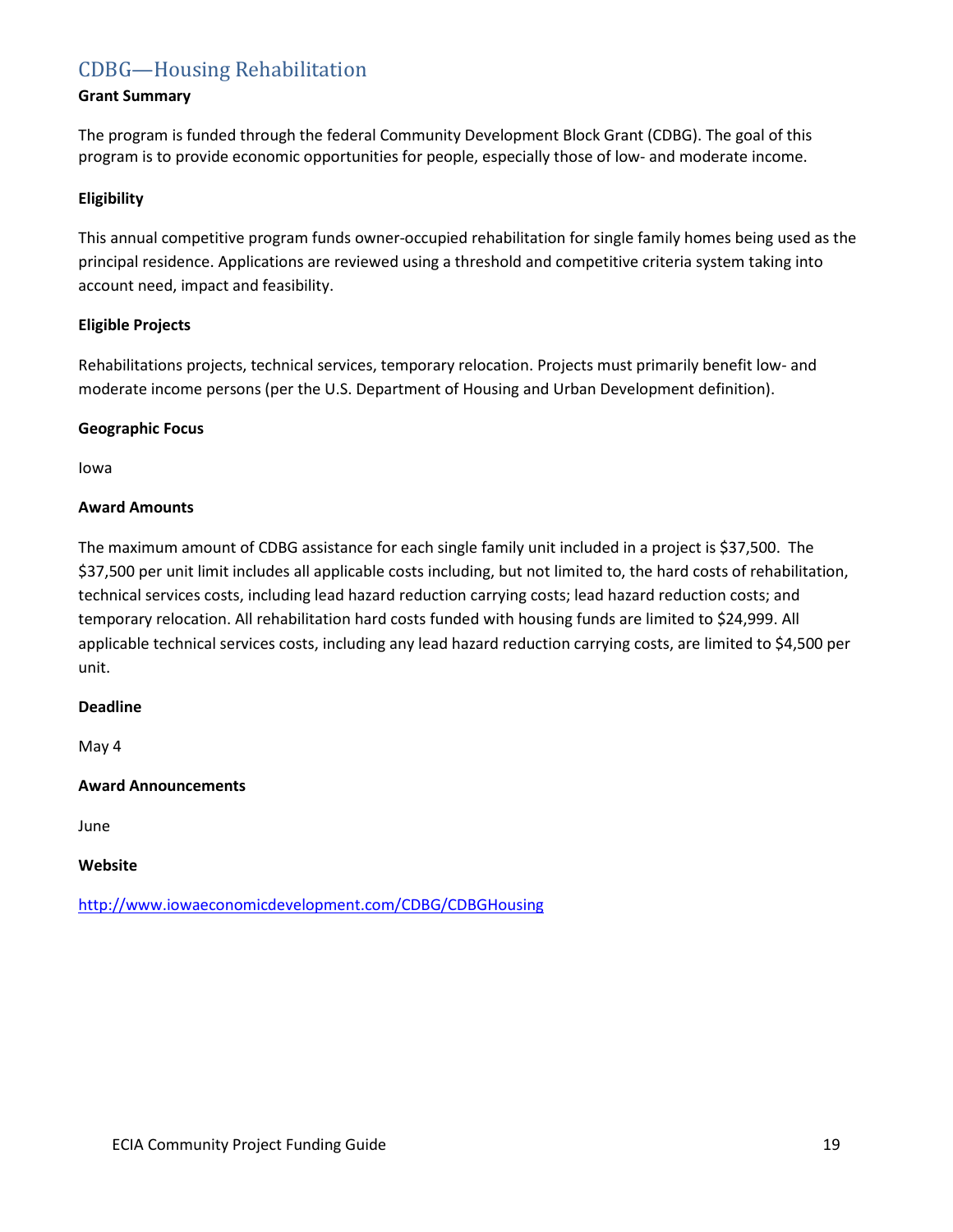# [CDBG—Water/Sewer Fund](https://www.iowaeda.com/cdbg/water-sewer/)

#### **Grant Summary**

The program is funded through the federal Community Development Block Grant (CDBG). The goal of this program is to provide economic opportunities for people, especially those of low- and moderate income.

## **Eligibility**

Cities and Counties

# **Eligible Projects**

To be eligible for funding, at least 51% of project beneficiaries (residents served by the project) must be low to moderate income. For these purposes, "low and moderate income" is defined at persons with incomes at or below 80% of the area median income as defined by the U.S. Department of Housing and Urban Development (HUD). Current income levels can be found on the IEDA website:

[https://www.iowaeconomicdevelopment.com/Community/downloads.](https://www.iowaeconomicdevelopment.com/Community/downloads)

#### **Geographic Focus**

Iowa

# **Award Amounts**

Maximum funding requests are based on community population:

- Communities with populations less than 1,000 can receive up to \$300,000
- Communities with populations between 1,000 and 2,500 can receive up to \$500,000
- Communities with populations between 2,500 and 15,000 can receive up to \$600,000
- Communities with populations greater than 15,000 can receive up to \$800,000
- Communities with populations less than 300 are limited to \$1,000 per capita, as are unincorporated areas of a county proposing direct service projects.

#### **Deadline**

January 1, April 1, July 1 and October 1

## **Award Announcements**

March, June, September and December

#### **Website**

<https://www.iowaeda.com/cdbg/water-sewer/>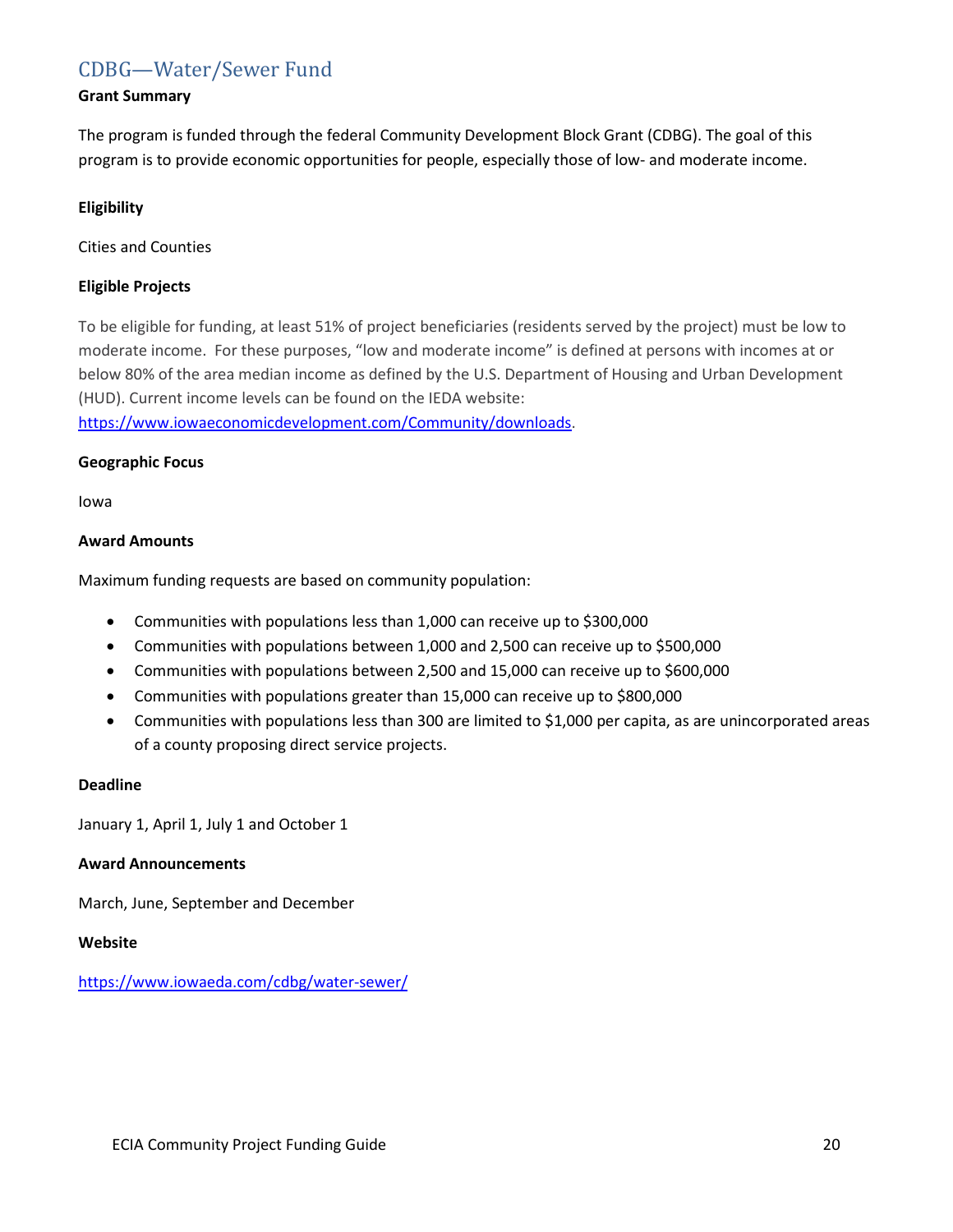# CDBG – [Downtown Revitalization Fund](https://www.iowaeda.com/cdbg/downtown-revitalization-fund/)

# **Grant Summary**

The program is funded through the federal Community Development Block Grant (CDBG). The goal of this program is to provide economic opportunities for people, especially those of low- and moderate income. Community leaders can use this program to rehabilitate blighted downtown buildings.

# **Eligibility**

Cities and Counties

# **Eligible Projects**

The project must meet the U.S. Department of Housing and Urban Development's Slum and Blight National Objective.

- To meet this objective, the application must document the extent or seriousness of deterioration in the area to be assisted, showing a clear adverse effect on the well-being of the area or community and illustrating that the proposed activity will alleviate or eliminate the conditions causing the deterioration
- A comprehensive building survey as well as a city resolution is necessary to meet this national objective

#### **Geographic Focus**

Iowa

#### **Award Amounts**

## **Deadline**

Spring

#### **Award Announcements**

June

#### **Website**

<https://www.iowaeda.com/cdbg/downtown-revitalization-fund/>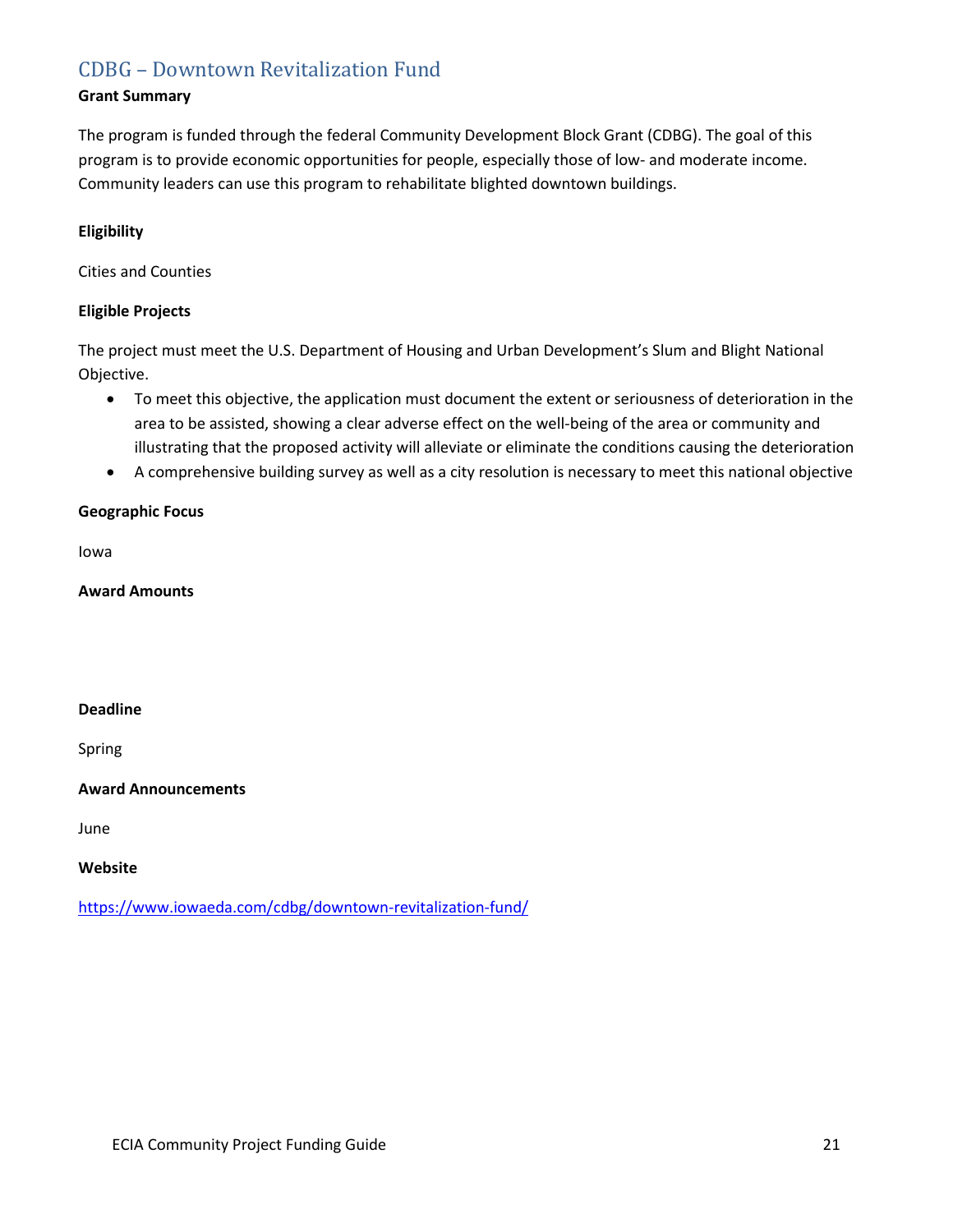# **[CHALLENGE AMERICA: Grant Program](https://www.arts.gov/grants-organizations/challenge-america/grant-program-description)**

#### **Grant Summary**

Challenge America offers support primarily to small organizations for projects in all artistic disciplines that extend the reach of the arts to populations that are underserved.

#### **Eligibility**

Nonprofit, tax-exempt 501(c)(3), U.S. organizations; units of state or local government; or federally recognized tribal communities or tribes may apply.

#### **Eligible Projects**

Possible projects include, but are not limited to: arts programming, including commissioning or presentation of artists or artwork; marketing and promotional activities; and organizational planning. Projects may consist of one or more specific events or activities, and should not cover an entire season of programming.

#### **Geographic Focus**

National

#### **Award Amounts**

Fixed amount of \$10,000 and require a minimum \$10,000 match.

### **Deadline**

April

# **Award Announcements:**

December

## **Website**

<https://www.arts.gov/grants-organizations/challenge-america/grant-program-description>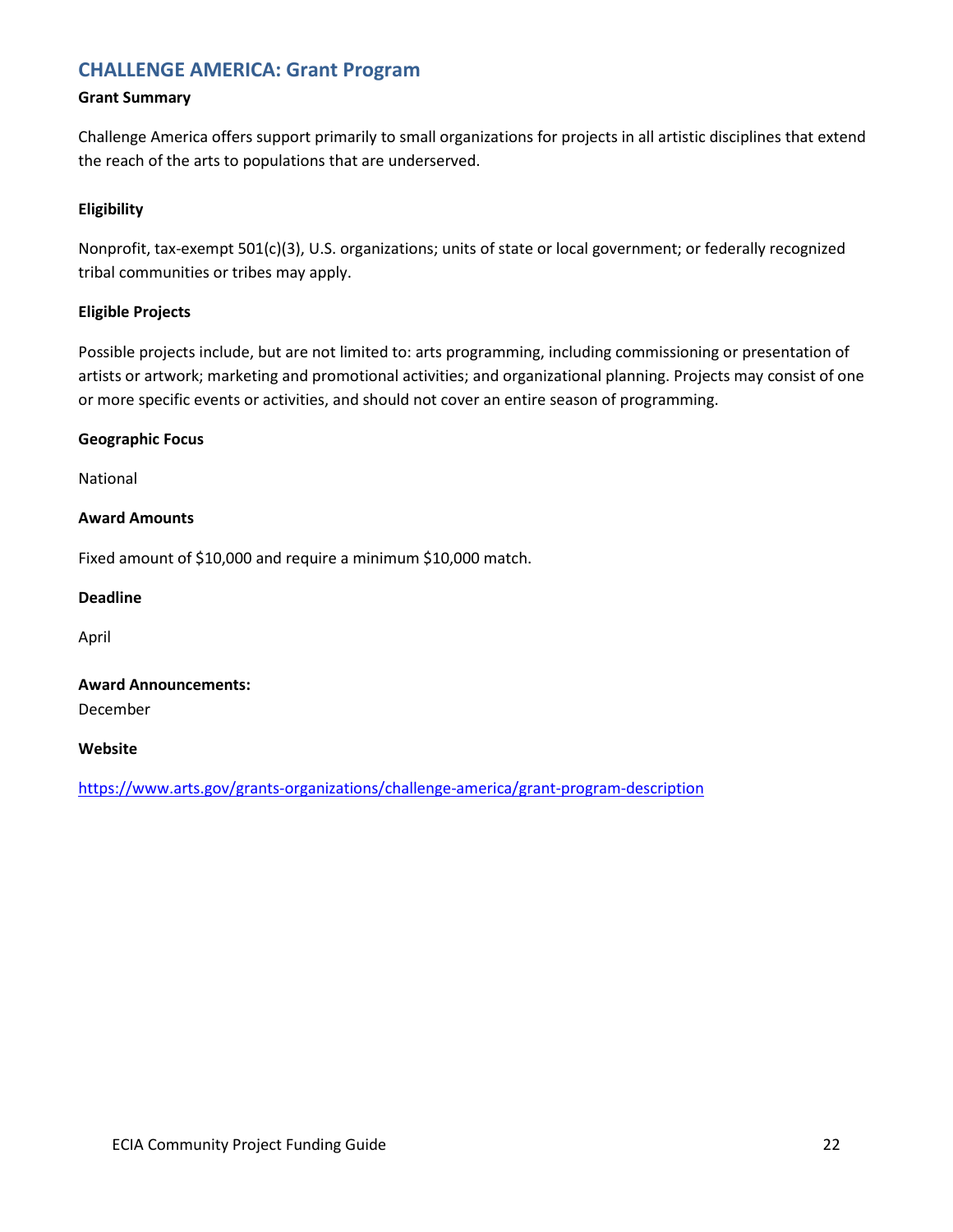# **[Childcare Challenge Funding Opportunity](https://www.futurereadyiowa.gov/childcarechallenge)**

# **Grant Summary**

The Childcare Challenge Fund will support regional and community projects to establish local childcare facilities and increase the availability of quality, affordable childcare for working Iowans.

# **Eligibility**

Eligible applicants include businesses, non-profits and consortiums in good standing with the State of Iowa. IWD encourages applicants to cultivate partnerships to enhance project activities and outcomes. If an employer is not the lead applicant, applicants are required to include a letter of commitment from an employer as a key project partner with the application submission.

# **Eligible Projects**

The fund can be used to support new construction of a childcare facility, rehabilitation of an existing structure as a childcare facility, or the retrofitting and repurposing of an existing structure for use as a childcare facility. It cannot be used for administrative expenses of operating the program or implementing the project.

# **Geographic Focus**

Iowa

**Award Amounts**

\$100,000

#### **Deadline**

February 12, 2021

#### **Award Announcements:**

Not later than February 19, 2021

#### **Website**

<https://www.futurereadyiowa.gov/childcarechallenge>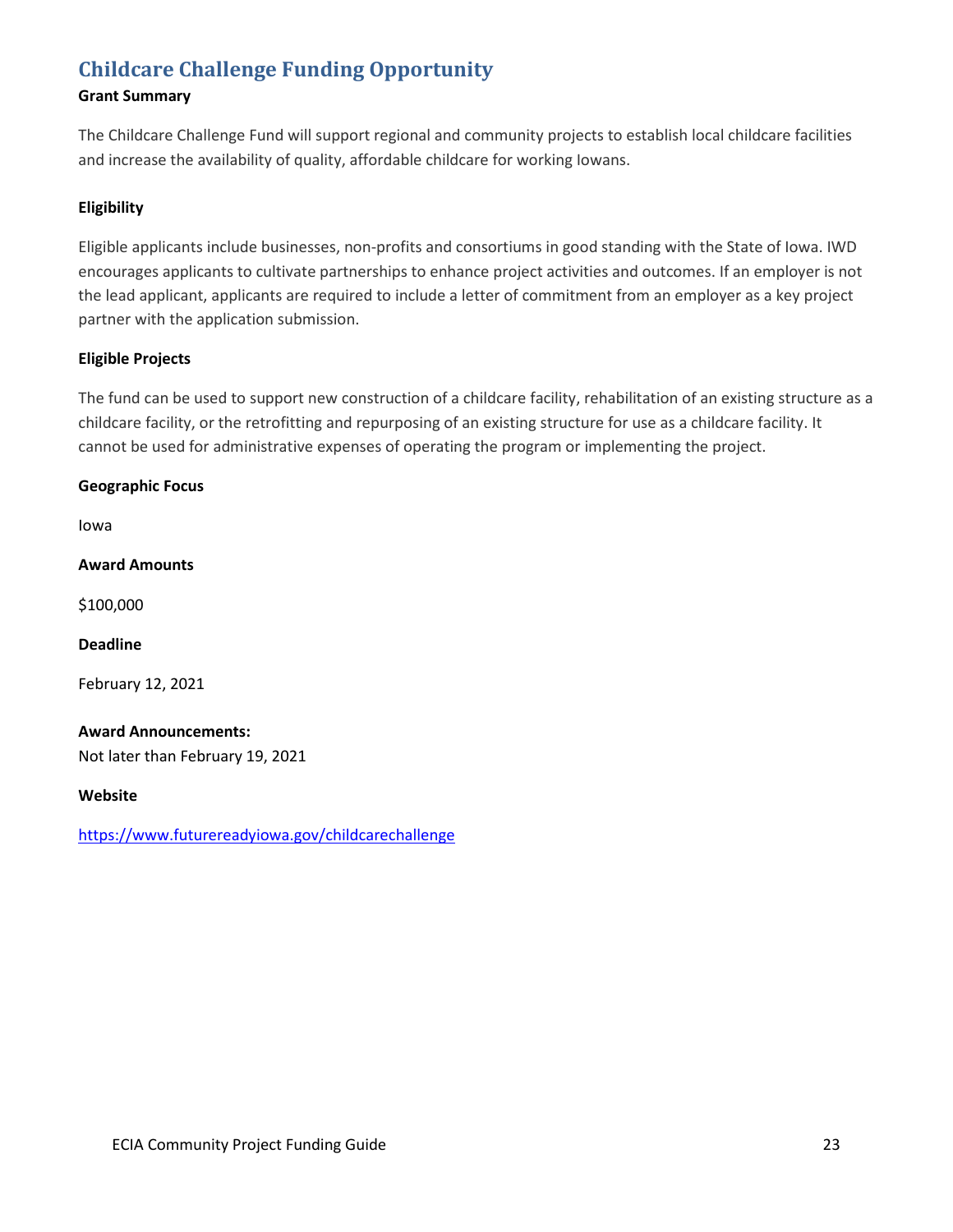# **[Clean Water State Revolving Fund \(CWSRF\)](http://www.iowasrf.com/program/clean_water_loan_program/)**

#### **Grant Summary**

Iowa's Clean Water State Revolving Fund (CWSRF) is the best choice to finance publicly owned wastewater treatment, sewer rehabilitation, replacement, and construction, and storm water quality improvements. Since 1989, the CWSRF has provided more than \$1.4 billion in financing assistance for water pollution control.

#### **Eligibility**

Cities, counties, and sanitary districts

#### **Eligible Projects**

Water and wastewater infrastructure, agricultural best management practices, and other water quality projects.

#### **Geographic Focus**

Iowa

#### **Award Amounts**

Max funding is dependent on the number of grant requests received and the total grant dollars available.

#### **Deadline**

Open

**Award Announcements:** June, September, December and March

#### **Website**

[http://www.iowasrf.com/program/clean\\_water\\_loan\\_program/](http://www.iowasrf.com/program/clean_water_loan_program/)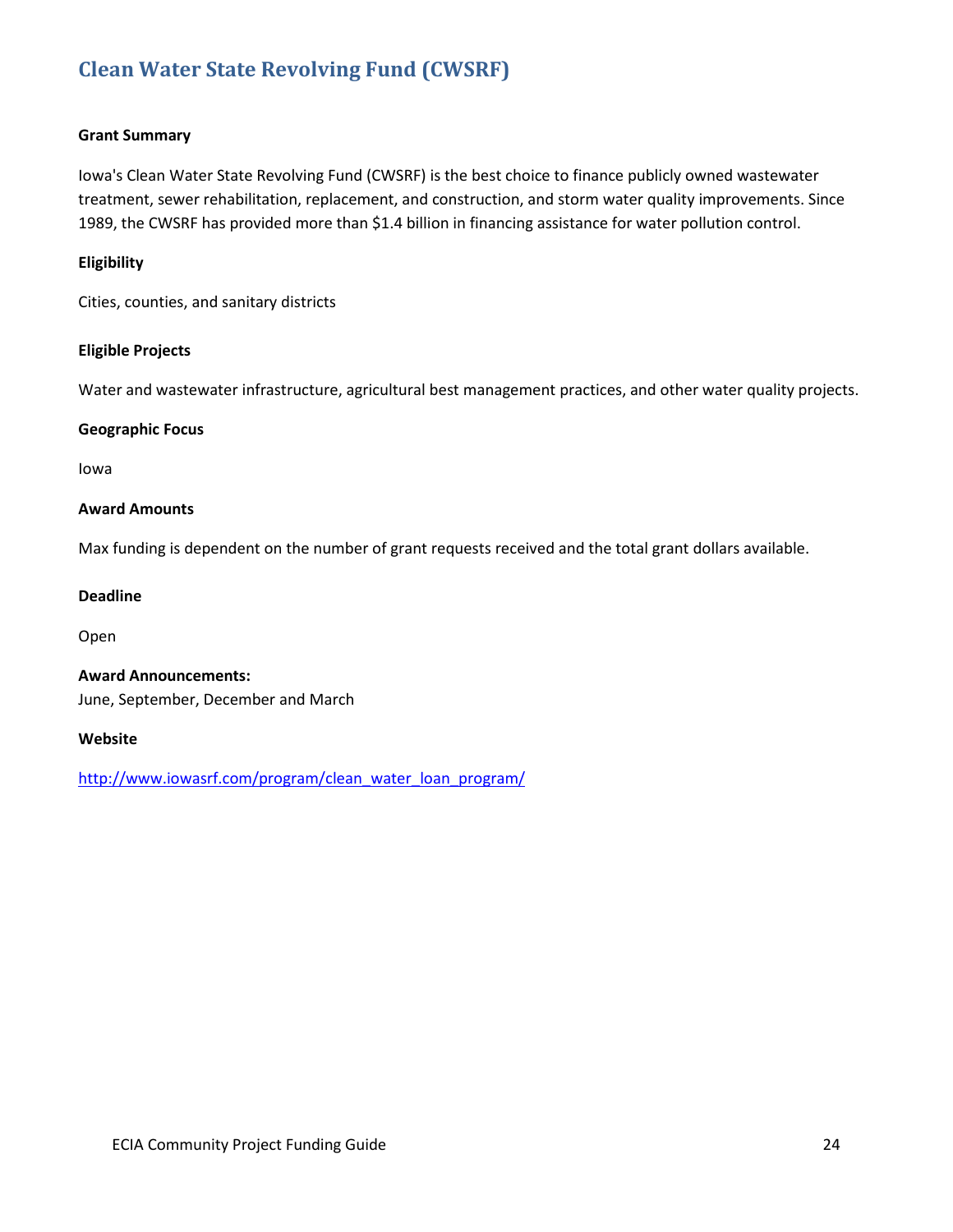# **[Clif](http://clifbarfamilyfoundation.org/Grants-Programs/Small-Grants) Bar Family Foundation**

#### **Grant Summary**

Clif Bar Family Foundation supports innovative small and mid-sized groups working to strengthen our food system and our communities, enhance public health, and safeguard our environment and natural resources.

#### **Eligibility**

501c3 organizations

## **Eligible Projects**

Priority is given to applicants that:

Address our funding priorities from a holistic perspective: Protect Earth's beauty and bounty; Create a robust, healthy food system; Increase opportunities for outdoor activity; Reduce environmental health hazards; Build stronger communities.

Operate with clearly defined objectives and viable plans to achieve them. Demonstrate strong community ties and operate at the community level. Promote positive change through both the projects and their implementation process.

# **Geographic Focus**

National

#### **Award Amounts**

\$7,000

#### **Deadline**

Feb, June, Oct, 1

#### **Award Announcements:**

June, October, February

#### **Website**

<http://clifbarfamilyfoundation.org/Grants-Programs/Small-Grants>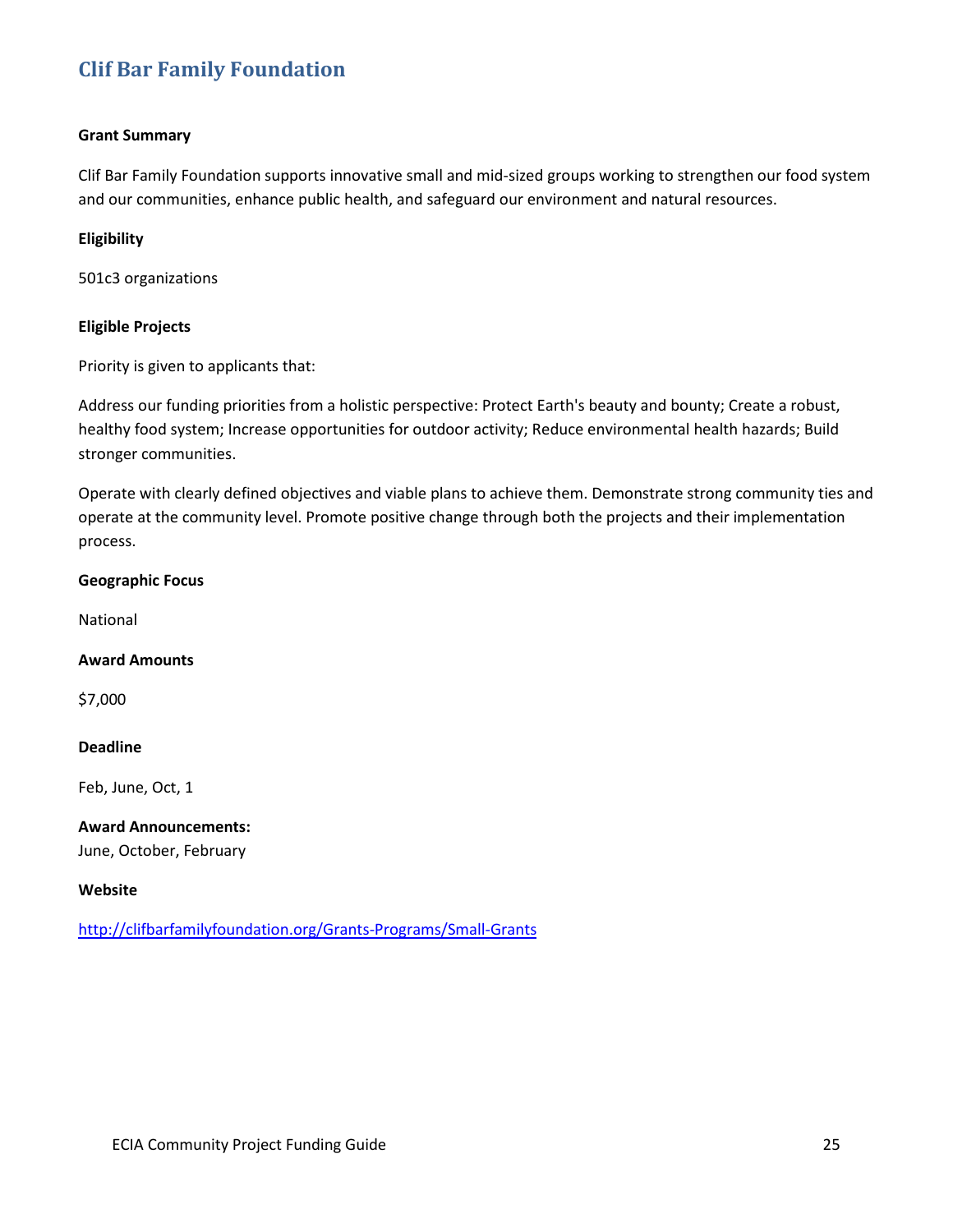# **[Clinton County Community Development Association](http://www.clintoncountydevelopment.org/grants.html)**

# **Grant Summary**

From school children, to our community's elderly, and all those in between, the CCDA has been dedicated to providing support for projects that enhance the quality of life for our residents.

#### **Eligibility**

The organization must be eligible to receive tax exempt contributions under one of the following code sections:

• Internal Revenue Code Section 170(c)(1)(governmental units);

• An IRS recognized tax exempt organization in good standing (not revoked for failure to file annual tax returns) and as defined in one of the following IRS Code Sections:

501(c)(3) Charitable, religious, or educational organizations;

501(c)(4) Civic League or Social Welfare organizations;

501(c)(6) Business League;

501(c)(10) Domestic Fraternal Society;

501(c)(19) Veterans Post or organization

#### **Eligible Projects**

The organization and project must be physically located within Clinton County, Iowa. Funds shall be awarded with the goal of accomplishing economic, civic or community development to improve the area economy, and to create and retain employment opportunities.

#### **Geographic Focus**

Clinton County

**Award Amounts**

Up to \$100,000

#### **Deadline**

Second Wednesday in March and second Wednesday in August, by 4:30 PM

#### **Award Announcements**

By 3<sup>rd</sup> Wednesday in June/By 3<sup>rd</sup> Wednesday in November.

#### **Website**

<http://www.clintoncountydevelopment.org/grants.html>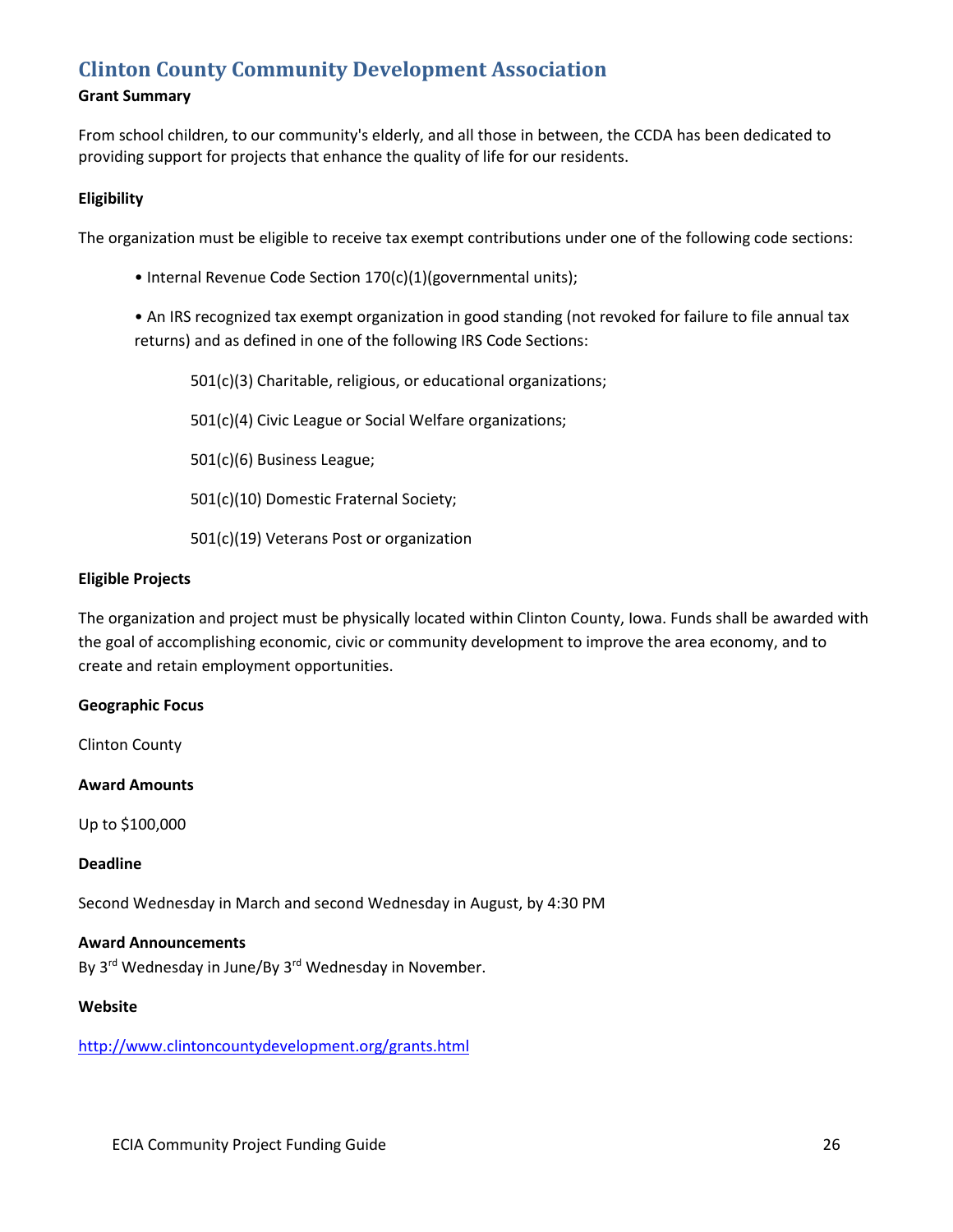# **[Keep America Beautiful/Coca-Cola Public Spaces Recycling Bin Grant Program](https://kab.org/grants/coca-cola/)**

#### **Grant Summary**

While most Americans have access to recycling in their homes, finding recycling bins in public spaces such as downtown areas, athletic fields or event venues can be a challenge. As we increasingly live "on-the-go" lifestyles, research and common sense tell us that people are less likely to recycle if they don't have a convenient access to recycling bins. The Keep America Beautiful/Coca-Cola Public Spaces Recycling Bin Grant Program is designed to help communities overcome this barrier by providing recycling bins in public spaces.

## **Eligibility**

Grants are offered to Keep America Beautiful affiliates, government and public agencies, nonprofit organizations, tribal governments, religious organizations, colleges and universities, K-12 schools, and other community groups.

#### **Eligible Projects**

The Coca-Cola / Keep America Beautiful Public Space Recycling Bin Grant provides recycling bins to eligible applicants.

**Geographic Focus**

National

#### **Award Amounts**

n/a

**Deadline**

December

**Award Announcements**

June

**Website**

<https://kab.org/grants/coca-cola/>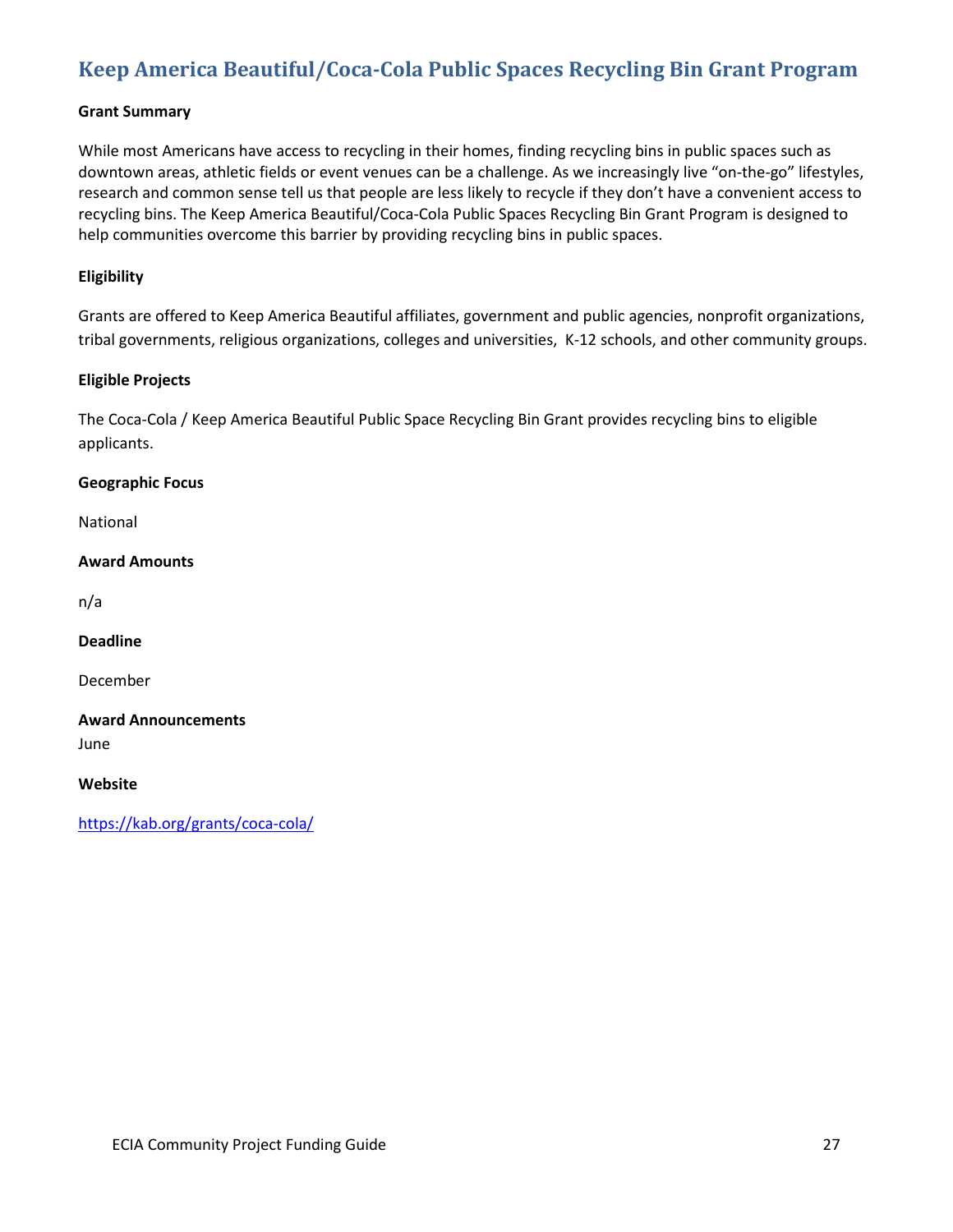# **[Community Catalyst Building Remediation Program](https://www.iowaeconomicdevelopment.com/Community/Catalyst)**

# **Grant Summary**

Provides grants to communities for the redevelopment, rehabilitation or deconstruction of buildings to stimulate economic growth or reinvestment in the community. Strong applications will show the potential of catalytic economic growth in the community; improve appearances & safety; make use of underutilized property, exhibit appropriate design standards; and be well-funded. Economic growth may include the creation of additional jobs, growth of new or existing businesses, development of new housing units, increase property values, or potential population growth.

- Funding based on annual availability
- 40% of funds will be awarded to cities with populations under 1,500

#### **Eligibility**

- Deconstruction is allowed in dire situations or for safety reasons
- City must be the applicant and provide financial and/or in-kind resources

#### **Eligible Projects**

Funds available for the rehabilitation of one commercial building per community or two buildings with same ownership that are adjacent.

#### **Geographic Focus**

Iowa

#### **Award Amounts**

Maximum grant: \$100,000; Limited number of \$5,000 planning grants available for future projects after approved pre-application

#### **Deadline**

Pre-App: On or before January 31

Full-App: (by invitation ONLY) April 17

#### **Award Announcements:**

late-July

#### **Website**

<https://www.iowaeconomicdevelopment.com/Community/Catalyst>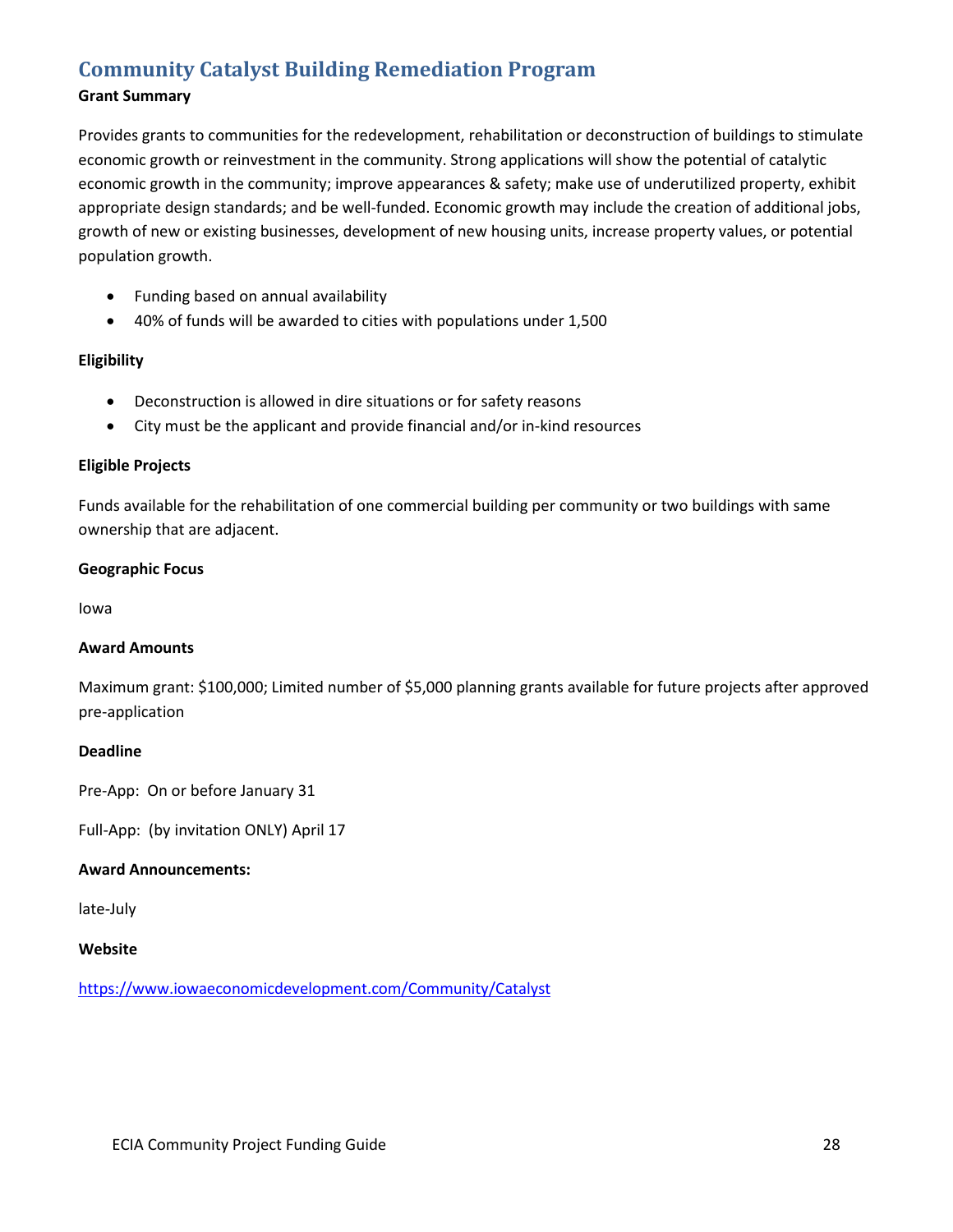# **[Community Foundation of Cedar County](https://www.qccommunityfoundation.org/communityfoundationofcedarcountygrant)**

# **Grant Summary**

The Community Foundation of Cedar County is a charitable foundation created by and for the citizens of Cedar County, Iowa. We are here to help donors make a positive, local impact by offering a variety of giving tools to help people achieve their charitable giving goals and do good work in our communities that lasts forever.

# **Eligibility**

The Foundation makes grants only to non-profit organizations preferably with 501(c)(3) status or qualified governmental agencies.

# **Eligible Projects**

Grants are **NOT** awarded in the following areas: annual fund raising, organizational endowment funds, deficit financing, grants to individuals, or for sectarian purposes.

#### **Geographic Focus**

Cedar County

# **Award Amounts**

\$7,500

#### **Deadline**

February

Fall Matching Grant Cycle TBD

# **Award Announcements**

April

#### **Website**

<https://www.qccommunityfoundation.org/communityfoundationofcedarcountygrant>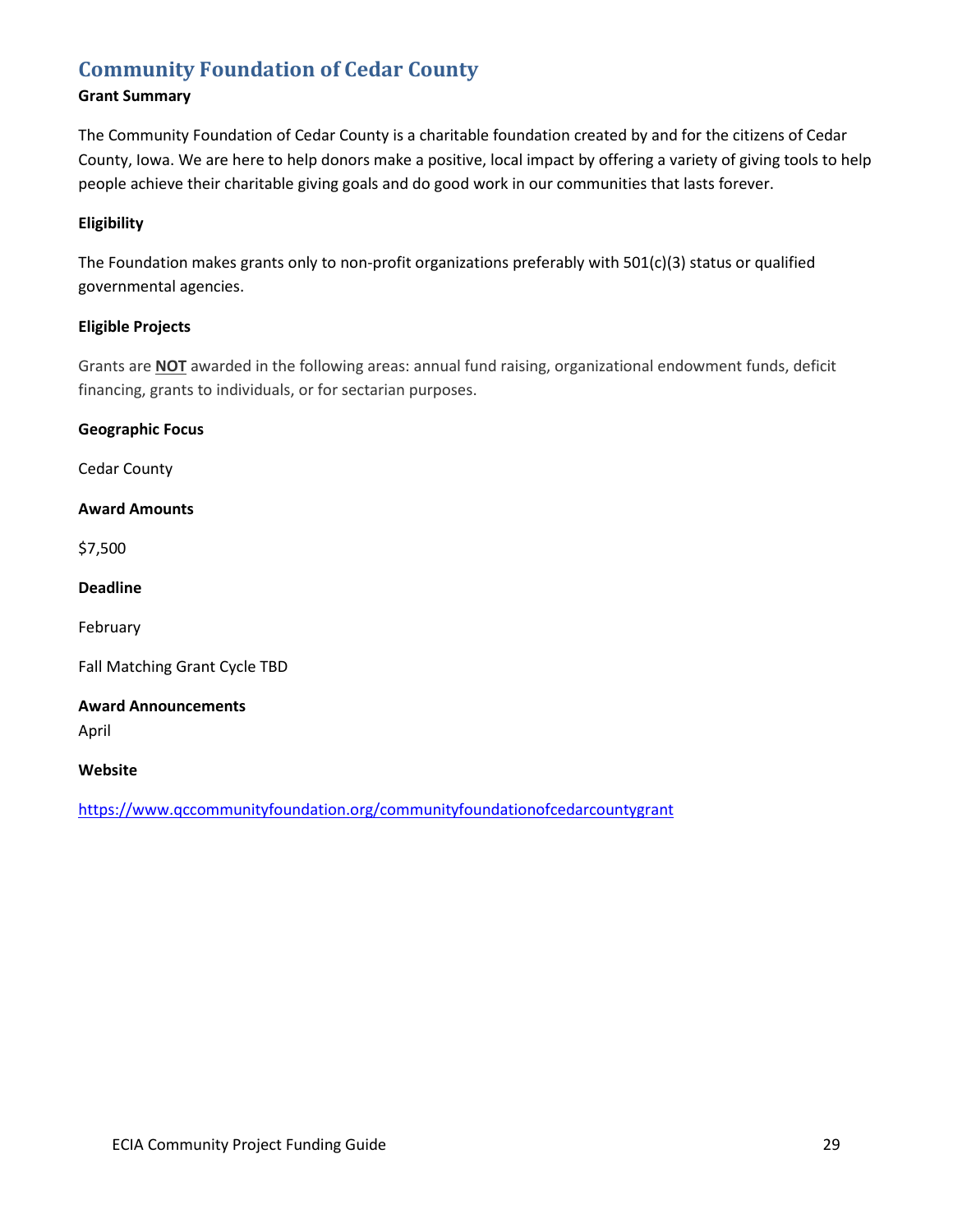# **[Community Foundation of Greater Dubuque Community Impact grants](http://www.dbqfoundation.org/nonprofits/grant-opportunities)**

# **Grant Summary**

Community Impact Grants aim to support capacity building efforts at nonprofits in the CFGD service area.

## **Eligibility**

Eligible organizations include nonprofits, public institutions and emerging groups organized for nonprofit purposes.

## **Eligible Projects**

To focus our efforts, CFGD asks that proposals fit into one (or more) of the following Capacity Building Categories: Individual and team leadership; Organization-wide planning and development; Equity, diversity, and inclusion; Network development; Communications; Evaluation and learning planning; Digital and physical security.

### **Geographic Focus**

Organizations must be located in and serve Clayton, Clinton, or Dubuque counties.

#### **Award Amounts**

\$5,000 max

## **Deadline**

TBD

#### **Award Announcements**

TBD

#### **Website**

<http://www.dbqfoundation.org/nonprofits/grant-opportunities>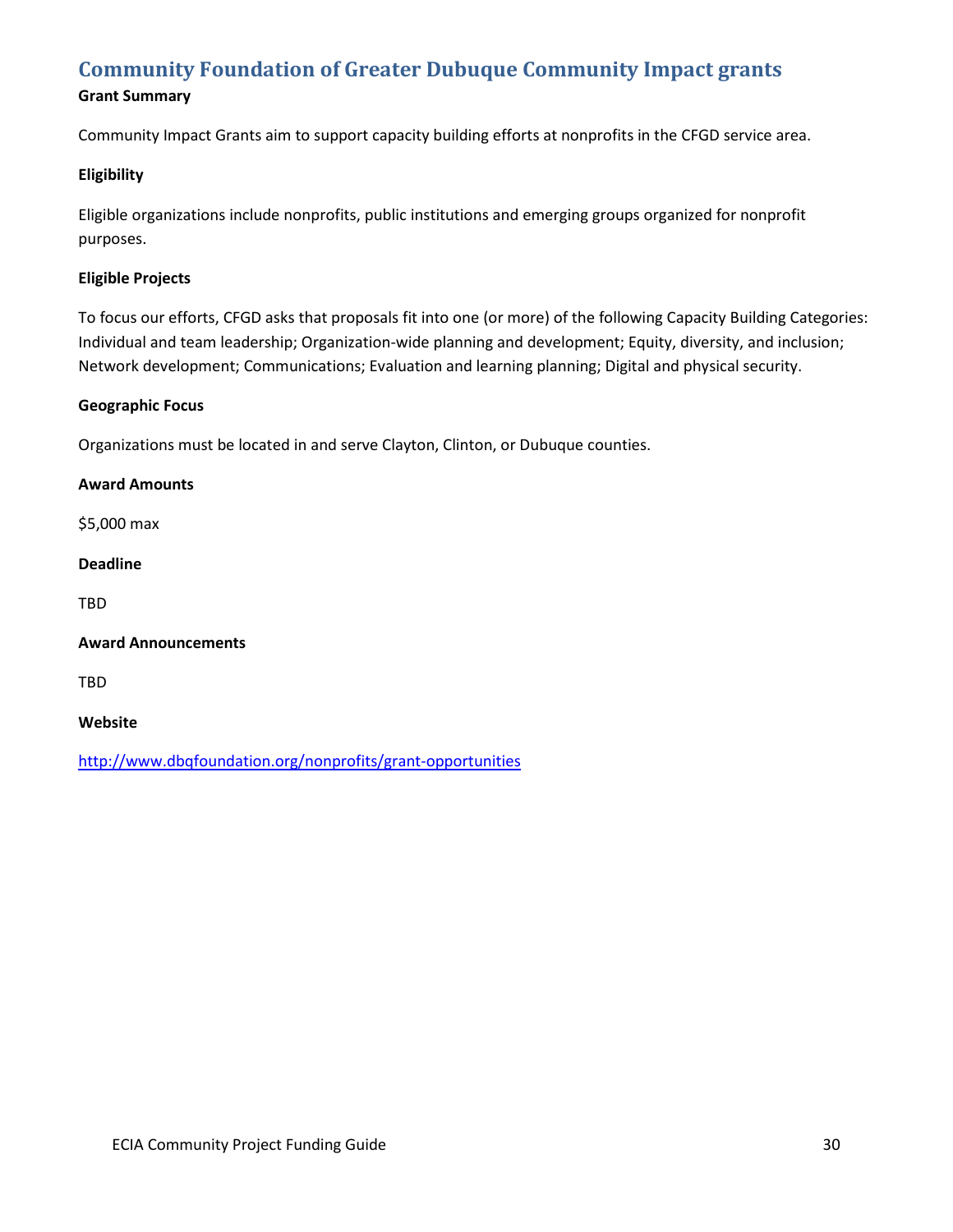# **[Community Foundation of Greater Dubuque YAPPERS Grant](http://www.dbqfoundation.org/nonprofits/grant-opportunities)**

# **Grant Summary**

The YAPPERS' annual grants program aims to provide Dubuque County youth-serving agencies with the opportunity to strengthen and grow their programs. One-year awards of up to \$2,500.

#### **Eligibility**

501(c)3 nonprofit organizations that have been in active service to the public for at least one year prior to the application.

#### **Eligible Projects**

Requests for funding through the YAPPERS grant process should clearly demonstrate how the program:

- is designed to provide opportunities, and/or raise awareness for issues that local individuals (0-25) are facing.
- will provide opportunities for the community to participate, removes barrier, and promote inclusion
- improves quality of life for the most disadvantaged youth in our community
- leads to long-term, sustainable solutions

• specifically addresses at least one of YAPPERS' 4 Promises: General health; Stable living; Effective education; Career advancement.

#### **Geographic Focus**

Dubuque County

#### **Award Amounts**

Up to \$3,000

#### **Deadline**

March 8

#### **Award Announcements**

May

## **Website**

http://www.dbqfoundation.org/nonprofits/grant-opportunities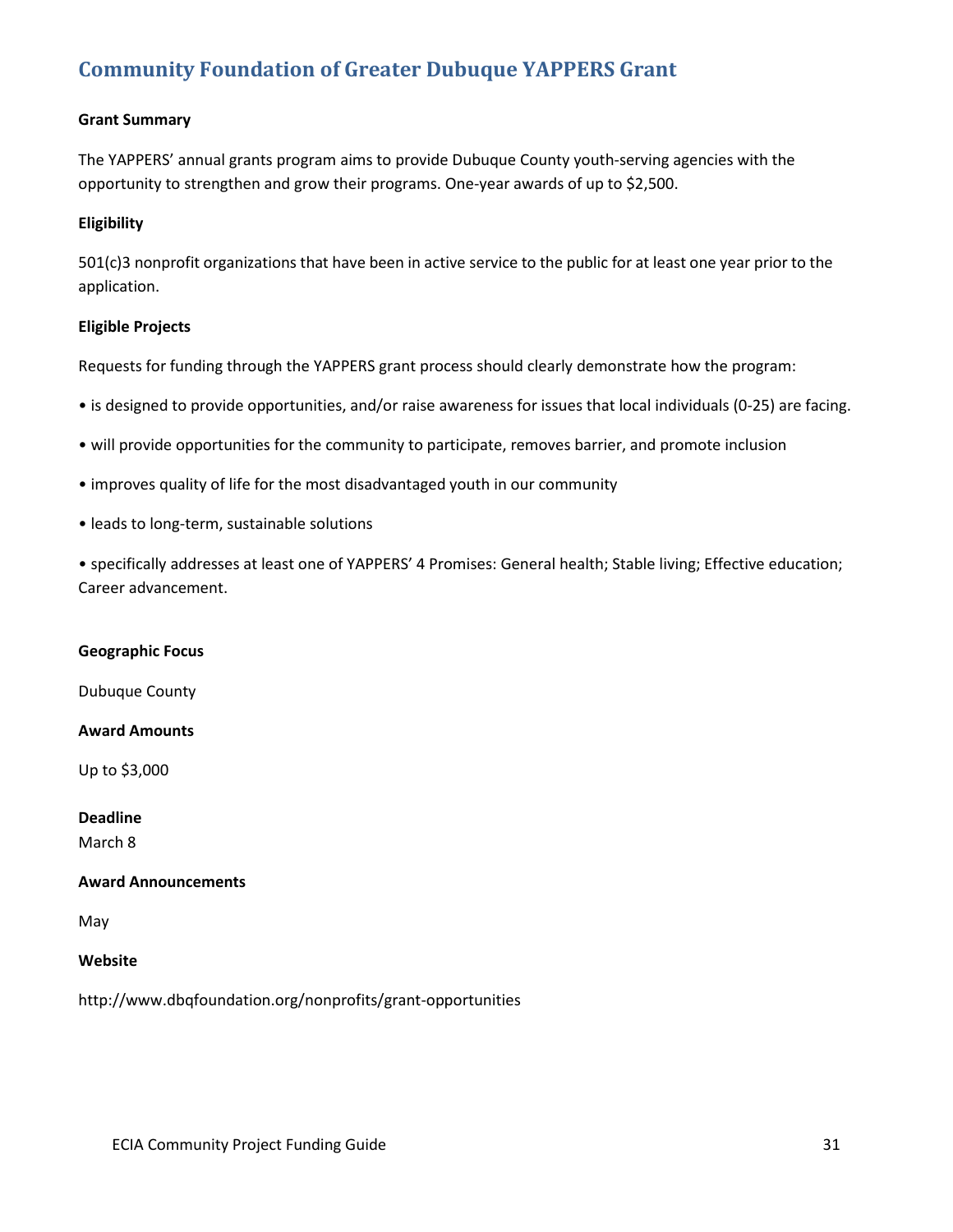# **[Community Foundation of Jackson County](http://www.dbqfoundation.org/nonprofits/grant-opportunities)**

# **Grant Summary**

We award grants in the priority areas of community development, diversity, education, our environment, health and human services, children, youth, families and senior citizens, arts and culture including historic preservation, and wellness projects.

# **Eligibility**

To be eligible for funding, an organization/program must:

- Provide services within Jackson County
- Nonprofit 501(c)3 organizations, public institutions, and/or organizations without nonprofit status partnering with a fiscal sponsor organization

#### **Geographic Focus**

Jackson County

#### **Award Amounts**

Max funding is dependent on the number of grant requests received and the total grant dollars available.

#### **Deadline**

October

#### **Award Announcements**

Late November

#### **Website**

https://www.dbqfoundation.org/community-foundation-jackson-county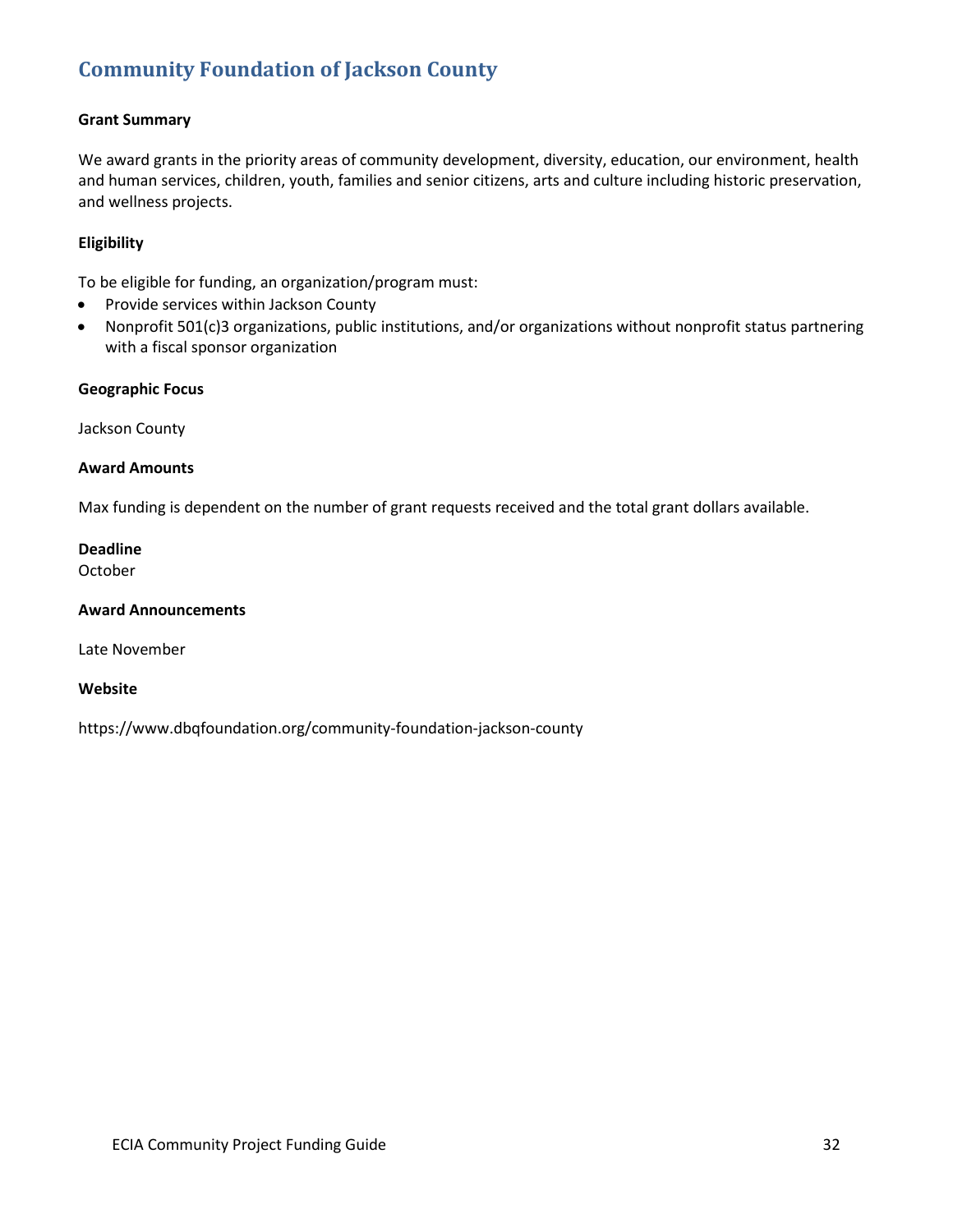# **[Creative Leadership Grants](http://www.crayola.com/for-educators/ccac-landing/grant-program.aspx)**

#### **Grant Summary**

The 2019 program provides grants for innovative, creative leadership team building within elementary/middle schools. Beginning December 1, 2018, submit your application for the opportunity to receive a grant to help build your school's creative capacity. Receive a gift — every Early Bird application submitted before midnight on Tuesday, July 30, 2019 will receive a Crayola product Classpack®. 2/2021: Crayola is currently re-imagining their grant program to better support the realities of 21st century teachers and learners. With their new program, they aim to provide even more exciting, innovative and creative opportunities for elementary/middle schools.

## **Eligibility**

Elementary/middle schools where principles are members of National Association of Elementary School Principals (NAESP)

#### **Geographic Focus**

National

#### **Award Amounts**

Each grant-winning school (up to 20 grants awarded) receives \$2,500 and Crayola products valued at \$1,000.

#### **Deadline**

TBD

#### **Award Announcements**

TBD

#### **Website**

http://www.crayola.com/for-educators/ccac-landing/grant-program.aspx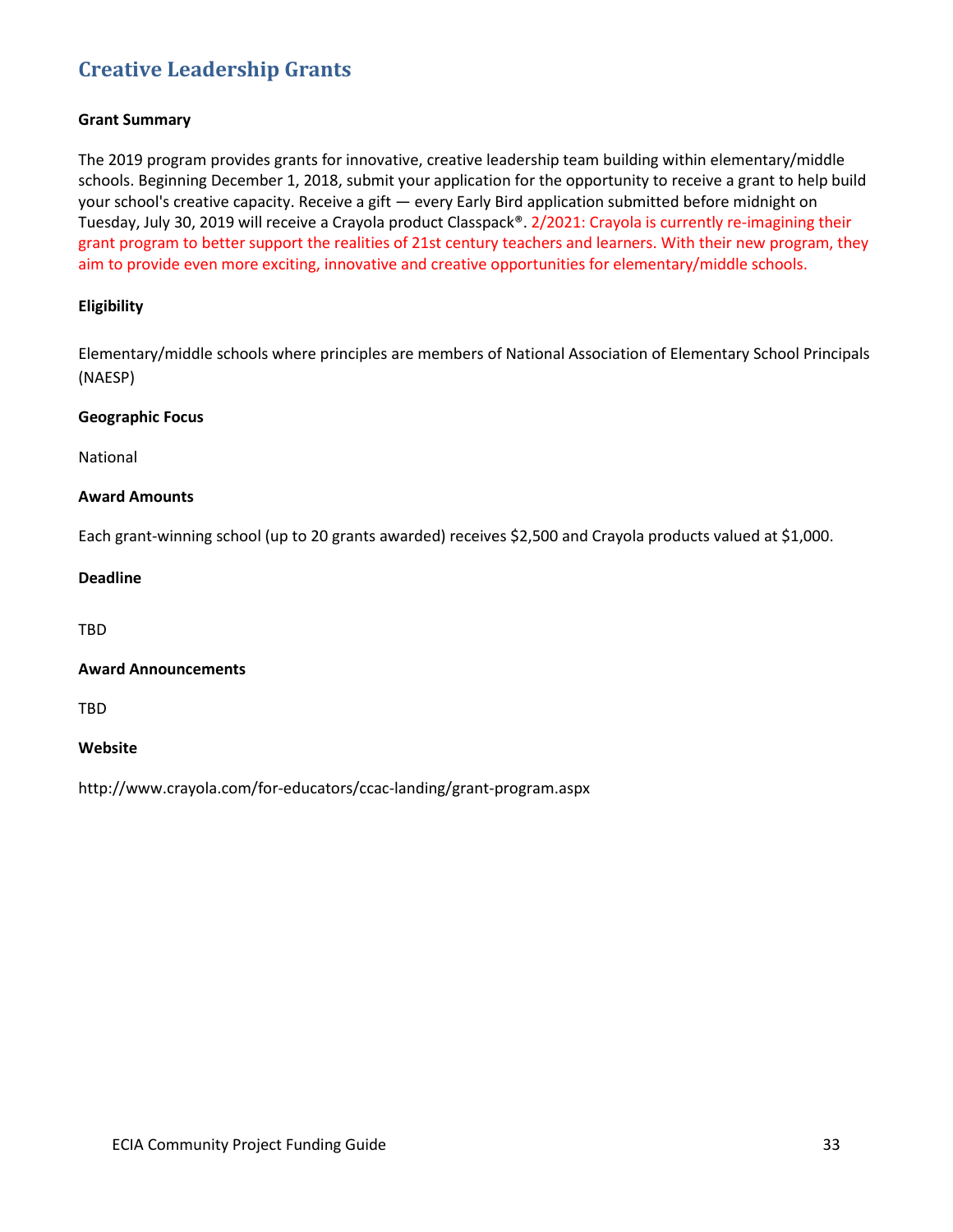# **[Derelict Building Grant Program](http://www.iowadnr.gov/Environmental-Protection/Land-Quality/Waste-Planning-Recycling/Derelict-Building-Program)**

# **Grant Summary**

Funding to assist small communities and rural counties in addressing derelict buildings through deconstruction, renovation/mothballing, and/or conducting environmental studies.

## **Eligibility**

- Any county or municipal government with a population of less than 5,000.
- An applicant may partner with a local non-profit organization on a project.

# **Eligible Projects**

Eligible activities include: conducting asbestos inspections, asbestos abatement, structural engineering analysis, phase I and phase II site assessments, building deconstruction and building renovation expenses.

#### **Geographic Focus**

Iowa

#### **Award Amounts**

The maximum grant award for deconstruction projects shall not exceed \$75,000.

## **Deadline**

FY22 application deadline is Friday, February 26, 2021.

#### **Award Announcements**

By July 1

#### **Website**

[http://www.iowadnr.gov/Environmental-Protection/Land-Quality/Waste-Planning-Recycling/Derelict-Building-](http://www.iowadnr.gov/Environmental-Protection/Land-Quality/Waste-Planning-Recycling/Derelict-Building-Program)[Program](http://www.iowadnr.gov/Environmental-Protection/Land-Quality/Waste-Planning-Recycling/Derelict-Building-Program)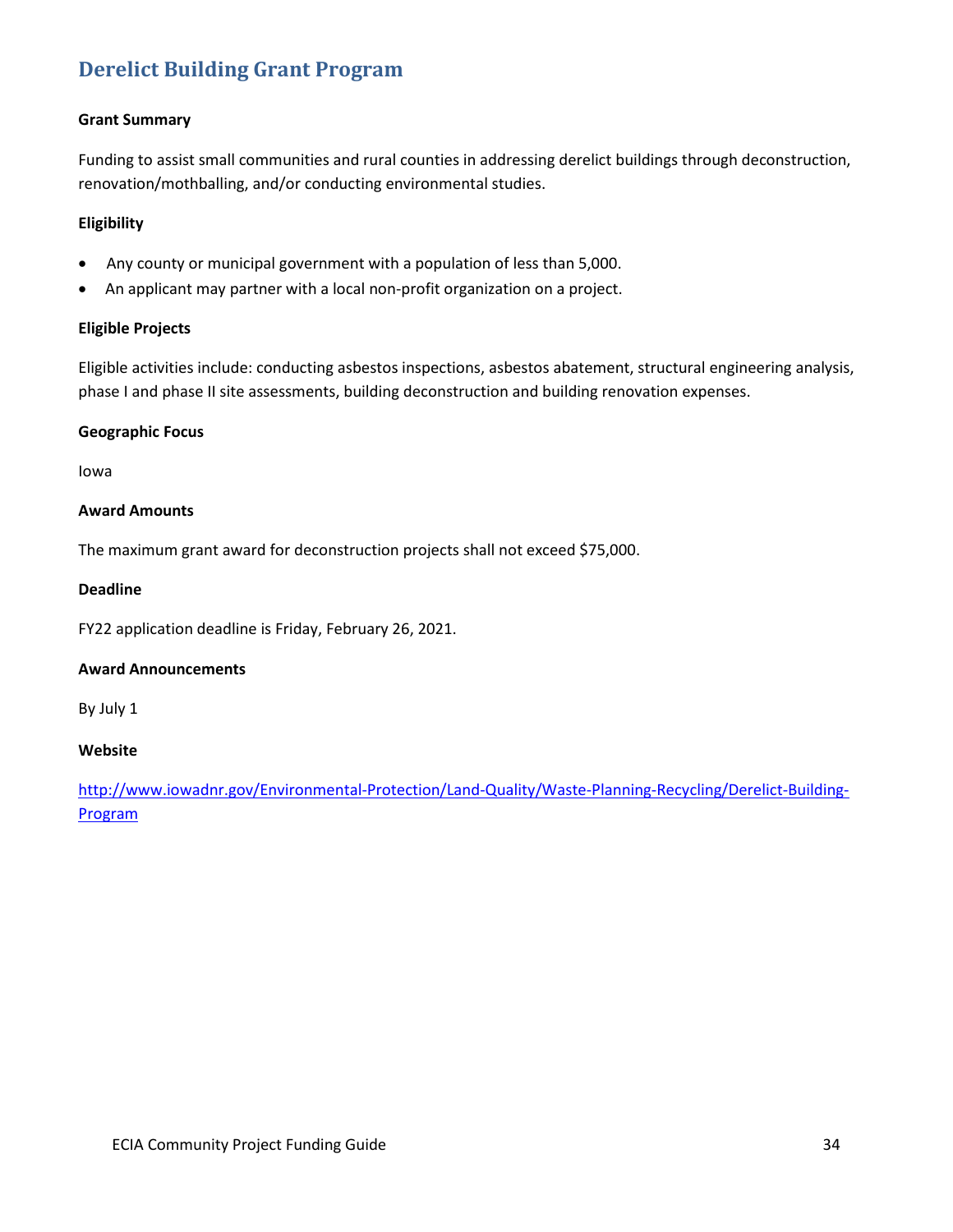# **[Dollar General Literacy Grants](http://www2.dollargeneral.com/dgliteracy/Pages/grant_programs.aspx)**

#### **Grant Summary**

The need for literacy assistance isn't confined to a single age group or geographic location. That's why the Dollar General Literacy Foundation's grant programs help improve the lives of people of all ages in many different communities. Program areas include: Adult Literacy; School Library Relief; Family Literacy; Summer Reading; Youth Literacy.

#### **Eligibility**

- nonprofit organizations that provide direct service to adults in need of literacy assistance
- public school libraries recovering from major disasters
- family literacy service providers
- local nonprofit organizations and libraries to help with the implementation or expansion of summer reading programs
- schools, public libraries, and nonprofit organizations to help students who are below grade level or experiencing difficulty reading

#### **Eligible Projects**

Please see website for eligible projects within the above program areas.

#### **Geographic Focus**

Market area

#### **Award Amounts**

Varies among program areas

#### **Deadline**

Varies among program areas

#### **Award Announcements**

Varies among program areas

#### **Website**

[http://www2.dollargeneral.com/dgliteracy/Pages/grant\\_programs.aspx](http://www2.dollargeneral.com/dgliteracy/Pages/grant_programs.aspx)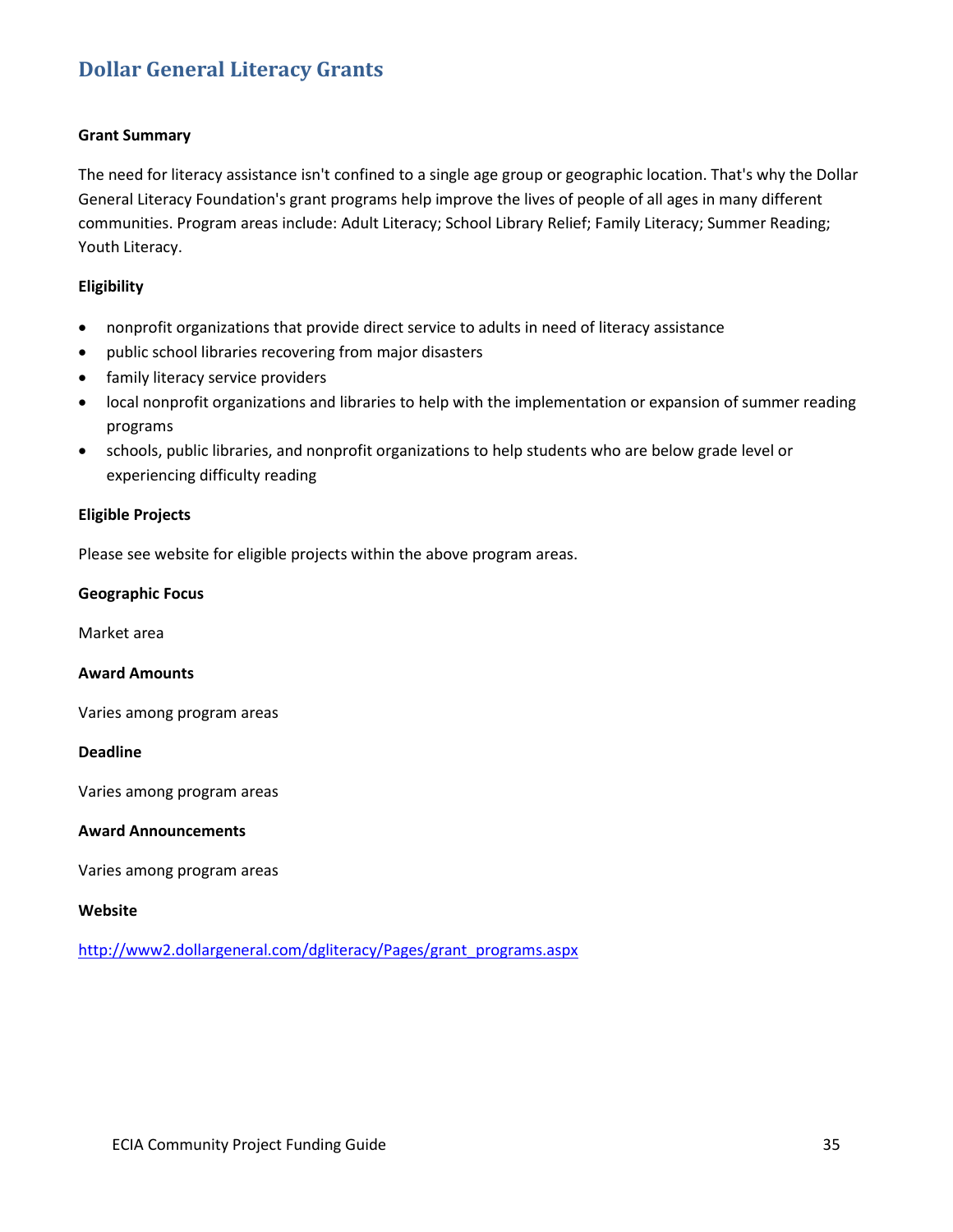# **[DOT/DNR Fund](http://www.iowadot.gov/pol_leg_services/Funding-Guide.pdf)**

## **Grant Summary**

Funding provided for roadside beautification of primary system corridors with plant materials.

## **Eligibility**

Any tax-levying body

## **Eligible Projects**

Roadside beautification of primary system corridors with plant materials

#### **Geographic Focus**

Iowa

## **Award Amounts**

Maximum of \$100,000 per application per year.

## **Deadline**

Letters of request are accepted all year and, if selected, are funded in the order in which they are received.

## **Award Announcements**

The average length of time for an acceptance decision is 90 days from submission.

## **Website**

http://www.iowadot.gov/pol\_leg\_services/Funding-Guide.pdf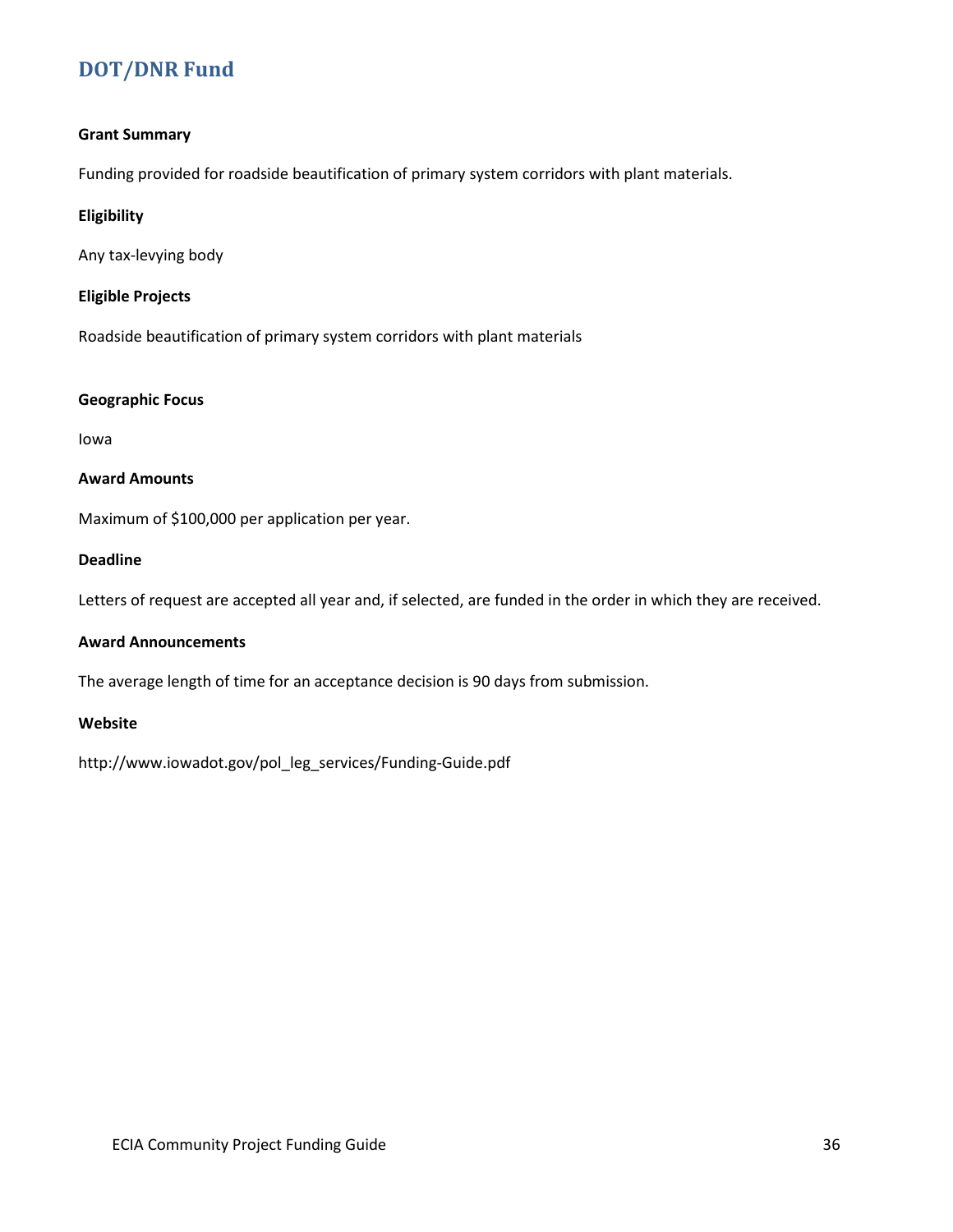# **[Dubuque Metropolitan Area Solid Waste Agency](https://www.dmaswa.org/environmental-education/grants-financial-assistance-program/)**

## **Grant Summary**

The DMASWA offers funding of up to \$25,000 to successful applicants whose efforts result in effective waste minimization and/or related education in Dubuque County.

## **Eligibility**

For successful applicants whose efforts result in effective waste minimization and/or related education in Dubuque County.

### **Eligible Projects**

Waste minimization efforts for the purposes of this grant include, but are not limited to, source reduction, reuse methods, recycling, composting, and hazardous materials disposal and alternatives.

#### **Geographic Focus**

Dubuque County

### **Award Amounts**

Up to \$25,000

#### **Deadline**

Rolling

## **Award Announcements**

Rolling

## **Website**

<https://www.dmaswa.org/environmental-education/grants-financial-assistance-program/>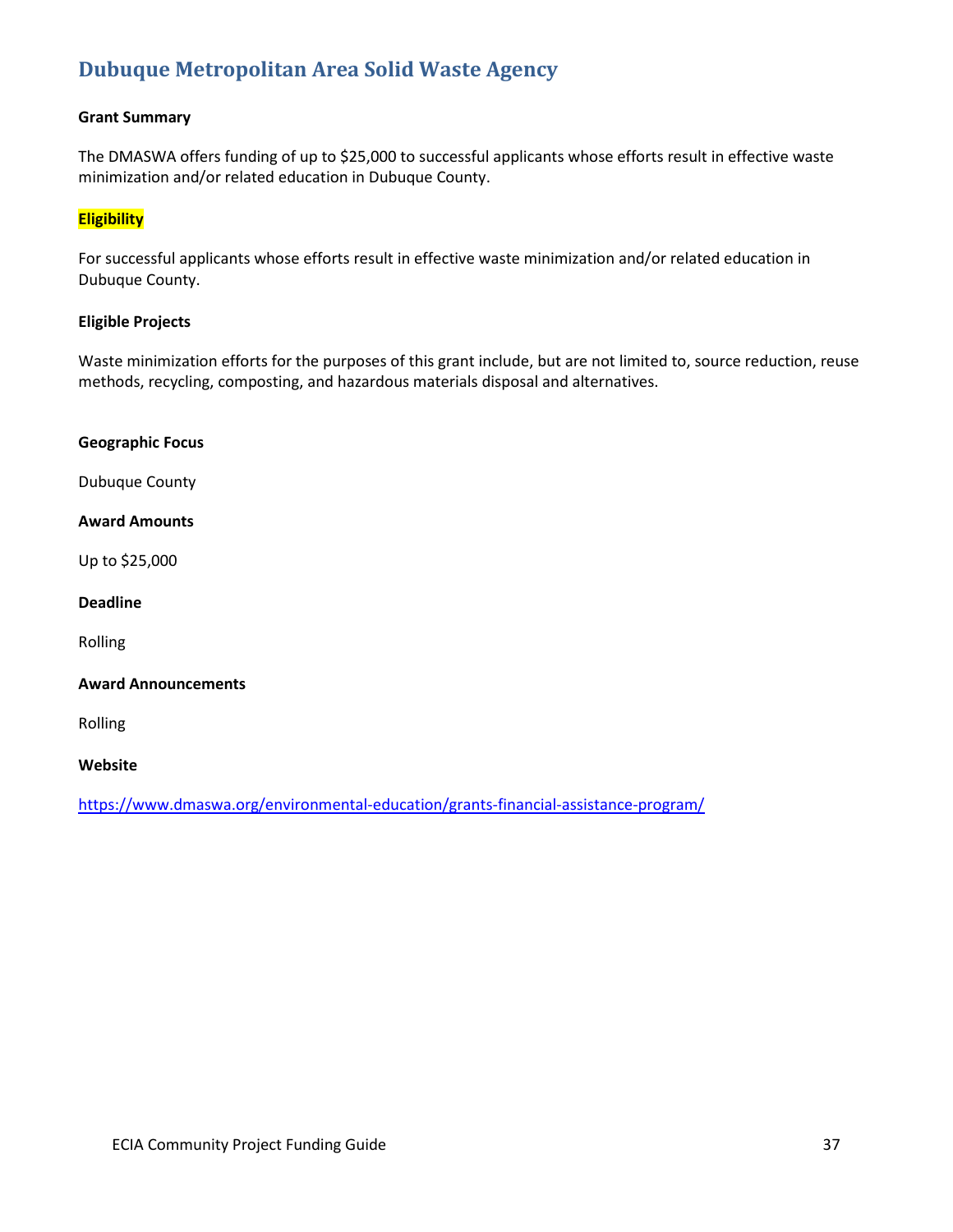# **[Dubuque Racing Association](http://dradubuque.com/grant-application/)**

## **Grant Summary**

The DRA intends for all funds to be used by area non-profit organizations to support the community in which they operate. If the proposed project/program does not benefit area residents, you must indicate exactly who will benefit and their location. 02-2021: The DRA Board of Directors will be discussing the 2021 DRA Grant timeline following the end of the first quarter. Additional information is not available at this time. To be added to our email list and receive important updates, please email Kathy Young, Director of Grants at kathyy@dradubuque.com. Please note that if you have applied for a grant in the past 3 years, your information is on file and details on 2021 will be sent to you as they come available.

## **Eligibility**

Applicants must be non-profit, tax-exempt organizations that have received 501(c)(3) or 501(c)(4) designation from the Internal Revenue Service or must be a unit of political subdivision (i.e., Conservation Districts). Organizations are not allowed to "share" or "borrow" a 501(c)(3) status with another organization. The name on the application must match the name on the IRS-issued letter. Only one application per 501(c)(3) or equivalent tax-exempt status will be accepted.

## **Eligible Projects**

- Arts and culture
- Recreation
- Education
- Health and human services
- Emergency services
- Civic and community development

#### **Geographic Focus**

Dubuque County and contiguous counties

#### **Award Amounts**

Max funding is dependent on the number of grant requests received and the total grant dollars available.

**Deadline** Typically last Thursday of February

**Award Announcements** Late-May

## **Website**

<http://dradubuque.com/grant-application/>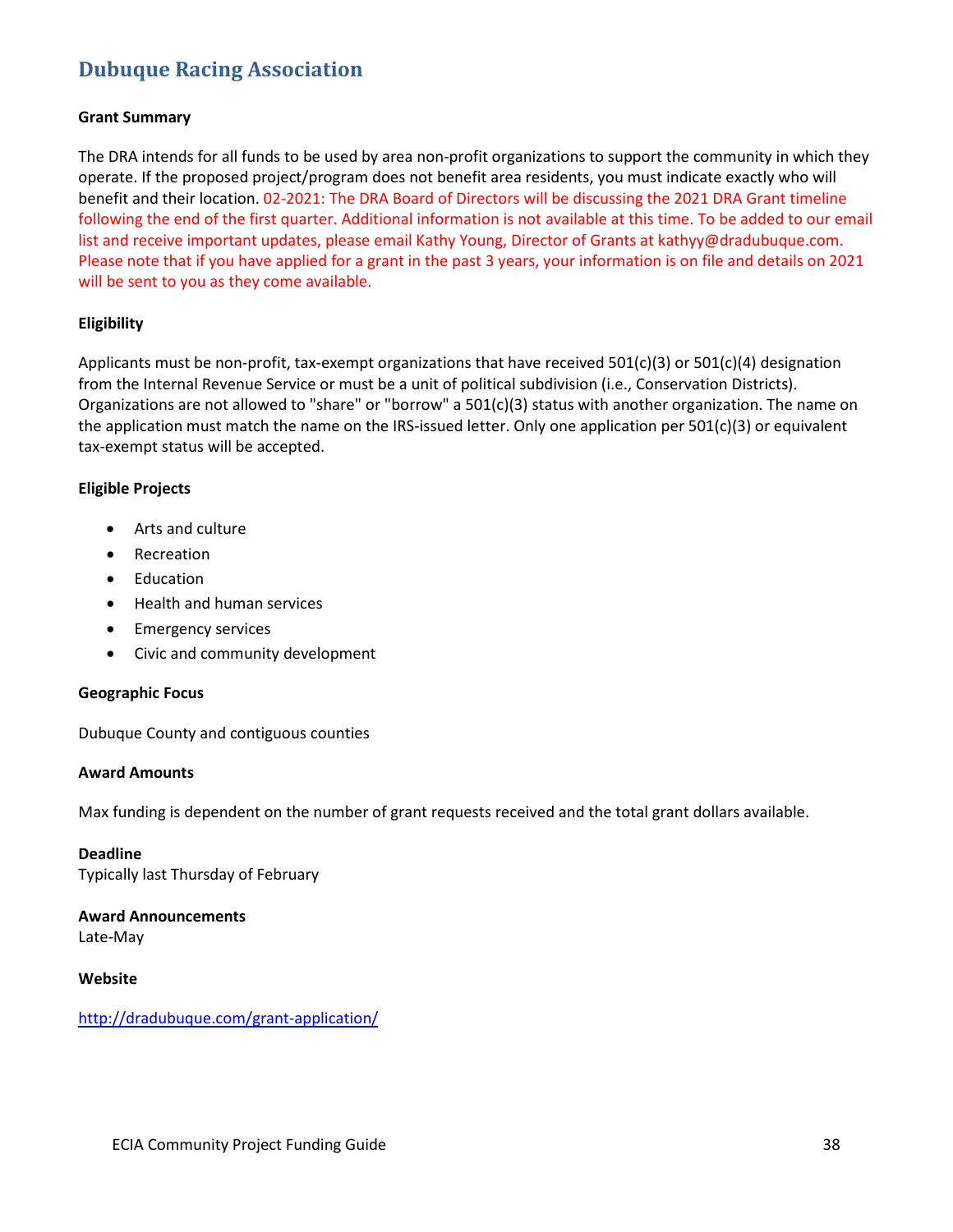# **Dyersville Area [Community Foundation](http://bit.ly/1IYqj2h)**

## **Grant Summary**

The mission of the Dyersville Area Community Foundation is to connect area community needs with charitable donors.

## **Eligibility**

Non-profits with a 501 C (3) status in Dyersville, Earlville, Farley, Luxemburg, New Vienna, Petersburg, and Worthington.

## **Eligible Projects**

The Foundation does not fund: Office supplies, salaries or postage type products; Organization capital campaigns; Projects that have been started prior to receiving award notification; Project that were funded the previous year that have not had substantial enhancement.

## **Geographic Focus**

Dyersville, Earlville, Farley, Luxemburg, New Vienna, Petersburg, and Worthington

## **Award Amounts**

\$500 - \$2,600

## **Deadline**

August 31

# **Award Announcements:**

September 30

#### **Website**

<http://www.dbqfoundation.org/grants/dyersville-area-community-foundation>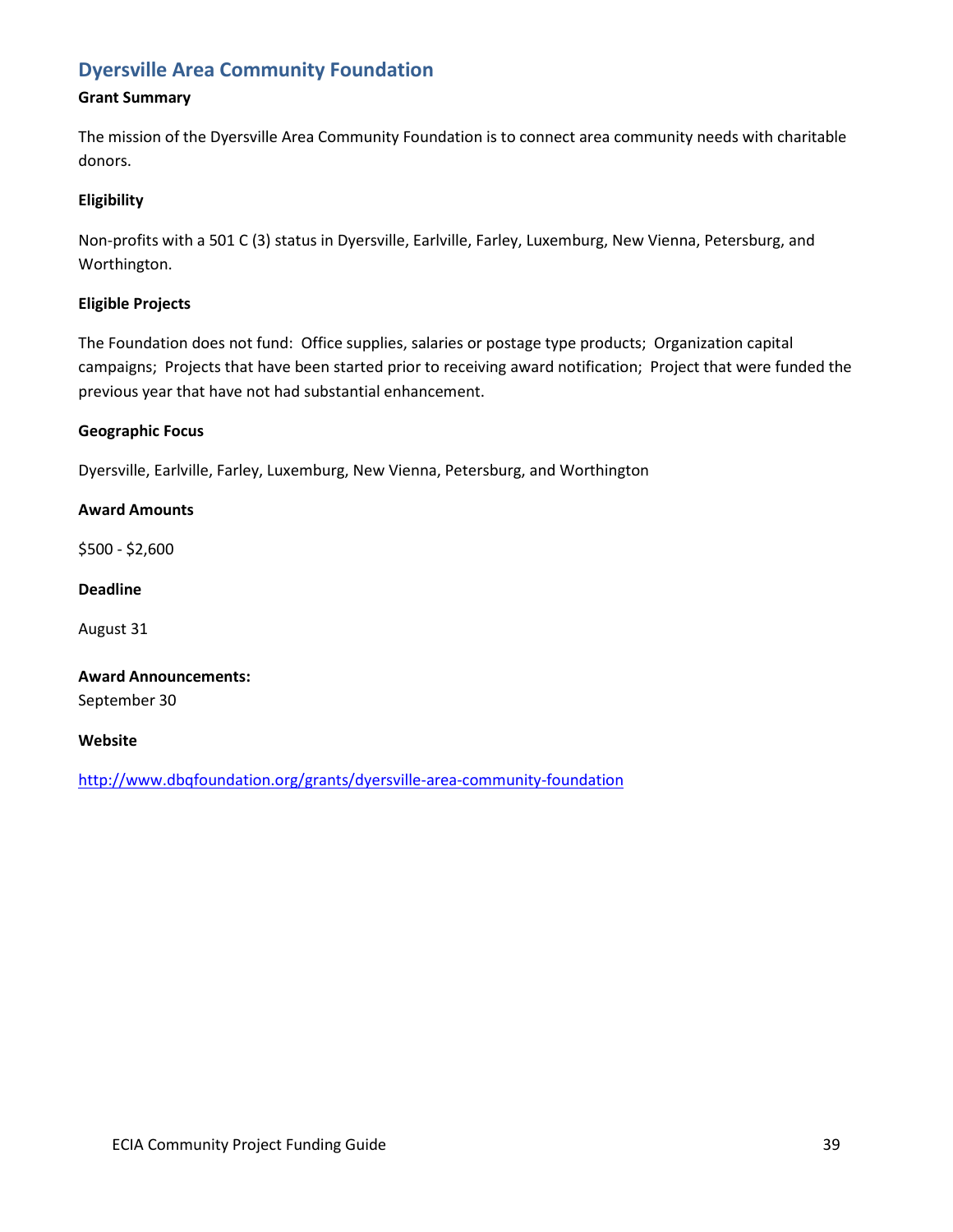# **[Eastern Iowa Regional Housing Corporation Housing Trust Fund \(EIRHC HTF\)](http://eirha.org/eirhc-htf/)**

## **Grant Summary**

The mission of the EIRHC Housing Trust Fund is to assist in the provision of providing decent, safe and affordable housing, as well as providing access to the resources for creating housing opportunities to the families served in eastern Iowa. The emphasis is to provide economic assistance to benefit the -moderate, very low, and extremely low-income for a variety of housing needs. Eligible projects include rehabs and repairs of existing housing, including, but not limited to: plumbing, electrical, roofing, structural, energy efficiency, lead based paint issues and handicap accessibility.

## **Eligibility**

Individuals, community organizations, non-profit and for-profit developers

## **Eligible Projects**

Rehabs and repairs of existing housing, including, but not limited to: plumbing, electrical, roofing, structural, energy efficiency, lead based paint issues and handicap accessibility.

## **Geographic Focus**

Dubuque, Delaware, Jackson, Cedar and Clinton Counties

## **Award Amounts**

\$10,000 for homeowners; up to \$24,000 for landlords for rental units

#### **Deadline**

August 1

## **Award Announcements**

Late December

#### **Website**

<http://eirha.org/eirhc-htf/>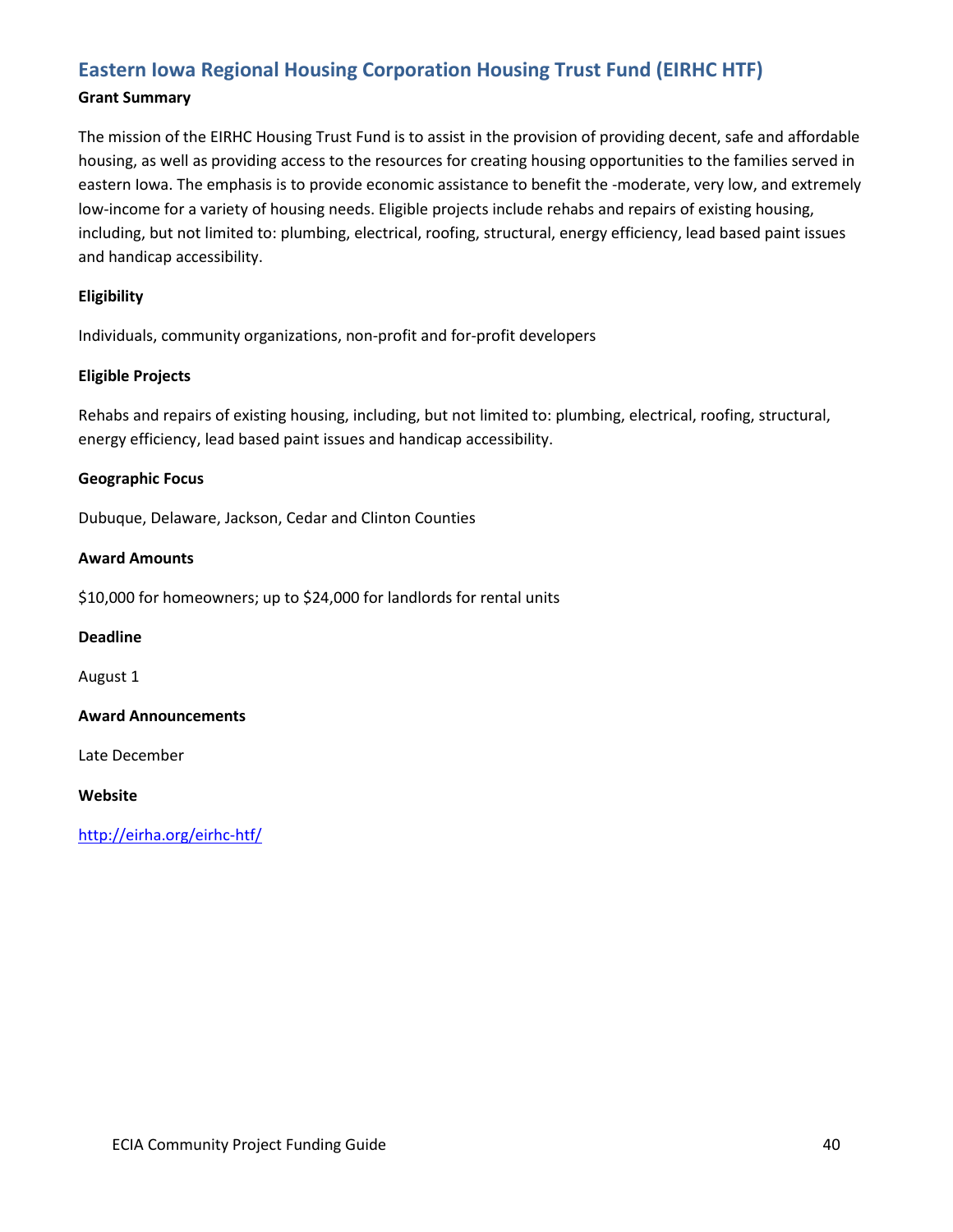# **Enhance Iowa - [Community Attraction and Tourism \(CAT\) Program](https://www.iowaeda.com/enhance-iowa/)**

## **Grant Summary**

The Community Attraction and Tourism (CAT) program assists communities in the development and creation of multiple purpose attraction or tourism facilities. Projects must be available to the general public for public use and be primarily vertical infrastructure. Starting July 1, 2018, CAT applicants must document 65% of the project costs have been raised through donations or pledges to be eligible to submit an application. Additionally, a loan and/or financing cannot be used to help reach the 65% fundraising threshold. 02/2021: Contact [Alaina.Santizo@iowaeda.com](mailto:Alaina.Santizo@iowaeda.com) or [Macie.Pohlman@iowaeda.com](mailto:Macie.Pohlman@iowaeda.com) about current deadlines before applying.

## **Eligibility**

Eligible applicants include a city, county, nonprofit organization, or school district in cooperation with a city or county. The applicant should be the intended entity to contract with the Enhance Iowa Board to receive CAT funds and undertake the funded activity. Any subrecipient (a private organization or other entity operating under an agreement or contract with a recipient to carry out a funded CAT activity) must be listed in the application.

## **Eligible Projects**

CAT projects may include but are not limited to the following: museums, theme parks, cultural and recreational centers, recreational trails, heritage attractions, sports arenas, and other attractions.

## **Geographic Focus**

Iowa

## **Award Amounts**

No more than 15% of the total project costs.

#### **Deadline**

Typically, applications will be accepted quarterly, January 15, April 15, July 15, and October 15. Applications received after 4:30 p.m. will not be considered for funding.

#### **Award Announcements**

There is no set award date for the CAT program. CAT awards are last dollar in, which means an award is made when the Board is confident the applicant can close any remaining fundraising gap within a set number of days, usually 30-60. The length of time an applicant remains before the Board is dependent on the applicant and how many funds have been raised upon application. Awards have been averaging 12-15% of total project costs; it is recommended applicants come in with 80% of the funds already raised. Fundraising includes cash, pledges and inkind donations.

#### **Website**

https://www.iowaeda.com/enhance-iowa/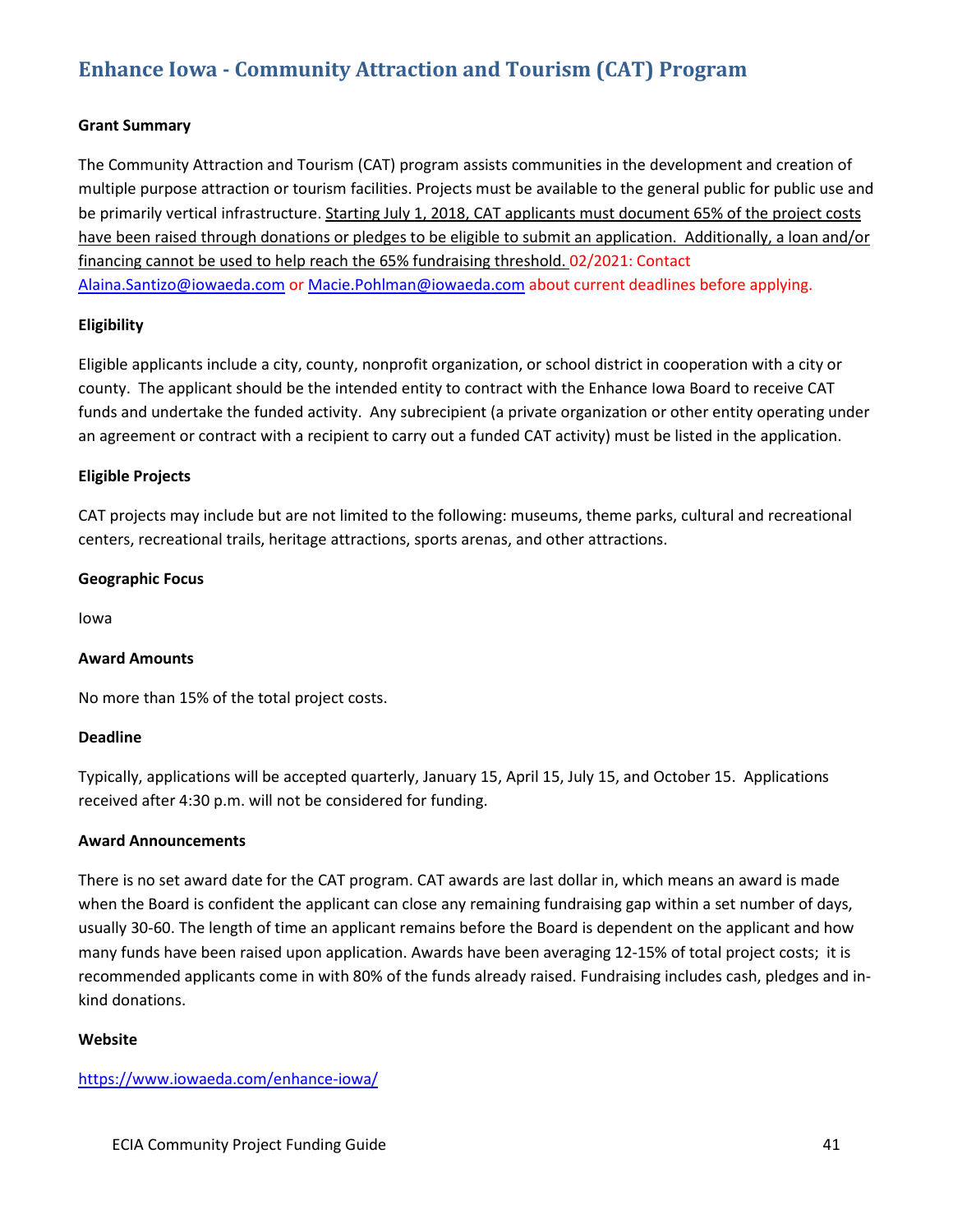# **[Employer Innovation Fund](https://www.futurereadyiowa.gov/innovation)**

## **Grant Summary**

The Future Ready Iowa Employer Innovation fund is a grant opportunity for our partners to carry out creative solutions that address local workforce issues. It encourages employers, community leaders, and others to lead efforts for developing regional workforce talent pools. Employers can promote credit and non-credit education and training opportunities in high-demand jobs. The fund can be used in innovative ways to help Iowans achieve their training and education goals.

## **Eligibility**

Eligible applicants include employers, employer consortiums, community organizations and other entities. If the applicant is not an employer, the organization(s) must be aligned with one or more employers and demonstrate this via an employer commitment letter in the proposal.

## **Eligible Projects**

The fund can be used to support for-credit and non-credit credential attainment, along with wrap- around support, such as child care, transportation, books, equipment, fees or other innovative ideas and proposals that help Iowans complete education or training beyond high school leading to high- demand jobs. It cannot be used for administrative expenses of operating the program or implementing the project.

## **Geographic Focus**

Iowa

# **Award Amounts**

Max \$50,000

## **Deadline**

February 12, 2021

## **Award Announcements**

Not later than February 19, 2021

#### **Website**

https://www.futurereadyiowa.gov/innovation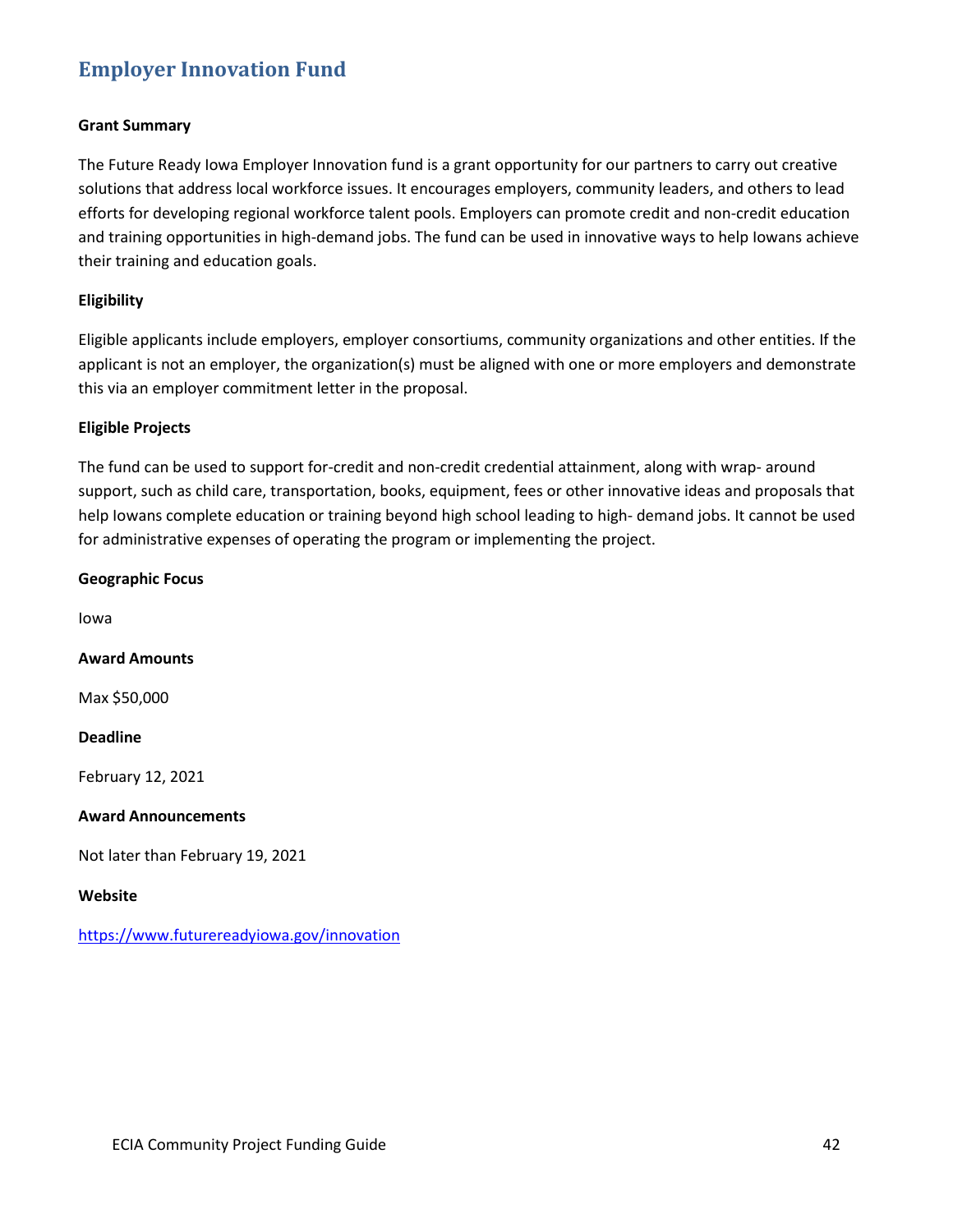# **[Environmental Protection Agency –](https://www.epa.gov/grants/fy21-guidelines-brownfield-cleanup-grants) Brownfield Clean up Grant**

## **Grant Summary**

Cleanup grants provide funding for a grant recipient to carry out cleanup activities at brownfield sites. Due to budget limitations, no entity can apply for funding cleanup activities at more than three sites. These funds may be used to address sites contaminated by petroleum and hazardous substances, pollutants, or contaminants (including hazardous substances co-mingled with petroleum).

# **Eligibility**

- General Purpose Unit of Local Government. (For purposes of the brownfields grant program, EPA defines general purpose unit of local government as a "local government" as defined under 2 CFR 200.64.)
- Land Clearance Authority or other quasi-governmental entity that operates under the supervision and control of, or as an agent of, a general purpose unit of local government.
- Government Entity Created by State Legislature.
- Regional Council or group of General Purpose Units of Local Government.
- Redevelopment Agency that is chartered or otherwise sanctioned by a state.
- State.
- Nonprofit organizations. (For the purposes of the brownfields grant program, the term "nonprofit organization" means any corporation, trust, association, cooperative, or other organization that is operated mainly for scientific, educational, service, charitable, or similar purpose in the public interest and is not organized primarily for profit; and uses net proceeds to maintain, improve, or expand the operation of the organization.)

## **Eligible Projects**

Cleanup activities at brownfield sites, specifically addressing sites contaminated by petroleum and hazardous substances, pollutants, or contaminants (including hazardous substances co-mingled with petroleum).

## **Geographic Focus**

National

**Award Amounts**

\$500,000 per site

**Deadline** October

**Award Announcements** Summer **Website**

<https://www.epa.gov/grants/fy21-guidelines-brownfield-cleanup-grants>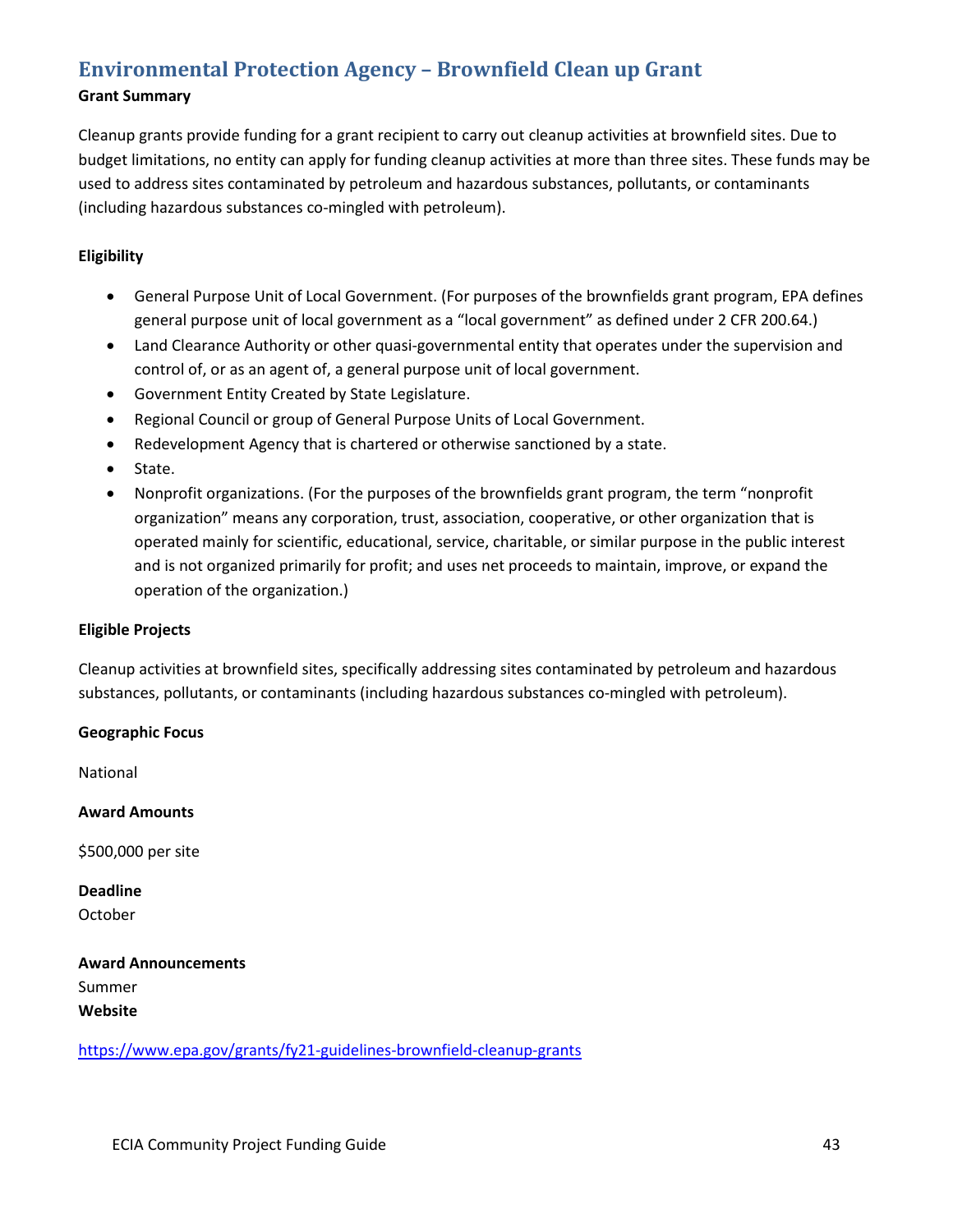# **[Environmental Protection Agency -](https://www.epa.gov/grants/fy21-guidelines-brownfield-assessment-grants) Brownfields Assessment Grant**

## **Grant Summary**

Provide funding for brownfields inventories, planning, environmental assessments, and community outreach. A brownfield is defined as: real property, the expansion, redevelopment, or reuse of which may be complicated by the presence or potential presence of a hazardous substance, pollutant, or contaminant. The 2002 Brownfields Law further defines the term to include a site that is: "contaminated by a controlled substance; contaminated by petroleum or a petroleum product excluded from the definition of 'hazardous substance'; or mine-scarred land."

## **Eligibility**

- General Purpose Unit of Local Government. (For purposes of the brownfields grant program, EPA defines general purpose unit of local government as a "local government" as defined under 2 CFR 200.64.)
- Land Clearance Authority or other quasi-governmental entity that operates under the supervision and control of, or as an agent of, a general purpose unit of local government.
- Government Entity Created by State Legislature.
- Regional Council or group of General Purpose Units of Local Government.
- Redevelopment Agency that is chartered or otherwise sanctioned by a state.
- State.

## **Eligible Projects**

- Inventory Sites: Compile a listing
- Characterize Sites: Identify past uses
- Assess Sites: Determine existing contamination
- Conduct Cleanup and Redevelopment Planning: Scope and plan process
- Conduct Community Involvement: Inform and engage community

#### **Geographic Focus**

National

#### **Award Amounts**

Up to \$375,000

**Deadline** October

**Award Announcements** Spring/Summer

## **Website**

<https://www.epa.gov/grants/fy21-guidelines-brownfield-assessment-grants>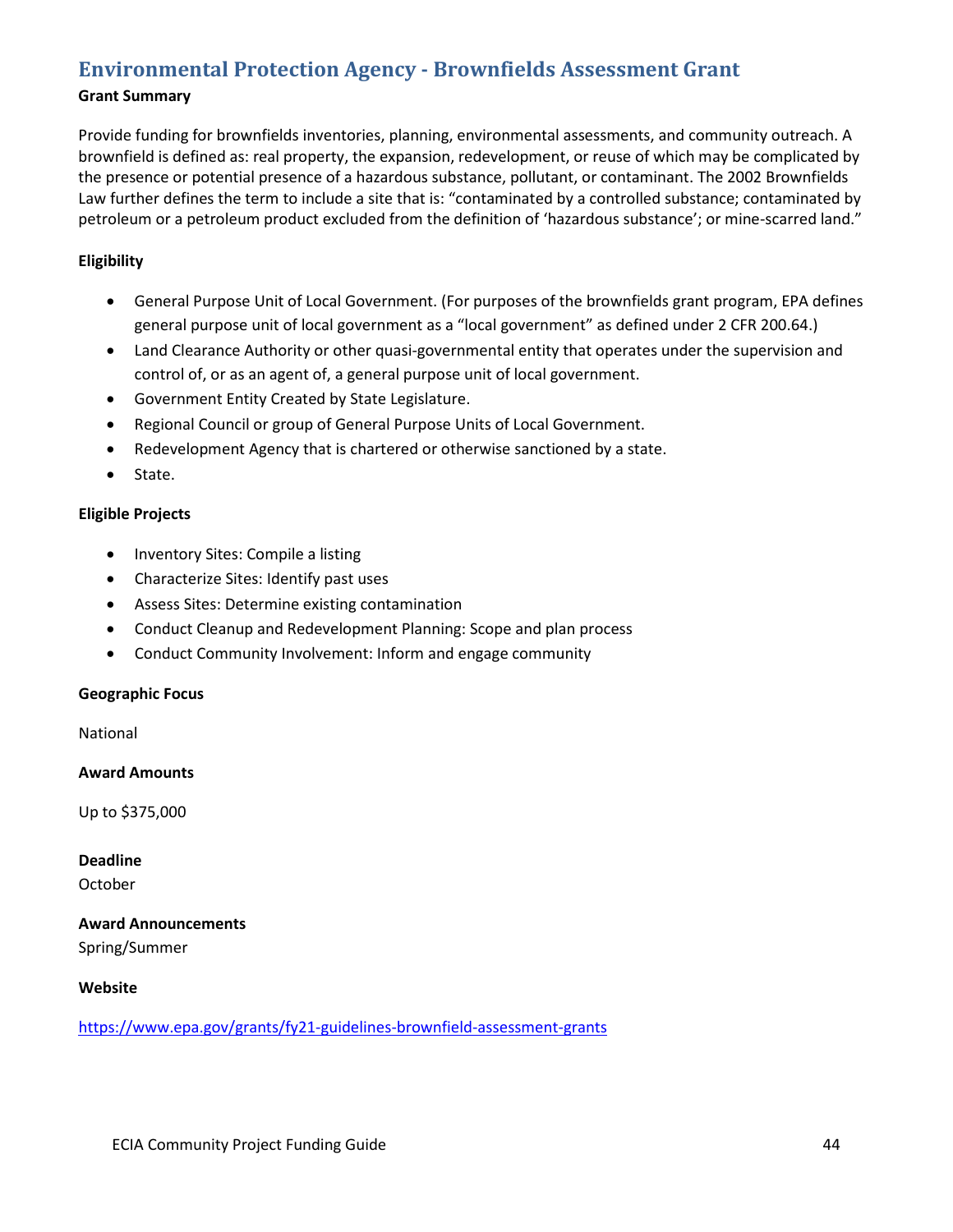# **[EPA Urban Waters Small Grants](http://www2.epa.gov/urbanwaters/urban-waters-small-grants)**

## **Grant Summary**

EPA seeks to fund projects that address urban runoff pollution through diverse partnerships that produce multiple community benefits, with emphasis on underserved communities.

## **Eligibility**

Eligible applicants include States, local governments, Indian Tribes, public and private universities and colleges, public or private nonprofit institutions/organizations, intertribal consortia, and interstate agencies.

## **Eligible Projects**

Past projects address local water quality issues related to urban runoff pollution, provide additional community benefits, actively engage under-served communities, and foster partnership.

## **Geographic Focus**

National

## **Award Amounts**

Up to \$60,000

## **Deadline**

Specific information about deadlines is provided in competitive announcements.

## **Award Announcements**

## **Website**

http://www2.epa.gov/urbanwaters/urban-waters-small-grants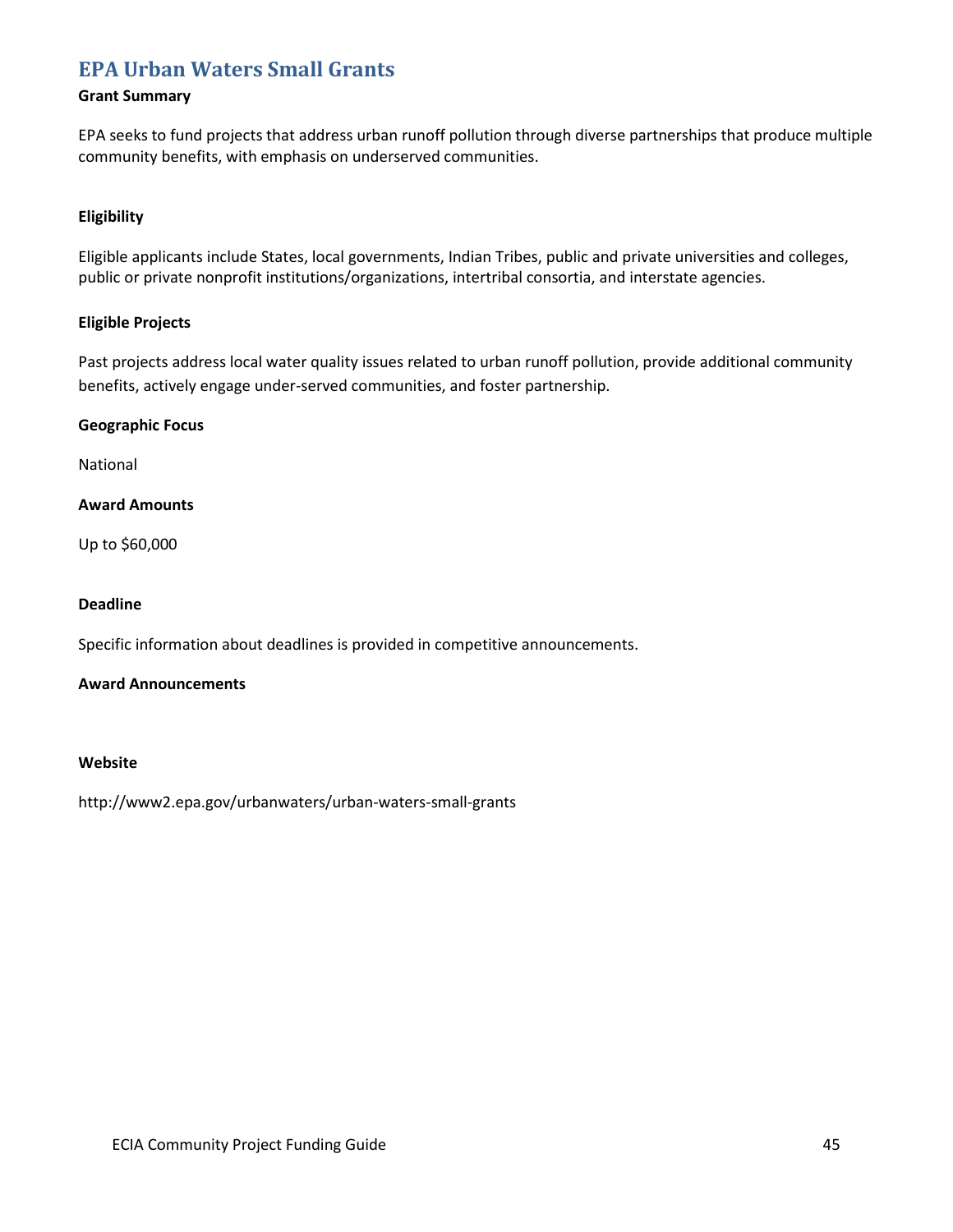# **Federal Home Loan Bank - [Competitive Affordable Housing Program](http://www.fhlbdm.com/affordable-housing-products/competitive-affordable-housing-program/)**

## **Grant Summary**

The Competitive Affordable Housing Program is one of the nation's largest sources of grants for affordable housing projects. This program encourages partnerships between our member financial institutions and local housing providers to secure funds for the purchase, construction or rehabilitation of affordable homeownership or rental housing units.

## **Eligibility**

Grants are available to sponsors including nonprofits, governments, housing authorities and other qualifying organizations. Sponsors require the support of an FHLB Des Moines member financial institution to apply.

## **Eligible Projects**

## **Geographic Focus**

Dubuque, Delaware, Jackson, Cedar and Clinton Counties

## **Award Amounts**

Up to \$750,000

## **Deadline**

The 2021 AHP application period opens on May 1, 2021. More details will be available soon.

## **Award Announcements**

TBD

## **Website**

<http://www.fhlbdm.com/affordable-housing-products/competitive-affordable-housing-program/>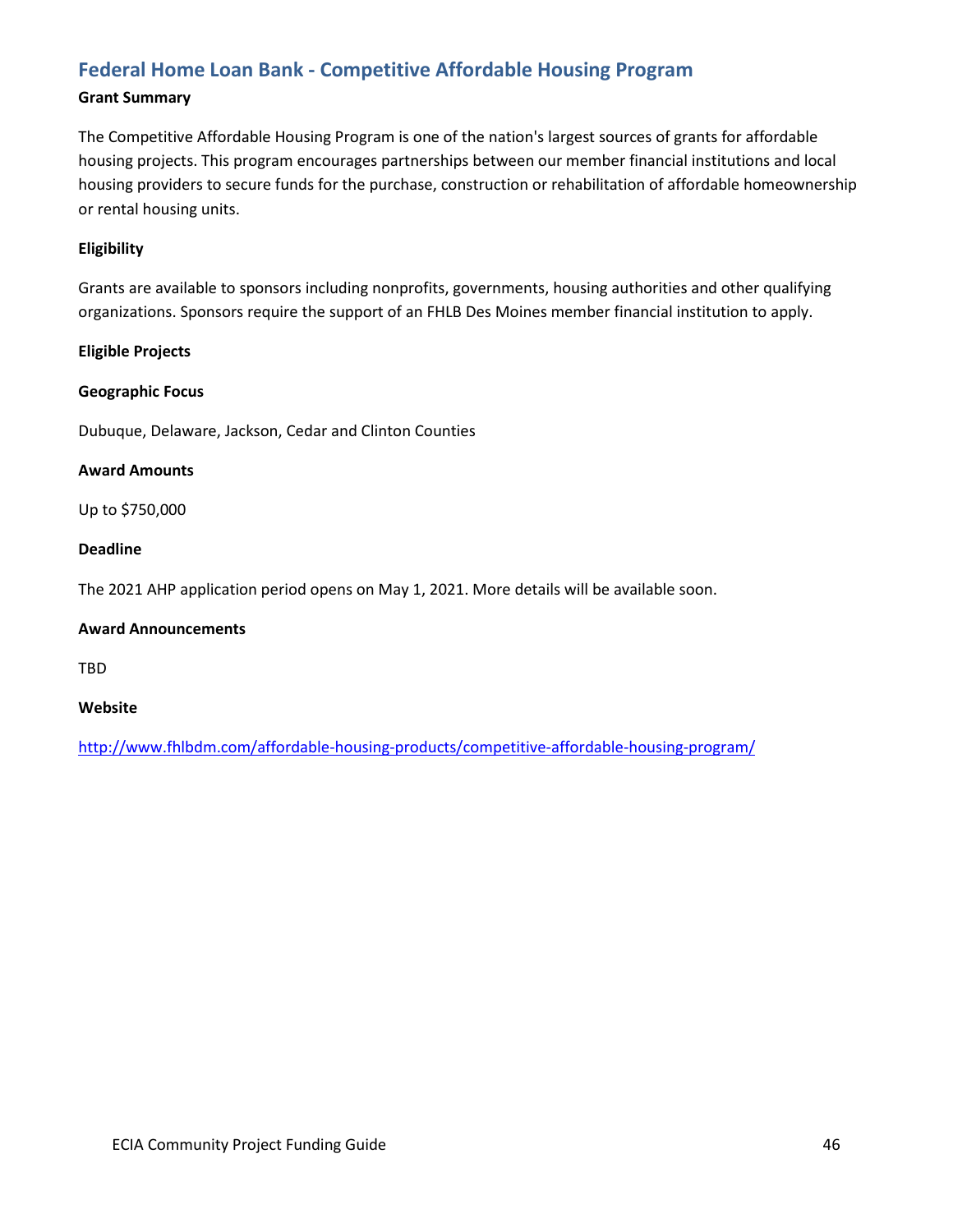# **US Bank – [Community Possible Grant Program](https://www.usbank.com/community/community-possible-grant-program.aspx)**

## **Grant Summary**

We support organizations and programs through Operating grants, Program or project grants, or Capital grants, that advance the following funding priorities: Work – Workforce Education and Economic Prosperity; Home – Neighborhood Stability and Revitalization; Play – Arts, Culture and Places to Play. In 2021, we are switching to an invitation-only grant application; moving away from three payout cycles and instead making quarterly payouts to provide funding when it is needed most.

## **Eligibility**

For nonprofit organizations new to U.S. Bank Foundation, a Letter of Interest will be available in January 2021. Community Affairs Managers will review Letter of Interest submissions periodically to learn about new and innovative programs and organizations in their regions and markets. After reviewing a Letter of Interest, a Community Affairs Manager may reach out with a request for a full application. You can access the Letter of Interest by clicking the "Submit a letter of interest" link at the bottom of this page. Letters of Interest may be submitted at any time during the year.

## **Eligible Projects**

Play: Programs that provide access to cultural activities, visual and performing arts, zoos and aquariums and botanic gardens for individuals and families living in underserved communities; Funding for local arts organizations that enhance the economic vitality of the community; Programs that provide funding for arts-focused nonprofit organizations that bring visual and performing arts programming to low- and moderate-income K-12 schools and youth centers.

Work: Investing in the workforce - Small business technical assistance programs; Job-skills, career readiness training programs with comprehensive placement services for low- and moderate-income individuals entering or reentering the labor force. Providing pathways for educational success - Organizations and programs that help low- and moderate-income and atrisk middle and high school students prepare for post-secondary education at a community college, university, trade or technical school and career readiness; Programs and initiatives at post-secondary institutions that support access to career and educational opportunities for low- and moderate-income and diverse students. Teaching financial well-being for work and life - K-12 and college student financial literacy; Adult and workforce financial literacy; Senior financial fraud prevention; Military service member and veteran financial literacy.

#### **Geographic Focus**

Organizations must be based in and serve [designated U.S. Bank communities.](https://www.usbank.com/pdf/community/US_Bank_Grant_Guidelines_2018.pdf)

#### **Award Amounts**

\$5,000 - \$10,000

## **Deadline**

Rolling

## **Award Announcements**

Rolling

#### **Website**

<https://www.usbank.com/community/community-possible-grant-program.aspx>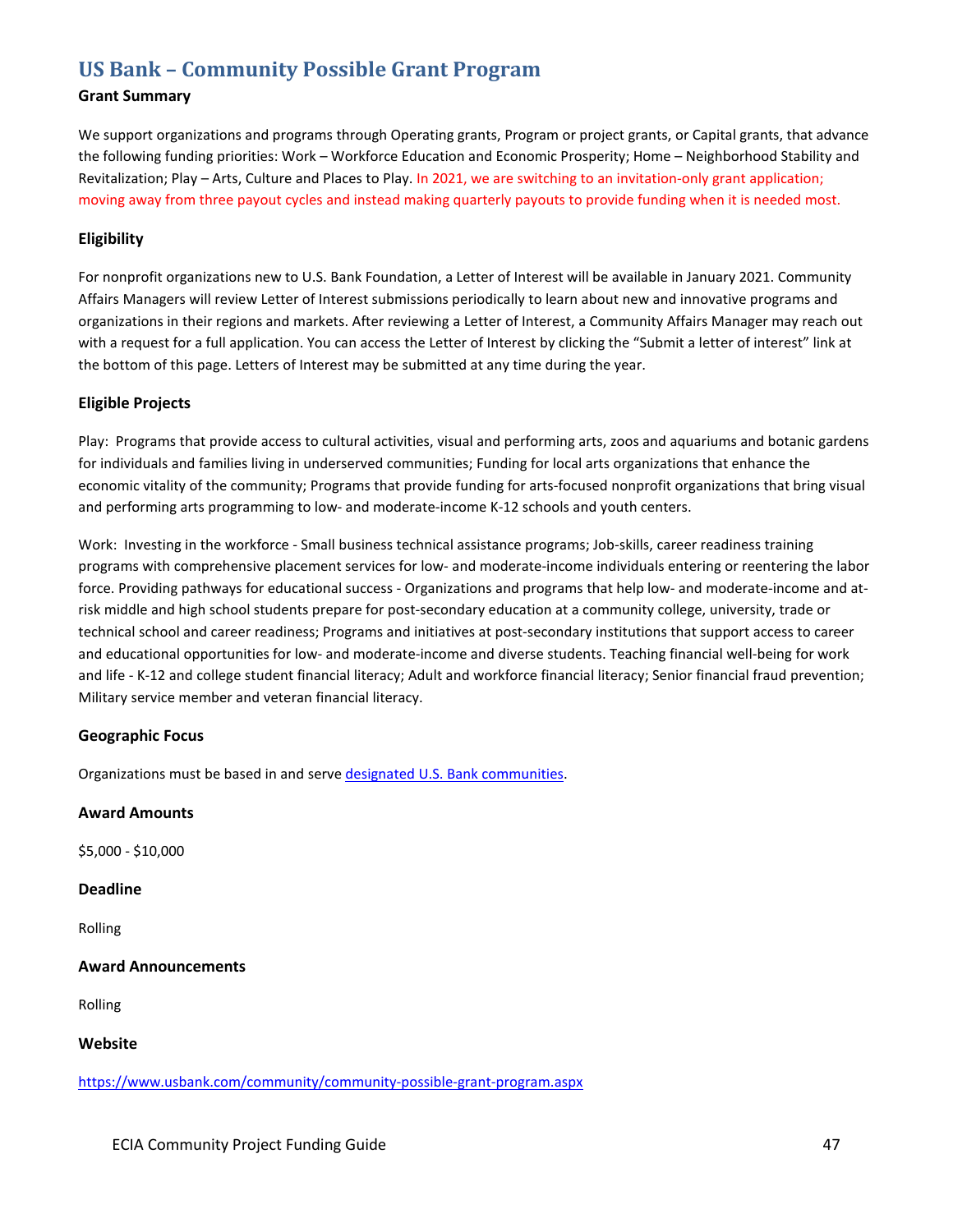# **[Fire Prevention & Safety Grants](https://www.fema.gov/fire-prevention-safety-grants-documents)**

## **Grant Summary**

The purpose of this program is to enhance public safety and firefighters with respect to fire and fire-related hazards by assisting fire prevention programs, supporting firefighter health and safety research and development.

## **Eligibility**

Fire departments; and national, regional, state, local, federally recognized tribal, and non-profit organizations that are recognized for their experience and expertise in fire prevention and safety programs and activities. Both private and public non-profit organizations are eligible to apply for funding in this activity.

## **Eligible Projects**

FP&S Grants are offered to support projects in two activities. The FP&S Activity is designed to reach high-risk target groups and mitigate the incidence of death, injuries, and property damage caused by fire and fire-related hazards. Accordingly, the four project categories eligible for funding under this activity are:

- o Community Risk Reduction;
- o Wildfire Risk Reduction;
- o Code Enforcement/Awareness;
- o Fire & Arson Investigation; and
- o National/State/Regional Programs and Studies

The Research and Development (R&D) Activity is aimed at improving firefighter safety, health, or wellness through research and development that reduces firefighter fatalities and injuries. The six project categories eligible for funding under this activity are:

- o Clinical Studies;
- o Technology and Product Development;
- o Database System Development;
- o Dissemination and Implementation Research;
- o Preliminary Studies; and
- o Early Career Investigator

## **Geographic Focus**

National

## **Award Amounts**

\$35.5 million available in funding; Approximately 100 awards

## **Deadline**

February

## **Award Announcements**

August

## **Website**

https://www.fema.gov/fire-prevention-safety-grants-documents#

ECIA Community Project Funding Guide **48** ASS 2004 12:30 AM ASS 2004 12:30 AM ASS 2004 12:30 AM ASS 2004 12:30 AM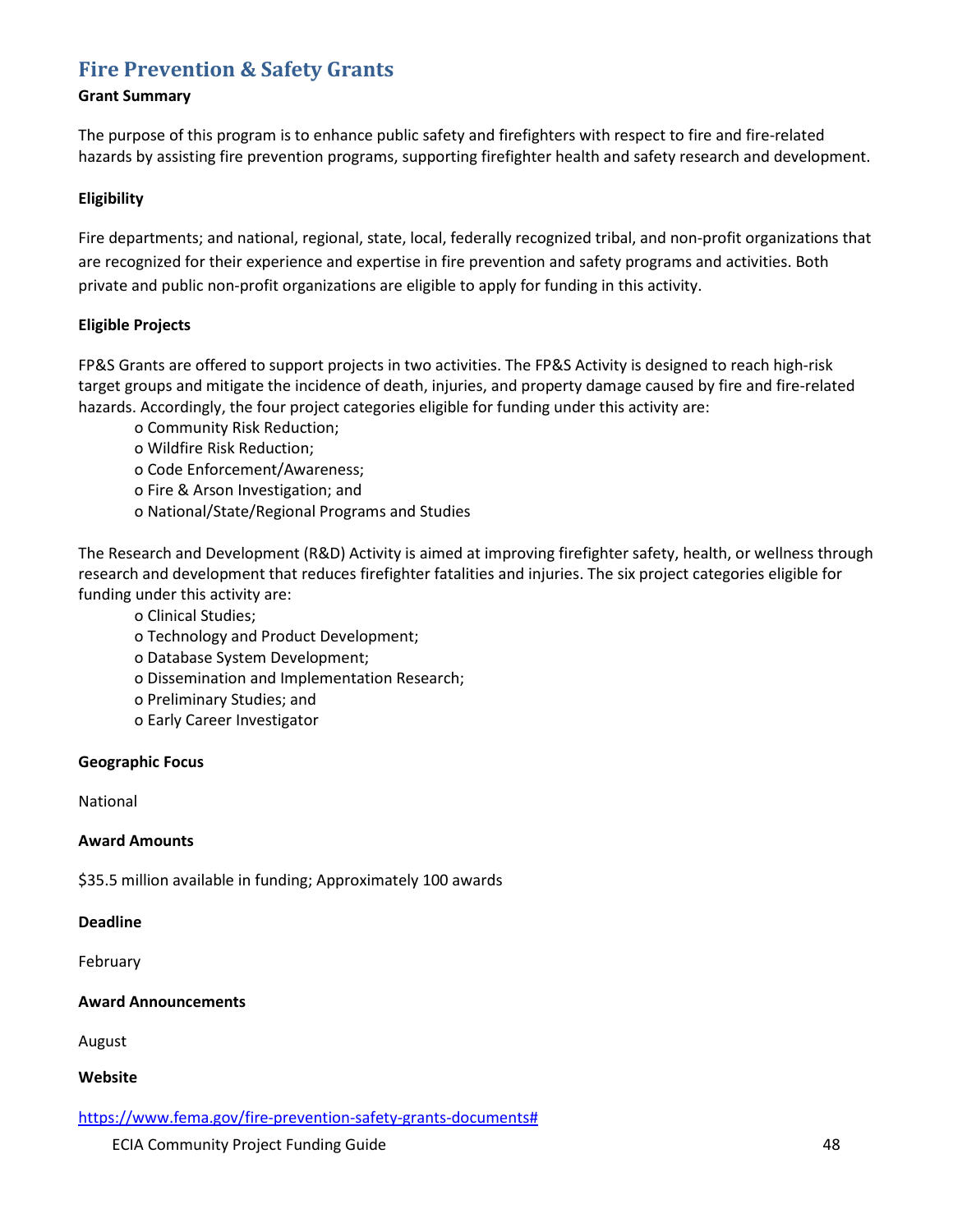# **[Foundation for the Future of Delaware County](http://www.dbqfoundation.org/grants/foundation-future-delaware-county)**

## **Grant Summary**

Each year the Foundation for the Future of Delaware County accepts applications for grants for community development, community promotions, community education and similar matters.

## **Eligibility**

To be eligible for funding, an organization/program must:

- Provide services within Delaware County
- Be operated and organized in compliance with applicable laws prohibiting discrimination
- Be a 501( c)(3) tax-exempt, not-for-profit agency or affiliated with a public agency/unit of government (County, City, School)
- Organizations who do not have 501(c)(3) status are encouraged to find a qualifying agency to sponsor them. A Fiscal Sponsorship From must be attached to the application. (Examples of organizations and sponsors: Elementary school sponsored by School Board Park and Rec Board by City Council Fire/Emergency sponsored by City/County Board)

## **Eligible Projects**

The Foundation looks for projects which: Address significant community issues; Present innovative, creative, and practical proposals which build on community strengths; • Present clear work plans which show the ability to achieve the project's goal; Focus on strategic innovations that encourage cooperation, create efficiencies and reduce duplication of services; Develop the leadership potential of the community; Involve the people served in the planning and implementation of the program; Demonstrate quality, vision, effectiveness, collaboration and good management; Provide a plan for sustainability beyond the funding period.

## **Geographic Focus**

Delaware County

## **Award Amounts**

Max funding is dependent on the number of grant requests received and the total grant dollars available.

#### **Deadline**

January 31

## **Award Announcements**

March

## **Website**

<http://www.dbqfoundation.org/grants/foundation-future-delaware-county>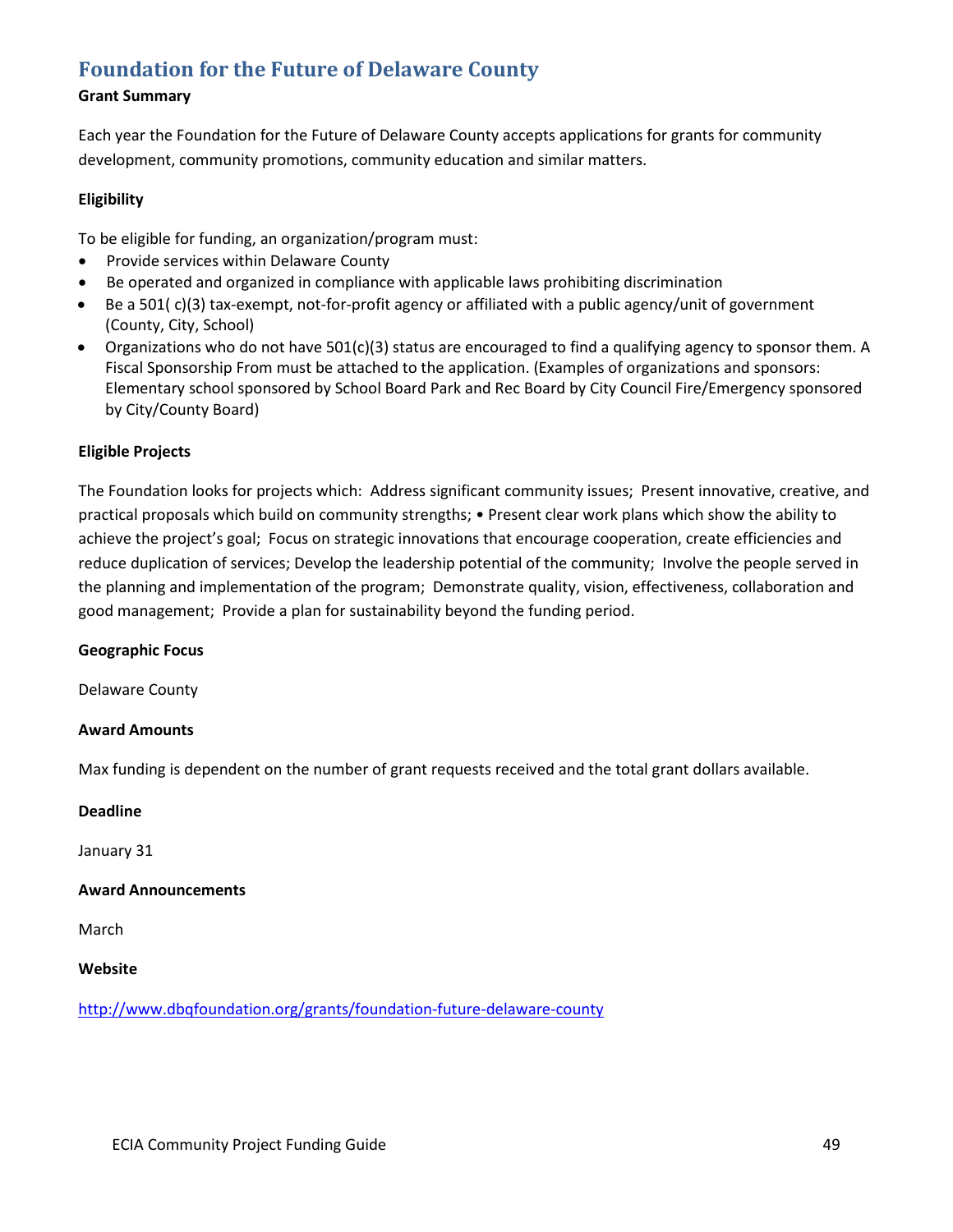# **[Georgia-Pacific Foundation](https://www.gp.com/community)**

## **Grant Summary**

Established in 1958, the Georgia-Pacific Foundation sets aside resources to improve life in the communities where we operate. We've worked with thousands of outstanding community-based programs, service projects and disaster relief efforts, focusing our investment in four areas we believe make the most impact: education, environment, enrichment and entrepreneurship.

## **Eligibility**

Must be a 501c3

## **Eligible Projects**

We use established criteria to evaluate requests, but the most important are:

- Is the organization or the programs/services located within 30 miles of a Georgia-Pacific manufacturing community?
- Does the program support education, the environment, community enrichment and/or entrepreneurship?
- Does the program create tangible value and measurable return on investment in the community?

#### **Geographic Focus**

Must be located within 30 miles of a Georgia-Pacific manufacturing community.

#### **Award Amounts**

Max funding is dependent on the number of grant requests received and the total grant dollars available.

## **Deadline**

Grant requests are reviewed on a rolling cycle throughout the year. Due to limited funding at year-end, submission by October 31 is encouraged.

## **Award Announcements:**

Within 60 days of receiving application.

#### **Website**

<https://www.gp.com/community>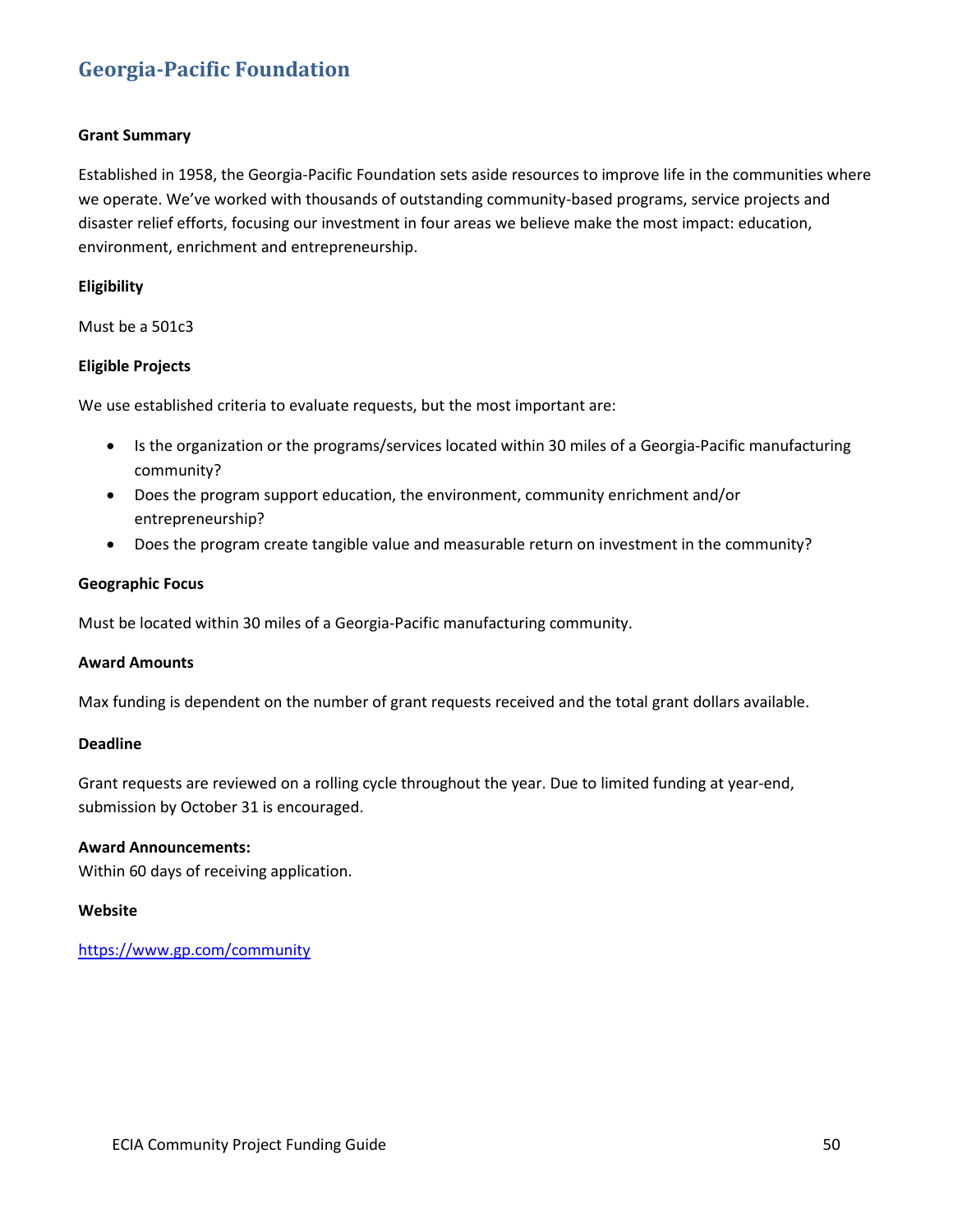# **Good Sports [Equipment Grants](http://www.goodsports.org/)**

## **Grant Summary**

Good Sports gives all kids the lifelong benefits of sport and physical activity by providing new equipment, apparel and footwear to those most in need.

## **Eligibility**

Organization that: serves youth between the ages of 3-18 years old; serves youth in an economically disadvantaged area; is located in the United States; Your organization charges a participation fee of \$299 or below; operates an organized sport, recreational activity, or fitness program that offers consistent and structured opportunity for play to large groups of children.

## **Eligible Projects**

Sports and Fitness equipment, apparel, footwear

## **Geographic Focus**

Iowa

## **Award Amounts**

All approved organizations will: Gain access to our catalog of available inventory, which displays the equipment, apparel, and footwear that we have available; Be able to use up to six (6) equipment requests over a two-year period. You will be required to sign a release form and pay a shipping and handling fee prior to receiving each donation. The fee will always equal 5% of the total retail value of the items; for example, if the total value of your items equals \$2,000, you will be asked to provide \$100, etc. There is no maximum fee.

## **Deadline**

Rolling

# **Award Announcements**

Rolling

## **Website**

<http://www.goodsports.org/>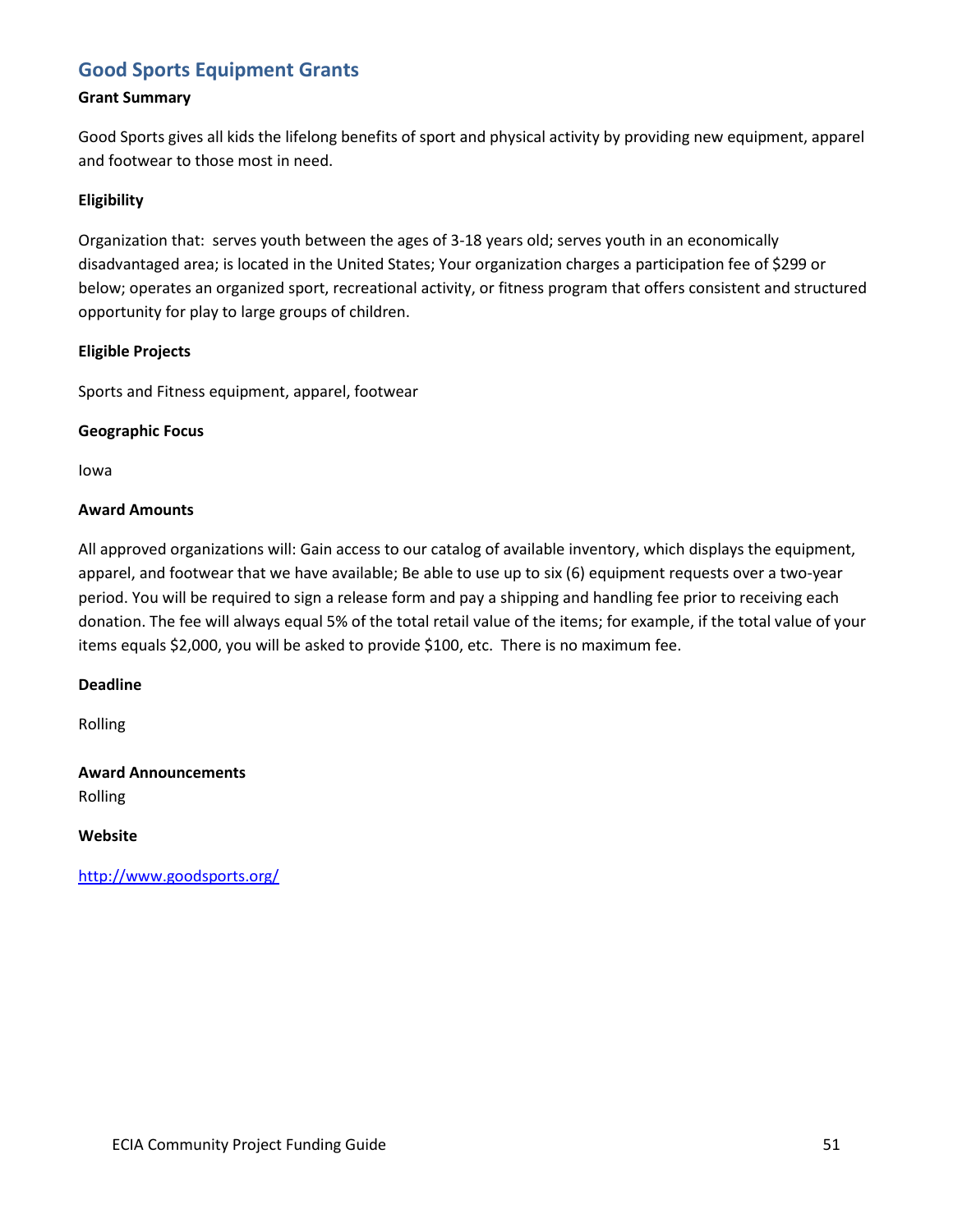# **[Havlife Memorial Foundation](https://tristates.havlife.org/grants/)**

## **Grant Summary**

HAVlifeTM grants to other 501(c)3 organizations to support youth in the community, specifically, supporting youth ages 10 to 15 in activities related to arts, music and athletics.

## **Eligibility**

501(c)(3) organizations

## **Eligible Projects**

Types of Support Awarded: Offset individual's cost of participation in organized activity in one of our three focus areas - such as art supplies/classes, instrument rental, music/vocal lessons, athletic participation fees/uniforms; Individual attendance at camps whose primary focus is in support of one of our three focus areas; Individual Participation in traveling team/group; when participation is not possible due to financial hardship.

## **Geographic Focus**

Tri-States Chapter covers Clinton, Delaware, Dubuque, and Jackson Counties, in Iowa and parts of Illinois and Wisconsin.

## **Award Amounts**

\$1,500-\$12,500

## **Deadline**

December, April, July

# **Award Announcements**

January, May, August

## **Website**

<https://tristates.havlife.org/grants/>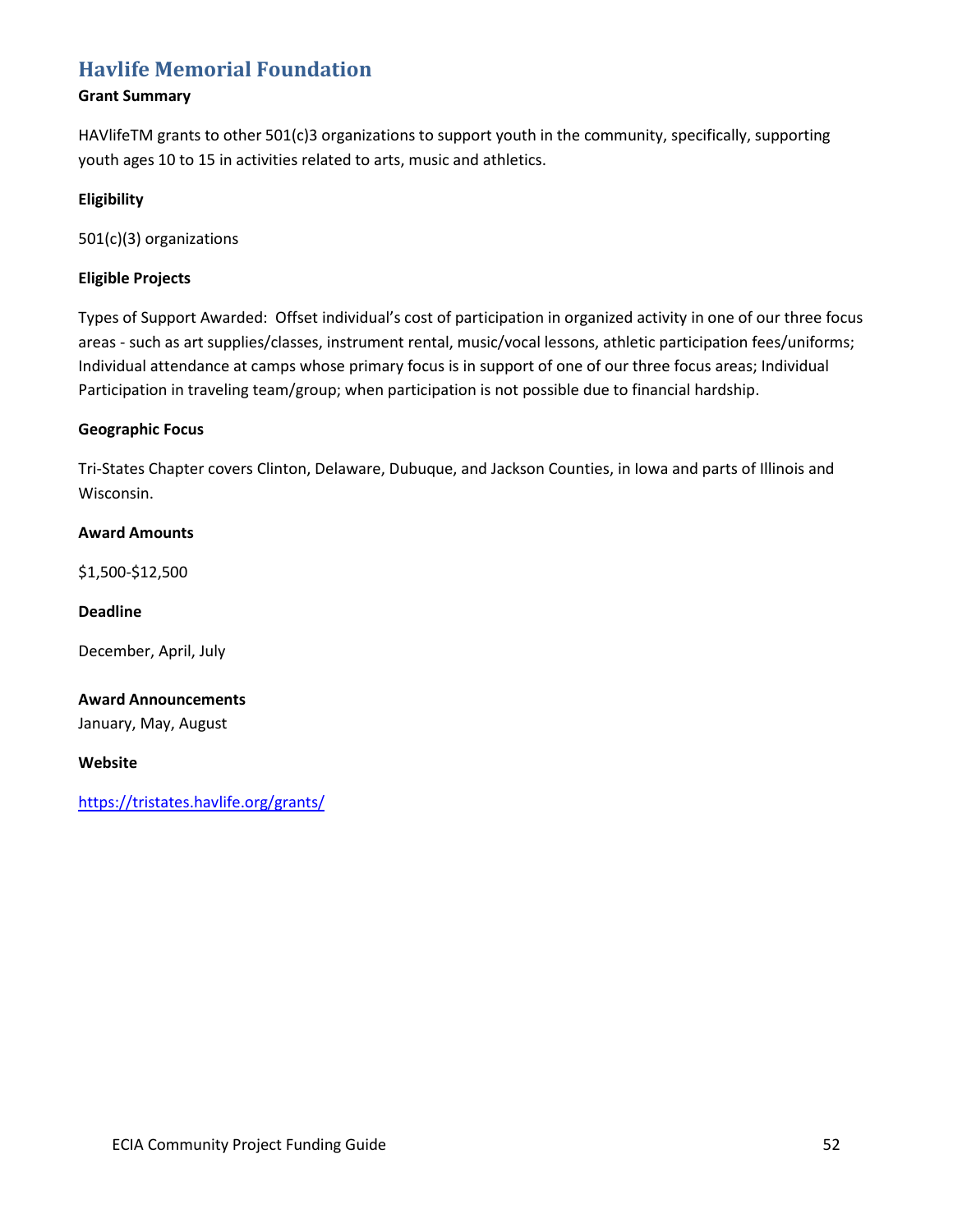# **[Iowa Arts and Culture Resilience](https://iowaculture.gov/about-us/about/grants/iowa-arts-culture-resilience-grant-nonprofits) Grant - Nonprofits**

## **Grant Summary**

Apply for flexible support to undertake activities that expand organizational capacity, increase financial stability, promote equity and inclusion, and enhance programmatic offerings.

## **Eligibility**

- Federally tax exempt 501(c)3 nonprofit organizations incorporated in Iowa
- Schools or institutions of higher education in Iowa
- Units of local, county or federally-recognized tribal governments located in Iowa
- Current, legal Iowa resident artists who are 18 years of age or older

#### **Eligible Projects**

Grant funds may be used to support programmatic and operating expenses incurred within the eligible funding period. Funds must be used to fulfill the mission of the grant recipient and support strategic goals as outlined by the organization and its leadership.

#### **Geographic Focus**

Iowa

#### **Award Amounts**

| <b>Organizational Cash Operating Expenses</b> |                       |
|-----------------------------------------------|-----------------------|
| $$10,000 - $49,999$                           | Grant Award: \$2,500  |
| \$50,000 - \$149,999                          | Grant Award: \$5,000  |
| \$150,000 - \$499,999                         | Grant Award: \$7,500  |
| $$500,000 +$                                  | Grant Award: \$10,000 |
|                                               |                       |

## **Deadline**

May 3

#### **Award Announcements**

Within 8 weeks of the application deadline

### **Website**

<https://iowaculture.gov/about-us/about/grants/iowa-arts-culture-resilience-grant-nonprofits>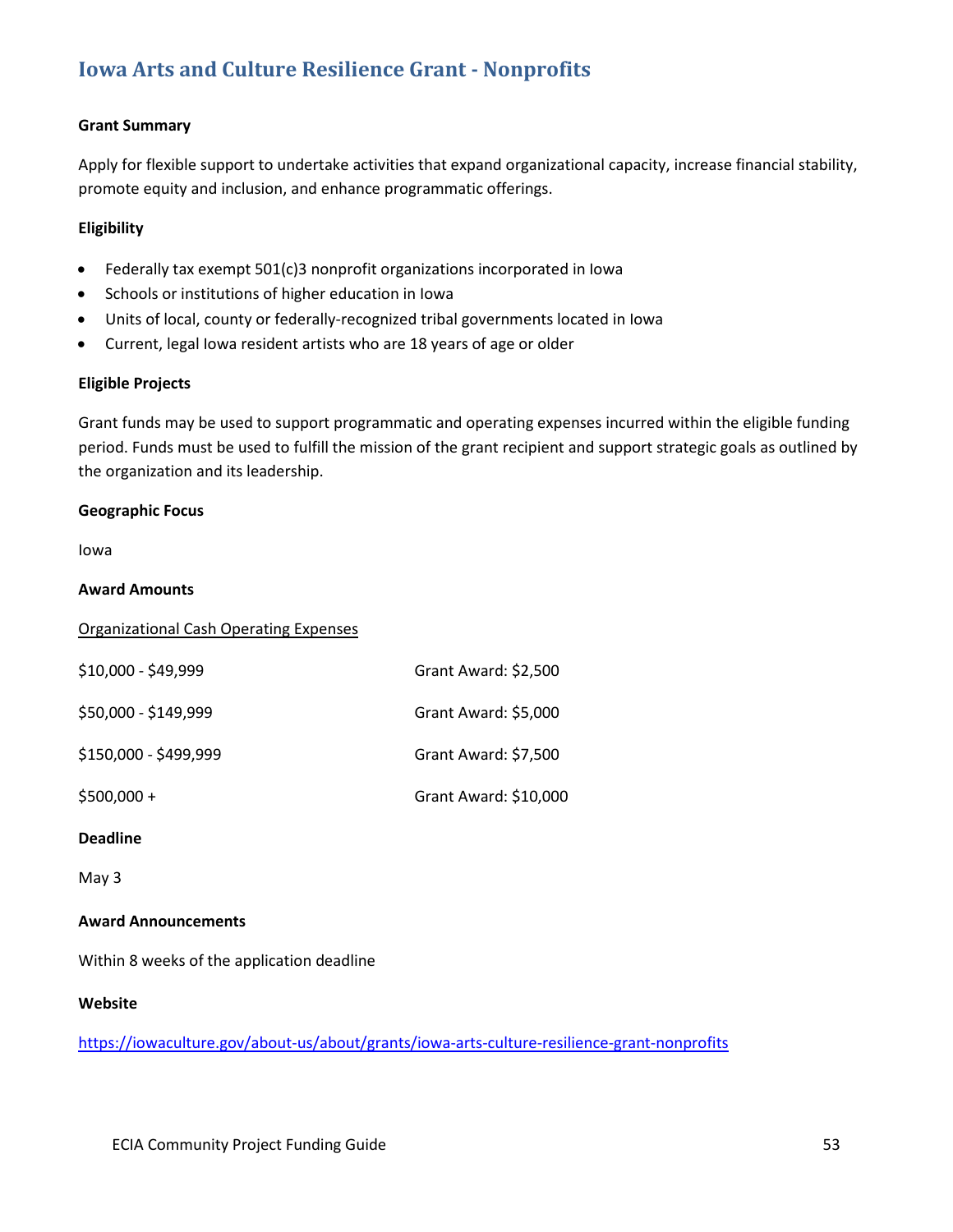# **[Redevelopment Tax Credits](https://www.iowaeda.com/redevelopment-tax-credits/) Brownfield/Grayfield Sites**

# **Grant Summary**

This program assists with redevelopment aimed at improving Iowa's economy while reducing environmental hazards.

## **Eligibility**

Applicant must be an individual, limited liability company, S corporation, estate or trust; Projects must meet the rules listed in the Iowa Redevelopment Tax Credit Program Rules Chapter 261.65.11 (15)

## **Eligible Projects**

Brownfield sites are abandoned, idled or underutilized industrial or commercial properties where real or perceived environmental contamination prevents productive expansion or redevelopment. Examples of Brownfield sites include former gas stations, dry cleaners, and other commercial operations that may have utilized products or materials potentially hazardous to the environment.

Grayfield sites are abandoned public buildings, industrial or commercial properties that are vacant, blighted, obsolete or otherwise underutilized. A grayfield has been developed and has infrastructure in place but the property's current use is outdated or prevents a better or more efficient use of the property.

## **Geographic Focus**

Iowa

## **Award Amounts**

- Tax credits of up to 24% for qualifying costs of a brownfield project and 30% if the project meets green building requirements
- Tax credits of up to 12% of qualifying costs of a grayfield project and 15% if the project meets green building requirements
- Program capped at \$15 million per fiscal year with a maximum award per project of \$1.5 million

## **Deadline**

Accepted annually during the months of July and August with a September 1 deadline.

## **Award Announcements**

October

## **Website**

<https://www.iowaeda.com/redevelopment-tax-credits/>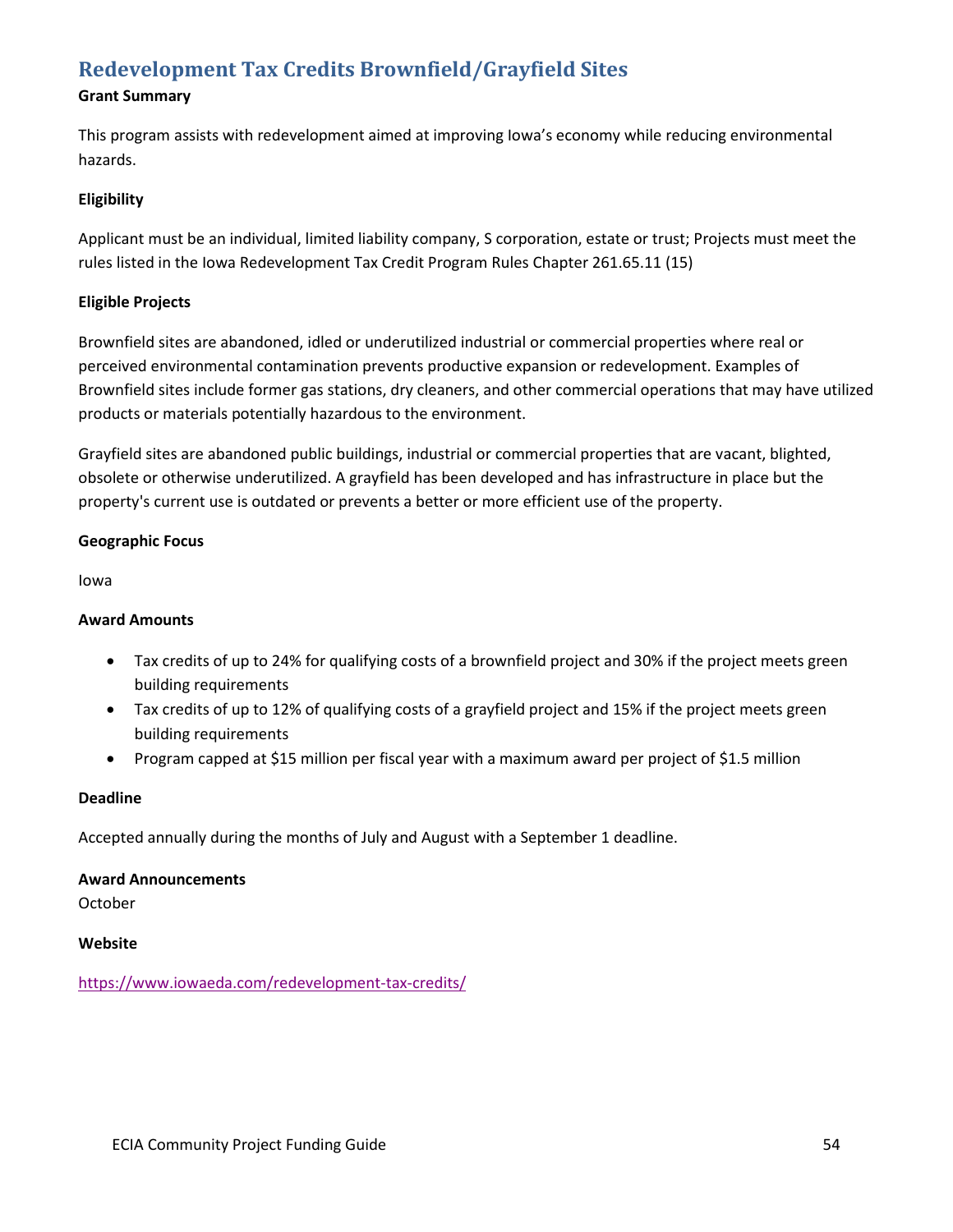# **[Iowa Clean Air Attainment Program \(ICAAP\)](http://www.iowadot.gov/pol_leg_services/Funding-Guide.pdf)**

## **Grant Summary**

Funding for highway/street, transit, bicycle/pedestrian or freight projects or programs which help maintain Iowa's clean air quality by reducing transportation-related emissions. Eligible highway/street projects must be on the federal-aid system; see website for more information.

#### **Eligibility**

The state, a county or a city may sponsor an application or may co-sponsor for private, non-private organizations and individuals. Transit systems may apply directly.

#### **Eligible Projects**

Eligible projects will fall into one of the following categories:

- those which reduce emissions via traffic flow improvements and provide a direct benefit to air quality by addressing ozone, carbon monoxide, or particulate matter PM-2.5 or PM-10 (all of these pollutant emissions must be addressed, and a reduction calculation must be provided by the applicant for all types of projects listed);

- those which reduce vehicle miles of travel;

- those which reduce single-occupant vehicle trips; or

- other transportation improvement projects to improve air quality or reduce congestion.

#### **Geographic Focus**

Iowa

#### **Award Amounts**

Minimum \$20,000 total project cost; Local match of at least 20 percent is required

#### **Deadline**

October 1

#### **Award Announcements**

Within four months of deadline date

#### **Website**

[http://www.iowadot.gov/pol\\_leg\\_services/Funding-Guide.pdf](http://www.iowadot.gov/pol_leg_services/Funding-Guide.pdf)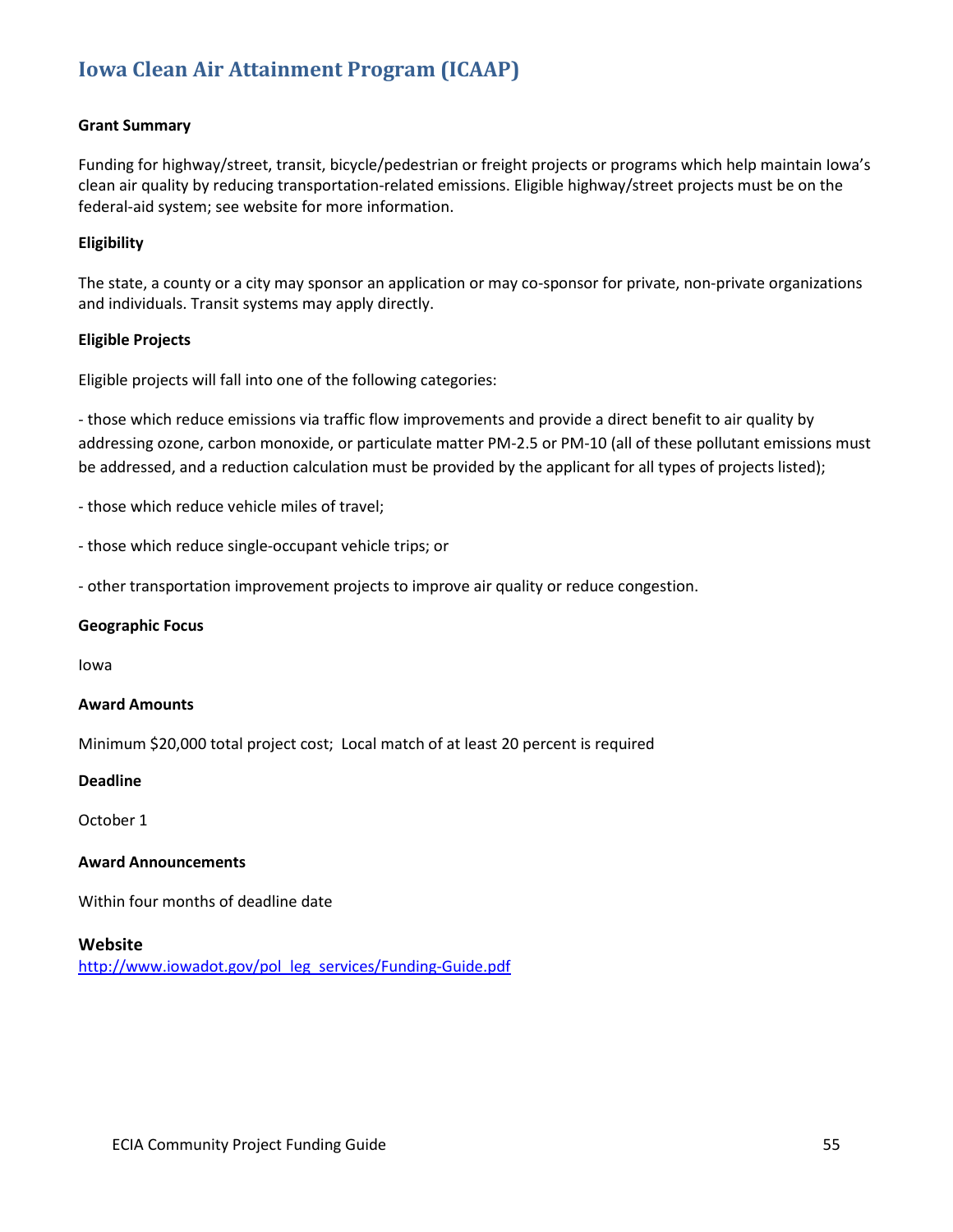# **[Iowa Finance Authority Bonds](https://www.iowafinance.com/private-activity-bond-program/)**

## **Program Summary**

Through its Private Activity Bond Program, the Iowa Finance Authority (IFA) issues tax-exempt bonds on behalf of private entities or organizations for eligible purposes. The responsibility for repayment of the bonds rests with the applicant. Neither IFA nor the State of Iowa has any liability to repay the debt. IFA does not buy the bonds or sell the bonds. Applicants are responsible for finding an entity to purchase the bonds.

## **Eligibility**

IRS regulations regarding qualified private activity bonds are detailed and stringent. Examples of private activity bonds that are tax-exempt include: Privately-owned solid waste disposal facilities; Qualified affordable multifamily residential rental projects; Industrial revenue bonds; Bonds for projects of 501 (C) (3) private non-profit corporations.

## **Eligible Projects**

First Time Home Buyer, Military Homeownership

## **Geographic Focus**

Iowa

## **Award Amounts**

If the project is qualified and IFA will be the issuer of the bonds, a Private Activity Bond Program application must be completed and submitted to IFA, along with a \$1,000 fee for applications up to \$10 million and \$2,500 fee for applications over \$10 million. The application fee will be subtracted from the issuer fee at closing.

## **Deadline**

IFA's Board meets monthly. Applications must be received approximately ten days prior to a Board meeting to be considered at that meeting.

## **Award Announcements**

If the application is approved by the Board of Directors, IFA will hold a public hearing and consider approving the issuance of the bonds for the borrower at a later meeting.

#### **Website**

<https://www.iowafinance.com/private-activity-bond-program/>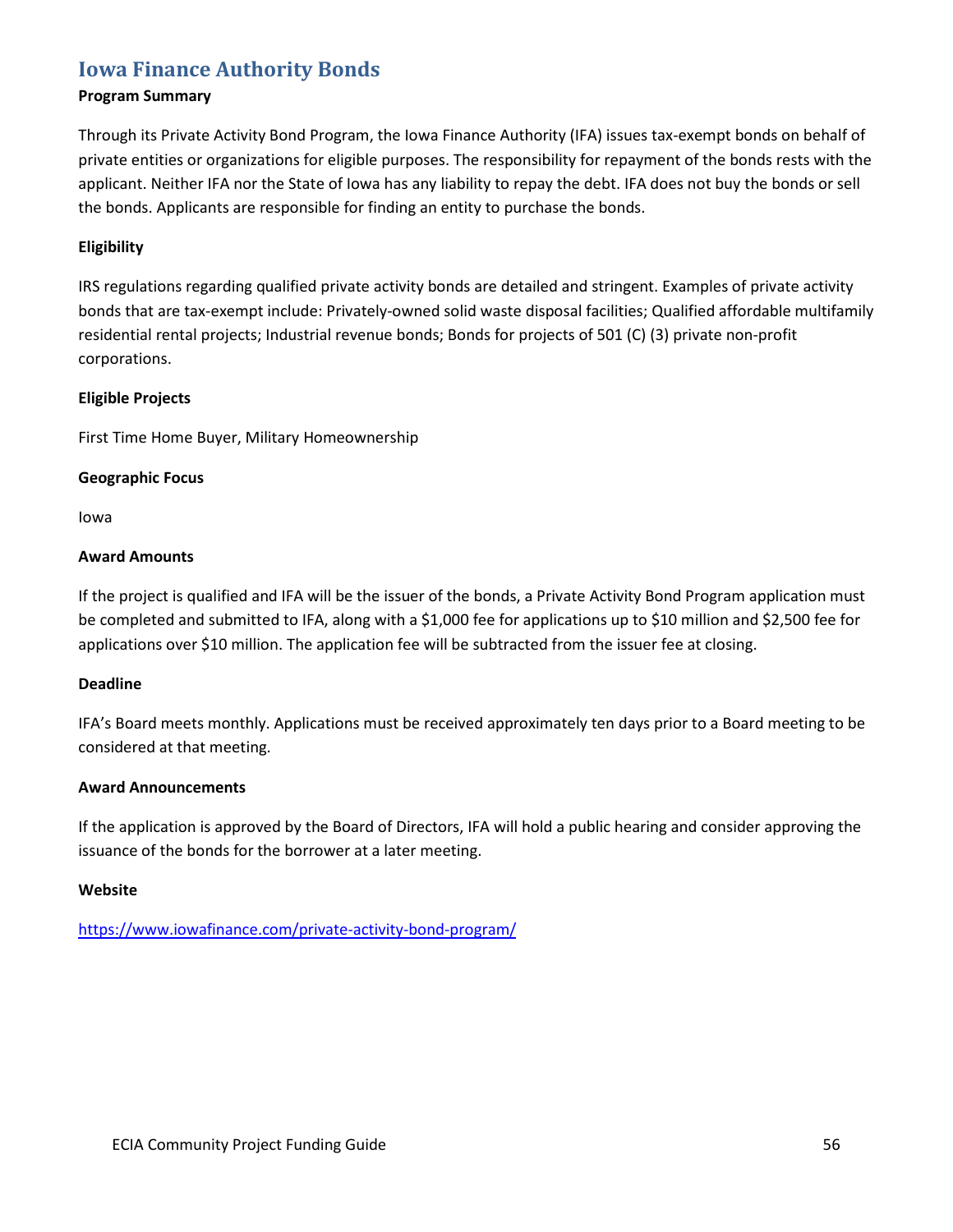# **[Iowa Great Places](https://iowaculture.gov/about-us/about/grants/iowa-great-places)**

## **Grant Summary**

**Great Places Designation:** The Iowa Great Places program seeks to recognize communities that take action to enhance their local places while staying true to the qualities that makes them unique. Designated communities have demonstrated a vision that values their cultural assets while challenging themselves to set realistic goals for advancing their quality of life. The program goals are to cultivate the unique and authentic qualities of Iowa neighborhoods, districts, communities and regions in order to make them great places to live and work through professional development training; technical assistance opportunities; a network of vibrant communities and passionate leaders; and access to other state and local resources.

**Great Places Funding (only to designated communities):** The program provides Iowa Great Places designation, the opportunity to apply for grant funding to support vertical infrastructure expenses as defined by the Iowa Code 8.57 for projects dedicated to developing cultural assets in the community, and the opportunity to apply for endorsement resulting in additional consideration from partner state agency programs for projects that develop assets in the following areas: Arts and Culture; Architecture; Diversity; Entrepreneurial incentive for business development; Historic Fabric; Housing Options; Natural Environment; Amenities.

## **Eligibility**

Eligible applicants must be one of the following types of entities.

- Federally tax exempt 501(c)3 nonprofit organization incorporated and physically located in Iowa
- Unit of local, county or federally-recognized tribal government physically located in Iowa
- Municipal agencies with 28E agreements physically located in Iowa

## **Eligible Projects**

The program provides designation and supports the development of new and existing infrastructure intended to cultivate the unique qualities of neighborhoods, communities and regions in Iowa.

## **Geographic Focus**

Iowa

## **Award Amounts**

Designated communities may receive average = \$227,355with a required 1:1 match through the grant program

## **Deadline**

Designation - May 1; Grant LOI – Aug 1, 11:59pm; Grant Application – November 1

# **Award Announcements**

Designation - June 30; Grant - December

# **Website**

<https://iowaculture.gov/about-us/about/grants/iowa-great-places>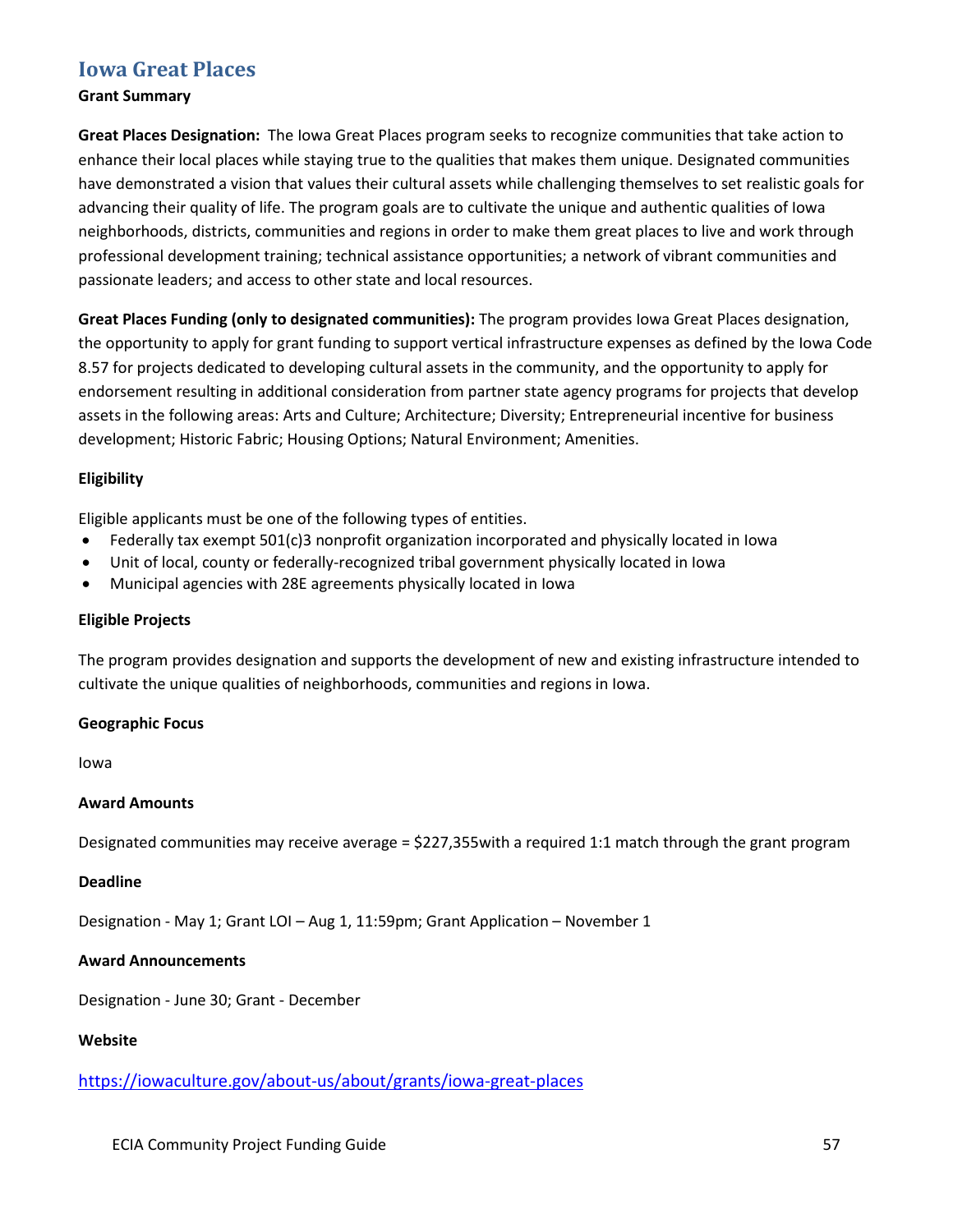# **Iowa's [Living Roadway Trust Fund](https://iowadot.gov/lrtf/Grants)**

## **Grant Summary**

Working through many partners in Iowa, the Living Roadway Trust Fund (LRTF) supports integrated roadside vegetation management (IRVM) programs; and educates the public on the benefits, use and care of roadside vegetation, including native plants.

## **Eligibility**

City, County or School Corporation

## **Eligible Projects**

As examples, grants can be awarded for specialized equipment to accomplish IRVM operations; roadside plantings that demonstrate the best management practices of IRVM; inventories of roadside vegetation; and research, education, and public awareness concerning IRVM issues.

#### **Geographic Focus**

Iowa

## **Award Amounts**

20% of the total project cost

## **Deadline**

June 1

#### **Award Announcements**

Mid-to-late summer

## **Website**

<https://iowadot.gov/lrtf/Grants>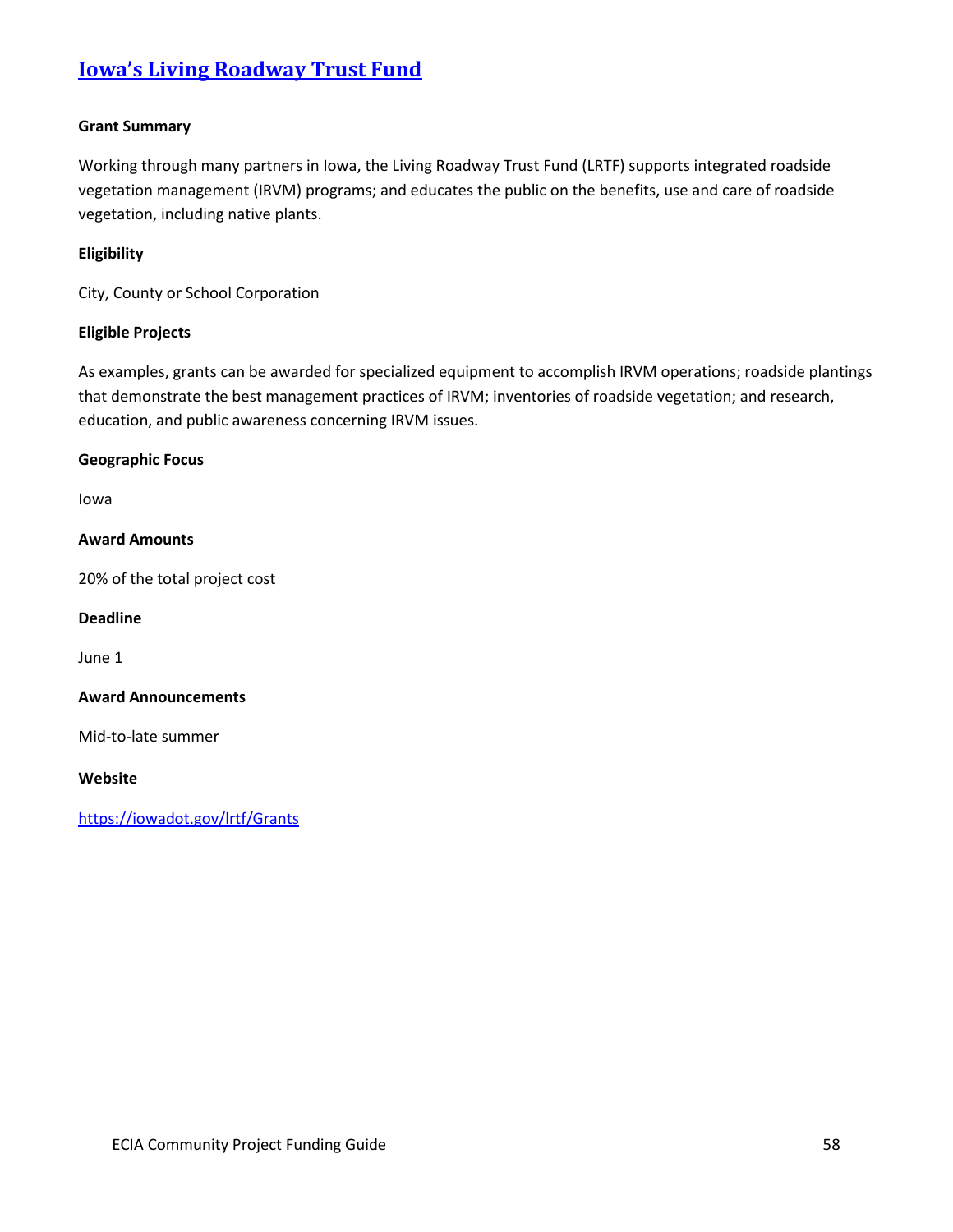# **[Trails Visioning](http://www.treesforever.org/Trails_Visioning)**

## **Grant Summary**

Trails Visioning is a planning process that works with a trail group to identify a trail's attributes and opportunities for improvement. Trees Forever staff facilitate this multi-meeting planning process and work with volunteer committees to develop images of what trail improvements will look like when installed. As a result of participating in this program, trail groups across the state have succeeded in completing trail projects from this conceptual stage into fully implemented trail improvements.

## **Eligibility**

Trail Groups

## **Eligible Projects**

The Trails Visioning process covers three phases of the planning process: assessment, design, and implementation planning. These phases are addressed in a series of meetings that take place over approximately six months. A local steering committee must be identified for the project.

# **Geographic Focus**

Iowa

**Award Amounts**

Technical Assistance

## **Deadline**

January

**Award Announcements**

#### **Website**

[http://www.treesforever.org/Trails\\_Visioning](http://www.treesforever.org/Trails_Visioning)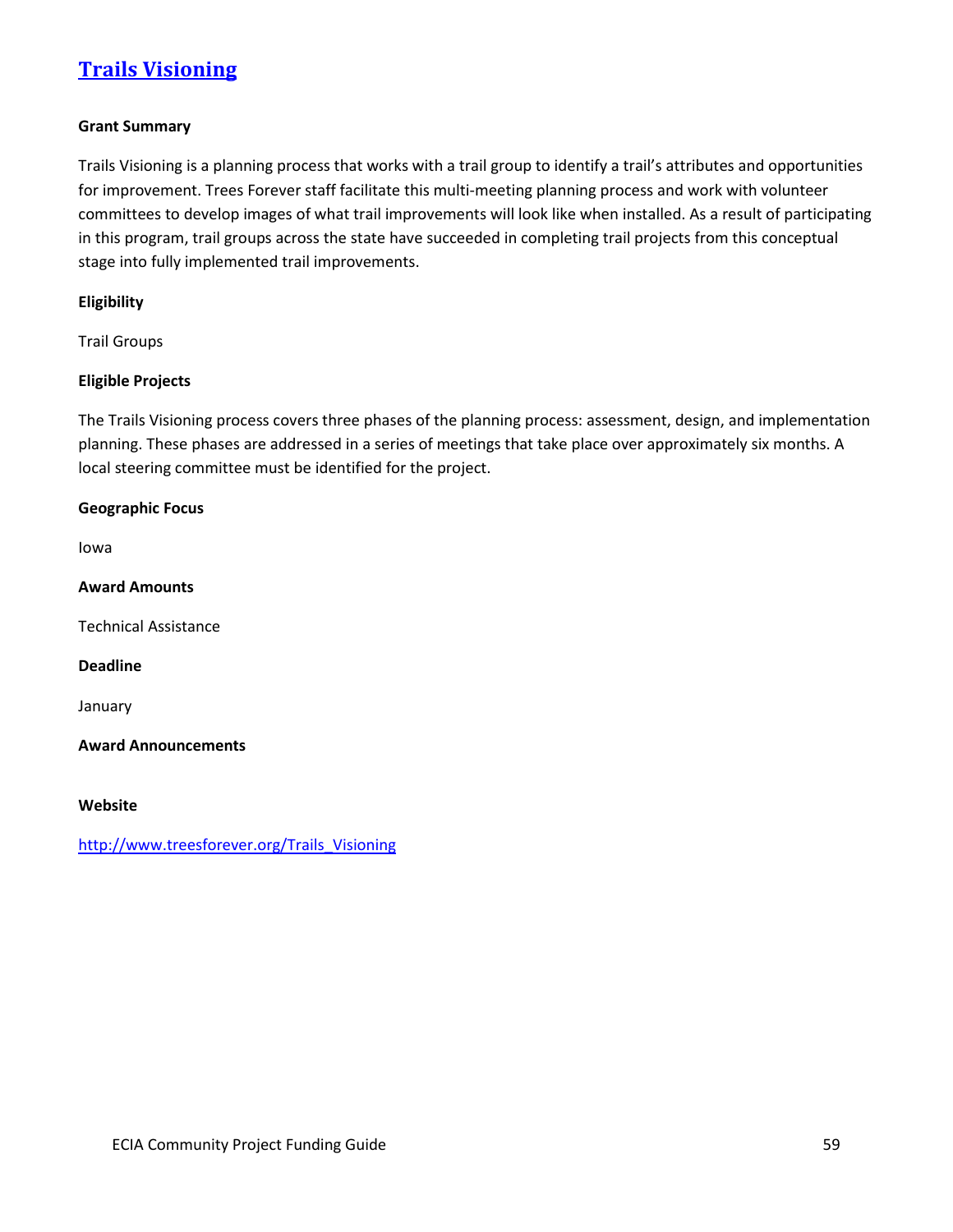# **[Iowa Tourism Council Grant Program](https://www.traveliowa.com/industry-partners/grants/iowa-tourism-grants/)**

## **Grant Summary**

Funding provided to promote tourism in Iowa by funding tourism-related marketing initiatives and meetings, events and professional development efforts that benefit local economies around the state and the state's economy.

## **Eligibility**

Applicants must be a tourism-related entity based in Iowa. This includes nonprofits, for-profits, cities, counties, and regional government and planning entities.

## **Eligible Projects**

All project expenses (grant request plus cash match) must directly relate to the implementation of a tourismrelated marketing initiative, meeting or event and be incurred within the next calendar year.

## **Geographic Focus**

Iowa

## **Award Amounts**

\$2,500 to \$5,000 and require a 25% cash match.

## **Deadline**

Early September

## **Award Announcements**

November

## **Website**

https://www.traveliowa.com/industry-partners/grants/iowa-tourism-grants/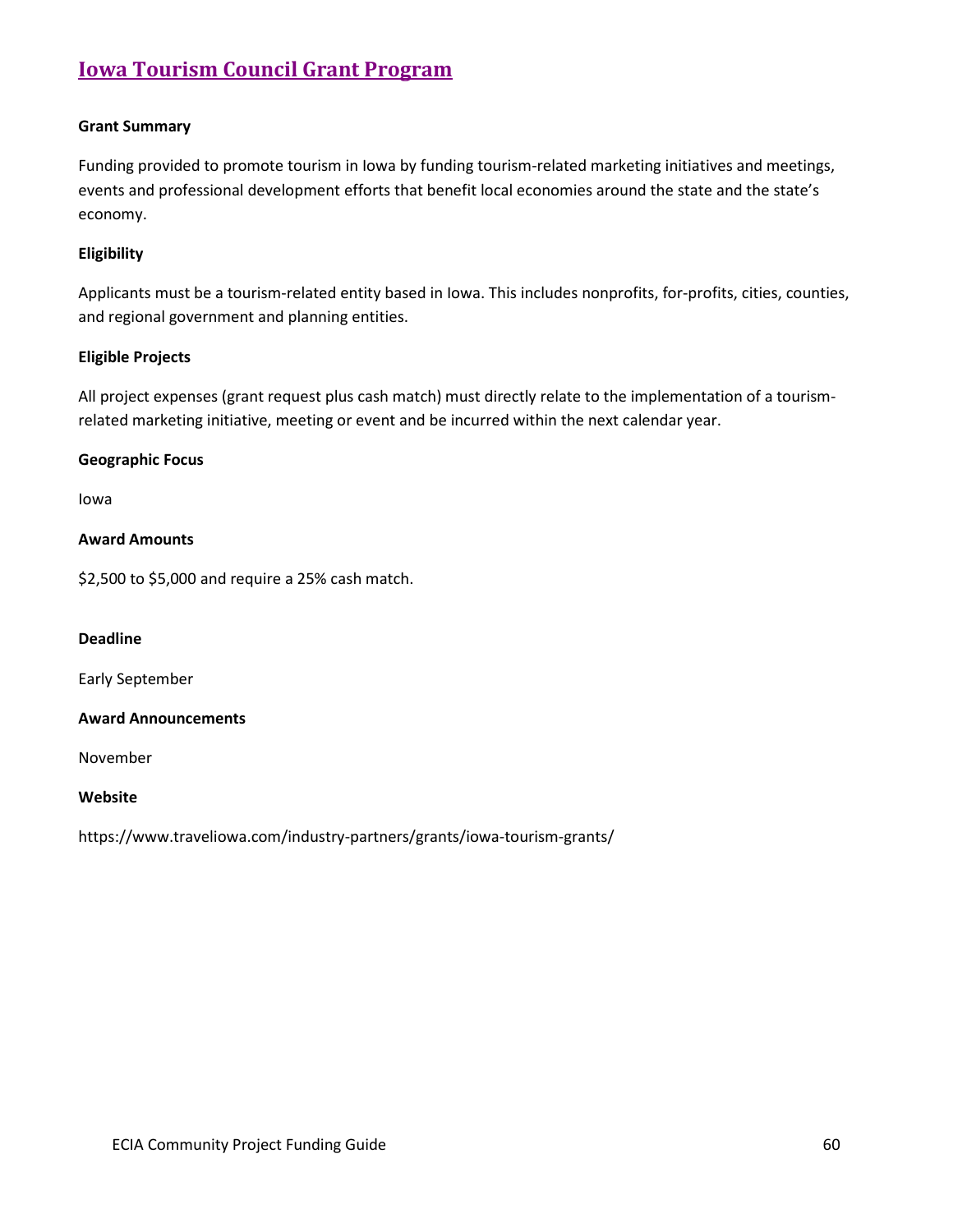# **[Iowa's Living Roadways Community Visioning](https://www.communityvisioning.org/apply/)**

## **Grant Summary**

Iowa communities that need to improve their transportation systems, such as entrance corridors, streetscapes, sidewalks, or trails, are encouraged to apply for Community Visioning. We give priority to communities that lack planning resources within the city government.

## **Eligibility**

Communities in need of transportation enhancement planning assistance and with populations of fewer than 10,000 residents

## **Eligible Projects**

Trees Forever field coordinators provide structured facilitation of the visioning process. Landscape architecture consultants collaborate with design interns to provide design assistance under the direction of ISU. ISU also provides research-based community assessments and directs transportation plan development by consultants. Iowa DOT provides review and technical assistance for transportation enhancement concept planning.

A webpage is created for each community and linked to existing community websites and social media. During the visioning process, program reports, meeting announcements, and pictures are posted to keep everyone informed and involved. At the end of the visioning process, the community will receive a series of display boards that include conceptual drawings and images illustrating the transportation plan. Implementation strategies will be developed and communicated in an 8½ by 11-inch feasibility study. All products will be available electronically after the process is completed on the program website in order to facilitate grant writing and community development needs. Communities selected for Community Visioning agree in writing to commit \$2,000 toward implementation of a project proposed through the visioning process. See <https://www.communityvisioning.org/wp-content/uploads/2020/09/VisAppInfoSheet2021.pdf> for more info.

#### **Geographic Focus**

Iowa

#### **Award Amounts**

Funding of up to \$50,000 is available for native plants for use in transportation enhancement projects.

## **Deadline**

October 15.

## **Award Announcements**

#### **Website**

## <https://www.communityvisioning.org/apply/>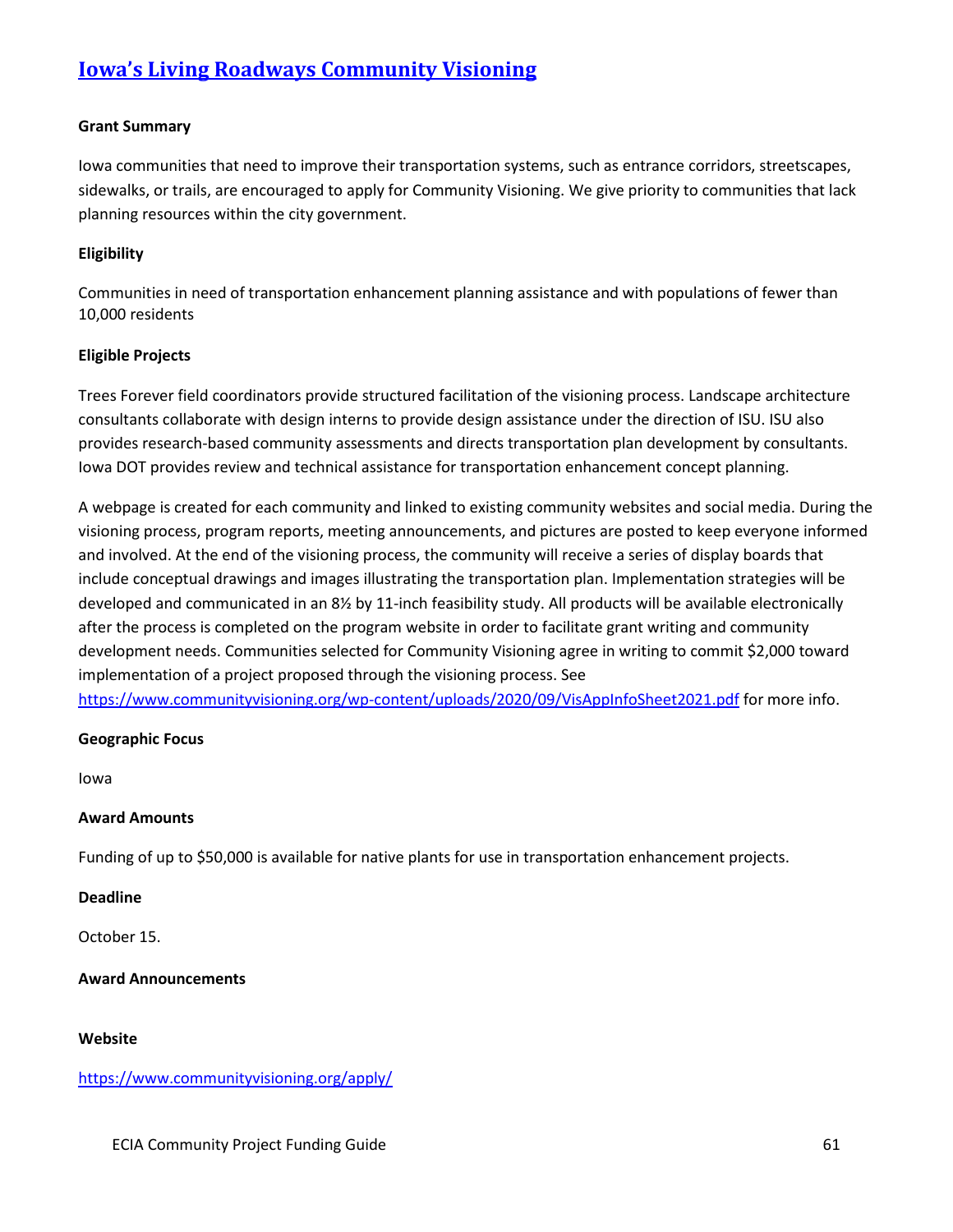# **[Transportation Alternatives Program \(TAP\)](https://iowadot.gov/systems_planning/grant-programs/transportation-alternatives)**

## **Grant Summary**

Funding for surface transportation alternatives projects and initiatives that are statewide or multiregional in nature and relate to transportation. Iowa's TAP program can be accessed in two ways. Statewide and multiregional projects should apply directly to the Iowa DOT by October 1 annually for consideration in the Statewide TAP program. Access to funding for smaller, local projects is dependent on geographic location. Iowa's Transportation Management Areas (TMA), Metropolitan Planning Organizations (MPO), and Regional Planning Affiliations (RPA) will select local projects for funding.

## **Eligibility**

- Local governments
- Regional transportation authorities
- Transit agencies
- Natural resource or public lands agencies
- School districts, local education agencies or schools
- Tribal governments
- Any other local or regional governmental entity with responsibility for oversight of transportation or recreational trails (other than a metropolitan planning organization or a state agency that the state determines to be eligible).
- A non-eligible project sponsor (ex. a non-profit) may partner with an eligible co-sponsor in applying for funds.

## **Eligible Projects**

Please see website for detailed list.

## **Geographic Focus**

Iowa

## **Award Amounts**

Max \$100,000

## **Deadline**

October 1 typically but deadlines vary between funding agencies.

## **Award Announcements**

The approval process timeline will vary by project.

## **Website**

https://iowadot.gov/systems\_planning/grant-programs/transportation-alternatives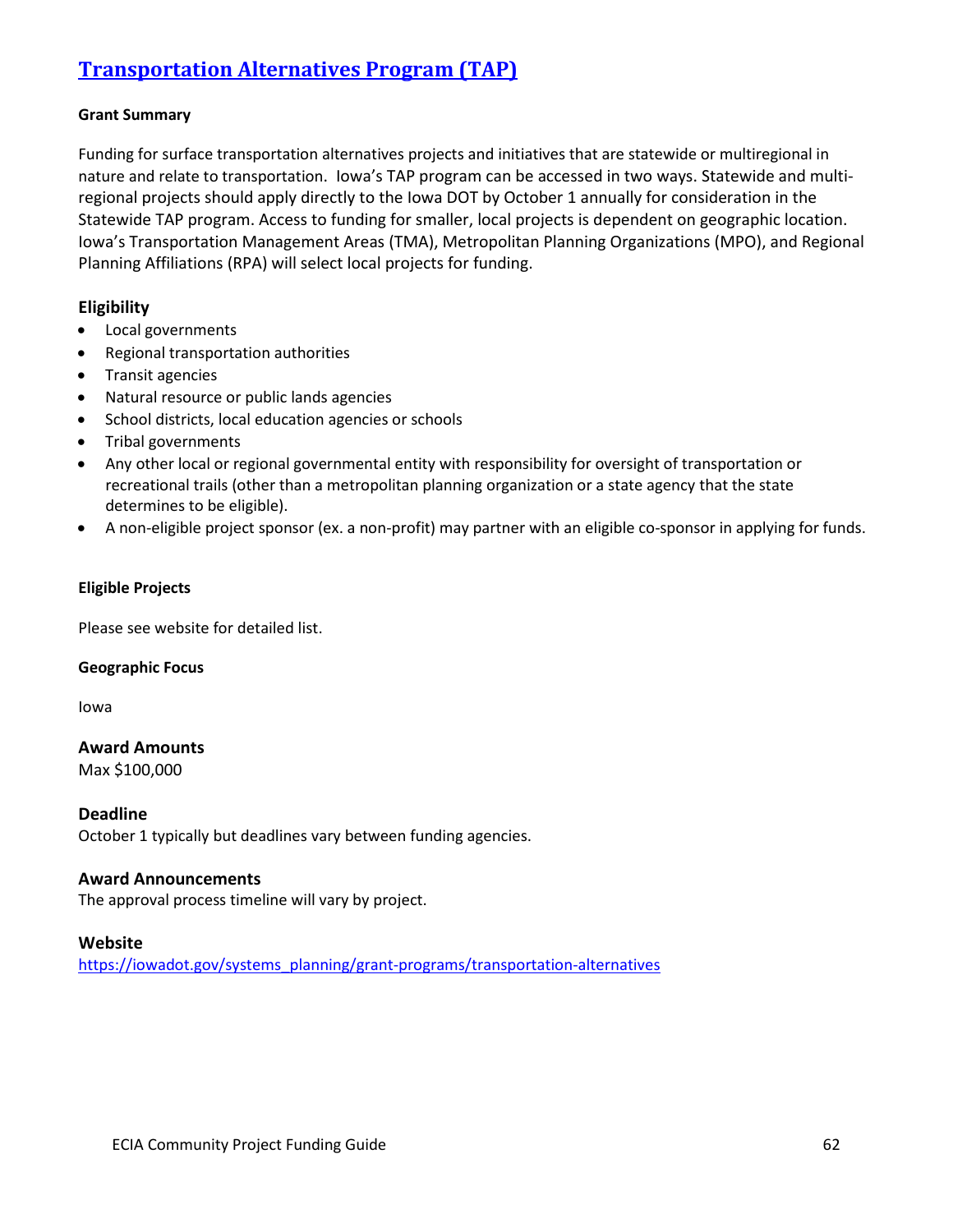# **[The Jeffris Family Foundation](https://www.jeffrisfoundation.org/)**

**Grant Summary:** The Jeffris Family Foundation assists the development of historic sites for non-profit organizations in the small towns and cities in our geographic focus through the Jeffris Heartland Fund and the Capital Campaign Challenge Grants. Heartland Fund - The decision to pursue a grant from the Jeffris Heartland Fund must be made in consultation with a Director of the Foundation to discuss your project and request a Jeffris Heartland Fund application form.

Capital Campaign Challenge Grants - Invitations are extended at the discretion of the Foundation and its directors who work closely with potential applicants to assess their readiness to launch a capital campaign. Projects which have completed their planning without a grant from the Jeffris Heartland Fund should submit an inquiry, and if appropriate, will be assigned a Director of the Foundation who will assess whether they should be considered for a future Capital Campaign Challenge Grant. Directors will also assist grant seekers with the application process, provide related technical assistance to guide wise and constructive use of the grant, and administer grants once awarded.

# **Eligibility**

Established 501(c)(3) non-profit organizations or government agencies in partnership with a 501(c)(3) organization

## **Eligible Projects**

Only projects where site control is assured and a commitment has been made to a viable preservation strategy will be considered.

## **Geographic Focus**

Wisconsin, Minnesota, Iowa, Missouri, Illinois, Indiana, Ohio, and Michigan

## **Award Amounts**

Jeffris Heartland Fund – \$5,000 to \$50,000 to cover 50% the cost of an Historic Structure Report, and must be matched dollar-for-dollar with cash from sources unrelated to the Jeffris Family.

Capital Campaign Challenge Grants – \$50,000 to \$2 million, although a range of \$250,000 to \$500,000 is more common.

# **Deadline**

Jeffris Heartland Fund – Rolling Capital Campaign Challenge Grants – Invitations to submit a proposal are extended by the Foundation via letter on or about March 1 of each year. Once invited, proposals are due between April 15 and June 1

# **Award Announcements**

Jeffris Heartland Fund – 30 days of receipt of the application Capital Campaign Challenge Grants – mid-June

## **Website**

https://www.jeffrisfoundation.org/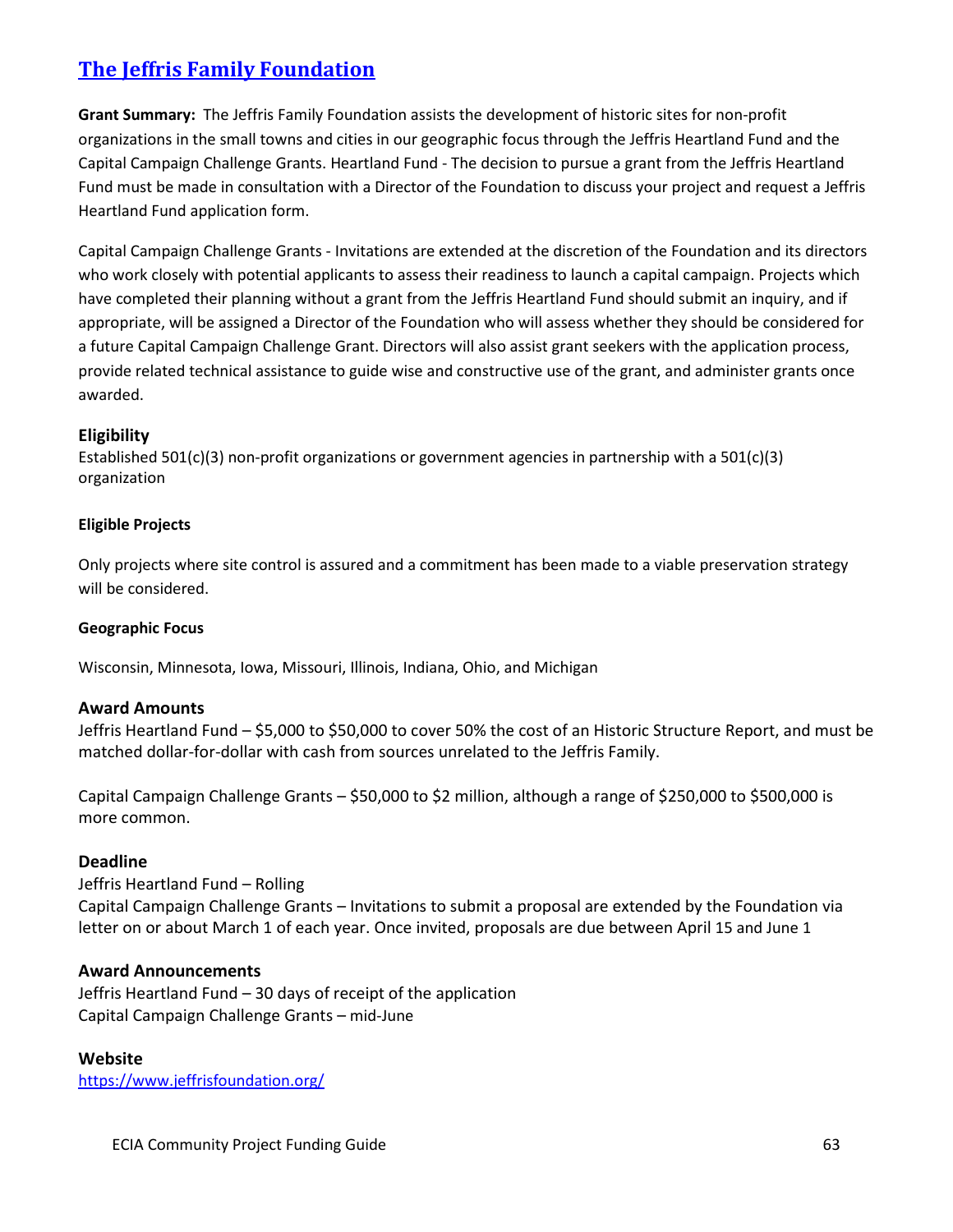# **[Jones County Community Foundation](http://www.dbqfoundation.org/grants/jones-county-community-foundation-grant)**

## **Grant Summary**

Jones County Community Foundation grants to projects benefiting persons residing in Jones County, Iowa. Our priorities include economic well-being, quality of life, educational opportunities, tourism and recreation, and Jones County heritage preservation.

## **Eligibility**

Organizations need to have 501(c)3 status or partner with a fiscal sponsor in order to apply.

## **Eligible Projects**

Applications must address one of more of the following priorities:

- Improve the economic well-being or quality of life of Jones County residents
- Improve educational opportunities
- Community capital improvements
- Promote tourism and recreation
- Maintain Jones County heritage

## **Geographic Focus**

## Jones County

## **Award Amounts**

Maximum request is \$25,000.

## **Deadline**

October 15

# **Award Announcements**

December

## **Website**

<http://www.dbqfoundation.org/grants/jones-county-community-foundation-grant>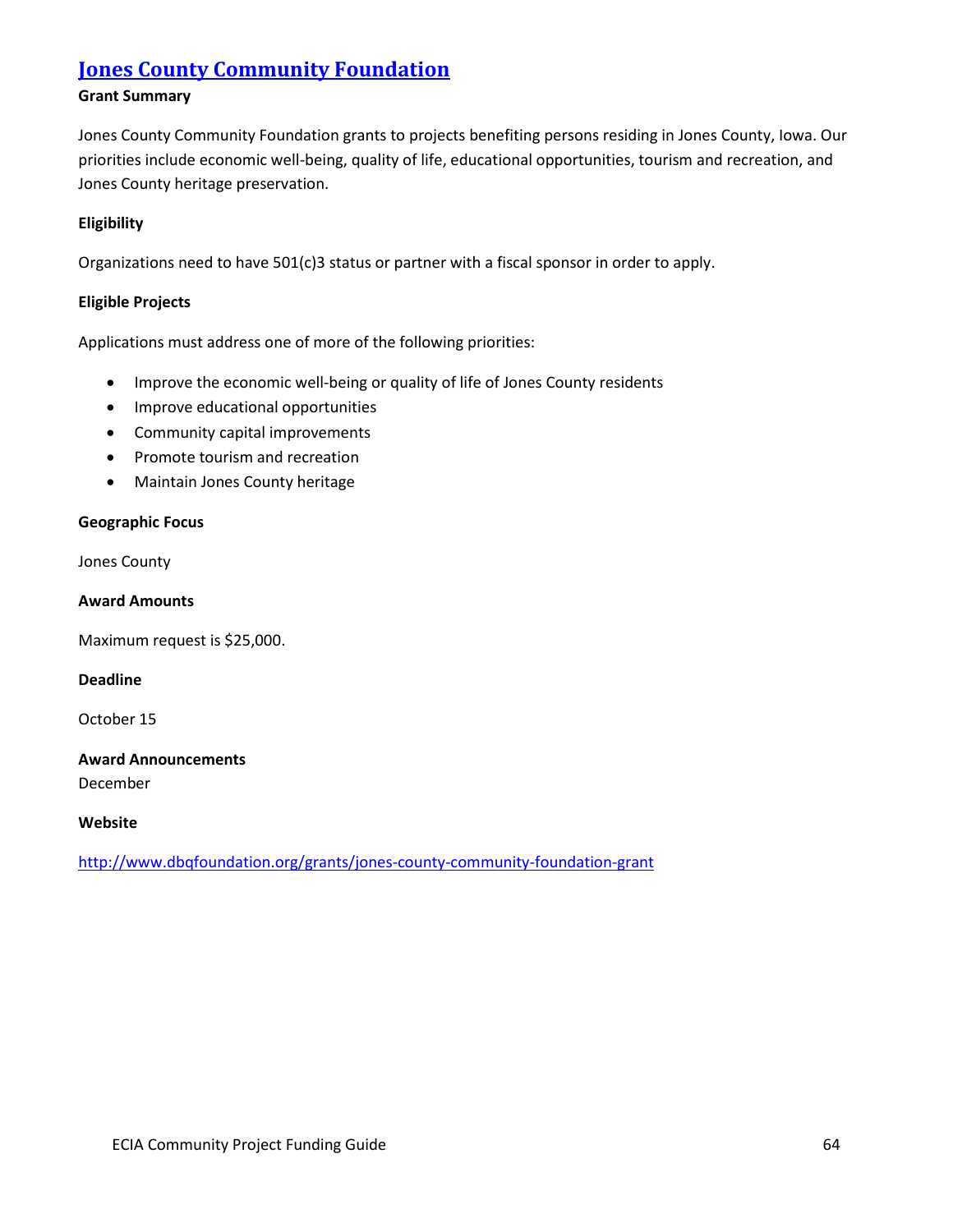# **KaBoom - [Let's Play Dream Playground](https://kaboom.org/grants/lets-play-dream-playground) Contest Grant**

## **Grant Summary**

Together, we're awarding five (5) \$20,000 playground equipment grants to communities through the Let's Play Dream Playground Contest to get more kids playing.

## **Eligibility**

Municipalities, schools, and child-serving nonprofit organizations without a playground or with existing equipment that is unsafe for children are eligible for this opportunity.

## **Eligible Projects**

Playground equipment

## **Geographic Focus**

Please see website for priority communities.

#### **Award Amounts**

Five, \$20,000 grants

## **Deadline**

May

# **Award Announcements:** Late June

#### **Website**

<https://kaboom.org/grants/lets-play-dream-playground>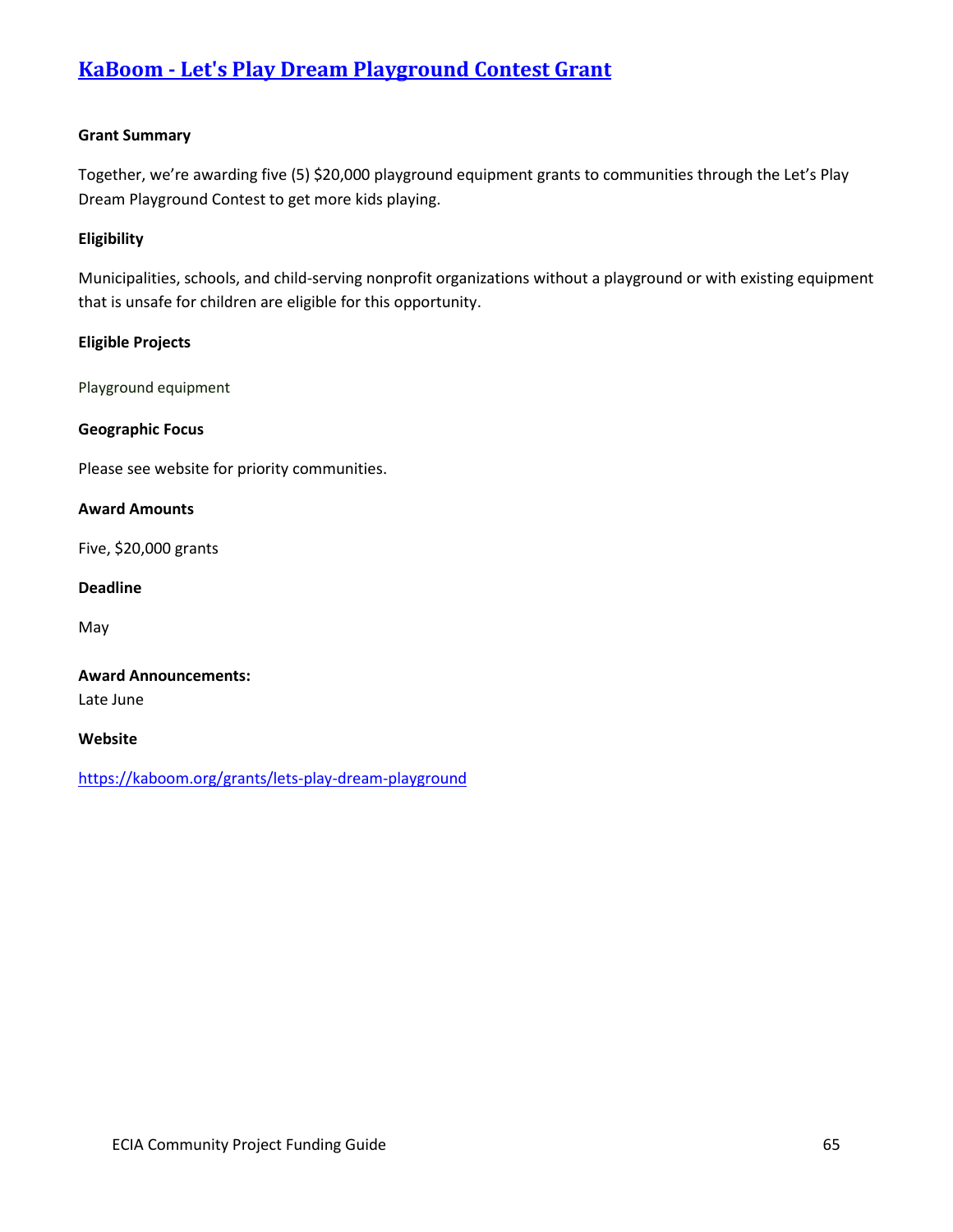# **[KaBOOM! Let's Play Community Construction Grants](https://kaboom.org/grants/build_it_yourself)**

# **Grant Summary**

Build it with KABOOM! pairs one of our dedicated funding partners with a community partner, that's you, who then come together to plan and build a brand-new playground. Our community-built playgrounds generate a tangible, achievable win for your community, transforming your space into a great place to play for kids and families.

## **Eligibility**

Build it with KABOOM! grant opportunities are based on geographic locations where and when KABOOM! currently has funding. KABOOM! encourages potential community partners to apply in advance. As grant opportunities present themselves, KABOOM! can quickly be in touch with you to schedule the next steps in the application process.

## **Eligible Projects**

Spend \$24,000 to \$40,000 on playground equipment, Finish project within 12 months of award, Serve a low-income population

## **Geographic Focus**

Please see website for priority communities.

## **Award Amounts**

\$15,000

#### **Deadline**

TBD

## **Award Announcements:**

2 months after each funding application cycle deadline

**Website**

https://kaboom.org/grants/build\_it\_yourself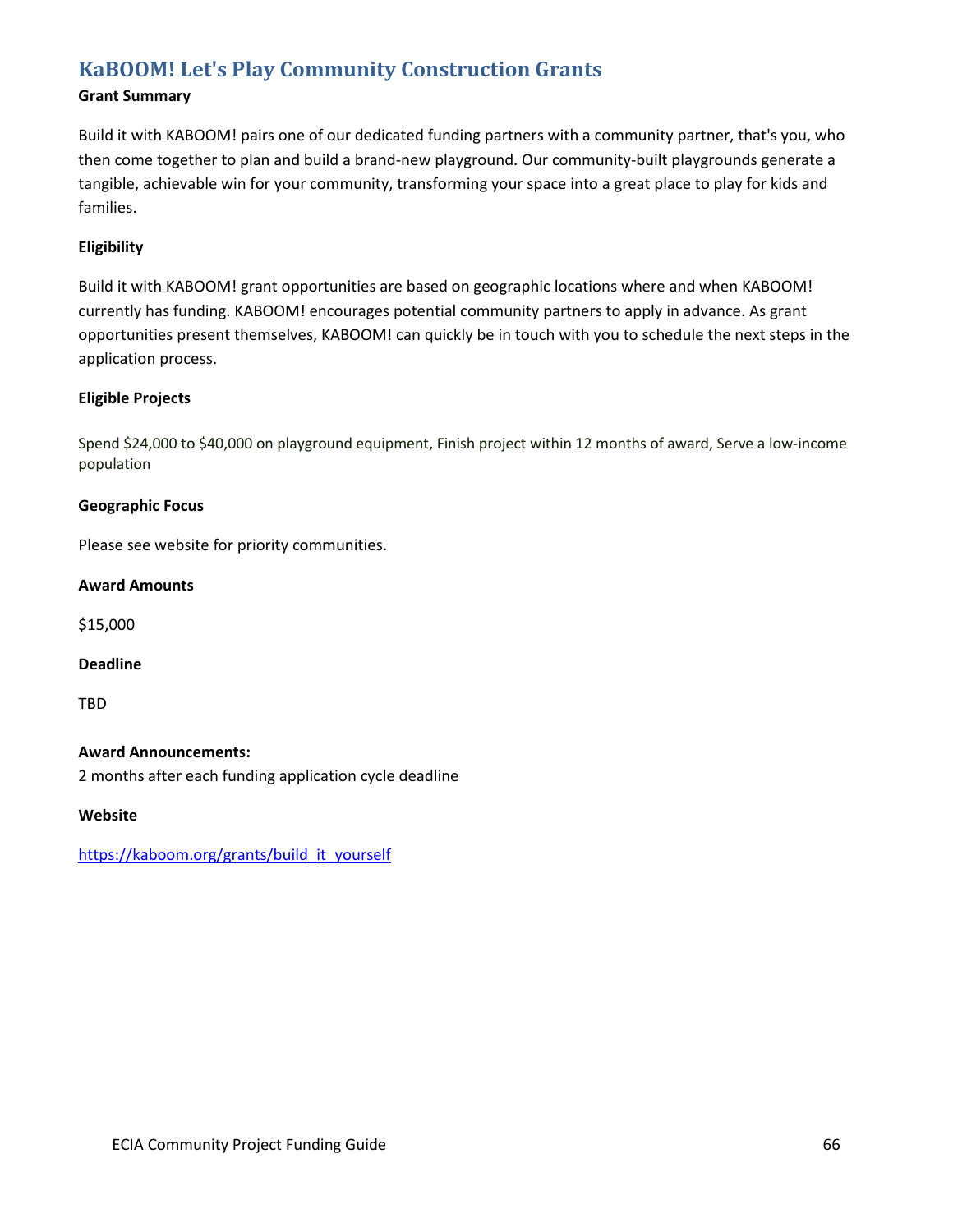# **[Keep Iowa Beautiful Hometown Pride](https://www.keepiowabeautiful.com/hometown-pride/)**

# **Grant Summary**

Bottomline: A program that brings community members together to improve their hometown. The program is built on community coaching to rural communities across Iowa. The coaching provides technical and financial source assistance, through trained coaches, to local residents, city councils, city clerks and managers to enhance and support the plans and visions for the future of the communities both culturally and economically. It builds a sense of pride and respect along with a sense of vitality and action.

## **Eligibility**

Iowa counties and communities

## **Eligible Projects**

Contact KIB and arrange for a presentation on Hometown Pride program. Our staff will be happy to meet with your county economic development group, board of supervisors, community foundation or other responsible groups or individuals to discuss the program and provide complete details on how to apply: ktechau@keepiowabeautiful.org

## **Geographic Focus**

Iowa counties and communities

**Award Amounts**

**Deadline**

**Award Announcements**

#### **Website**

<https://www.keepiowabeautiful.com/hometown-pride/>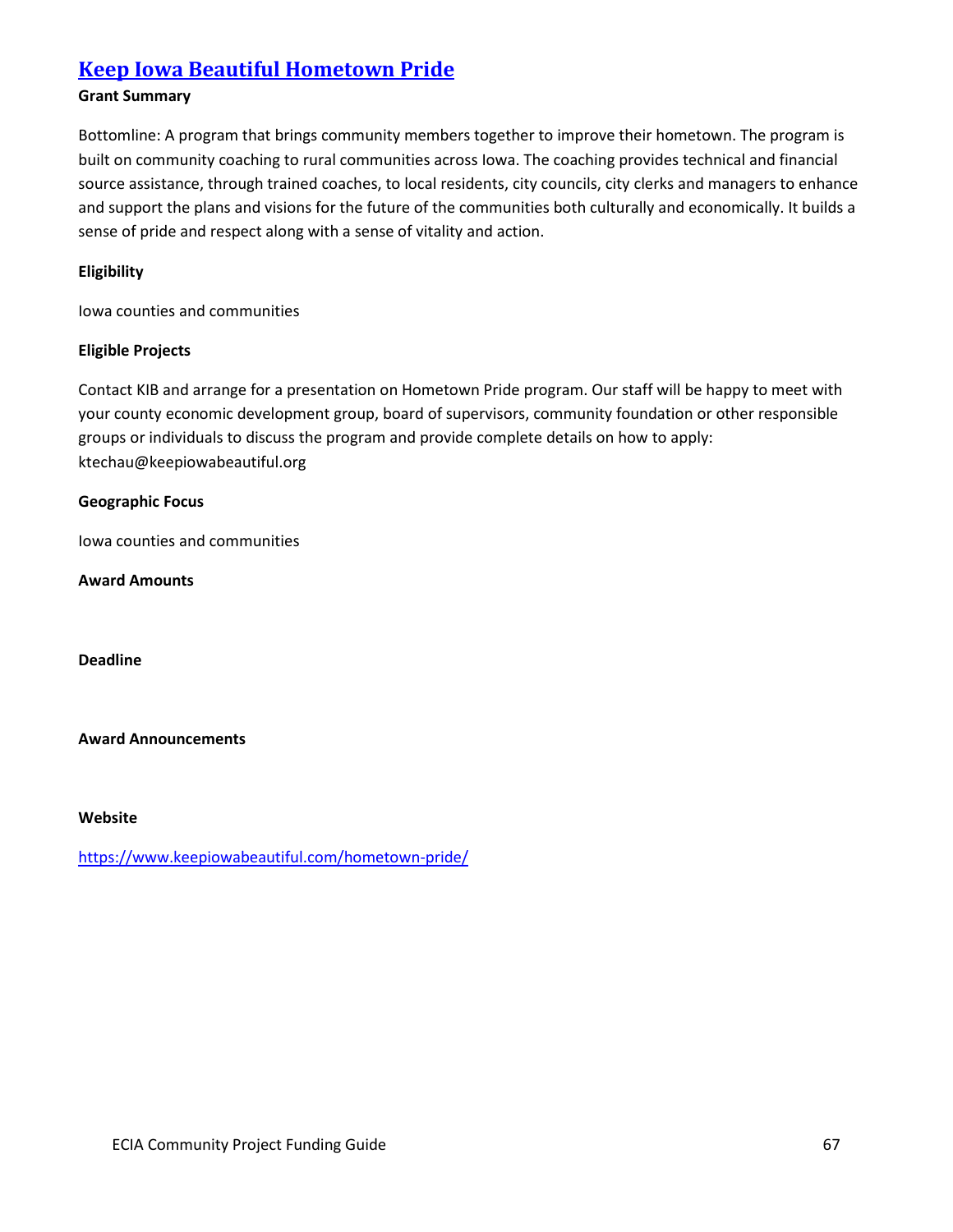# **[Kwik Star/Kwik Trip](https://www.kwiktrip.com/community/donations/kwik-trip-kares) - Kwik Trip Kares**

# **Grant Summary**

Request Examples: Police and Fire Departments; Food Pantries; Capital Campaign Projects

## **Eligibility**

Nonprofit 501(c)(3) organizations will be considered and police/ Fire Departments will be considered for equipment.

## **Eligible Projects**

Donations providing the basic human necessities to those in need will always be our first priority (ex: food, water, shelter and safety)

## **Geographic Focus**

Market area

## **Award Amounts**

Max funding is dependent on the number of grant requests received and the total grant dollars available.

## **Deadline**

Rolling

**Award Announcements** Rolling

## **Website**

<https://www.kwiktrip.com/community/donations/kwik-trip-kares>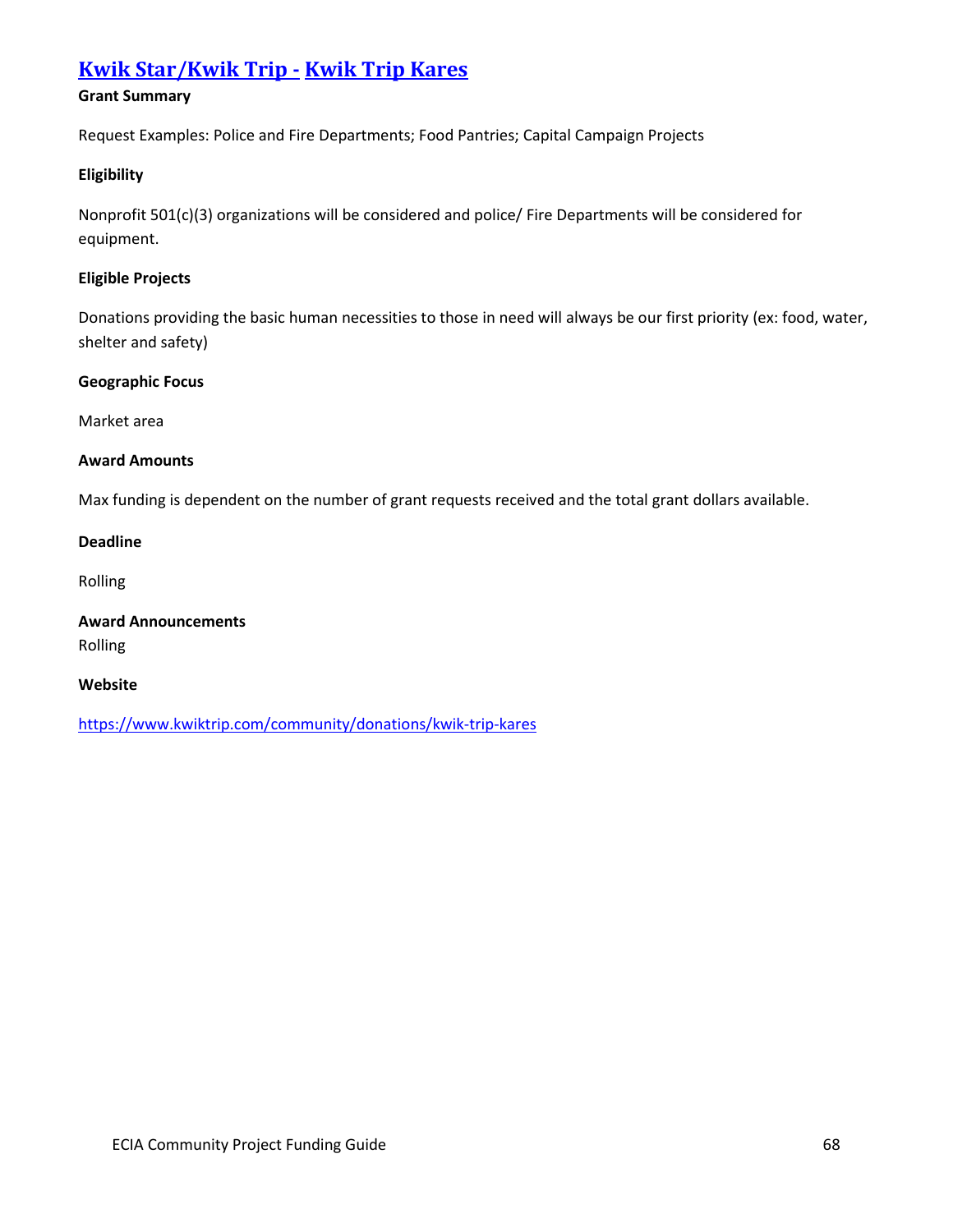# **[Land and Water Conservation Fund \(LWCF\)](http://www.iowadnr.gov/InsideDNR/GrantsOtherFunding/LandWaterConservationFund.aspx)**

# **Grant Summary**

Federally-funded program that provides 50% matching funds for outdoor recreation area development and acquisition.

## **Eligibility**

Iowa cities and counties

## **Eligible Projects**

Popular projects in recent years have included skate parks, playgrounds, new and renovated swimming pools, sport complexes, campgrounds and multipurpose trails.

## **Geographic Focus**

Iowa

## **Award Amounts**

| Population      | Max Award |
|-----------------|-----------|
| $0 - 1,000$     | \$50,000  |
| $1,001 - 5,000$ | \$75,000  |
| 5,001 - 10,000  | \$100,000 |
| 10,001 - 25,000 | \$125,000 |
| 25,001 - 50,000 | \$150,000 |
| 50,001 - 75,000 | \$175,000 |
| Over 75,000     | \$200,000 |

## **Deadline**

March 15, 4:30 p.m.

## **Award Announcements**

By May 9<sup>th</sup>

## **Website**

<http://www.iowadnr.gov/InsideDNR/GrantsOtherFunding/LandWaterConservationFund.aspx>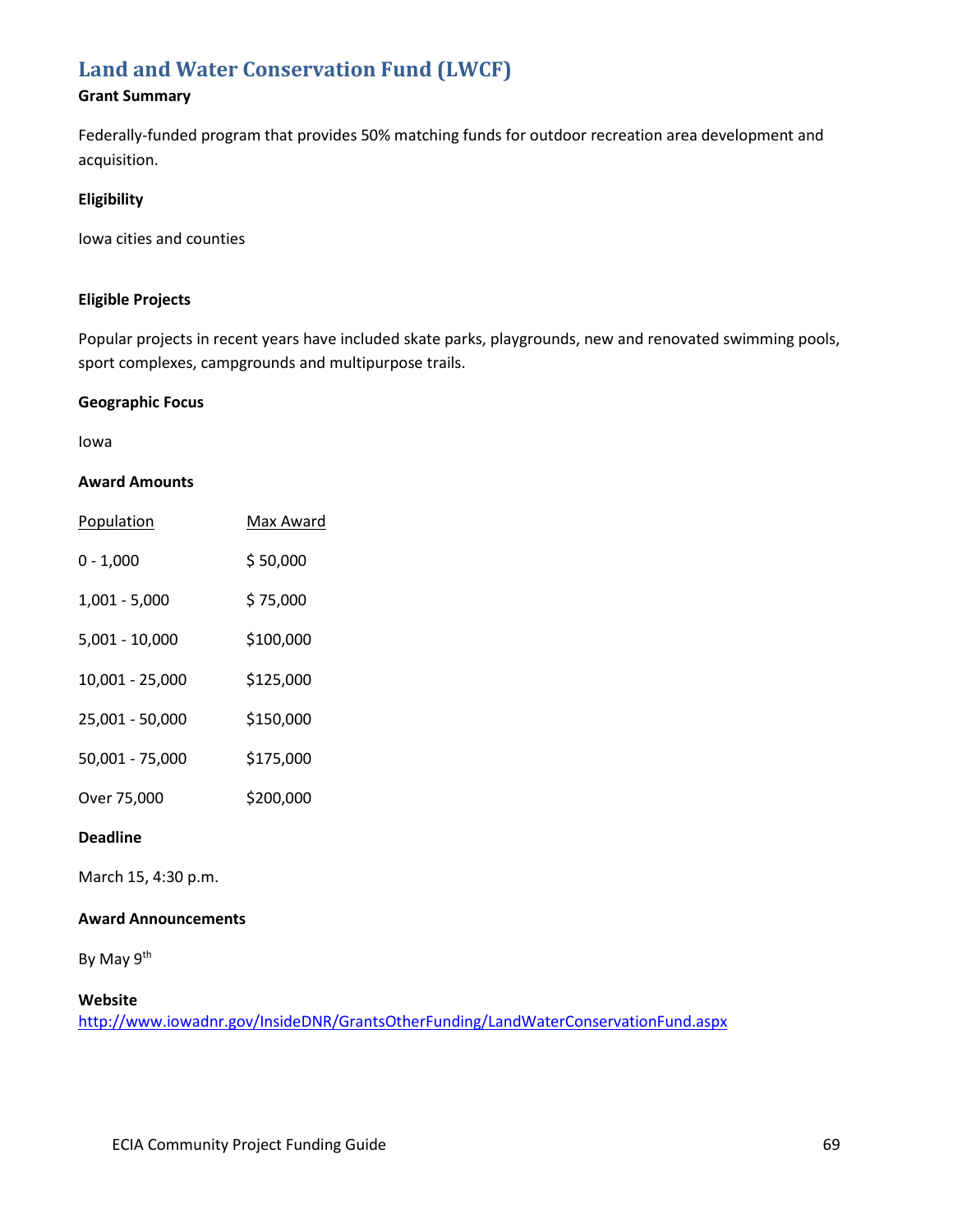# **[Lincolnway Community Foundation](https://www.dbqfoundation.org/lincolnway)**

## **Grant Summary**

LincolnWay Community Foundation assists in charitable projects and programs that contribute to the quality of life in rural Clinton County, Iowa.

## **Eligibility**

Nonprofits that provide services within Western Clinton County (including Calamus, Charlotte, Delmar, DeWitt, Goose Lake, Grand Mound, Lost Nation, Low Moor, Welton and Wheatland) may apply.

## **Eligible Projects**

The Foundation provides grants, scholarships, tax benefits and administration services to organization churches, schools and individuals with charitable intent in the following areas.

## **Geographic Focus**

Western Clinton County

## **Award Amounts**

Over the last few years a total of \$14,750 has been donated, but the max amount is determined on an annual basis depending on the amount of funds available and the number of applicants.

## **Deadline**

March 1

## **Award Announcements**

April

**Website**

<https://www.dbqfoundation.org/lincolnway>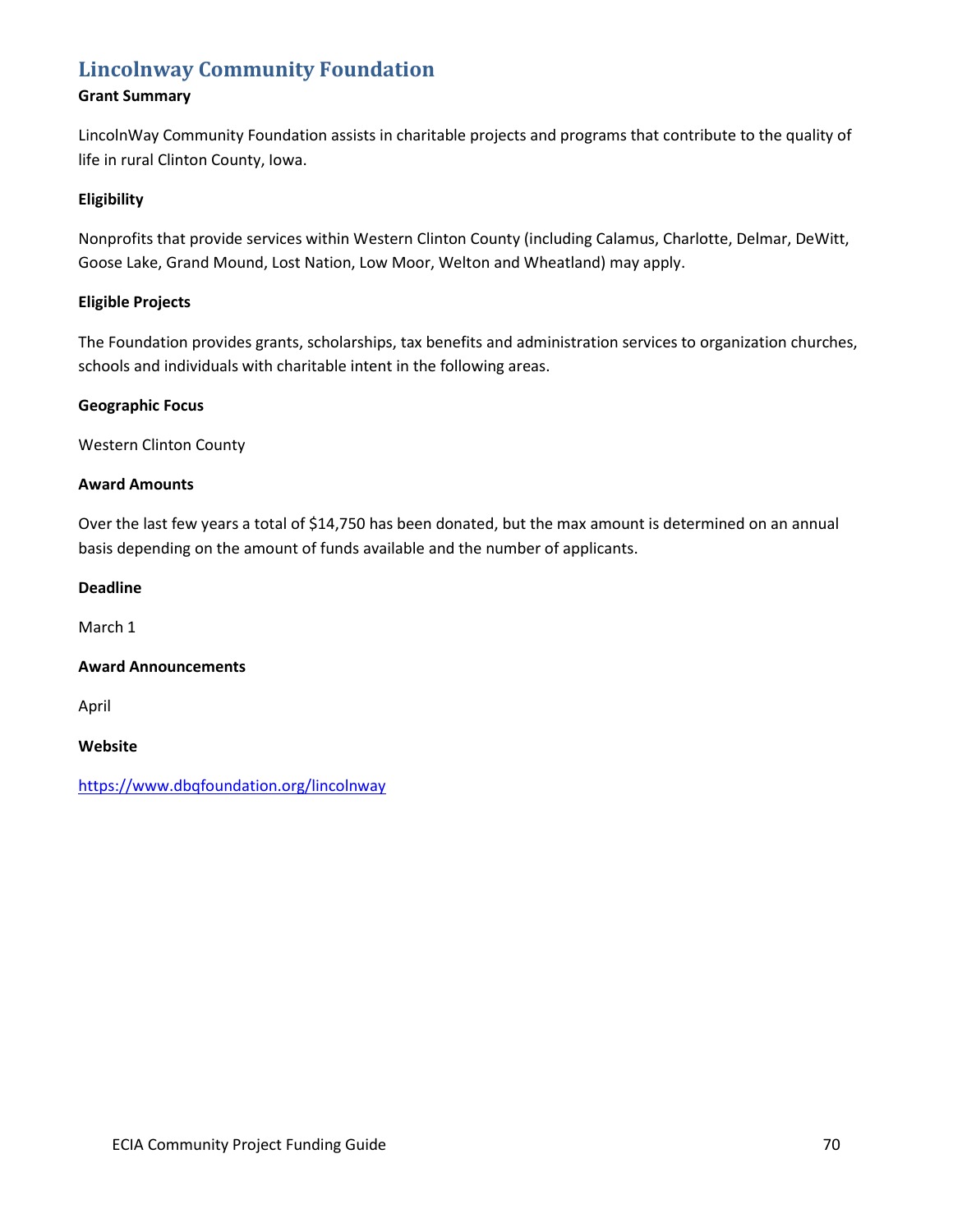# **[Local Foods, Local Places](http://www2.epa.gov/smartgrowth/local-foods-local-places)**

## **Grant Summary**

Local Foods, Local Places supports locally led, community-driven efforts to protect air and water quality, preserve open space and farmland, boost economic opportunities for local farmers and businesses, improve access to healthy local food, and promote childhood wellness.

## **Eligibility**

Communities anywhere in the United States

## **Eligible Projects**

Through Local Foods, Local Places, partner communities have worked on projects such as:

- Opening year-round, downtown markets featuring foods from local farmers.
- Planning cooperative grocery stores to help revitalize small-town main streets.
- Creating centrally located community kitchens or food hubs to aggregate and market local foods.
- Starting business incubators to help entrepreneurs launch food-related businesses on main streets.
- Making it easier for people to walk or bicycle to farmers markets and local restaurants.
- Helping schoolchildren to grow their own food, and making healthy local food accessible to families, including via SNAP (Supplemental Nutrition Assistance Program) benefits.
- Developing community gardens in walkable, transit-accessible places.

## **Geographic Focus**

National

## **Award Amounts**

N/A this is a technical assistance program, not a grant program

## **Deadline**

November

## **Award Announcements**

Within two months of grant submittal

## **Website**

<http://www2.epa.gov/smartgrowth/local-foods-local-places>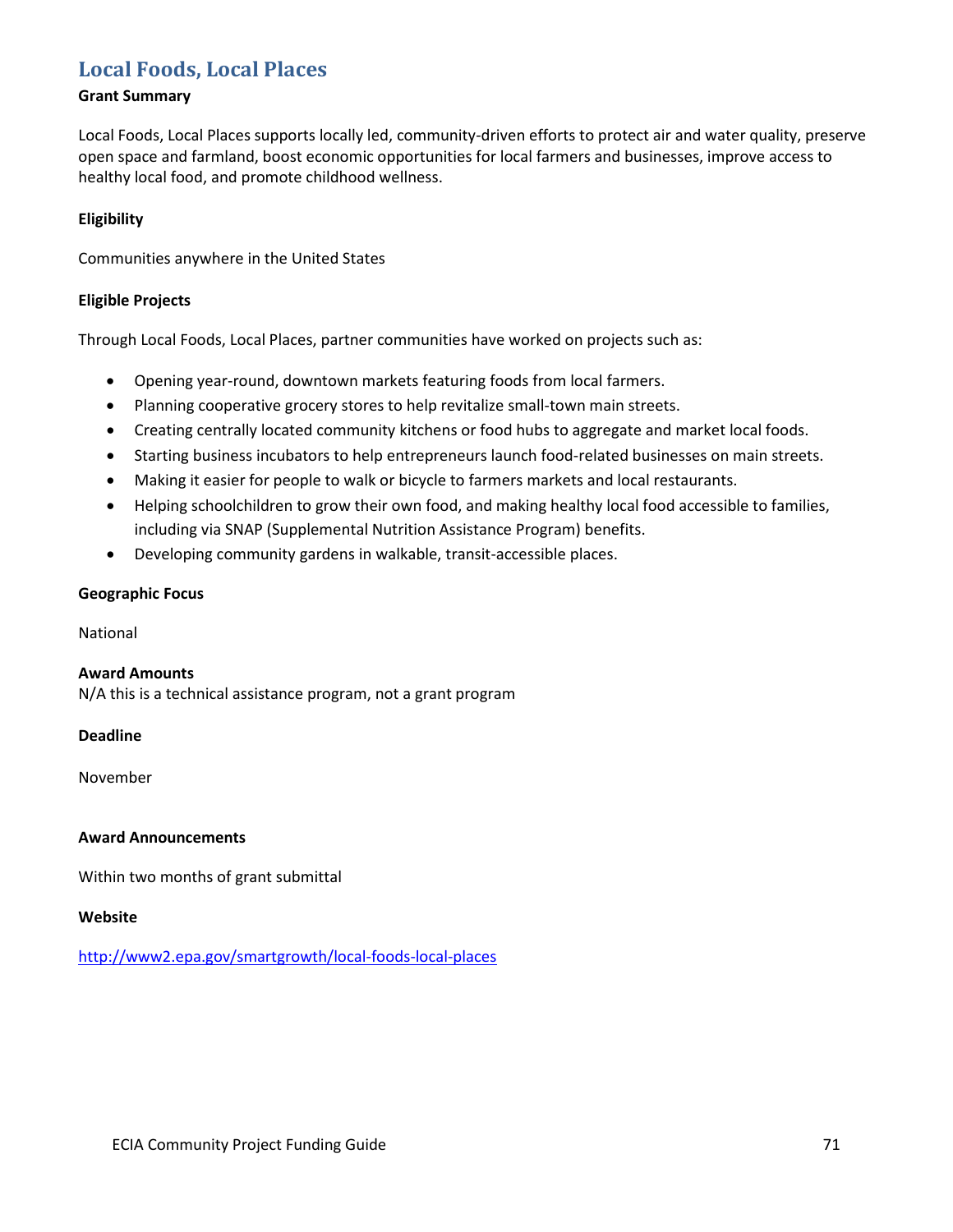## **[Main Street Iowa](http://www.iowaeconomicdevelopment.com/MainStreetIowa)**

### **Grant Summary**

The Main Street Iowa program works with a select group of communities that have successfully completed a competitive application process and are committed to exceptionally high standards for downtown economic development. As a Main Street AmericaTM Coordinating Program, over 50 communities in Iowa are connected to a network of 40 programs across the country representing over 1,200 communities.

Utilizing the Main Street Approach, communities capitalize on the unique identity, assets and character of their historic commercial districts. The Main Street Approach consists of tightly integrated components making up a common-sense, strategy-driven framework that guides community-based downtown revitalization efforts. Locally developed strategies are implemented through comprehensive work in four broad areas, known as the Four Points: Economic Vitality, Organization, Promotion and Design.

### **Eligibility**

All Iowa Cities

### **Eligible Projects**

Assistance from the Main Street Iowa team includes training workshops, architectural and design assistance, business assistance, and a number of other technical assistance opportunities.

### **Geographic Focus**

Iowa

### **Award Amounts**

N/A

### **Deadline**

Rolling

### **Award Announcements**

Rolling

### **Website**

<http://www.iowaeconomicdevelopment.com/MainStreetIowa>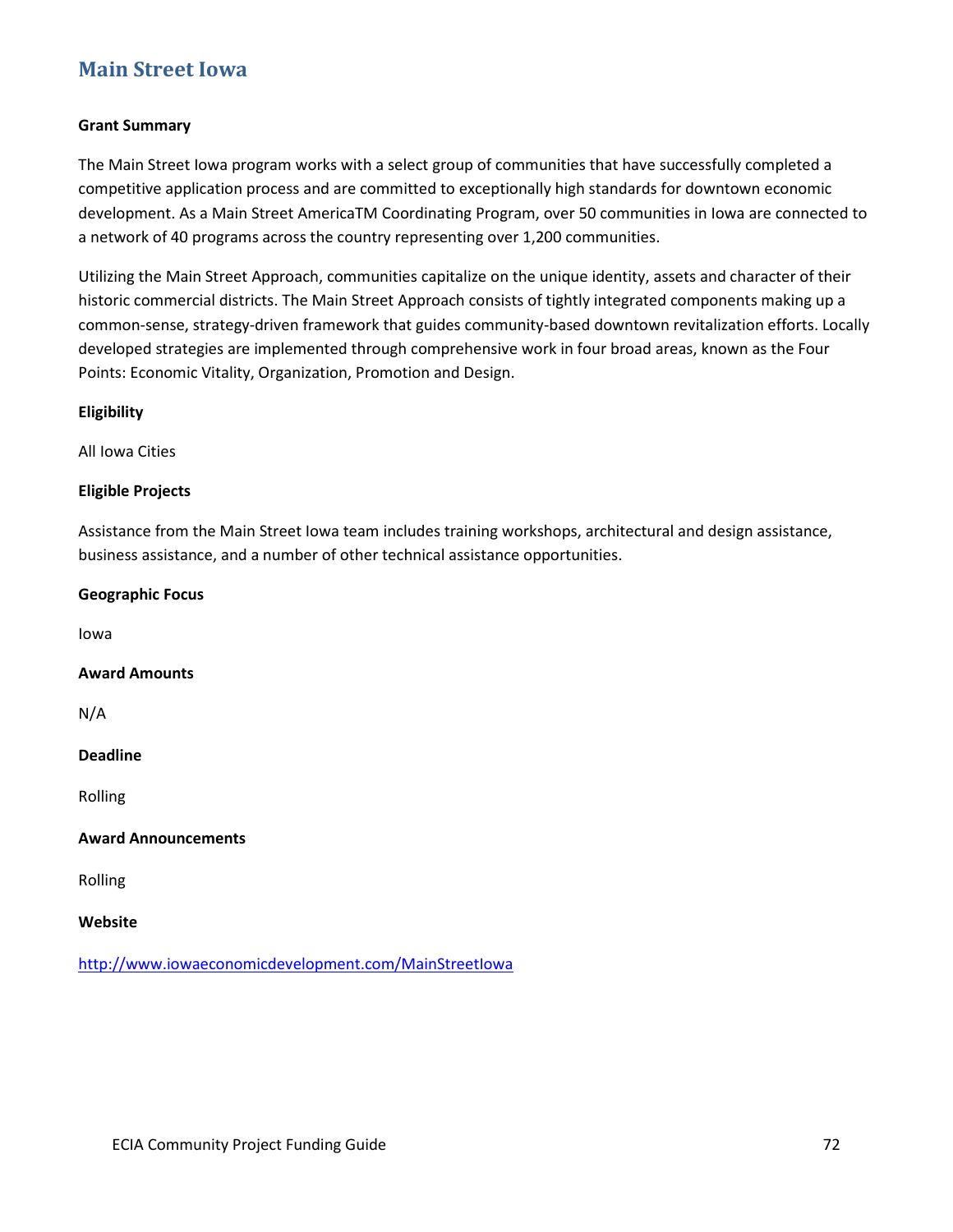### **[McDonough Foundation](http://mcdonoughcharitablefoundation.org/)**

### **Grant Summary**

The mission of the McDonough Foundation is to promote charitable, educational and health related activities and opportunities to children and families in Eastern Iowa. The Foundation offers support to local non-profit organizations that provide educational opportunities, human and social services, and health care for children and their families.

### **Eligibility**

501c3 or 170 (C) organizations in the Iowa counties of Dubuque, Delaware, Clayton, Jones, Jackson, Fayette and Buchanan

### **Eligible Projects**

Past grants were made for basic human needs, capital projects, education, religious endeavors, Cultural/Arts and food and housing for the needy.

### **Geographic Focus**

Dubuque and Eastern Iowa

### **Award Amounts**

Max funding is dependent on the number of grant requests received and the total grant dollars available.

### **Deadline**

Application submission is open April 1 through May 30

### **Award Announcements**

July

### **Website**

<http://mcdonoughcharitablefoundation.org/>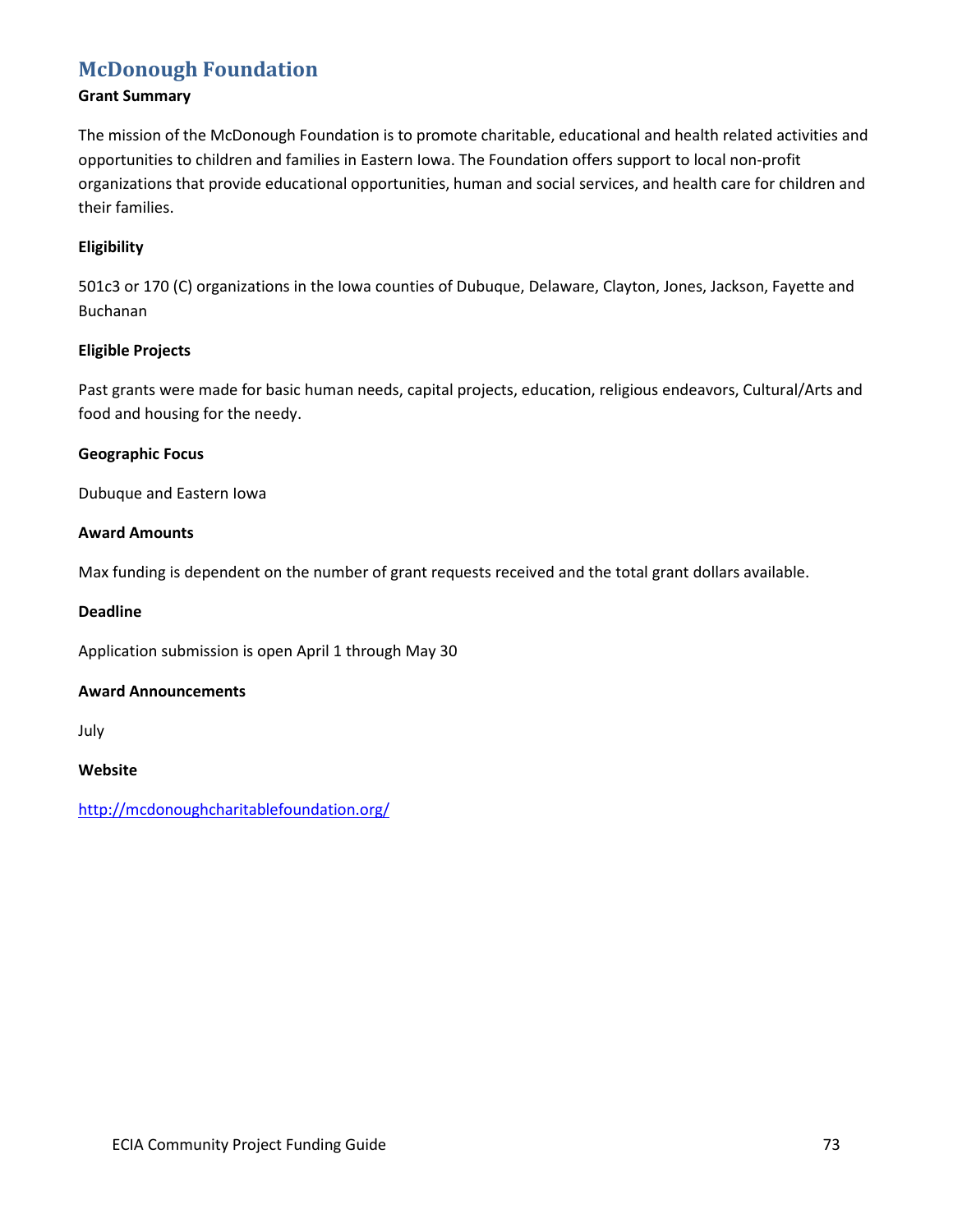# **[Minnesota Twins Community Fund –](http://twins.mlb.com/min/community/grants/fields-for-kids/) Fields for Kids**

### **Grant Summary**

The Twins Community Fund's Twins Fields for Kids program provides financial support to improve baseball and/or softball facilities for youth in the Upper Midwest and Southwest Florida. The program makes matching grants to nonprofit organizations and local government units that operate baseball and/or softball programs.

### **Eligibility**

The program is open to any independent Upper Midwest or Southwest Florida 501(c)(3) nonprofit organization, school or local government unit that operates youth baseball and/or softball programs.

Any organization operating baseball or softball programs for youth that has secured funds equal to or exceeding the amount of the requested matching grant funds (can include in-kind contributions of materials or labor) may apply for a grant.

Organizations must also be governed by active boards and have sufficient revenue to operate their leagues.

### **Eligible Projects**

Eligible renovation projects include the upgrading of essential field components, such as new sod, infield, fencing and dugouts. Non-essential items, such as lights, bleachers, grandstands, restrooms, batting cages and scoreboards, do not qualify for support. Routine maintenance of fields does not qualify. Communities that have not received a Twins Fields for Kids grant receive higher priority.

### **Geographic Focus**

Upper Midwest and Southwest Florida

### **Award Amounts**

\$1,000 to \$15,000

#### **Deadline**

March 5; June 4

### **Award Announcements**

March 31; June 30

#### **Website**

<http://twins.mlb.com/min/community/grants/fields-for-kids/>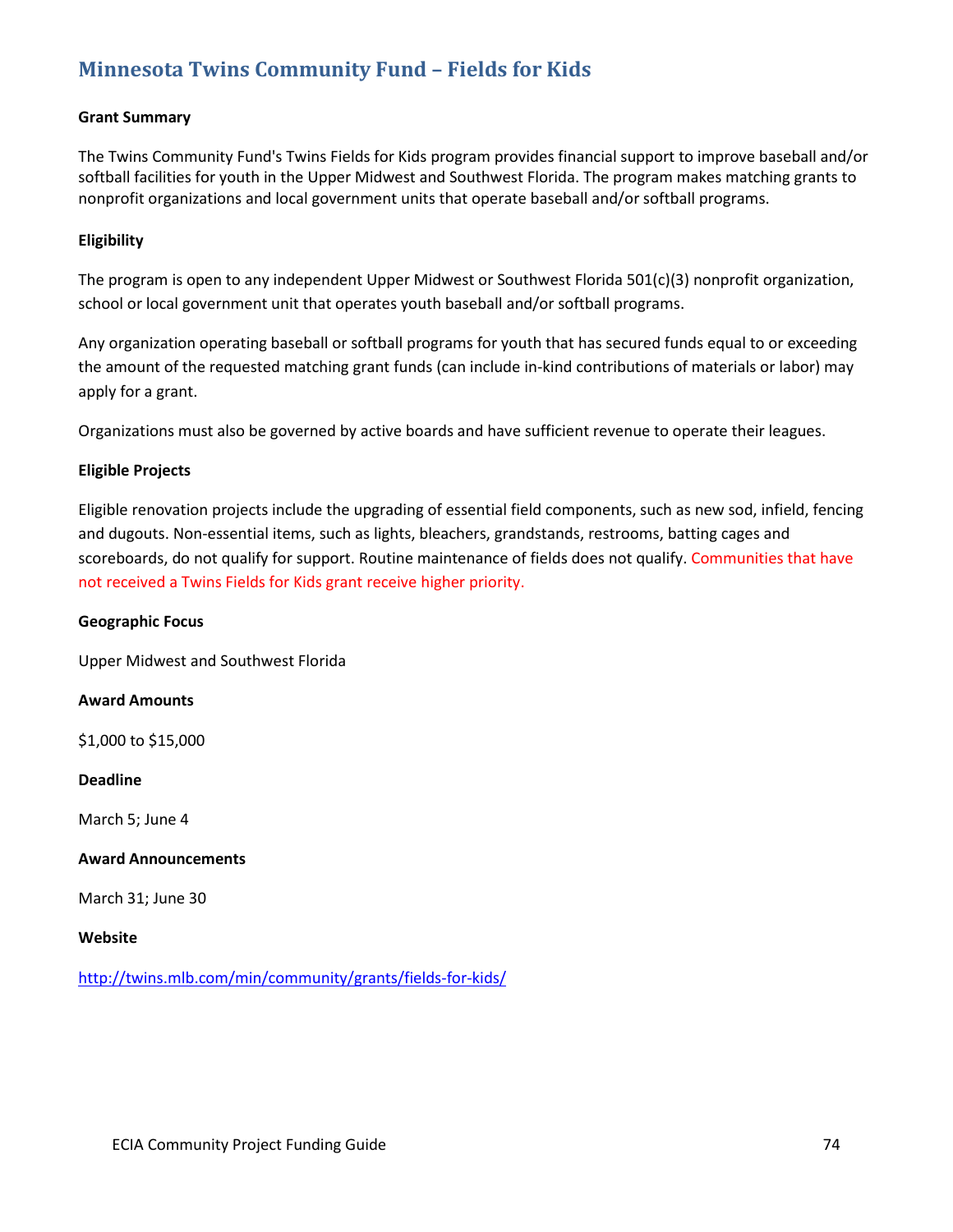# **[National Endowment for the Arts -](https://www.arts.gov/grants/apply-grant/grants-organizations) Grants for Arts Projects**

### **Grant Summary**

These grants support arts projects that use the arts to unite and heal in response to current events; celebrate our creativity and cultural heritage; invite mutual respect for differing beliefs and values; and enrich humanity.

### **Eligibility**

Nonprofit, tax-exempt 501(c)(3), U.S. organizations; units of state or local government; or federally recognized tribal communities or tribes may apply. Applicants may be arts organizations, local arts agencies, arts service organizations, local education agencies (school districts), and other organizations that can help advance the goals of the National Endowment for the Arts.

### **Eligible Projects**

The Arts Endowment encourages projects that use the arts to unite and heal in response to current events, as well as address any of the following:

- Celebrate America's creativity and/or cultural heritage.
- Invite a dialogue that fosters a mutual respect for the diverse beliefs and values of all persons and groups.
- Enrich our humanity by broadening our understanding of ourselves as individuals and as a society.
- Originate from or are in collaboration with the following constituencies encouraged by White House Executive Orders:
	- o Historically Black Colleges and Universities,
	- o Tribal Colleges and Universities,
	- o American Indian and Alaska Native tribes,
	- o African American Serving Institutions,
	- o Hispanic Serving Institutions,
	- o Asian American and Pacific Islander communities, and
	- o Organizations that support the independence and lifelong inclusion of people with disabilities.

\*1965 Enabling Legislation for the National Endowment for the Arts in the National Foundation on the Arts and the Humanities Act of 1965

### **Geographic Focus**

National

### **Award Amounts**

Applicants may request cost share/matching grants ranging from \$10,000 to \$100,000. Designated local arts agencies eligible to subgrant may request from \$10,000 to \$150,000 for subgranting programs in the Local Arts Agencies discipline. A minimum cost share/match equal to the grant amount is required.

### **Deadline**

Round 1: February Round 2: July

### **Award Announcements:**

Round 1: November Round 2: April

### **Website**

<https://www.arts.gov/grants/apply-grant/grants-organizations>

ECIA Community Project Funding Guide 75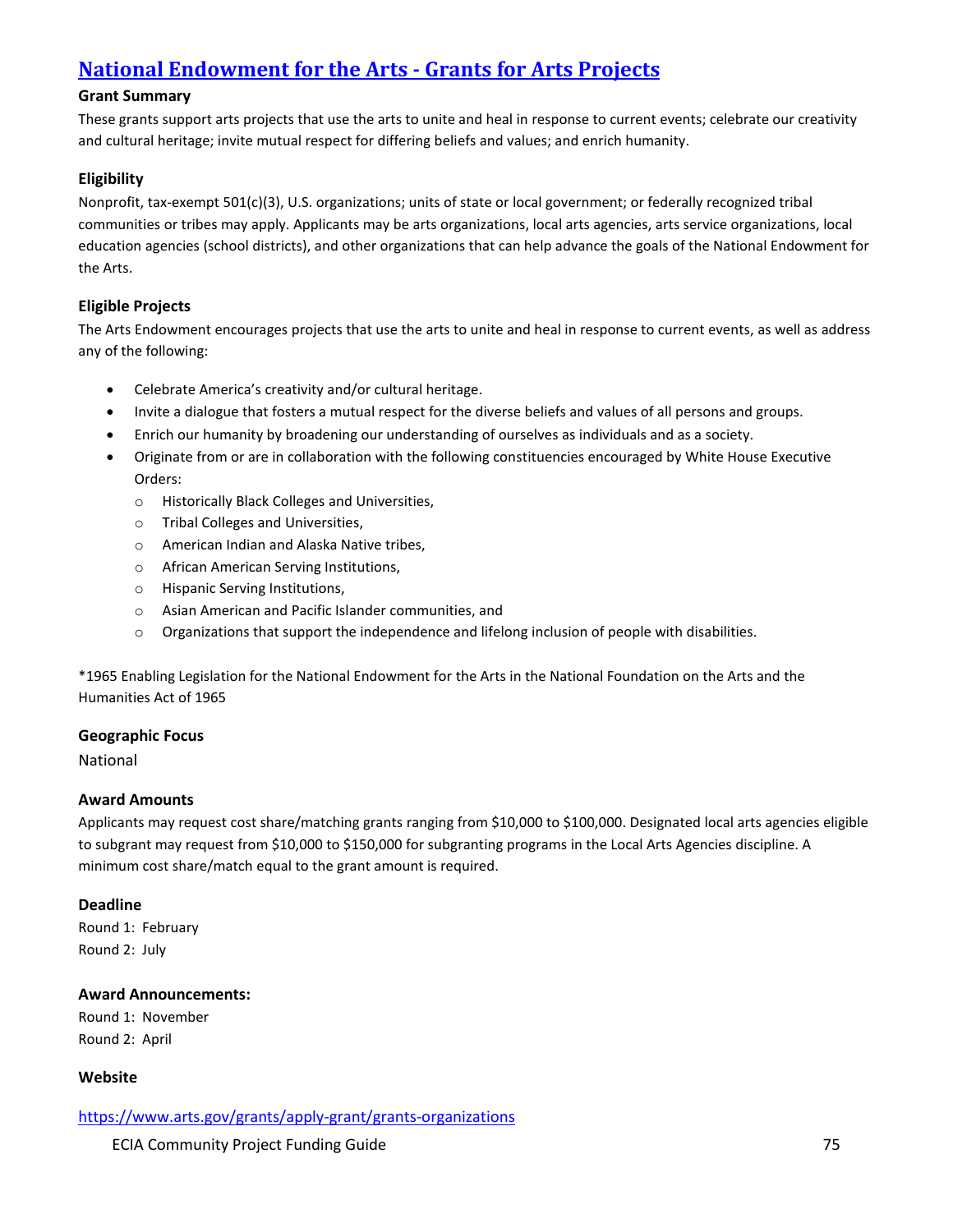### **[National Endowment for the Arts -](https://www.artsmidwest.org/programs/neabigread/guidelines) Big Read**

### **Grant Summary**

NEA Big Read annually supports approximately 75 dynamic community reading programs, each designed around a single NEA Big Read selection. Organizations selected to participate in NEA Big Read receive a grant, access to online training resources and opportunities, digital resources, and promotional materials designed to support widespread community involvement.

### **Eligibility**

An applicant organization must be a 501c(3) nonprofit organization; a unit of state, local, or tribal government; or a tax-exempt public library located within the United States or its territories. Eligible applicants include organizations such as arts centers, arts councils, arts organizations, colleges and universities, community service organizations, environmental organizations, fairs and festivals, faith-based organizations, historical societies, housing authorities, humanities councils, libraries, literary centers, museums, school districts, theater companies, trade associations, and tribal governments.

### **Eligible Projects**

Applicants must choose one of the 30 reading selections from our Books webpage. Applicants that have received an NEA Big Read grant in the past must choose a different reading selection from their previous award.

**Geographic Focus** National **Award Amounts** \$5,000 to \$15,000 **Deadline** January **Award Announcements:** Summer **Website**

<https://www.artsmidwest.org/programs/neabigread/guidelines>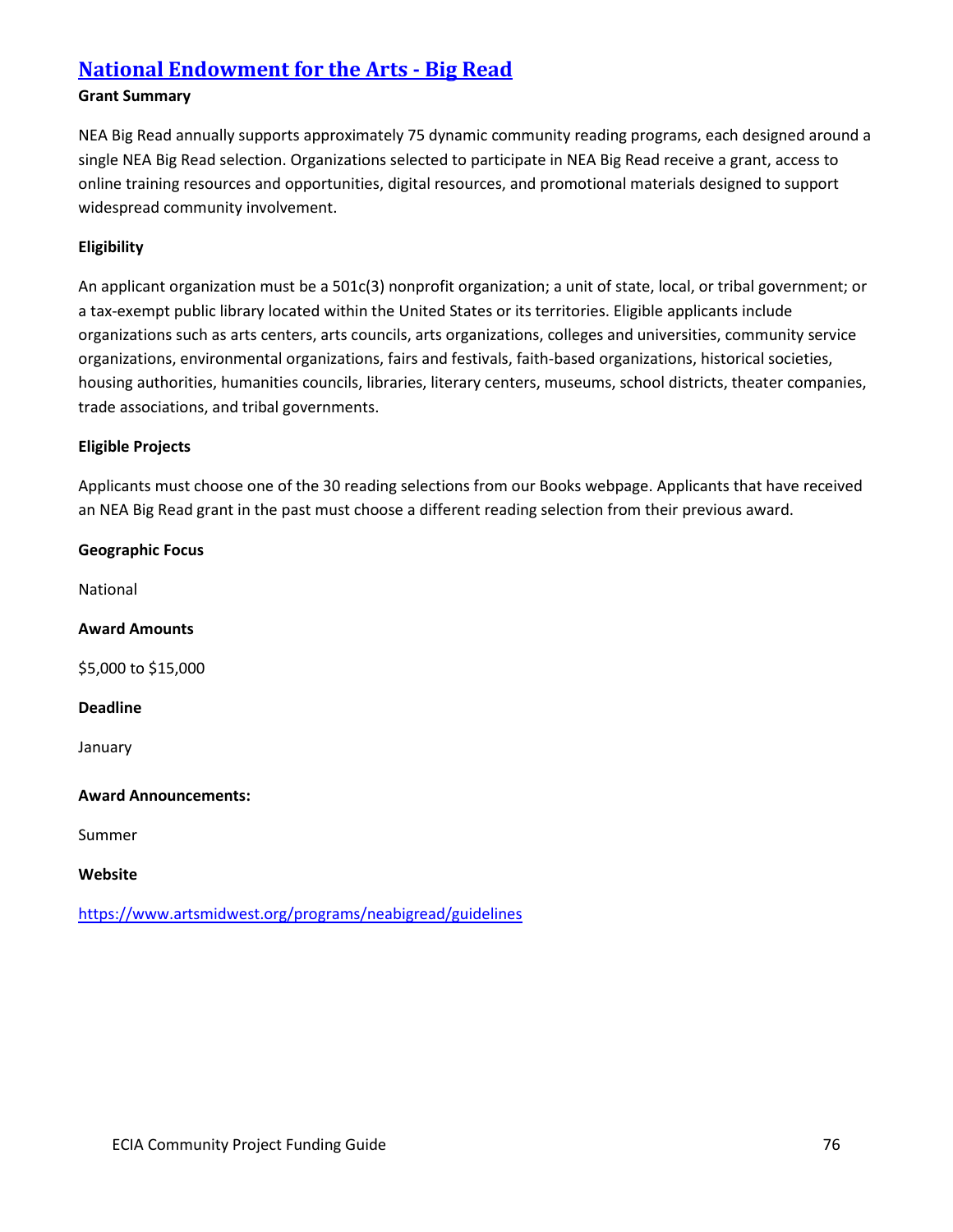### **[National Endowment for the Arts -](https://www.arts.gov/grants-organizations/our-town/grant-program-description) Our Town**

### **Grant Summary**

Our Town is the National Endowment for the Arts' creative placemaking grants program. Through project-based funding, we support projects that integrate arts, culture, and design activities into efforts that strengthen communities by advancing local economic, physical, and/or social outcomes. Successful Our Town projects ultimately lay the groundwork for systemic changes that sustain the integration of arts, culture, and design into local strategies for strengthening communities. These projects require a partnership between a local government entity and nonprofit organization, one of which must be a cultural organization; and should engage in partnership with other sectors (such as agriculture and food, economic development, education and youth, environment and energy, health, housing, public safety, transportation, and workforce development).

### **Eligibility**

Arts Engagement, Cultural Planning, and Design Projects: Nonprofit tax-exempt 501(c)(3) U.S. organizations with a documented three-year history of programming; Local governments.

Projects that Build Knowledge About Creative Placemaking: Arts and design organizations that provide services to the field; National and regional place-based industry or university-based organizations that provide technical assistance to those doing place-based work.

### **Eligible Projects**

We encourage applications for artistically excellent projects that: Bring new attention to or elevate key community assets and issues, voices of residents, local history, or cultural infrastructure; Inject new or additional energy, resources, activity, people, or enthusiasm into a place, community issue, or local economy; Envision new possibilities for a community or place - a new future, a new way of overcoming a challenge, or approaching problem-solving; Connect communities, people, places, and economic opportunity via physical spaces or new relationships; The National Endowment for the Arts plans to support a variety of projects across the country in urban, rural, and tribal communities of all sizes.

### **Geographic Focus**

National

### **Award Amounts**

Matching grants range from \$25,000 to \$200,000, with a minimum cost share/match equal to the grant amount.

### **Deadline**

August

### **Award Announcements**

April

**Website**

<https://www.arts.gov/grants-organizations/our-town/grant-program-description>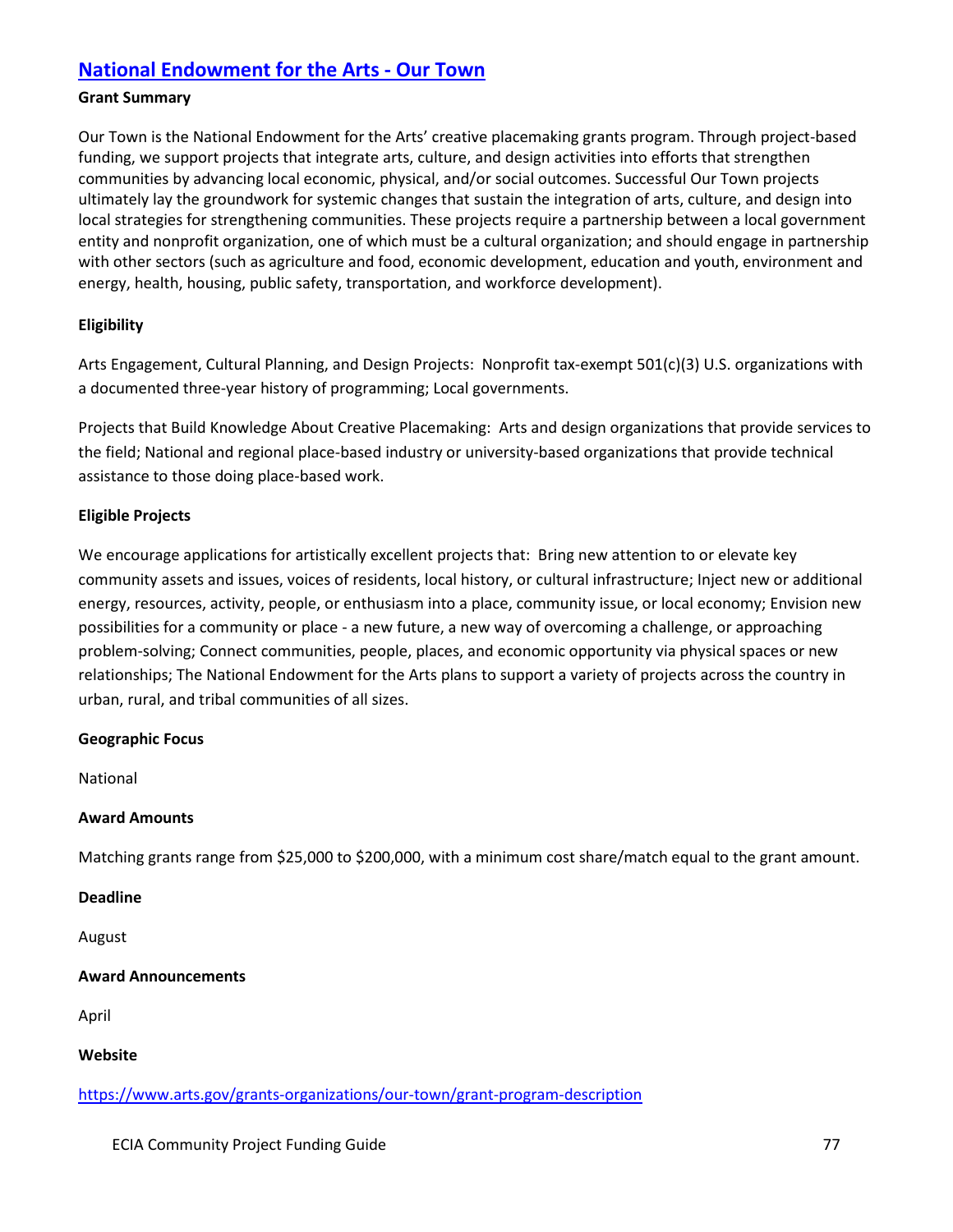### **[National Trust for Historic Preservation](http://forum.savingplaces.org/build/funding/grant-seekers/preservation-funds?_ga=2.108153546.954198151.1525277514-563574267.1525277514)**

### **Grant Summary**

Grants from National Trust Preservation Funds (NTPF) are intended to encourage preservation at the local level by providing seed money for preservation projects. These grants help stimulate public discussion, enable local groups to gain the technical expertise needed for particular projects, introduce the public to preservation concepts and techniques, and encourage financial participation by the private sector. The National Trust also has Special Programs for funding. Please see the following link for more information: <https://savingplaces.org/grants#.WunjSm7RX3g>

### **Eligibility**

Only Organizational Level Forum members or Main Street America members of the National Trust are eligible to apply for funding from the National Trust Preservation Fund. To learn more about Forum and to join today, visit our [website.](http://forum.savingplaces.org/join) In addition, applicants must be either a public agency, 501(c) (3), or other nonprofit organization to be considered eligible. Applicants that have received previous National Trust financial assistance are eligible provided that all grant requirements are current.

### **Eligible Projects**

National Trust Preservation Fund grants are awarded for planning activities and education efforts focused on preservation. Fees for consultant services; Speaker fees/faculty costs for educational programs and conference sessions; Mailing costs for distribution of materials; The development of materials for education and outreach campaigns; Materials and services such as printing, photographs, telephone, and supplies. With the exception of publications projects, these costs may not exceed 10 percent of the project budget.

### **Geographic Focus**

National

### **Award Amounts**

\$2,500 - \$5,000

### **Deadline**

February 1, June 1 and October 1

### **Award Announcements**

Within eight weeks of the application deadline

### **Website**

[http://forum.savingplaces.org/build/funding/grant-seekers/preservation](http://forum.savingplaces.org/build/funding/grant-seekers/preservation-funds?_ga=2.108153546.954198151.1525277514-563574267.1525277514)[funds?\\_ga=2.108153546.954198151.1525277514-563574267.1525277514](http://forum.savingplaces.org/build/funding/grant-seekers/preservation-funds?_ga=2.108153546.954198151.1525277514-563574267.1525277514)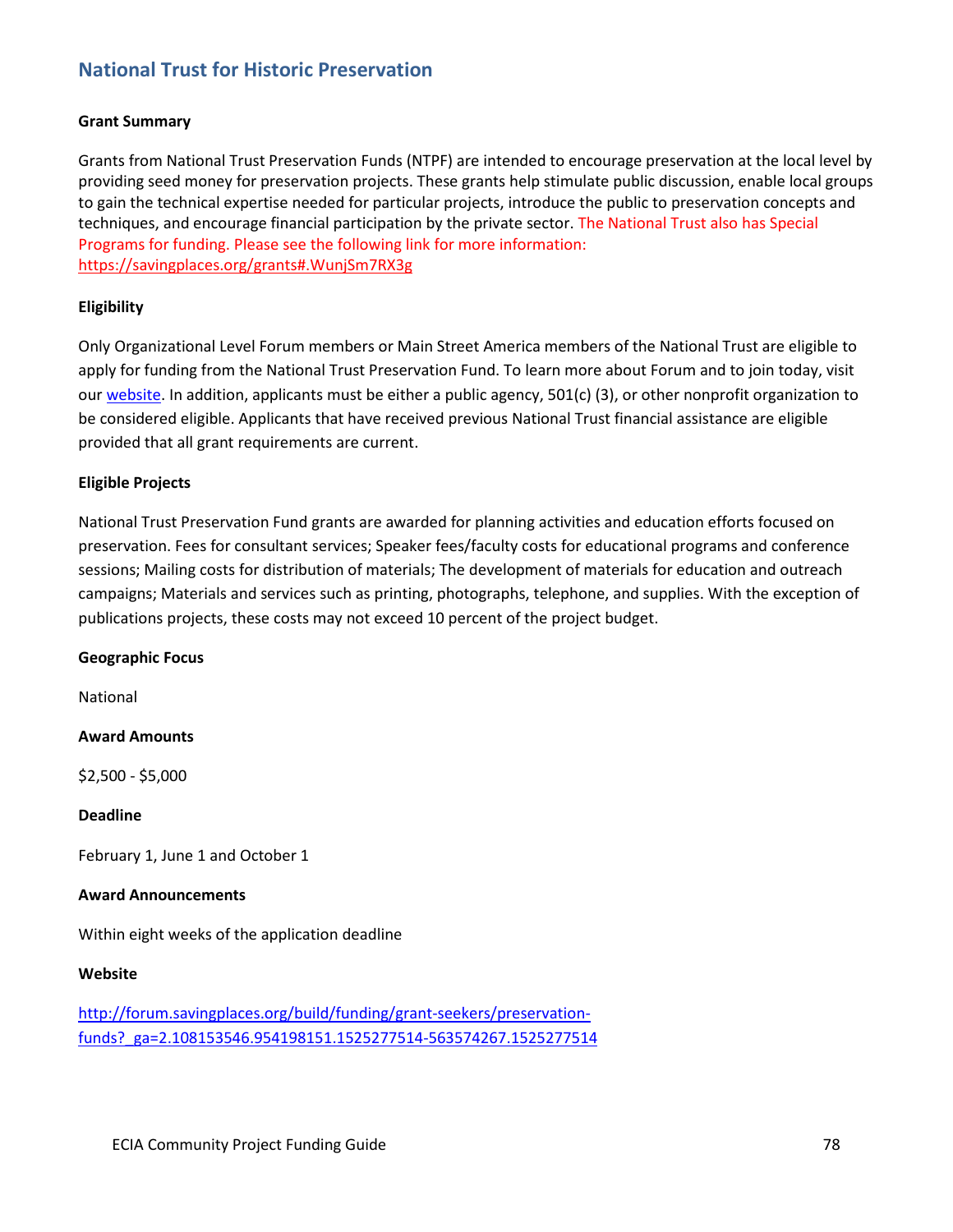# **[Paint Iowa Beautiful](https://www.keepiowabeautiful.com/grants-awards/paint-iowa-grant/)**

### **Grant Summary**

Funding provided to Iowa groups to purchase Diamond Vogel Paint for painting the exterior of community buildings.

### **Eligibility**

Public or private Iowa nonprofit organizations

### **Eligible Projects**

Community enhancement projects

**Geographic Focus**

Iowa

### **Award Amounts**

Diamond Vogel Paint

### **Deadline**

February

### **Award Announcements**

Mid April

**Website**

<https://www.keepiowabeautiful.com/grants-awards/paint-iowa-grant/>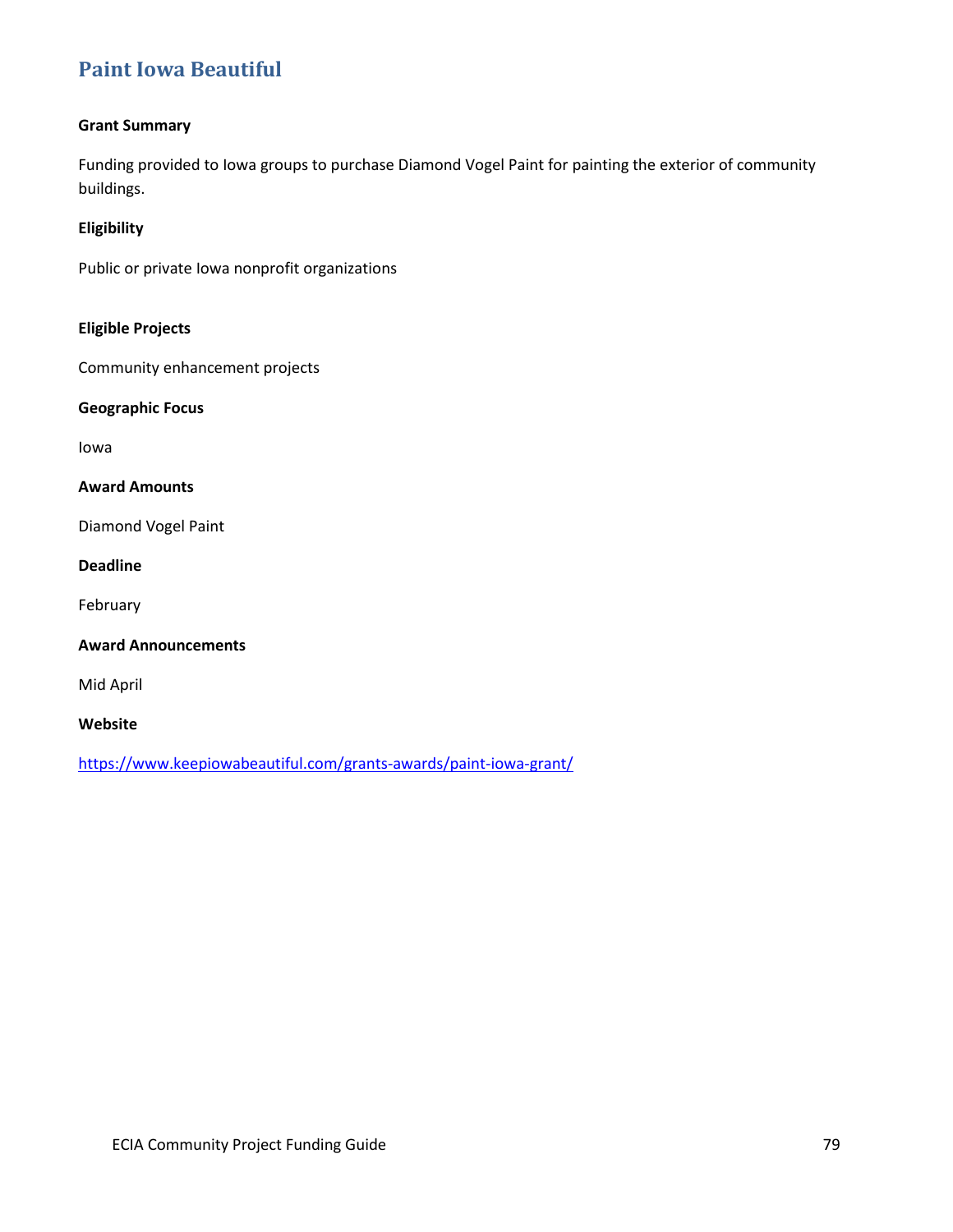# **[Pedestrian Curb Ramp Construction](http://www.iowadot.gov/pol_leg_services/Funding-Guide.pdf)**

### **Grant Summary**

Assist cities in complying with the Americans with Disabilities Act (ADA) on primary roads in Iowa cities.

### **Eligibility**

Any Iowa city

### **Eligible Projects**

Improvements must involve a municipal extension of a primary road. Curb ramps must meet ADA standards.

### **Geographic Focus**

Iowa

### **Award Amounts**

Max \$250,000 per city, per year.

### **Deadline**

Rolling

### **Award Announcements**

90 days from the date submitted

### **Website**

[http://www.iowadot.gov/pol\\_leg\\_services/Funding-Guide.pdf](http://www.iowadot.gov/pol_leg_services/Funding-Guide.pdf)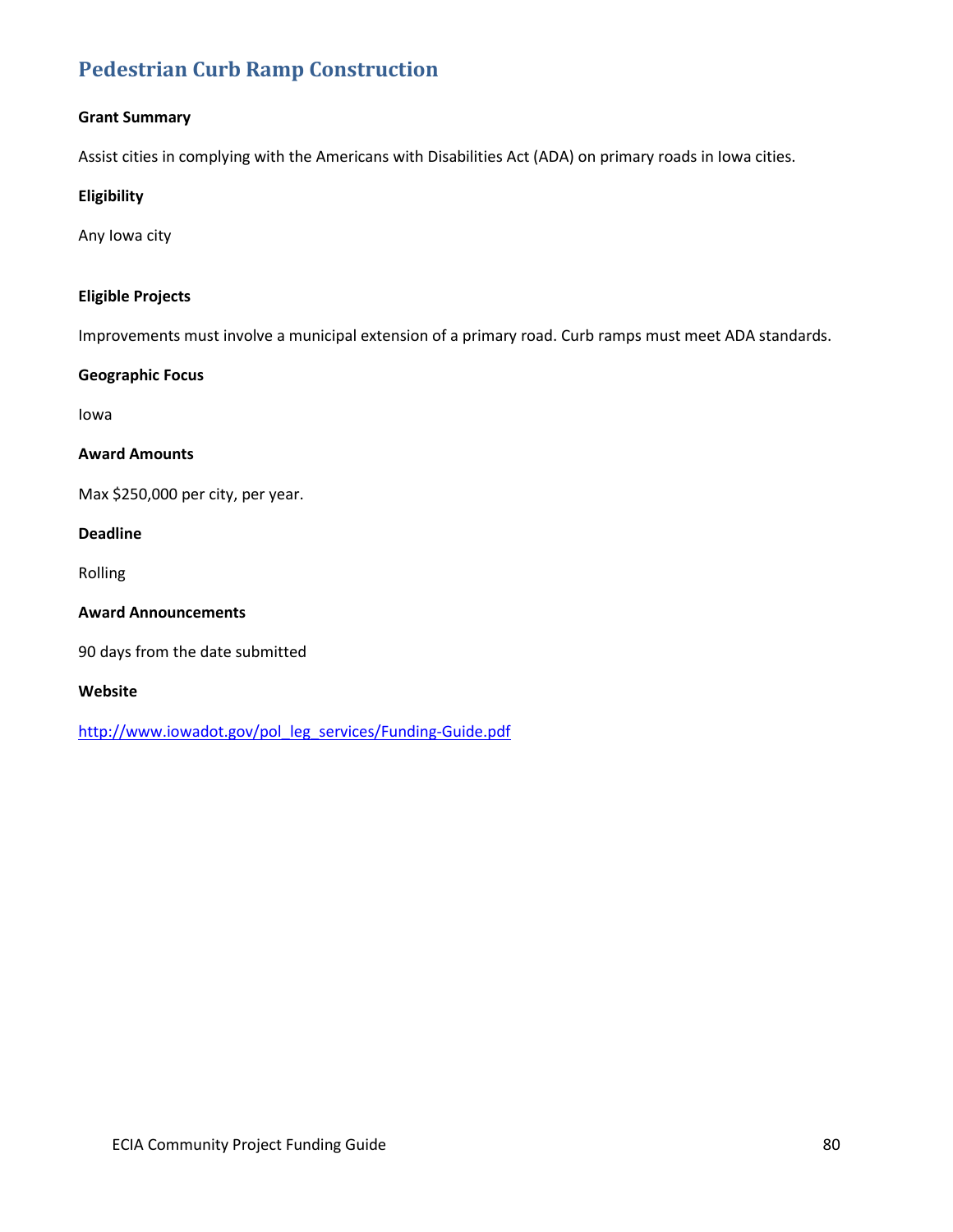# **[People for Bikes Community Grant Program](http://www.peopleforbikes.org/pages/grant-guidelines)**

### **Grant Summary**

The PeopleForBikes Community Grant Program supports bicycle infrastructure projects and targeted advocacy initiatives that make it easier and safer for people of all ages and abilities to ride.

### **Eligibility**

Non-profit organizations

City agencies

County agencies

Federal agencies (working locally)

### **Eligible Projects**

Bike paths, lanes, trails, and bridges; Mountain bike facilities; Bike parks and pump tracks; BMX facilities; End-oftrip facilities such as bike racks, bike parking, bike repair stations and bike storage.

### **Geographic Focus**

National

### **Award Amounts**

\$10,000, but not 50% or more of the project budget

### **Deadline**

April

### **Award Announcements**

May

### **Website**

<http://www.peopleforbikes.org/pages/grant-guidelines>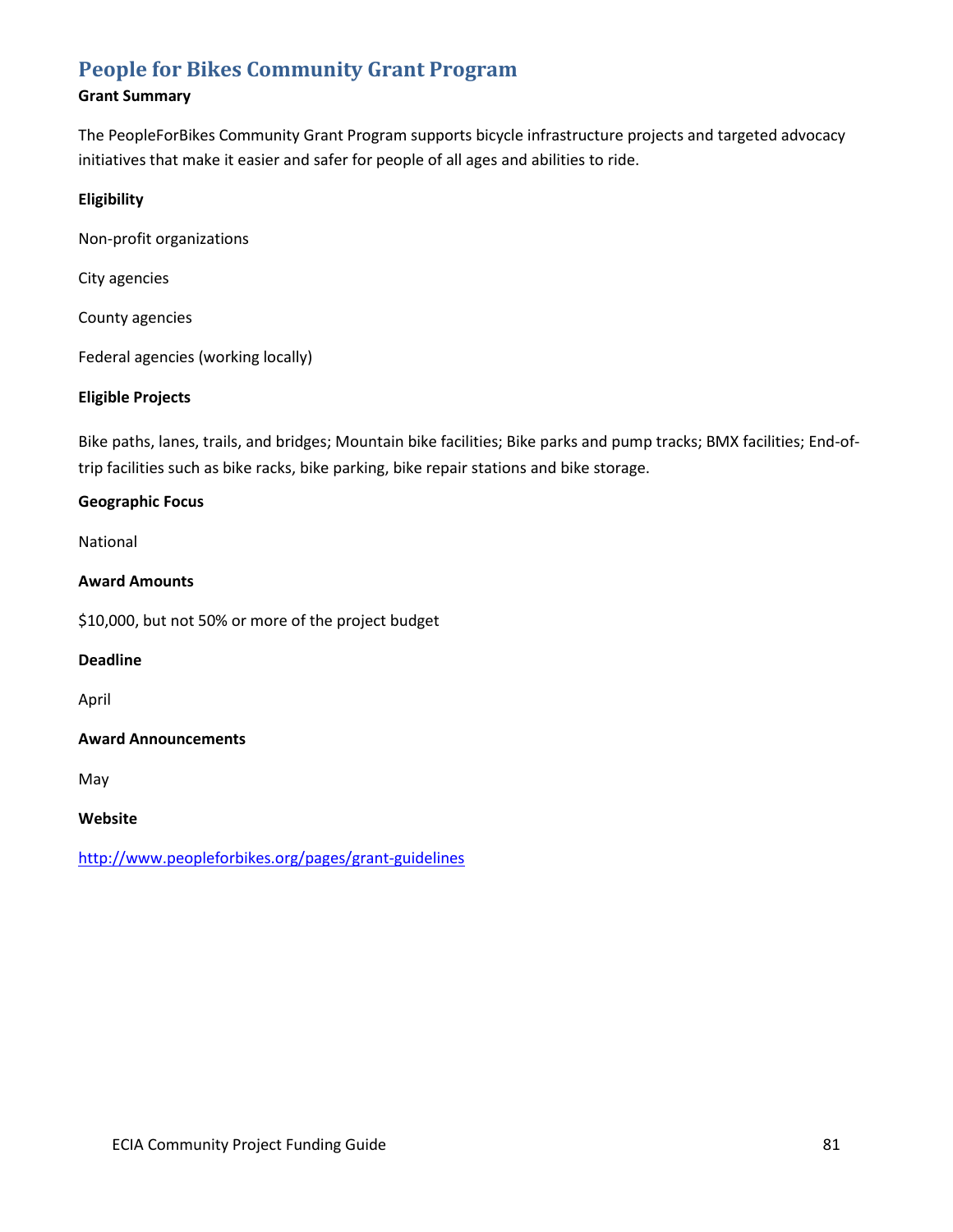# **[Recreational Trails Program \(Federal\)](http://www.iowadot.gov/systems_planning/fedstate_rectrails.htm)**

### **Grant Summary**

Funding to provide and maintain motorized and non-motorized recreational trails and trail-related projects.

### **Eligibility**

Federal agencies; State agencies; Local governments; Private organizations and non profit organizations (if cosponsored by a government agency)

### **Eligible Projects**

Maintaining and restoration of existing trails; Development and rehabilitation of trailside and trailhead facilities and trail linkages; Purchase and lease of trail construction and maintenance equipment; Construction of new trails (with restrictions for new trails on Federal lands); Acquisition of easements or property for trails; Operation of educational programs to promote safety and environmental protection related to trails

### **Geographic Focus**

National

### **Award Amounts**

Up to 80% of the project cost

**Deadline**

October 1

### **Award Announcements**

Within three months of deadline.

### **Website**

http://www.iowadot.gov/systems\_planning/fedstate\_rectrails.htm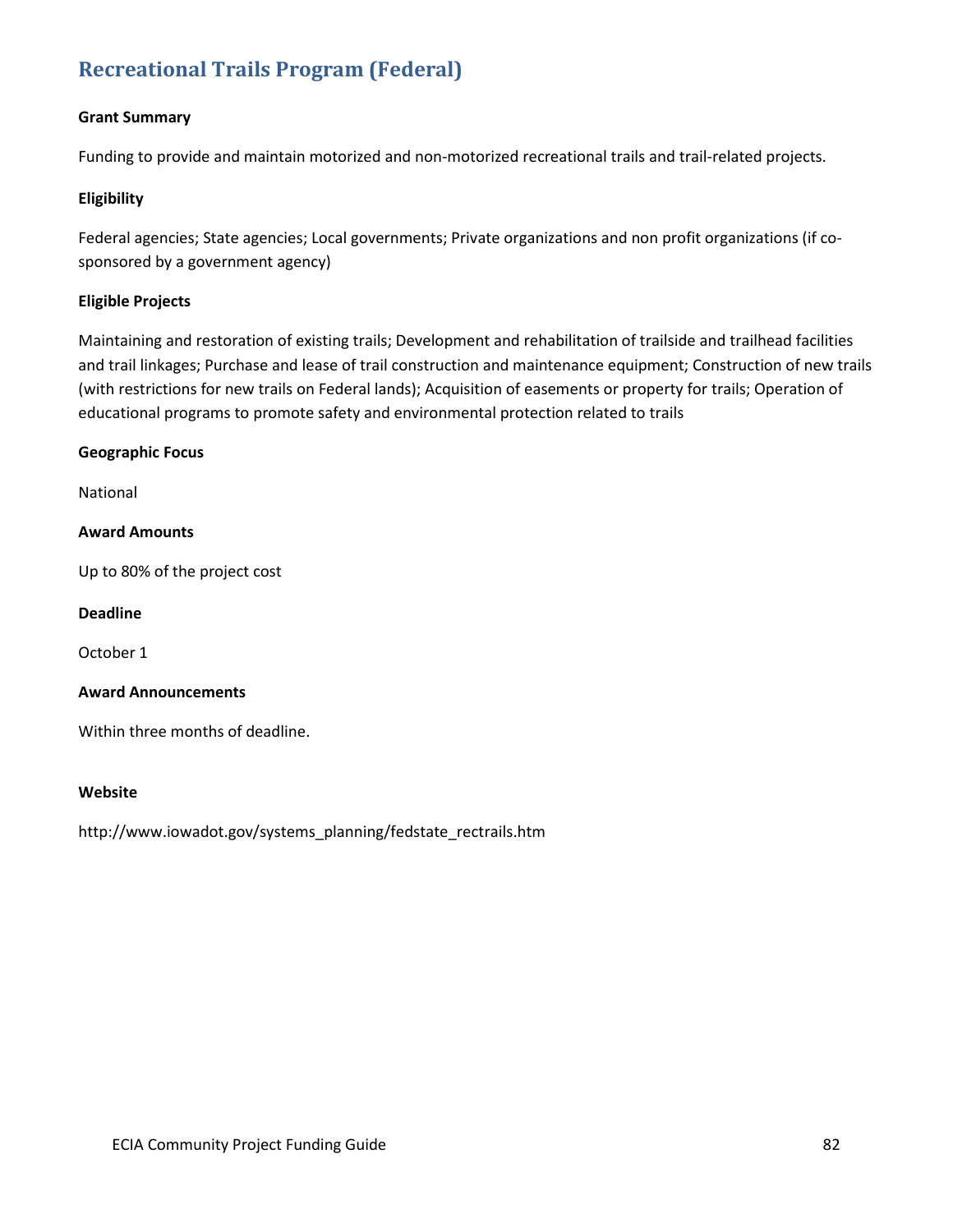# **[Recreational Trails Program \(State\)](http://www.iowadot.gov/systems_planning/fedstate_rectrails.htm)**

### **Grant Summary**

Funding to establish recreational trails for the use, enjoyment and participation of the public.

### **Eligibility**

State agencies; Counties; Cities; Nonprofit organizations

### **Eligible Projects**

Maintenance and restoration of existing trails; Development and rehabilitation of trailside and trailhead facilities and trail linkages; Purchase and lease of trail construction and maintenance equipment; Construction of new trails (with restrictions for new trails on Federal lands; Acquisition of easements or property for trails; Operation of educational programs to promote safety and environmental protection related to trails (limited to 5 percent of a state's funds).

### **Geographic Focus**

Iowa

### **Award Amounts**

Up to 80% of the project cost

### **Deadline**

July 1

### **Award Announcements**

Within three months of deadline.

### **Website**

http://www.iowadot.gov/systems\_planning/fedstate\_rectrails.htm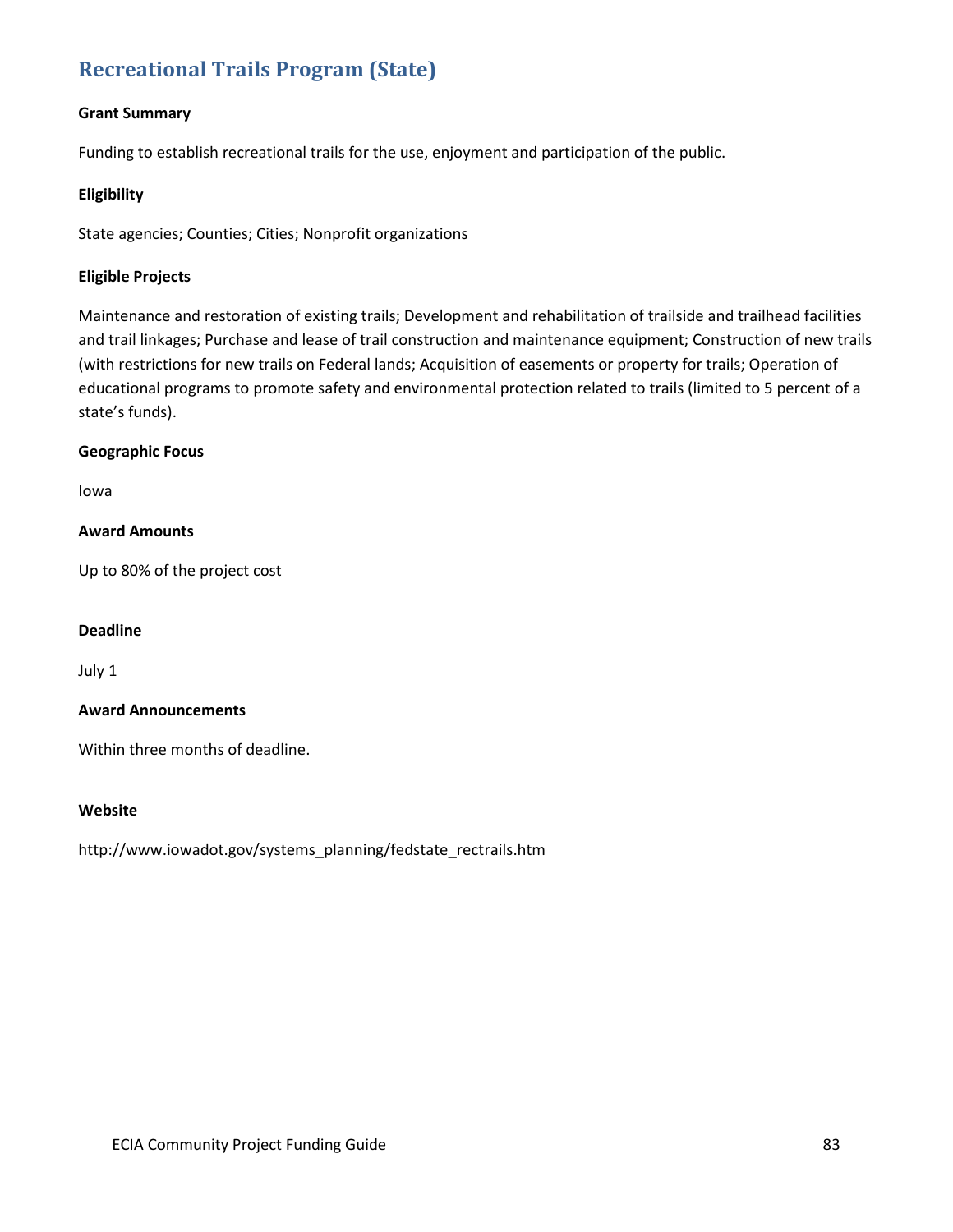# **[Resource Enhancement and Protection \(REAP\) –](http://www.iowadnr.gov/Environment/REAP/REAPFundingatWork/CityParksOpenSpaces.aspx) City Parks & Open Spaces**

### **Grant Summary**

100 % funding of parkland expansion and multi-purpose outdoor-related recreation development.

### **Eligibility**

Iowa cities – separated into three categories based on population size:

- 
- 1-1,999 2,000 25,000 25,001 and greater

### **Eligible Projects**

Parkland expansion and multi-purpose recreation developments are typical projects funded under this REAP program.

### **Award Amounts**

| Population        | <b>Maximum</b> |
|-------------------|----------------|
| $0 - 1,000$       | \$50,000       |
| $1,001 - 5,000$   | \$75,000       |
| $5,001 - 10,000$  | \$100,000      |
| $10,001 - 25,000$ | \$125,000      |
| $25,001 - 50,000$ | \$150,000      |
| $50,001 - 75,000$ | \$200,000      |
| Over 75,000       | \$300,000      |
|                   |                |

### **Geographic Focus**

Iowa

### **Deadline**

August 15

### **Award Announcements**

Application review takes place in mid-September with funding announcements to follow.

### **Website**

<http://www.iowadnr.gov/Environment/REAP/REAPFundingatWork/CityParksOpenSpaces.aspx>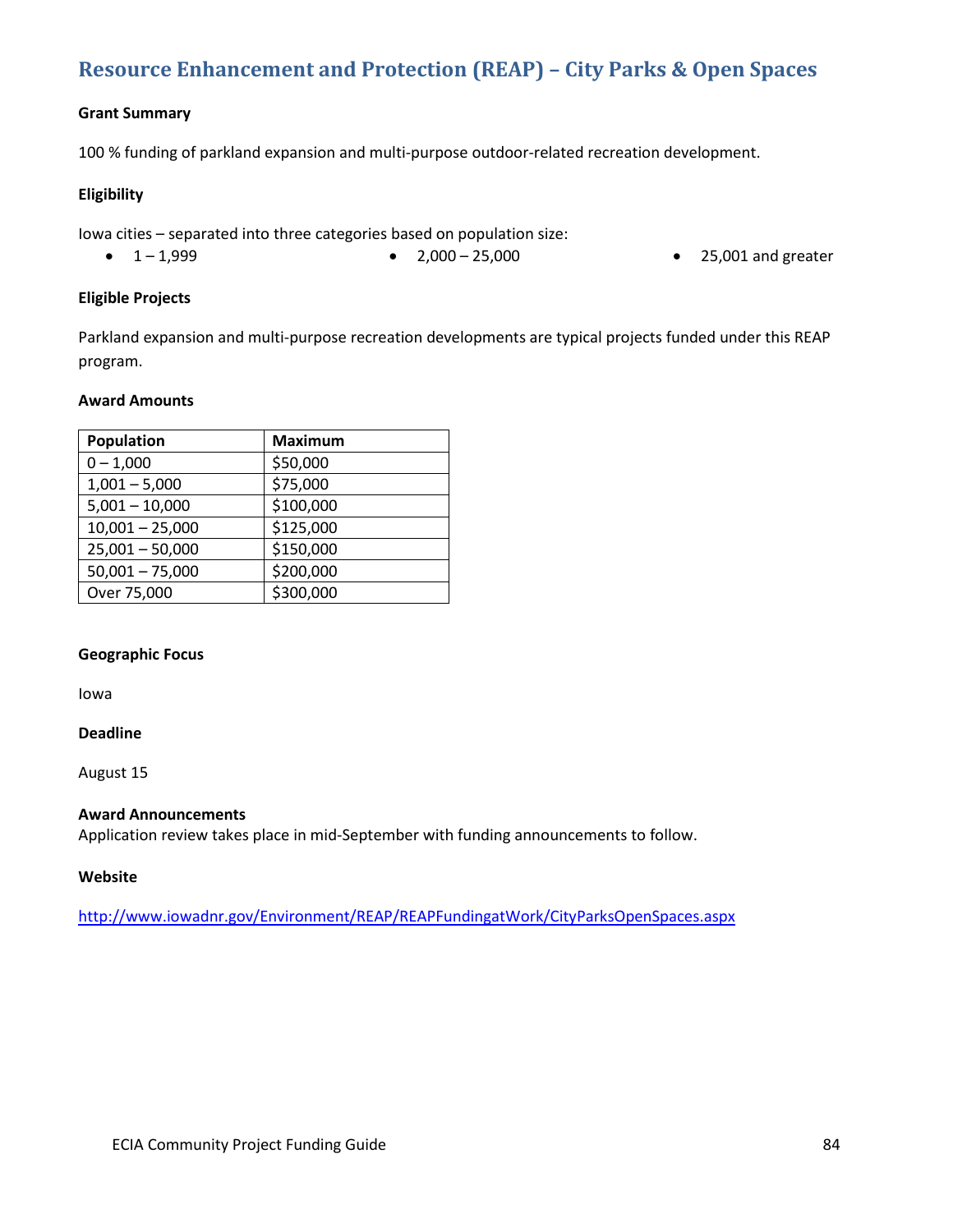# **[Resource Enhancement and Protection \(REAP\) –](http://www.iowadnr.gov/Environment/REAP/REAPFundingatWork/OpenSpacesProtection.aspx) DNR Open Spaces Protection: [Acquisition and Development](http://www.iowadnr.gov/Environment/REAP/REAPFundingatWork/OpenSpacesProtection.aspx)**

### **Grant Summary**

Cost-share program that allows private conservation organizations and the DNR to jointly acquire property to help provide outdoor recreation opportunities and protect critical habitats.

### **Eligibility**

Private conservation organizations

### **Eligible Projects**

Acquisition and management of public lands, upgrading of public park and preserve facilities; and environmental education, monitoring, and research.

### **Geographic Focus**

Iowa

### **Award Amounts**

Up to 75% of the total project cost

### **Deadline**

August 15

### **Award Announcements**

Application review takes place in the fall with award announcements made in the following weeks.

### **Website**

http://www.iowadnr.gov/Environment/REAP/REAPFundingatWork/OpenSpacesProtection.aspx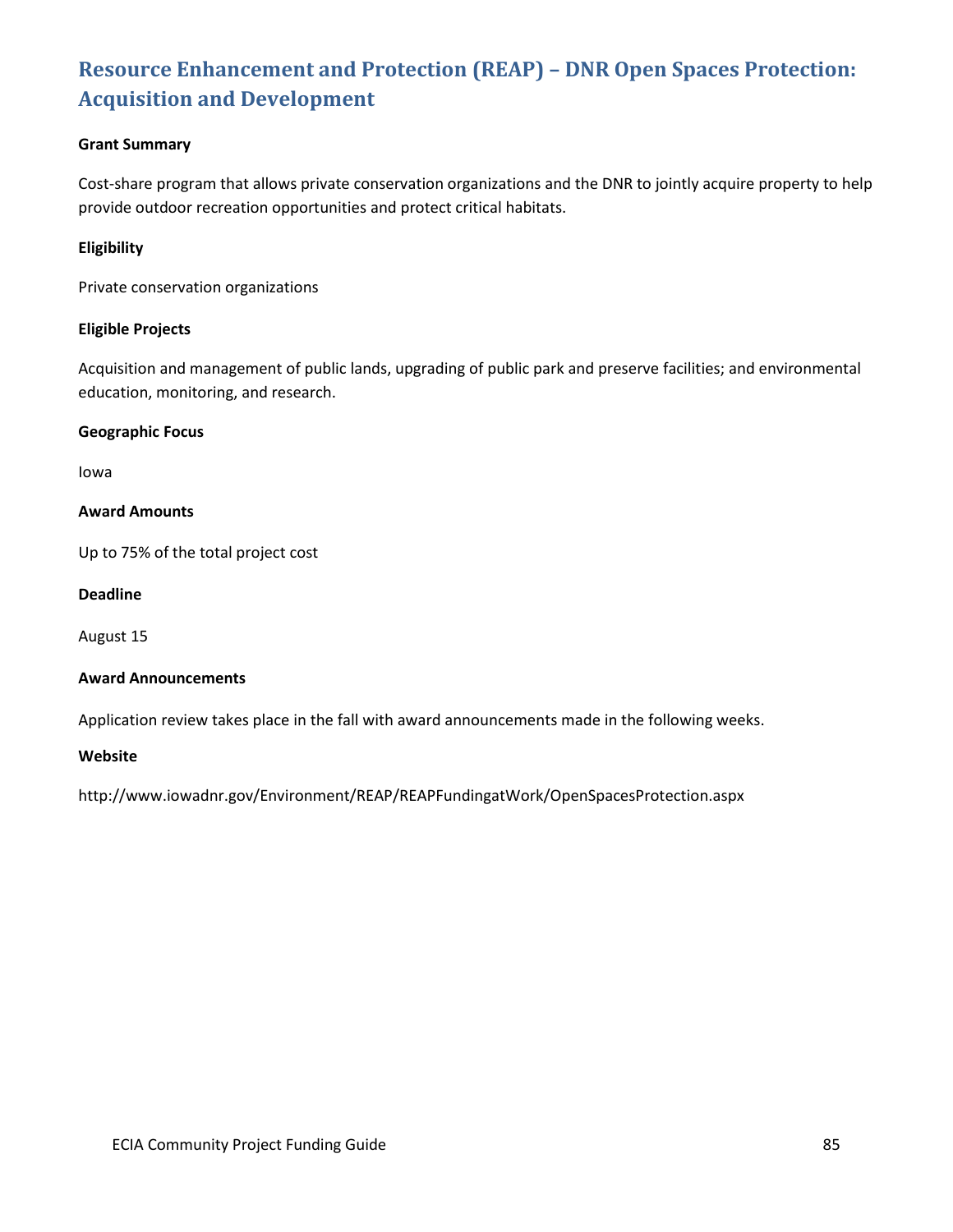# **[Resource Enhancement and Protection \(REAP\) –](http://www.iowadnr.gov/Conservation/REAP/REAP-Funding-at-Work/Conservation-Education#13276118-evaluation) Conservation Education [Program](http://www.iowadnr.gov/Conservation/REAP/REAP-Funding-at-Work/Conservation-Education#13276118-evaluation) CEP**

### **Grant Summary**

The Conservation Education Program (CEP) is a key provision of the Resource Enhancement and Protection (REAP) Act of 1989. A five-member board implements the CEP and annually they allocate approximately \$350,000 in grants for conservation education in Iowa.

### **Eligibility**

Institutions of higher learning, government agencies, including local school districts, nonpublic schools, area education agencies, organizations, and individuals with an Iowa residence.

### **Eligible Projects**

The conservation education program shall serve Iowa citizens by providing effective curricula, program materials, and educator stipends to increase environmental awareness and understanding of stewardship, and enhance natural resources.

### **Geographic Focus**

Iowa

### **Award Amounts**

Average award over the last two years has be \$26,000

### **Deadline**

May 15 and November 1

### **Award Announcements**

June and November

### **Website**

[http://www.iowadnr.gov/Conservation/REAP/REAP-Funding-at-Work/Conservation-Education#13276118](http://www.iowadnr.gov/Conservation/REAP/REAP-Funding-at-Work/Conservation-Education#13276118-evaluation) **[evaluation](http://www.iowadnr.gov/Conservation/REAP/REAP-Funding-at-Work/Conservation-Education#13276118-evaluation)**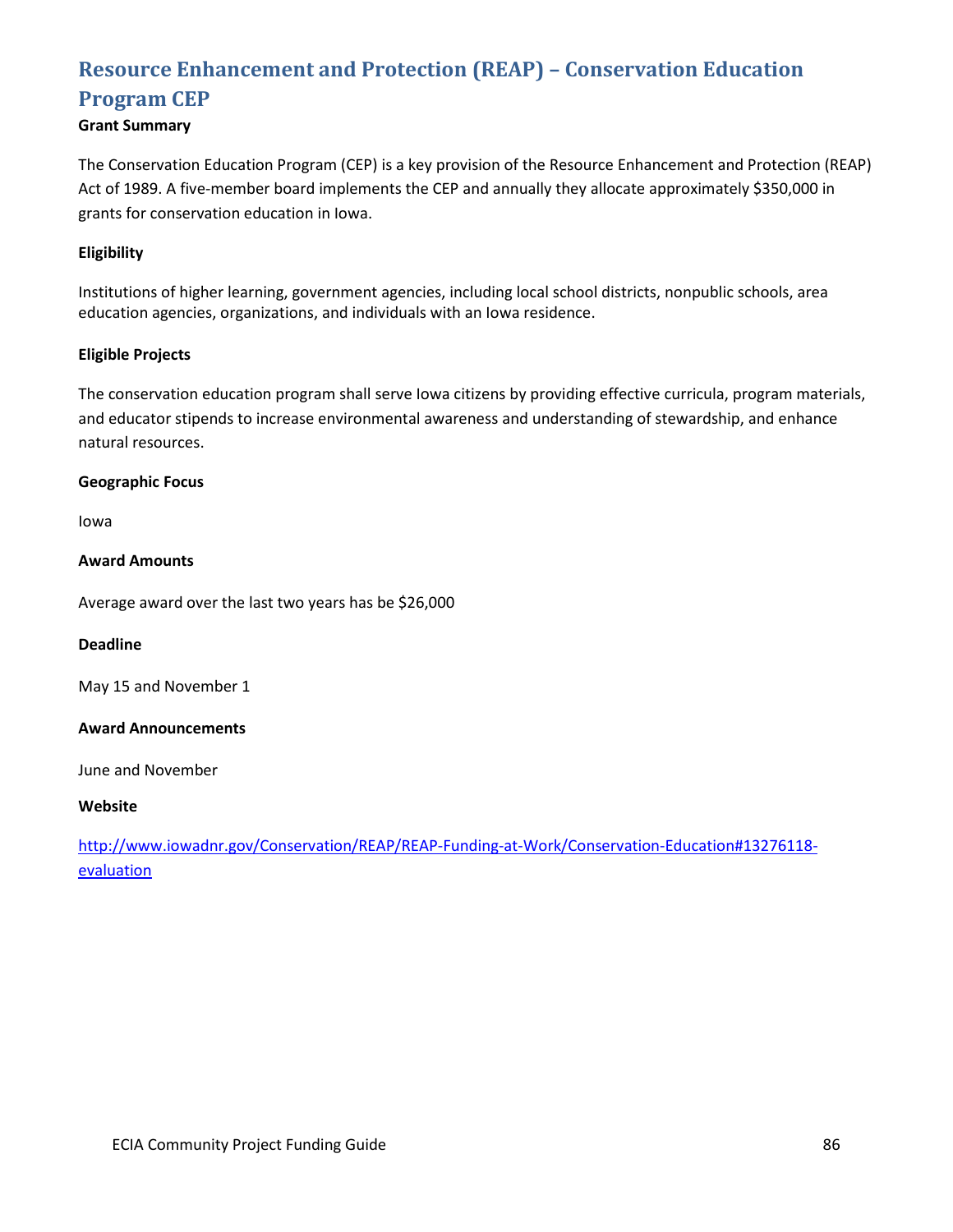# **[Revitalize Iowa's Sound Economy \(RISE\)](http://www.iowadot.gov/pol_leg_services/Funding-Guide.pdf)**

### **Grant Summary**

Funding provided to assist in promoting economic development in Iowa through construction or improvements of roads and streets. Funding may be in the form of a grant, loan or combination thereof.

### **Eligibility**

Cities and counties

### **Eligible Projects**

Funding may be in the form of a grant, loan or combination thereof. Projects must involve construction or improvement of a public roadway.

- Immediate Opportunity projects related to an immediate, non-speculative opportunity for permanent job creation or retention. Jobs created are to be value-adding in nature (e.g. manufacturing, industrial, non-retail). Relocation of jobs within the state does not qualify. Local match is a minimum of 20 percent.
- Local Development projects which support local economic development but which do not require an immediate commitment of funds (e.g. industrial parks, tourist attractions), or do not meet the Immediate Opportunity criteria.

### **Geographic Focus**

Iowa

### **Award Amounts**

Maximum of \$250,000 per city, per year

### **Deadline**

- Immediate Opportunity projects rolling
- Local Development projects February 1; September 1

### **Award Announcements**

- Immediate Opportunity projects may have a response time as short as a few weeks.
- Local Development projects typically have a response time of approximately four months.

### **Website**

http://www.iowadot.gov/pol\_leg\_services/Funding-Guide.pdf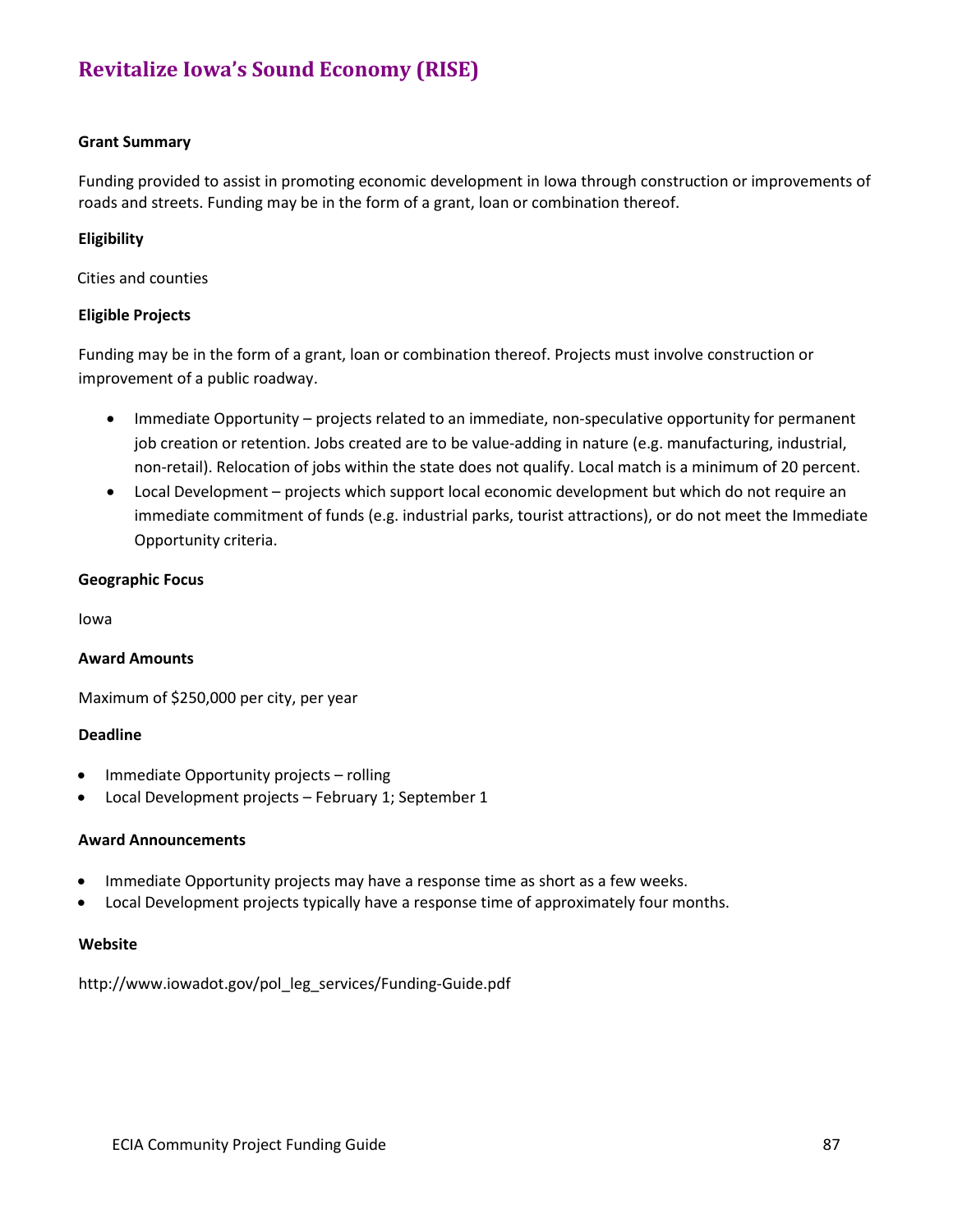### **[Rural Business Development Grants](http://www.rd.usda.gov/programs-services/rural-business-development-grants)**

### **Grant Summary**

The Rural Business Development Grant (RBDG) program provides targeted technical assistance, training and other activities to develop or expand small and emerging private, rural businesses that will employ 50 or fewer new employees and have less than \$1 million in gross annual revenues.

### **Eligibility**

Towns; Communities; State agencies; Authorities; Nonprofit corporations; Institutions of higher education; Federally-recognized Tribes; Rural cooperatives (If organized as a private nonprofit corporation)

### **Eligible Projects**

- Training and technical assistance
- Acquisition or development of land, easements, or rights of way; construction, conversion, renovation, of buildings, plants, machinery, equipment, access streets and roads, parking areas, utilities
- Pollution control and abatement
- Capitalization of revolving loan funds including funds that will make loans for start-ups and working capital
- Distance adult learning for job training and advancement
- Rural transportation improvement
- Community economic development
- Technology-based economic development
- Feasibility studies and business plans
- Leadership and entrepreneur training
- Rural business incubators
- Long-term business strategic planning

### **Geographic Focus**

Iowa

### **Award Amounts**

\$10,000 to \$500,000

### **Deadline**

June 1

### **Award Announcements**

Within six months of deadline

### **Website**

<http://www.rd.usda.gov/programs-services/rural-business-development-grants>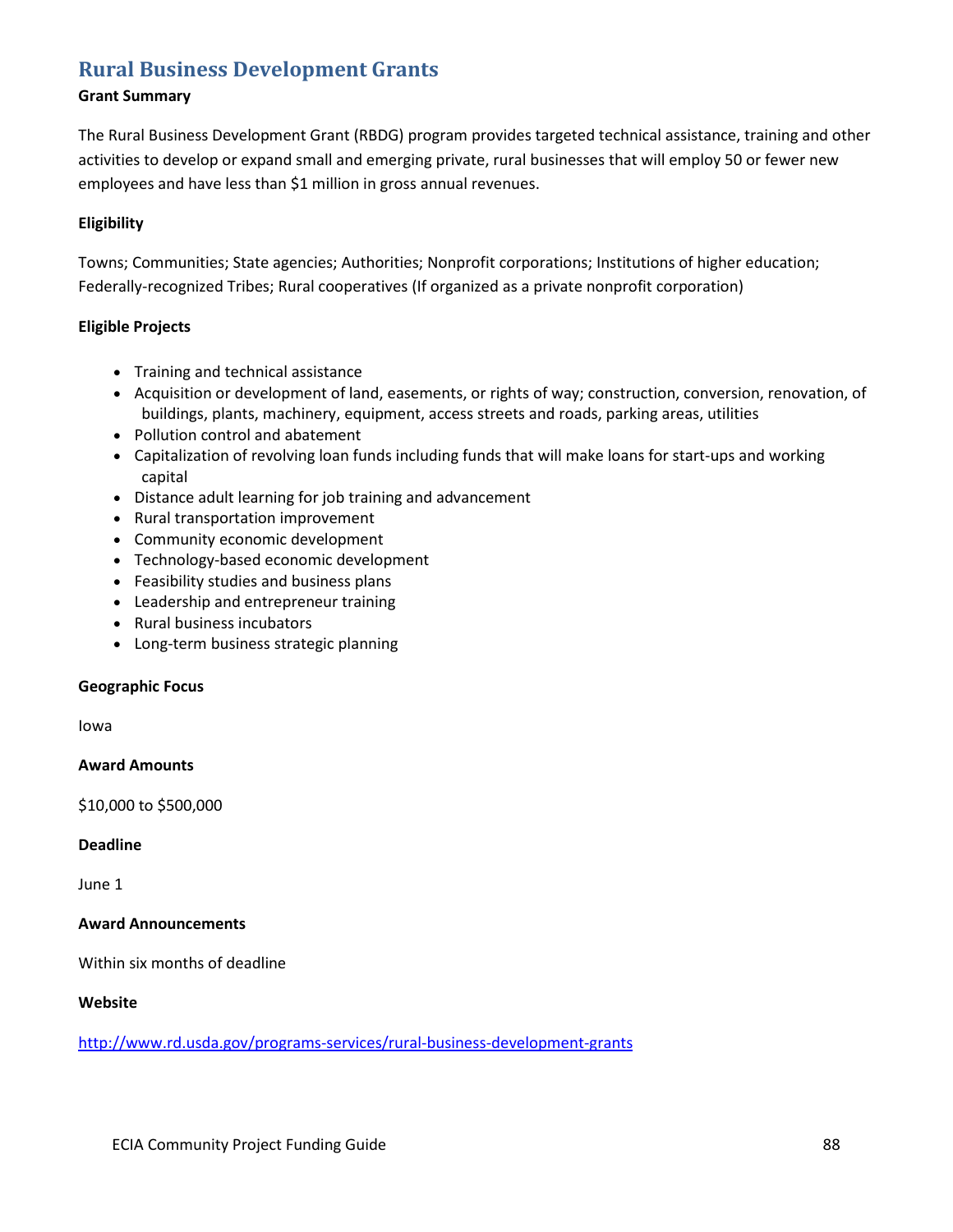# **[Rural County Transportation Program \(RCTP\)](http://www.ecia.org/publications/index.cfm)**

### **Grant Summary**

The Rural County Transportation Program (RCTP) is designed to help small cites implement non-federal aid transportation projects. The funds will be provided by Dubuque County, Delaware County, Jackson County and Clinton County to small cites through an application process.

### **Eligibility**

Clinton County: Andover, Calamus, Charlotte, Delmar, Goose Lake, Grand Mound, Lost Nation, Low Moor, Toronto, Welton, Wheatland. Delaware County: Colesburg, Delaware, Delhi, Dundee, Earlville, Edgewood, Greeley, Hopkinton, Masonville, Ryan. Dubuque County: Balltown, Bankston, Bernard, Cascade (in Dubuque County), Dyersville, Epworth, Farley, Graf, Holy Cross, Luxemburg, New Vienna, Rickardsville, Sherrill, Worthington, and Zwingle. Jackson County: Andrew, Baldwin, Bellevue, La Motte, Miles, Monmouth, Preston, Sabula, St. Donatus, Spragueville, Springbrook.

### **Eligible Projects**

Flashing Warning Lights, Signals, Street Lights, Reconstruction of road, Resurfacing of a road, Crackfilling, Safety improvements (Intersection improvements, Existing Sidewalks, ADA ramps, Crosswalks), Other (If you select 'Other', you may contact the County Engineer before submitting the application to verify the project's eligibility.)

### **Geographic Focus**

Clinton County, Delaware County, Dubuque County, Jackson County

### **Award Amounts**

Maximum of eighty percent (80%) of the total project cost up to \$25,000.

### **Deadline**

May

### **Award Announcements**

Within two months of deadline

### **Website**

<http://www.ecia.org/publications/index.cfm>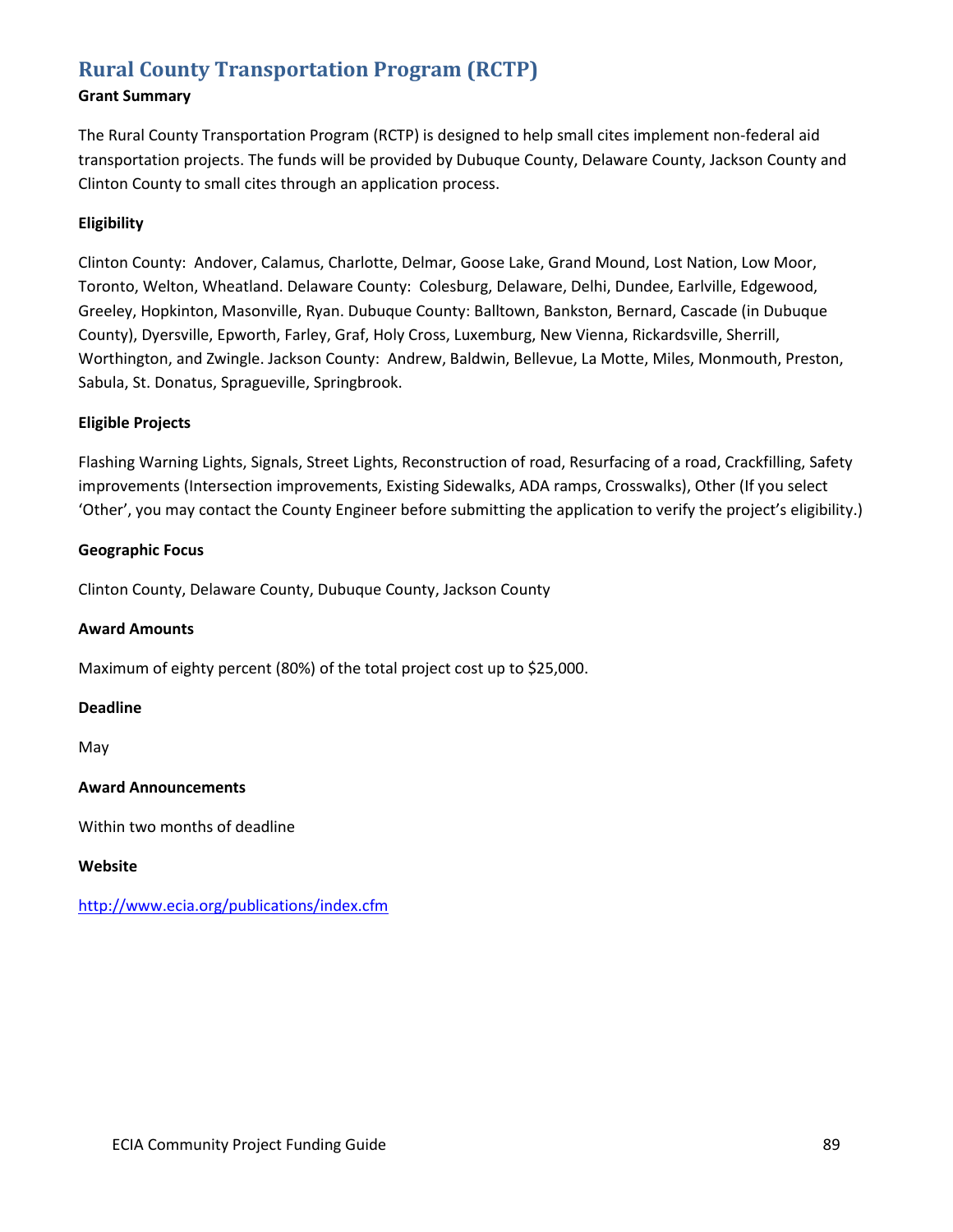### **[Rural Microentrepreneur Assistance Program](https://www.rd.usda.gov/programs-services/rural-microentrepreneur-assistance-program)**

### **Grant Summary**

Provides loans and grants to Microenterprise Development Organizations (MDOs) to:

- Provide microloans to help microenterprise startup and grow through a Rural Microloan Revolving Fund
- Provide training and technical assistance to microloan borrowers and micro entrepreneurs

### **Eligibility**

The following are eligible to be an MDO:

- Nonprofits
- Federally-recognized Tribes
- Institutions of higher learning

The following are eligible to apply for a loan from the MDO as an ultimate recipient:

• Businesses with 10 or fewer full time employees, and located in an eligible area

### **Eligible Projects**

- Working capital
- Debt refinancing
- Purchase equipment, supplies, real estate

### **Geographic Focus**

Iowa

### **Award Amounts**

- Grants are available to provide technical assistance to rural micro-entrepreneurs or microenterprises, up to \$205,000 annually. Funding at the requested level is not guaranteed, and at least 15 percent matching funds are required.
- Loans of \$50,000 \$500,000 may be used for establishing a Rural Microloan Revolving Fund managed by the MDO. Total aggregate debt is capped at \$2.5 million.

### **Deadline**

Open

### **Award Announcements:**

Awards are announced on an ongoing basis.

### **Website**

<http://www.rd.usda.gov/programs-services/rural-microentrepreneur-assistance-program>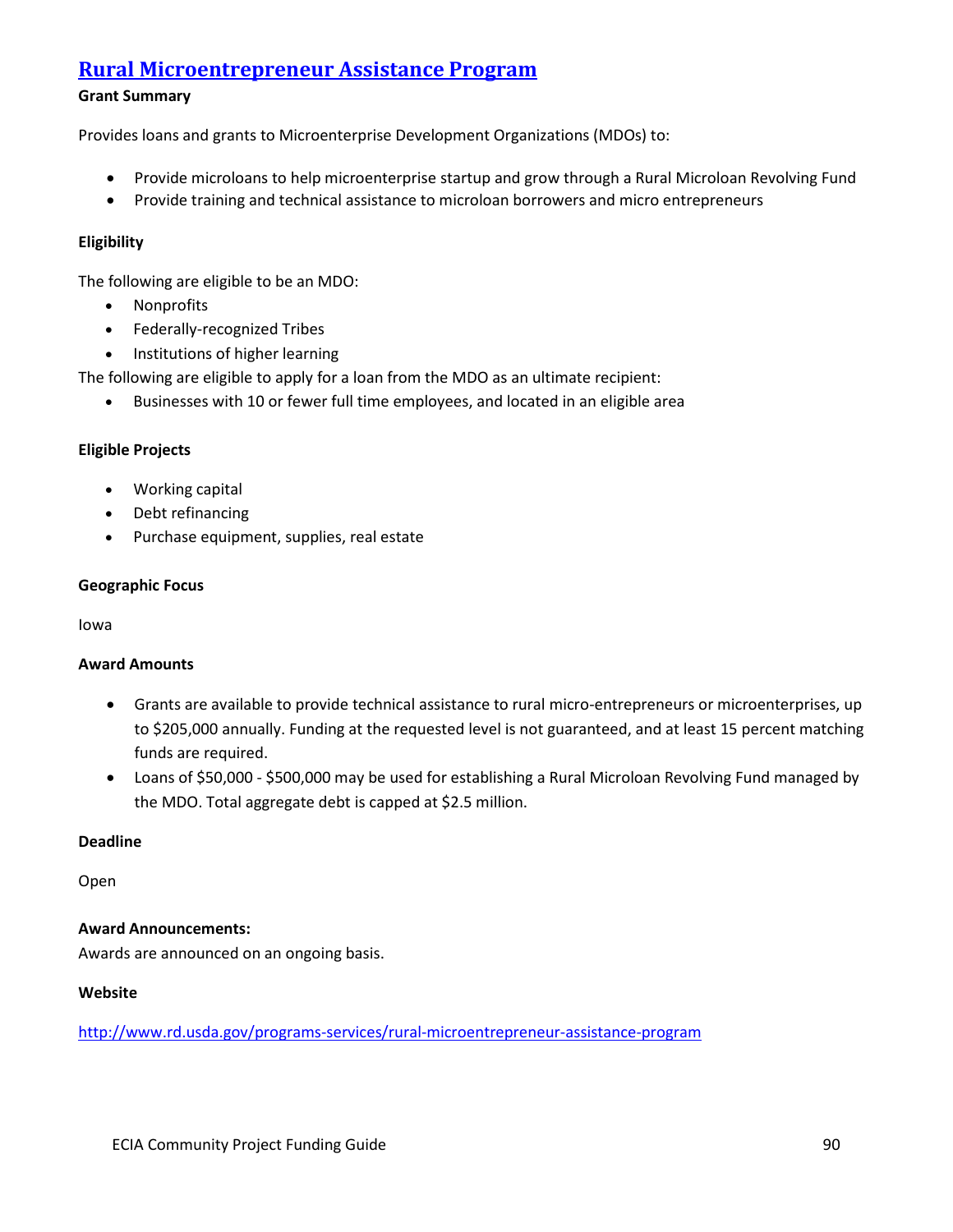### **[Scotts Miracle-Gro: Gro1000 Grassroots Grant](http://scottsmiraclegro.com/corporate-responsibility/gro1000/)**

### **Grant Summary**

Funding provided for the creation of community gardens and green space.

### **Eligibility**

501(c)(3) Organizations helping to foster community spirit and public service

### **Eligible Projects**

Grassroots Grants are awarded to local communities to help bring pollinator habitats, edible gardens and public green spaces to neighborhoods across the United States.

### **Geographic Focus**

National

### **Award Amounts**

Up to \$1,500

### **Deadline**

January 2 – February 19, 2018

### **Award Announcements**

By May

### **Website**

http://scottsmiraclegro.com/corporate-responsibility/gro1000/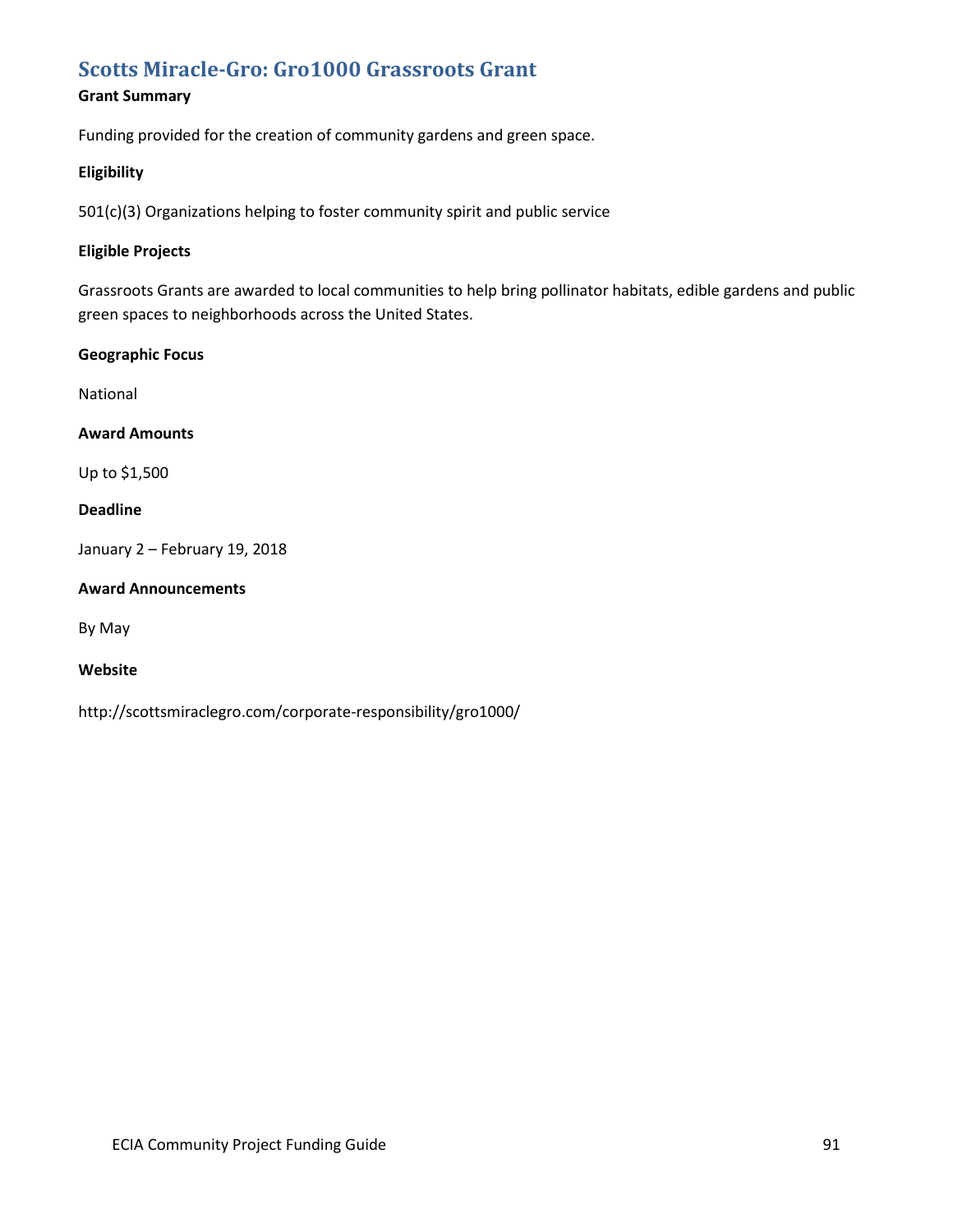### [Silos & Smokestacks National Heritage Area Large & Small Project](https://www.silosandsmokestacks.org/partner/funding-opportunities/) Grant**s**

### **Grant Summary**

In 2021, Silos & Smokestacks National Heritage Area will be offering TWO new Program Awards, replacing former General Grants Program. Silos & Smokestacks National Heritage Area (SSNHA) established the Small and Large Projects Program Awards to support sites, attractions and events of educational value that focus on America's agricultural stories as it relates to the 37 counties of northeastern Iowa.

### **Eligibility**

Non-profit organizations, local/regional governments or federally recognized Indian tribes with projects located within the Heritage Area.

### **Eligible Projects**

Large Project Awards – To leverage larger and varied local support for planning assistance, educational programs, interpretation, marketing, exhibit displays, interpretive signage and other special projects. Large Project Awards will be \$3,000 or above.

Small Project Awards – Provide SSNHA Sites with financial support including planning assistance, educational programs, interpretation, marketing, exhibit displays, interpretive signage and other special projects. Small Project Awards will be below \$3,000.

### **Geographic Focus**

Northeast Iowa

### **Award Amounts**

Large - \$3,000 or above; Small – Below \$3,000

### **Deadline**

August

### **Award Announcements** November

### **Website**

https://www.silosandsmokestacks.org/partner/funding-opportunities/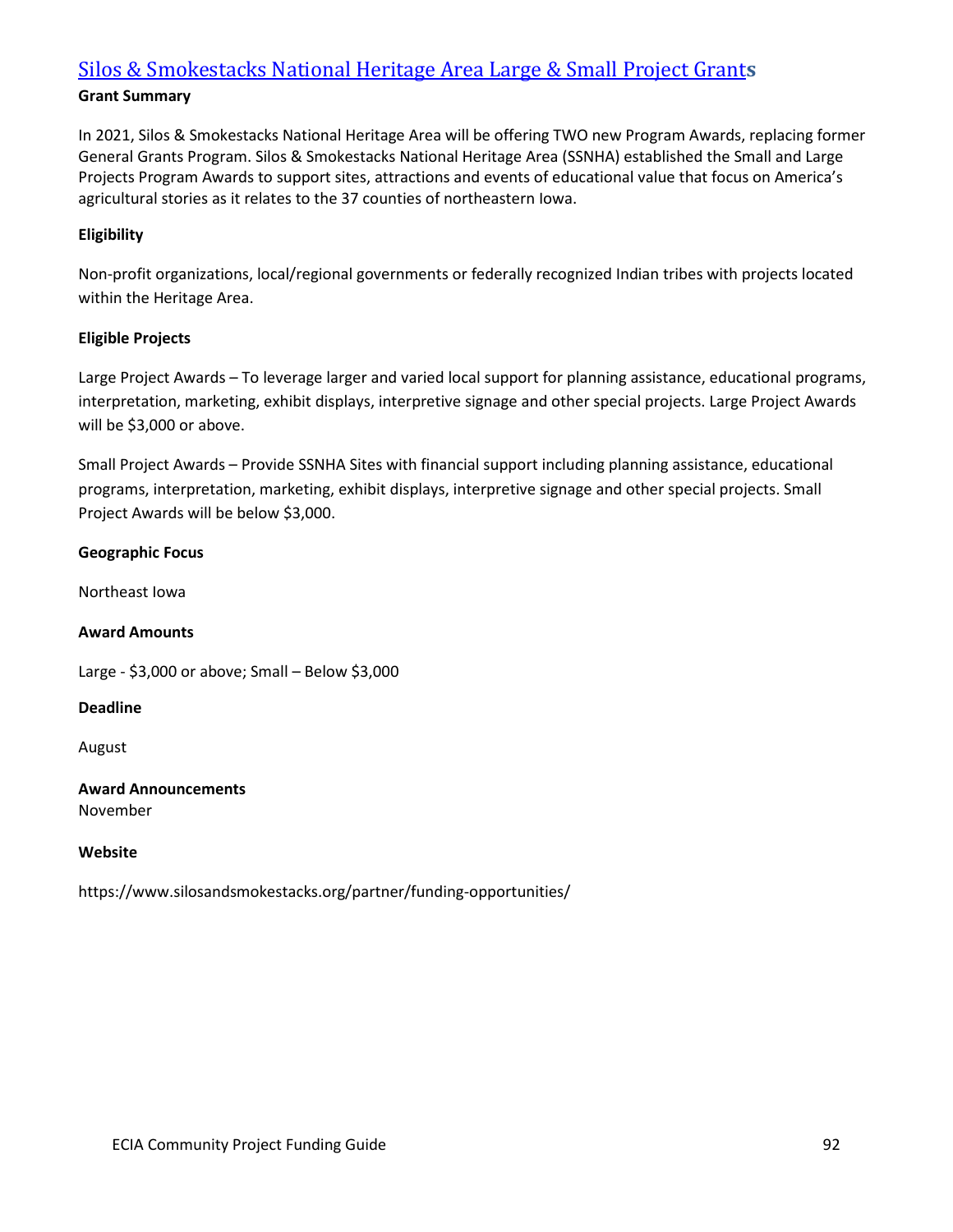# **[Single Family Housing Repair Loans & Grants](https://www.rd.usda.gov/programs-services/single-family-housing-repair-loans-grants)**

### **Grant Summary**

Also known as the Section 504 Home Repair program, this provides loans to very-low-income homeowners to repair, improve or modernize their homes or grants to elderly very-low-income homeowners to remove health and safety hazards.

### **Eligibility**

- Must be the homeowner and occupy the house
- Must be unable to obtain affordable credit elsewhere
- Have a family income below 50 percent of the area median income
- For grants, be age 62 or older and not be able to repay a repair loan

### **Eligible Projects**

- Loans may be used to repair, improve or modernize homes or remove health and safety hazards
- Grants must be used to remove health and safety hazards

### **Geographic Focus**

Iowa

### **Award Amounts**

Maximum loan is \$20,000. Maximum grant is \$7,500. Loans and grants can be combined for up to \$27,500 in assistance.

### **Deadline**

Open

### **Award Announcements:**

Awards are announced on an ongoing basis.

### **Website**

<https://www.rd.usda.gov/programs-services/single-family-housing-repair-loans-grants>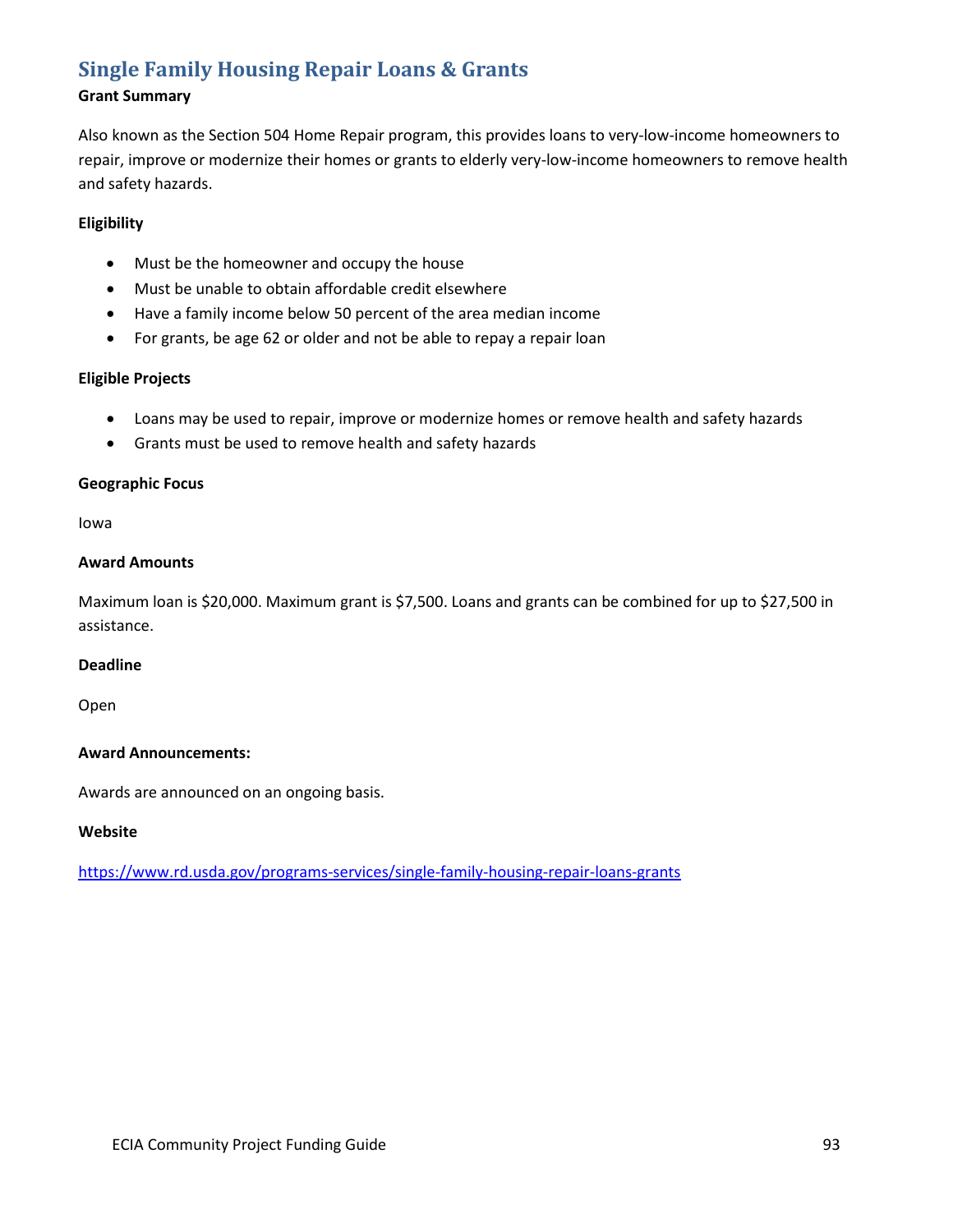### **[Small Business Administration 504 Loan Program](http://www.eciabusinessgrowth.com/loans/sba504.cfm)**

### **Grant Summary**

The SBA 504 Loan program is the Small Business Administration's (SBA) economic development financing program that helps American small businesses grow while benefiting communities through tax base expansion, business growth and job creation. Loans are available for all types of small, for-profit businesses to purchase and/or renovate capital assets including land, buildings, and equipment.

### **Eligibility**

A small business is defined as having net worth under \$15 million and net annual profit under \$5 million with some exceptions.

### **Eligible Projects**

Purchase of land and/or construction of new buildings, Purchase and/or renovation of existing buildings, Acquisition/installation of machinery, Construction and/or remodeling of buildings on leased land

### **Geographic Focus**

ECIA region

### **Award Amounts**

\$50,000 minimum loan amount

No maximum project size; \$5 million maximum loan amount

If business is a manufacturer or energy-related project, \$5.5 million maximum loan amount

### **Deadline**

N/A

### **Award Announcements**

N/A

### **Website**

<http://www.eciabusinessgrowth.com/loans/sba504.cfm>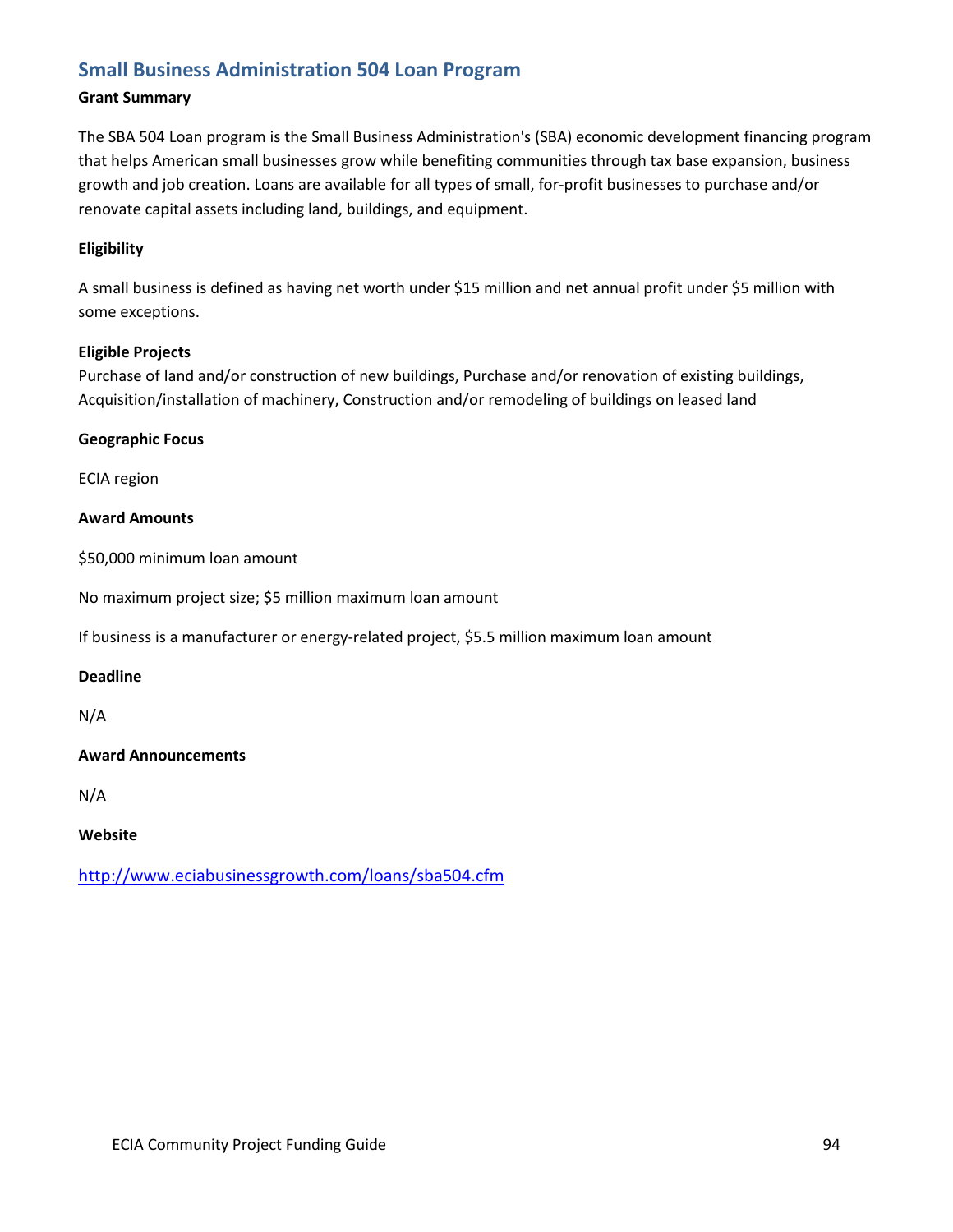### **[Solid Waste Alternatives Program](http://www.iowadnr.gov/Environment/LandStewardship/WasteManagement/SWAP.aspx)**

### **Grant Summary**

Funding provided to reduce the amount of solid waste generated and landfilled in Iowa.

### **Eligibility**

Any unit of local government; Public groups; Private groups; Individuals

### **Eligible Projects**

- Waste reduction equipment and installation
- Recycling, collection, processing, or hauling equipment (including installation)
- Development, printing and distribution of educational materials
- **Planning and implementation of educational forums, workshops, etc.**
- Purchase and installation of recycled content products
- Salaries directly related to implementation and operation of the project

### **Geographic Focus**

Iowa

### **Award Amounts**

Up to 75% of the total project cost

### **Deadline**

Due to continued increasing interest and participation in the DNR's Solid Waste Alternatives Program (SWAP), coupled with decreased available funding, the DNR will not currently accept new funding proposal requests.

### **Award Announcements**

N/A

### **Website**

<http://www.iowadnr.gov/Environmental-Protection/Land-Quality/Waste-Planning-Recycling/SWAP>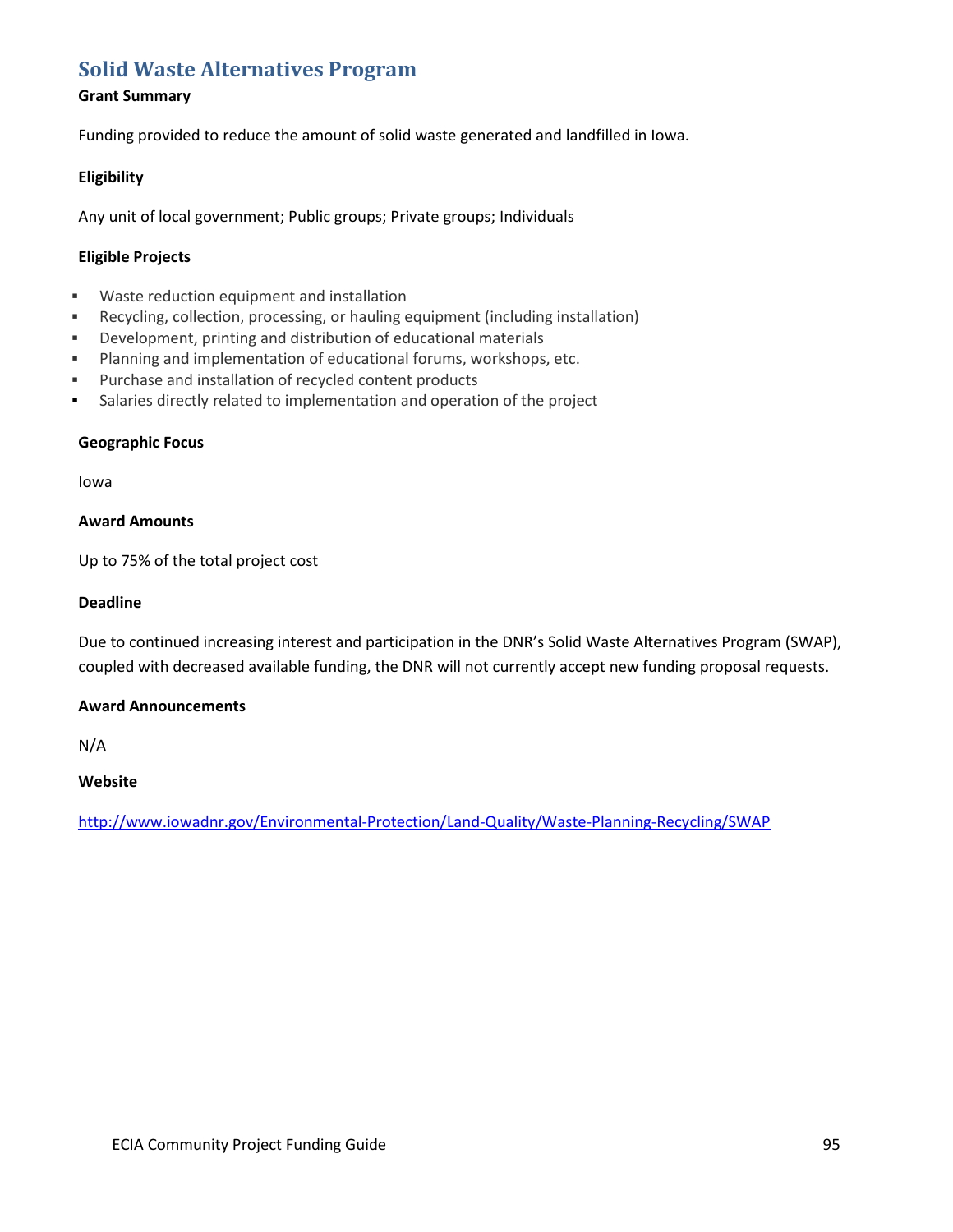# **Spahn and Rose [Lumber Company Charitable Foundation](https://inrc.law.uiowa.edu/grants/spahn-rose-lumber-company-charitable-foundation)**

### **Grant Summary**

The foundation supports hospitals and organizations involved with arts and culture, education, health, youth development, and human services.

### **Eligibility**

Non profits

### **Eligible Projects**

General support

### **Geographic Focus**

Service area

### **Award Amounts**

Average grant - \$2,500

### **Deadline**

Rolling

### **Award Announcements**

Rolling

### **Website**

<https://inrc.law.uiowa.edu/grants/spahn-rose-lumber-company-charitable-foundation>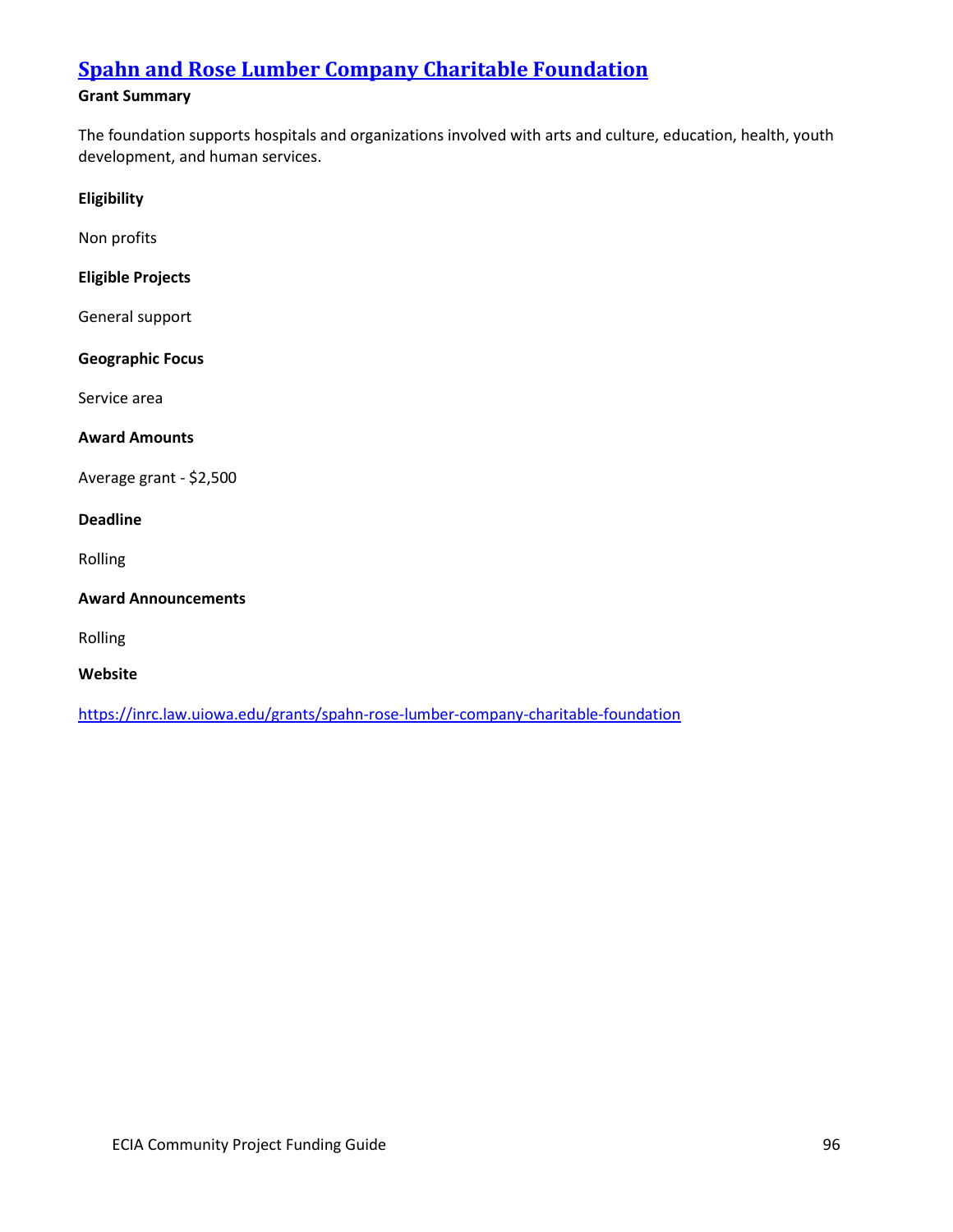# **Staffing for [Adequate](https://www.fema.gov/staffing-adequate-fire-emergency-response-grants) Fire and Emergency Response (SAFER) grants**

### **Grant Summary**

SAFER offers grants to support activities in two activities: 1. Hiring of Firefighters 2. Recruitment and Retention of Volunteer Firefighters

### **Eligibility**

Hiring of Firefighters: Career, combination, and volunteer fire departments. Recruitment and Retention of Volunteer Firefighters: Combination fire departments, volunteer fire departments, and national, state, local,or federally recognized tribal organizations that represent the interests of volunteer firefighters are eligible to apply (career fire departments cannot apply)

### **Eligible Projects**

Hiring of Firefighters: Hire new, additional firefighters. Recruitment and Retention of Volunteer Firefighters: R&R Coordinator, Program Manager, Grant Administrator, and Marketing Program

### **Geographic Focus**

National

### **Award Amounts**

\$345 million available in funding; Approximately 300 awards

### **Deadline**

March

### **Award Announcements**

July

### **Website**

https://www.fema.gov/staffing-adequate-fire-emergency-response-grants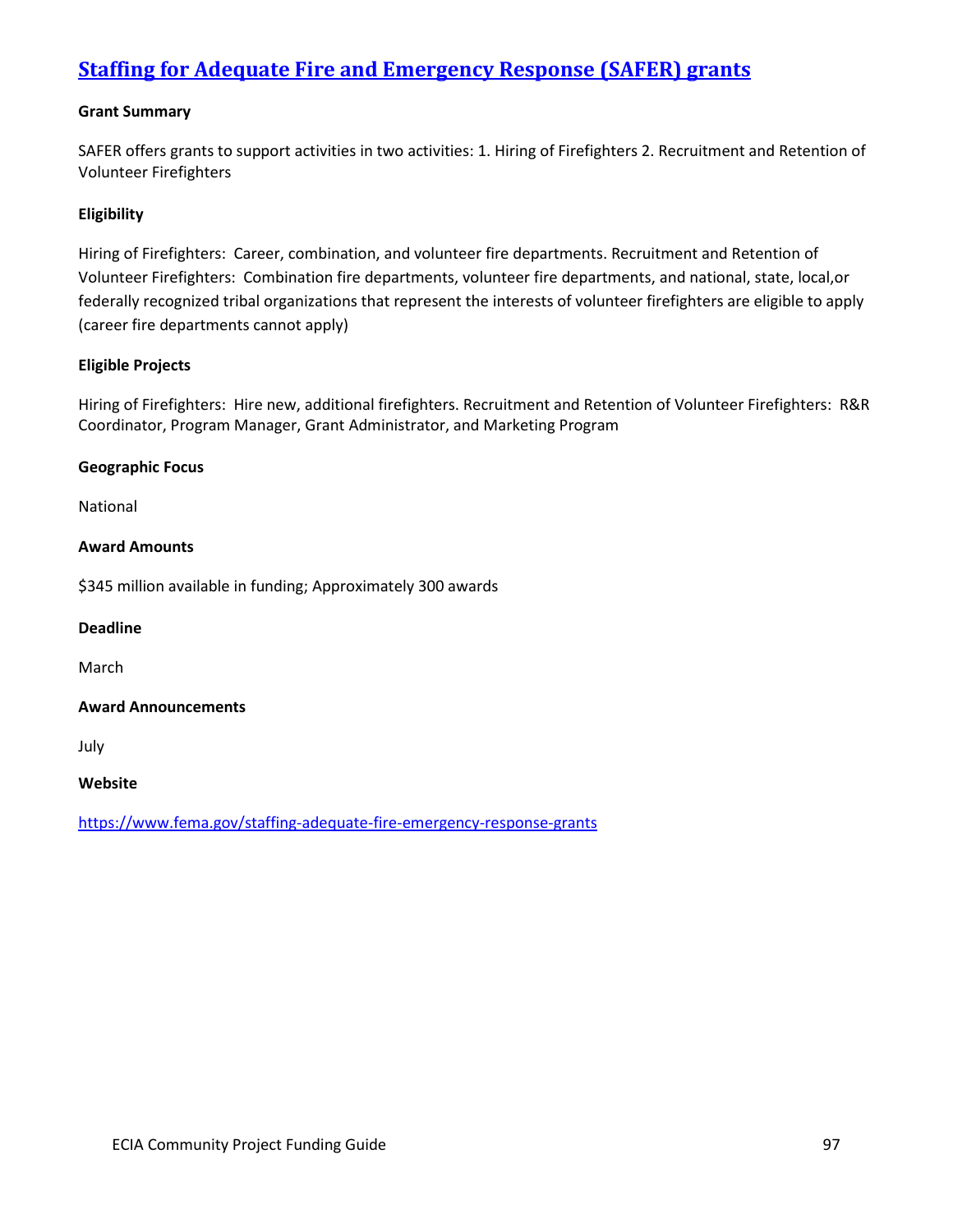# **[State Historical Society of Iowa -](https://iowaculture.gov/about-us/about/grants/country-school-grant-program) Country School Grant Program**

### **Grant Summary**

The Country School grants were created in 1999 and have awarded nearly \$225,000 in funding for more than 50 projects across the state. The program funds preservation and maintenance of Iowa's one and two-room country schools. The funds may also be used for interpreting the history of country schools or for educational activities taking place in a country school.

### **Eligibility**

Non-profit organizations including schools and historical societies

### **Eligible Projects**

Eligible activities include the preservation and maintenance of a one-room or two-room country schools in Iowa. In addition to preservation efforts, grant funds may be used for historical interpretation or educational activities relating to the school. Priority is given to projects that include an educational component.

### **Geographic Focus**

Iowa

### **Award Amounts**

Up to \$5,000

### **Deadline**

April

### **Award Announcements:**

Ongoing

### **Website**

<https://iowaculture.gov/about-us/about/grants/country-school-grant-program>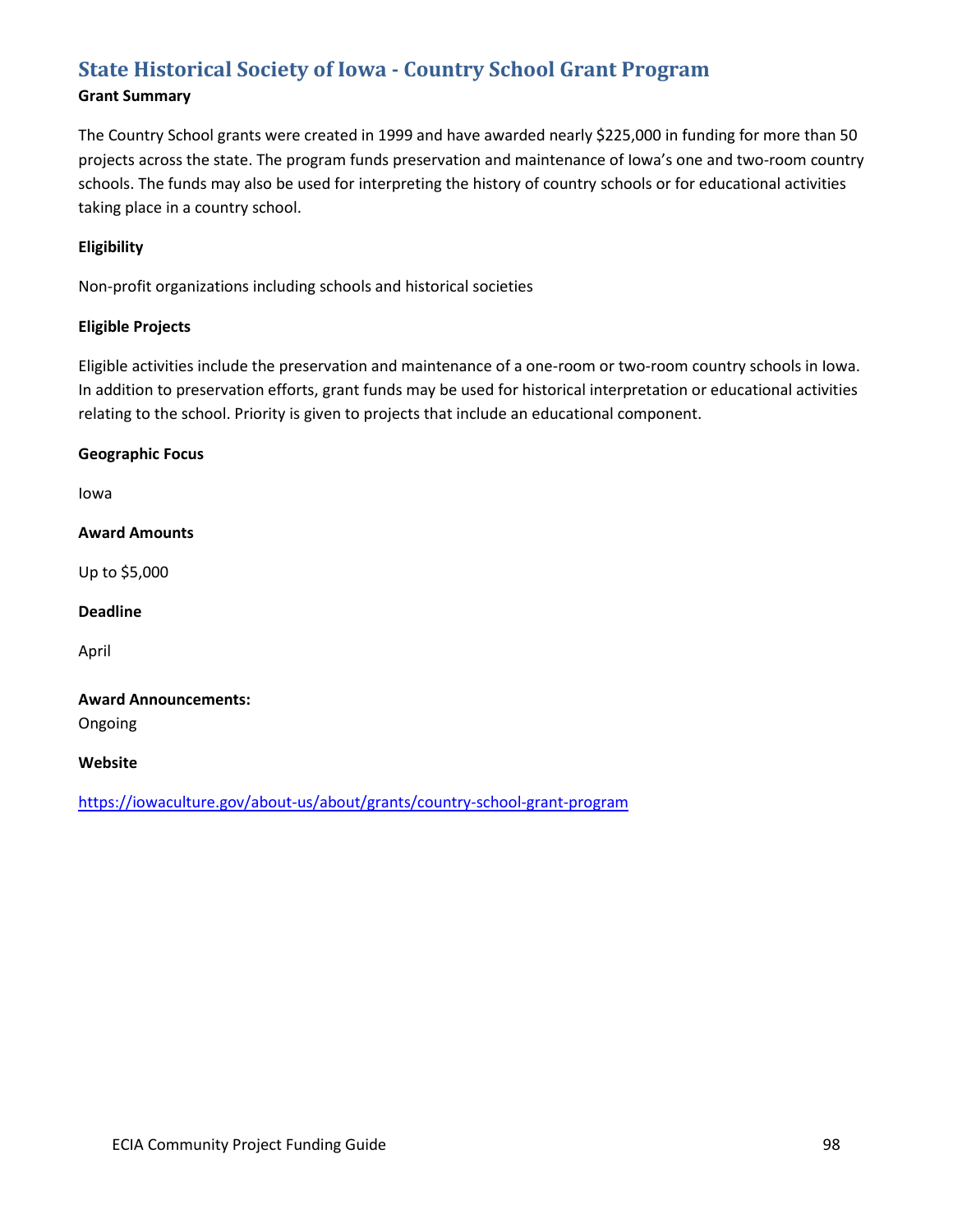# **State Historical Society of Iowa - [Historical Resource Development Program](https://iowaculture.gov/about-us/about/grants/historical-resource-development-program?year=2013&page_size=5&page=4#award-history)**

**Grant Summary**

The purpose of the HRDP Grants Program is to provide funds to preserve, conserve, interpret, enhance, and educate the public about the historical resources of Iowa.

### **Eligibility**

Non-profit organizations including libraries, historical societies, preservation commissions, business districts, museums, etc.

### **Eligible Projects**

Examples of projects in the Historic Preservation category are: - Acquire, develop or preserve real property listed on the National Register of Historic Places; - Purchase equipment to rehabilitate a property listed on the National Register of Historic Places; - Survey historic and prehistoric sites; - Nominate properties to the National Register of Historic Places; - Interpret historic properties and sites; - Educate the public; train staff; or hire consultants who are experts on historic preservation.

### **Geographic Focus**

Iowa

### **Award Amounts**

Up to \$50,000

### **Deadline**

April

### **Award Announcements**

Within three months of grant submission

### **Website**

[https://iowaculture.gov/about-us/about/grants/historical-resource-development](https://iowaculture.gov/about-us/about/grants/historical-resource-development-program?year=2013&page_size=5&page=4#award-history)[program?year=2013&page\\_size=5&page=4#award-history](https://iowaculture.gov/about-us/about/grants/historical-resource-development-program?year=2013&page_size=5&page=4#award-history)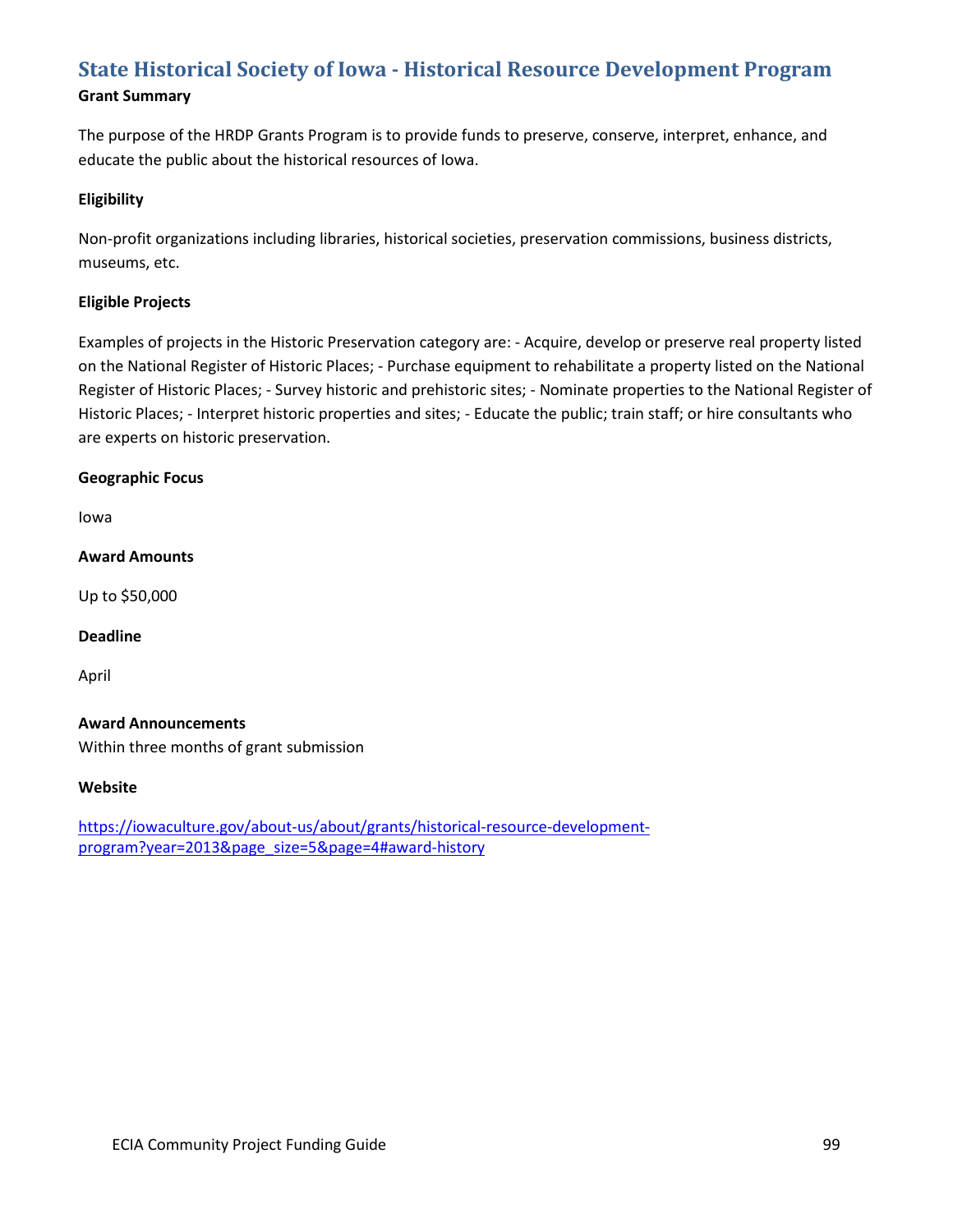### **[Stormwater Best Management Practices Loans](http://www.iowaagriculture.gov/FieldServices/stormwaterBMPloans.asp)**

### **Grant Summary**

This program facilitates low-interest loans to private and public entities for implementing environmentally responsible strategies for storm water management.

### **Eligibility**

Cities and counties; Developers; Home and landowners; Watershed organizations; Businesses

### **Eligible Projects**

- Infiltration practices, soil quality restoration, native landscaping.
- Detention basins.
- Pond / wetland system.
- Grassed waterways.
- Pervious concrete or asphalt, modular paving systems

### **Geographic Focus**

Iowa

### **Award Amounts**

Minimum of \$5,000 3% fixed interest loan

### **Deadline**

Rolling

### **Award Announcements**

There is a quick turnaround for notification of award funding (No exact time given)

### **Website**

http://www.iowaagriculture.gov/FieldServices/stormwaterBMPloans.asp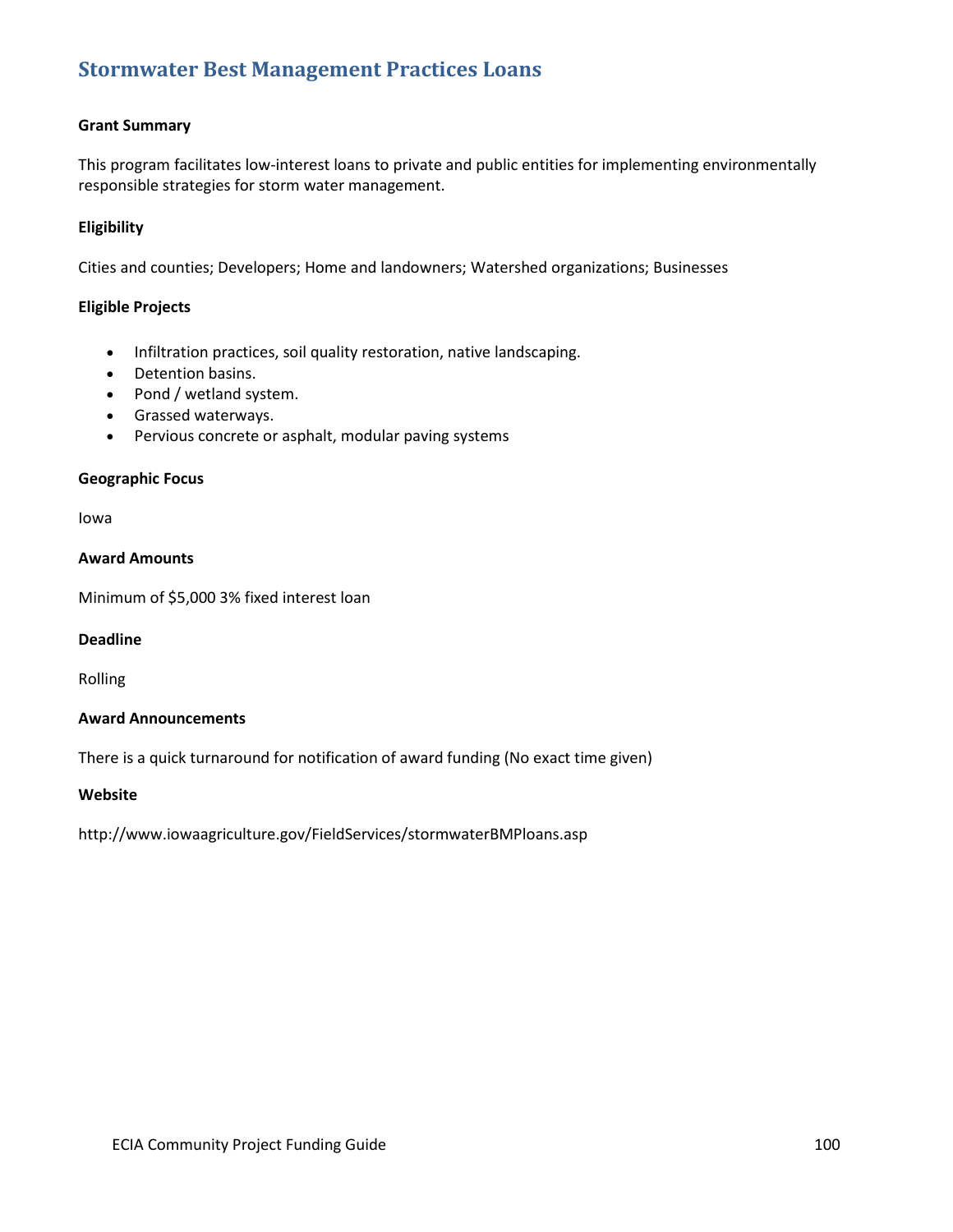# **[Strengthening Communities Grant](https://iowaculture.gov/about-us/about/grants/strengthening-communities-grant?utm_medium=email&utm_source=govdelivery)**

### **Grant Summary**

Strengthening Communities Grants provide support to organizations committed to strengthening communities through youth development, healthy living, and social responsibility for costs associated with the renovation and maintenance of facility infrastructure at facilities located in cities with a population of less than 28,000 as determined by the 2010 federal decennial census.

### **Eligibility**

Federally tax exempt 501(c)3 nonprofit organizations incorporated and physically located in an Iowa city with a population of less than 28,000 as determined by the 2010 federal decennial census and committed to strengthening communities through youth development, healthy living and social responsibility.

### **Eligible Projects**

- Construction
- Land acquisition
- Major renovation or routine, recurring maintenance of building or appurtenant structure
- Site development

### **Geographic Focus**

Iowa

### **Award Amounts**

Minimum grant request - \$10,000; Maximum grant request - \$100,000

### **Deadline**

November

### **Award Announcements**

December

### **Website**

[https://iowaculture.gov/about-us/about/grants/strengthening-communities](https://iowaculture.gov/about-us/about/grants/strengthening-communities-grant?utm_medium=email&utm_source=govdelivery)[grant?utm\\_medium=email&utm\\_source=govdelivery](https://iowaculture.gov/about-us/about/grants/strengthening-communities-grant?utm_medium=email&utm_source=govdelivery)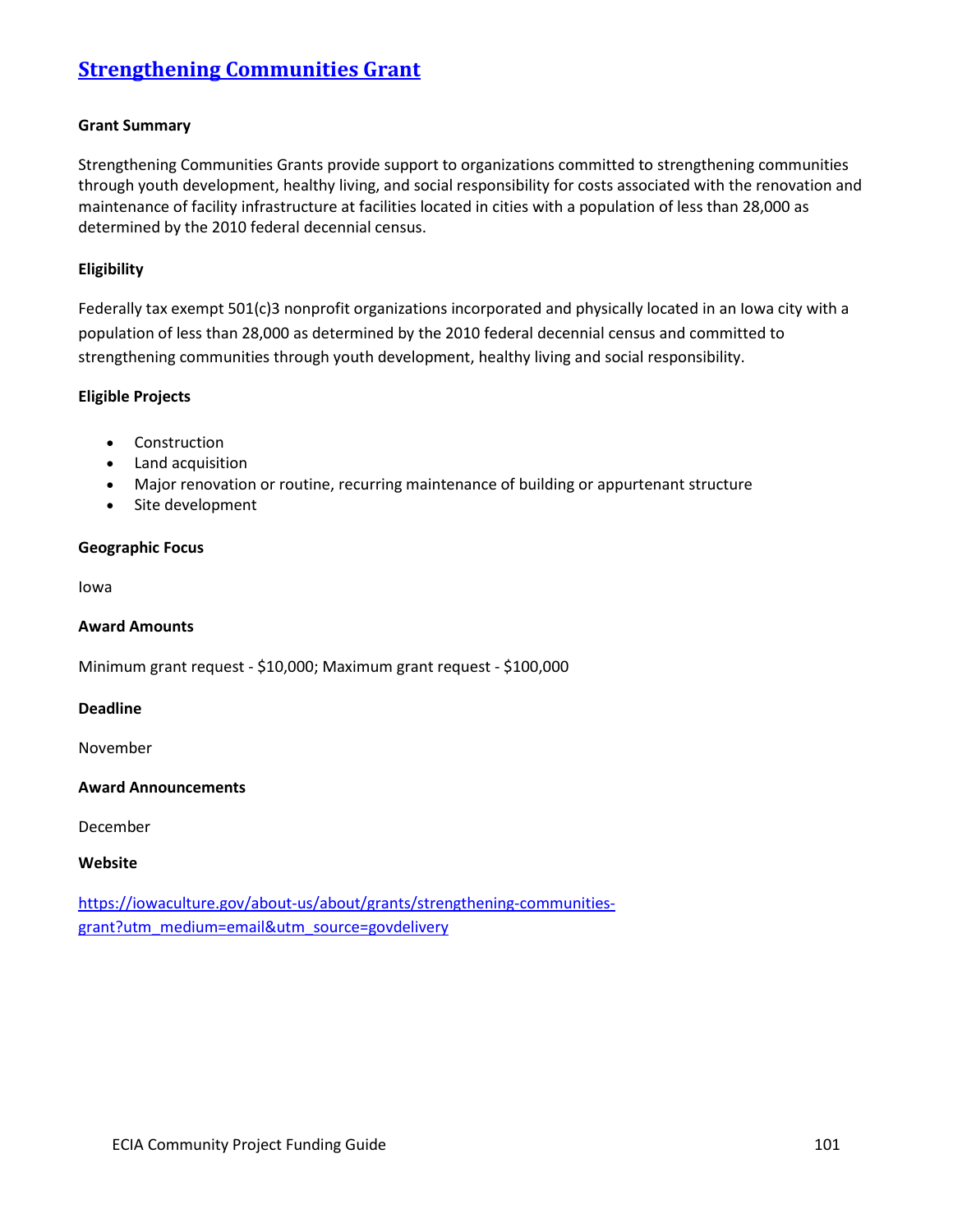# **[Surface Transportation Block Grant](http://www.iowadot.gov/pol_leg_services/Funding-Guide.pdf) Program (STBGP)**

### **Grant Summary**

This federal program was established to aid public road jurisdictions with funding for roads on federal-aid routes or bridges on any public road, provide funding for transit capital improvements, provide funding for transportation planning activities.

### **Eligibility**

Public agencies with public road jurisdiction, public transit responsibilities or transportation planning responsibilities.

### **Eligible Projects**

Road projects: A minimum of 20 percent non-federal match is required (80 percent federal funding). Road projects must be on a federal-aid road, which includes all federal functional class routes except local and rural minor collectors.

Bridge projects: Replacement, rehabilitation, preservation, protection, and anti-icing/deicing for bridges and tunnels on any public road, including construction or reconstruction necessary to accommodate other modes, are eligible. Additionally, construction of new bridges and tunnels on a federal-aid highway are also eligible. A minimum of 20 percent nonfederal match is required (80 percent federal funding).

In addition to the STBGP funds distributed to the RPAs and MPOs, a portion of STBGP funds have been dedicated for bridge projects meeting the criteria specified under the Highway Bridge Program (see page 16 of DOT Funding Guide after you click the link in this summary).

Transit projects: See page 59 of DOT Funding Guide after you click the link in this summary.

### **Geographic Focus**

Iowa

### **Award Amounts**

Varies according to RPA/MPO guidelines

### **Deadline**

RPAs/MPOs may have different deadlines for applications

### **Award Announcements**

The average length of this acceptance decision process is nine months.

### **Website**

http://www.iowadot.gov/pol\_leg\_services/Funding-Guide.pdf

ECIA Community Project Funding Guide 102 and 102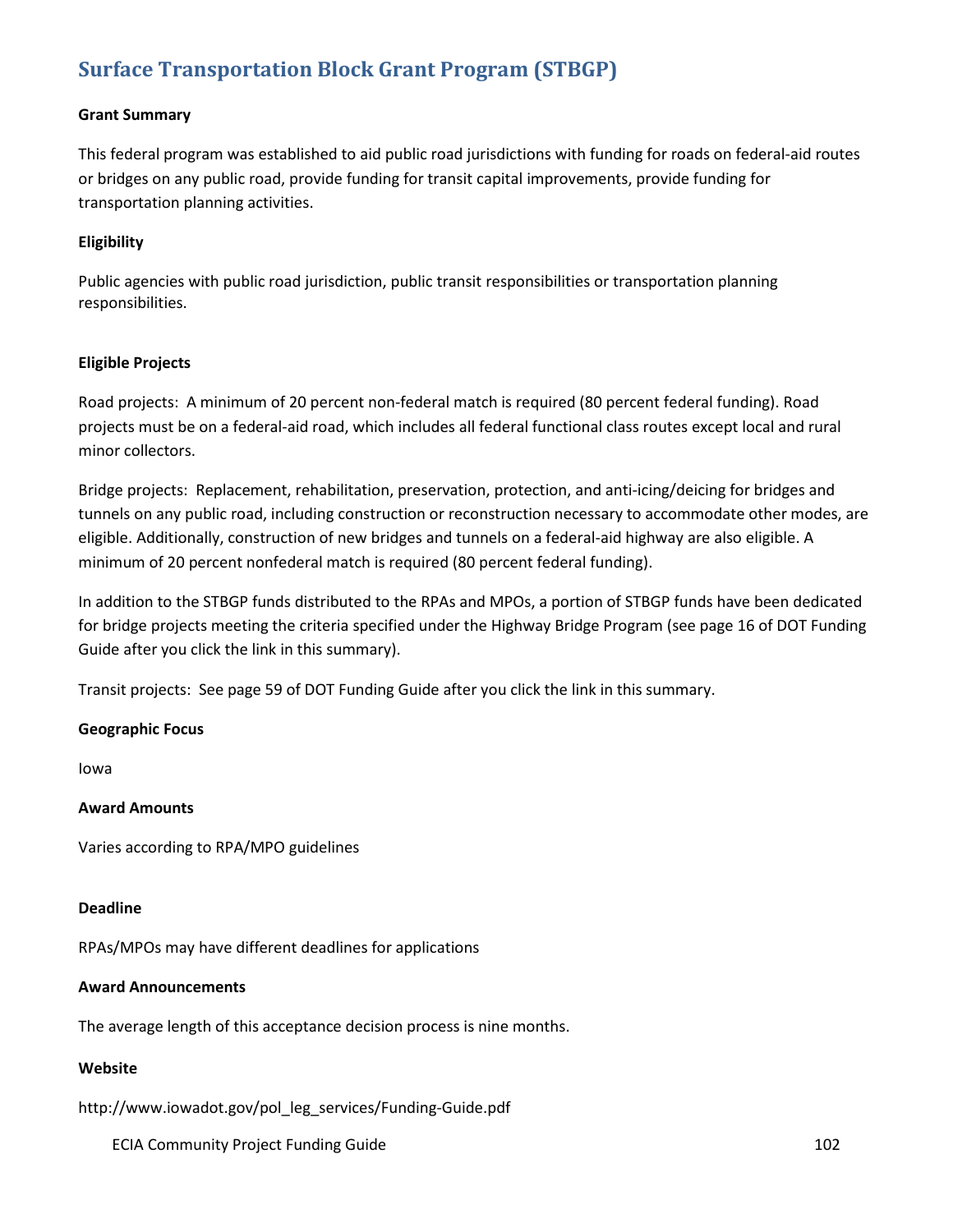# **[The Wellmark Foundation -](https://www.wellmark.com/foundation/rfps.html) MATCH Grant Program**

### **Grant Summary**

The Matching Assets to Community Health (MATCH) grant program is a challenge grant designed to bring other funders together to support larger community health projects needing potentially higher levels of funding or collaboration. Supports nonprofit organizations and community groups that develop and implement sustainable projects that focus on active living and healthy nutrition.

### **Eligibility**

- Must be classified as a Section 501(c)(3) tax-exempt organization under Internal Revenue Code or a governmental entity
- Must be an organization within the states of either Iowa or South Dakota or seeking funding support for grant funding restricted for use in Iowa or South Dakota
- Cannot be a private foundation under Section 509(a)
- Cannot be an individual
- Must not have a contractual relationship with Wellmark, Inc., Wellmark Blue Cross and Blue Shield of Iowa, Wellmark Blue Cross and Blue Shield of South Dakota or Wellmark Health Plan of Iowa, Inc. This does not include having health insurance coverage through Wellmark.

### **Eligible Projects**

Our funding focuses on sustainable initiatives targeting **access to and consumption of nutritious foods** (Improving access to locally sourced foods, Supporting connections between local food systems and health, Improving nutrition in school settings) and **promoting safe and healthy environments in which to be active** (Providing safe, accessible venues for physical activity in a community, Advancing active transportation concepts, Promoting trail development) — now and for generations to come.

### **Geographic Focus**

Iowa and South Dakota

### **Award Amounts**

Large MATCH: Challenge grants to be matched 100 percent up to \$100,000

Small MATCH: Challenge grants up to \$25,000 to be matched 50 percent

### **Deadline**

Large – February 21; Small – June 5

### **Award Announcements**

Large – May; Small – August

### **Website**

<https://www.wellmark.com/foundation/rfps.html>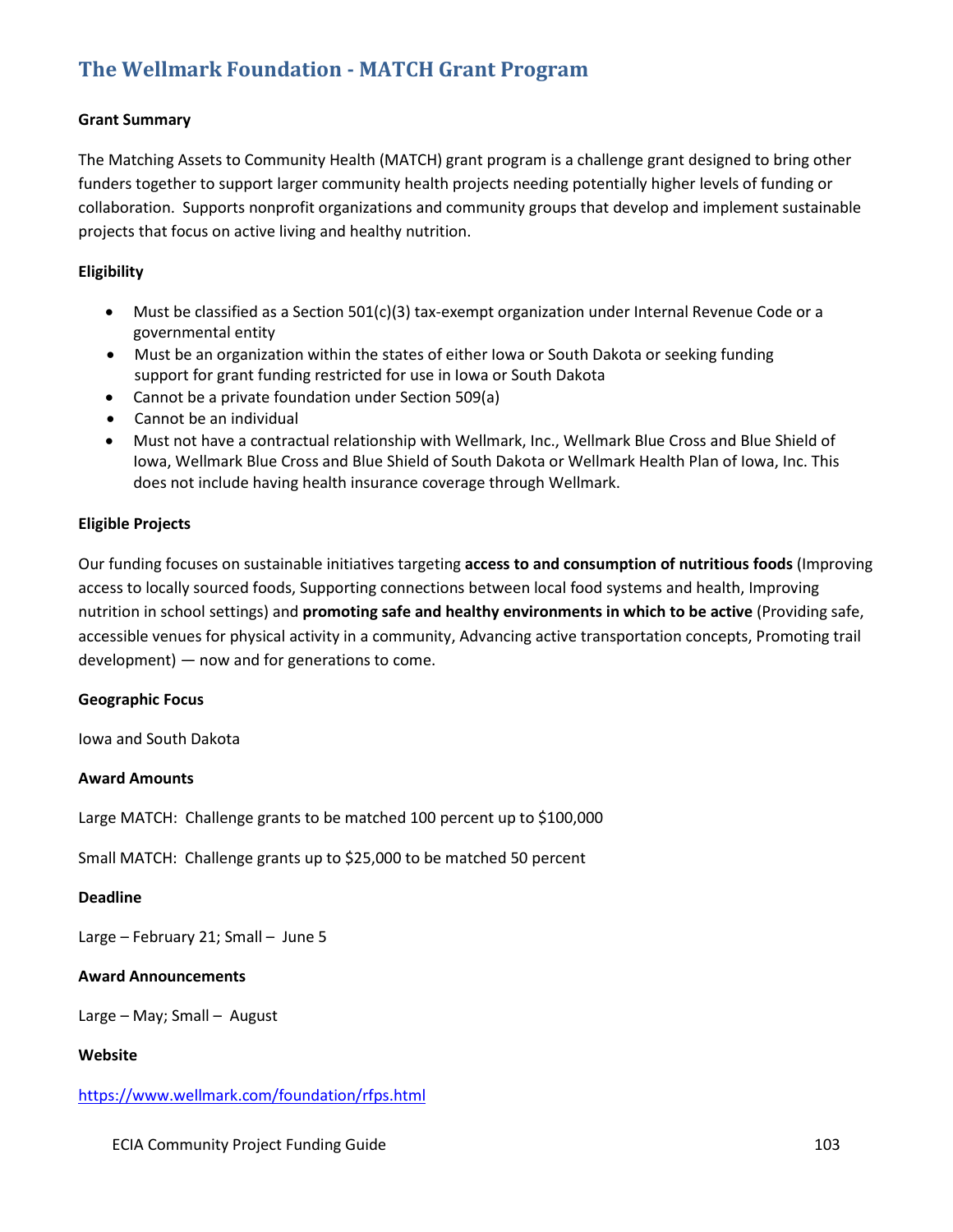# **[Theisen's More for Your Community](http://www.dbqfoundation.org/nonprofits/grant-opportunities)**

### **Grant Summary**

The Theisen's More for Your Community corporate grant program annually makes grants to all Theisen's store communities.

### **Eligibility**

501c3 organizations in Theisen's store communities

### **Eligible Projects**

The program grants to agencies that most effectively, directly serve the basic needs of families and children, which includes food, shelter, education, safety and health.

### **Geographic Focus**

Market area

### **Award Amounts**

Maximum request is \$5,000. Awards range between \$300 and \$5,000.

### **Deadline**

September 1

**Award Announcements** Mid-October

### **Website**

<http://www.dbqfoundation.org/nonprofits/grant-opportunities>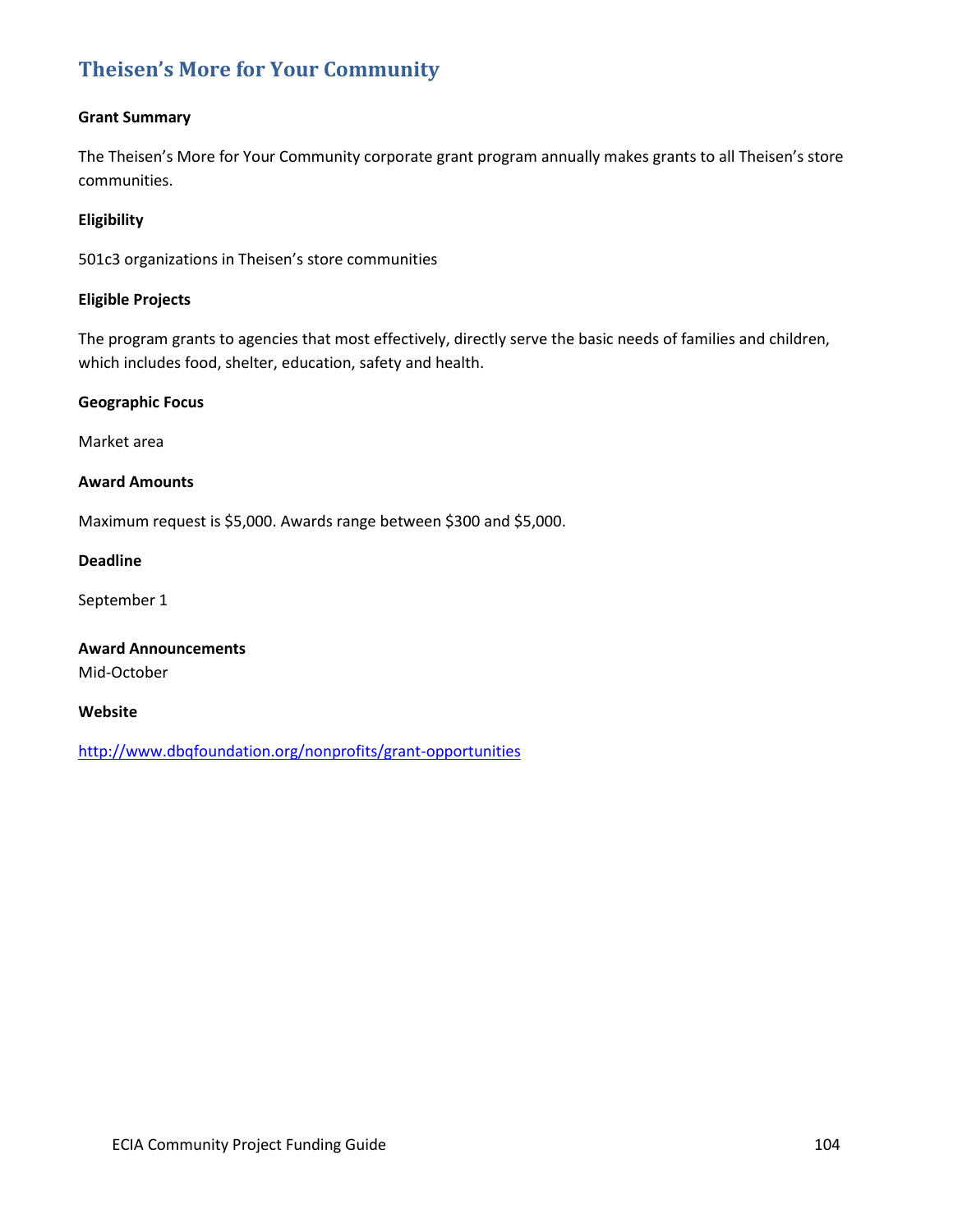# **[Traffic Safety Improvement Program](https://iowadot.gov/traffic/traffic-and-safety-programs/tsip/tsip-program)**

### **Grant Summary**

Funds to cities and counties for roadway safety improvements, research, studies or public information initiatives.

### **Eligibility**

Cities, counties or the Iowa DOT may request funding for use on any public roads

### **Eligible Projects**

Site-specific projects

### **Geographic Focus**

Iowa

### **Award Amounts**

\$500,000

### **Deadline**

August 15

### **Award Announcements**

Notice of approval will be sent by mid-December, and funds will be available on July 1. Funding for approved projects may be available sooner, if requested, and on a case-by-case basis.

### **Website**

<https://iowadot.gov/traffic/traffic-and-safety-programs/tsip/tsip-program>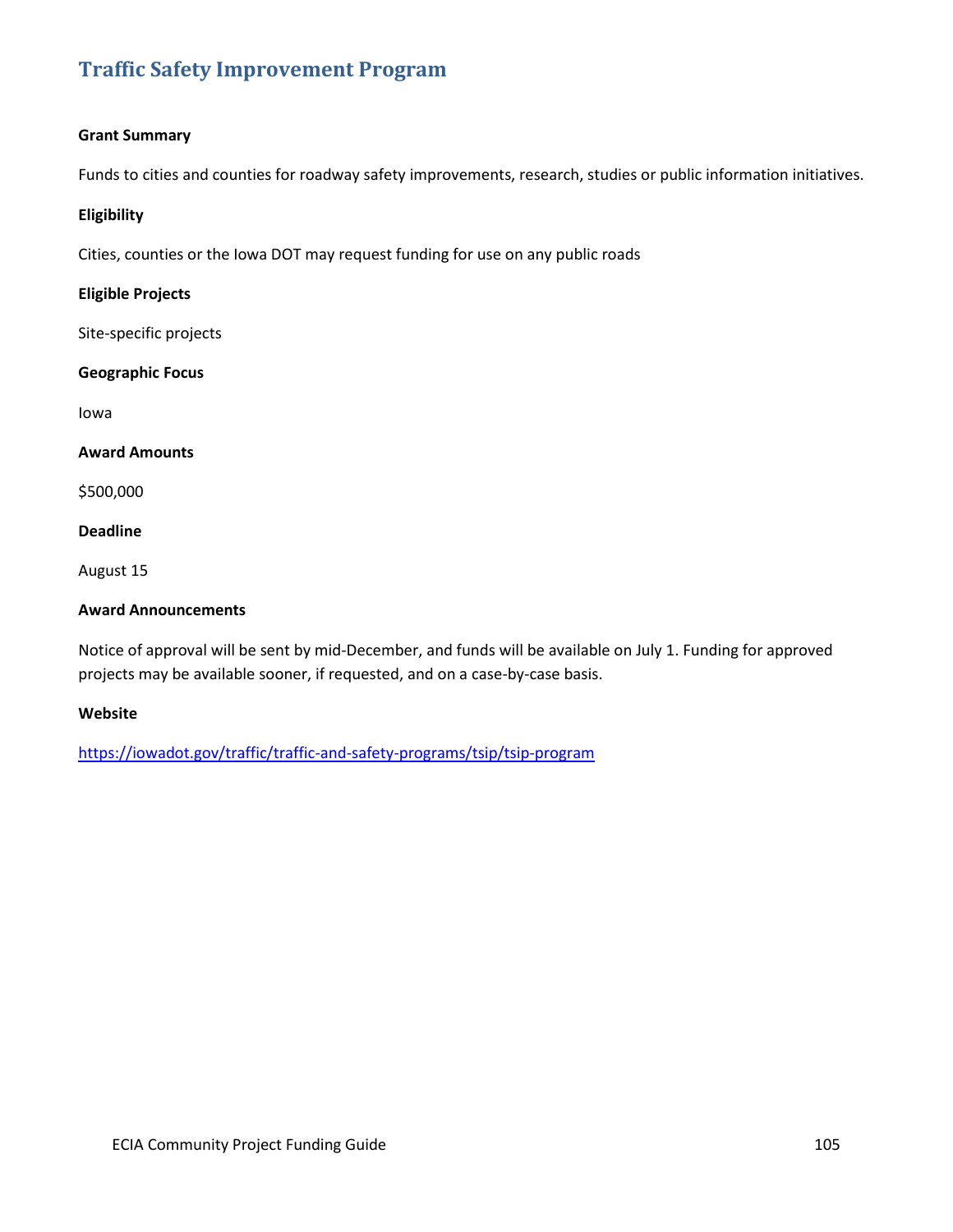# **[Trees for Kids and Trees for Teens](http://www.iowadnr.gov/Conservation/Forestry/Educational-Opportunities)**

### **Grant Summary**

This grant is designed to provide hands-on learning opportunities and to connect youth with nature through tree planting on school grounds and other public areas.

### **Eligibility**

- Local and State governments (school districts, cities, counties)
- Service organizations with 501(c) 3 status
- Service organizations without 501(c) 3 status (These organizations will be required to involve local governments in the holding of funds)

### **Eligible Projects**

Funding is for \$1,000 – 5,000 per project and can be used to purchase trees and mulch.

### **Geographic Focus**

Iowa

### **Award Amounts**

Up to \$5,000

### **Deadline**

March/September 1

### **Award Announcements**

Mid-March/Mid-September

### **Website**

<http://www.iowadnr.gov/Conservation/Forestry/Educational-Opportunities>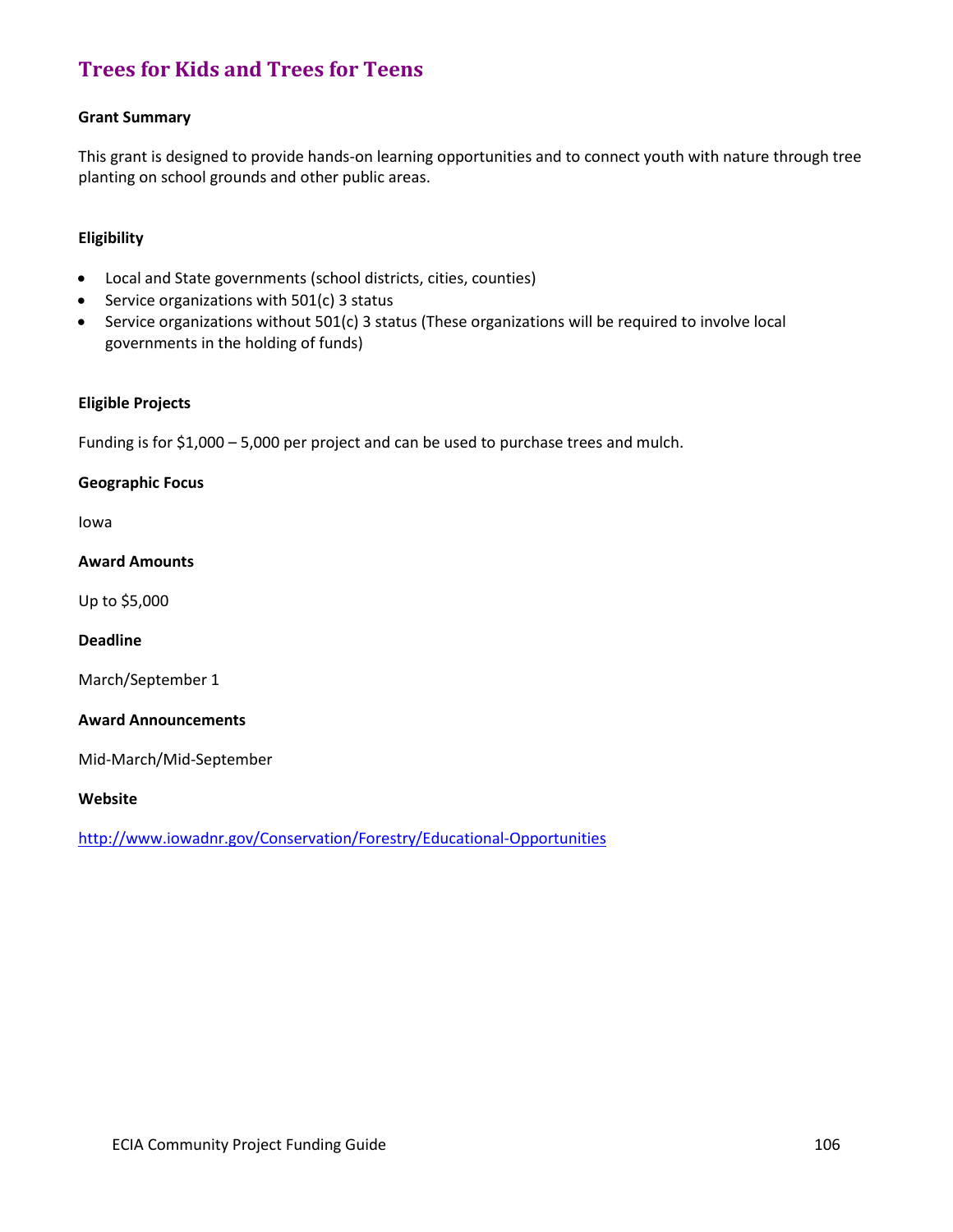### **[TREES PLEASE!](http://www.midamericanenergy.com/ee/ia_res_trees.aspx)**

### **Grant Summary**

Funding provided for windbreaks, shade and beautification of parks, roadways and other common areas for communities both large and small.

### **Eligibility**

Communities receiving utility service from Mid-American Energy.

### **Eligible Projects**

Tree-planting in city-owned parks, roadways and other common areas.

### **Geographic Focus**

Iowa

### **Award Amounts**

50% discount for each tree planted

### **Deadline**

The third Friday in October

### **Award Announcements**

Applicants are notified the second week of December if they have received an award, and if so, the dollar amount of the award.

### **Website**

[http://www.midamericanenergy.com/ee/ia\\_res\\_trees.aspx](http://www.midamericanenergy.com/ee/ia_res_trees.aspx)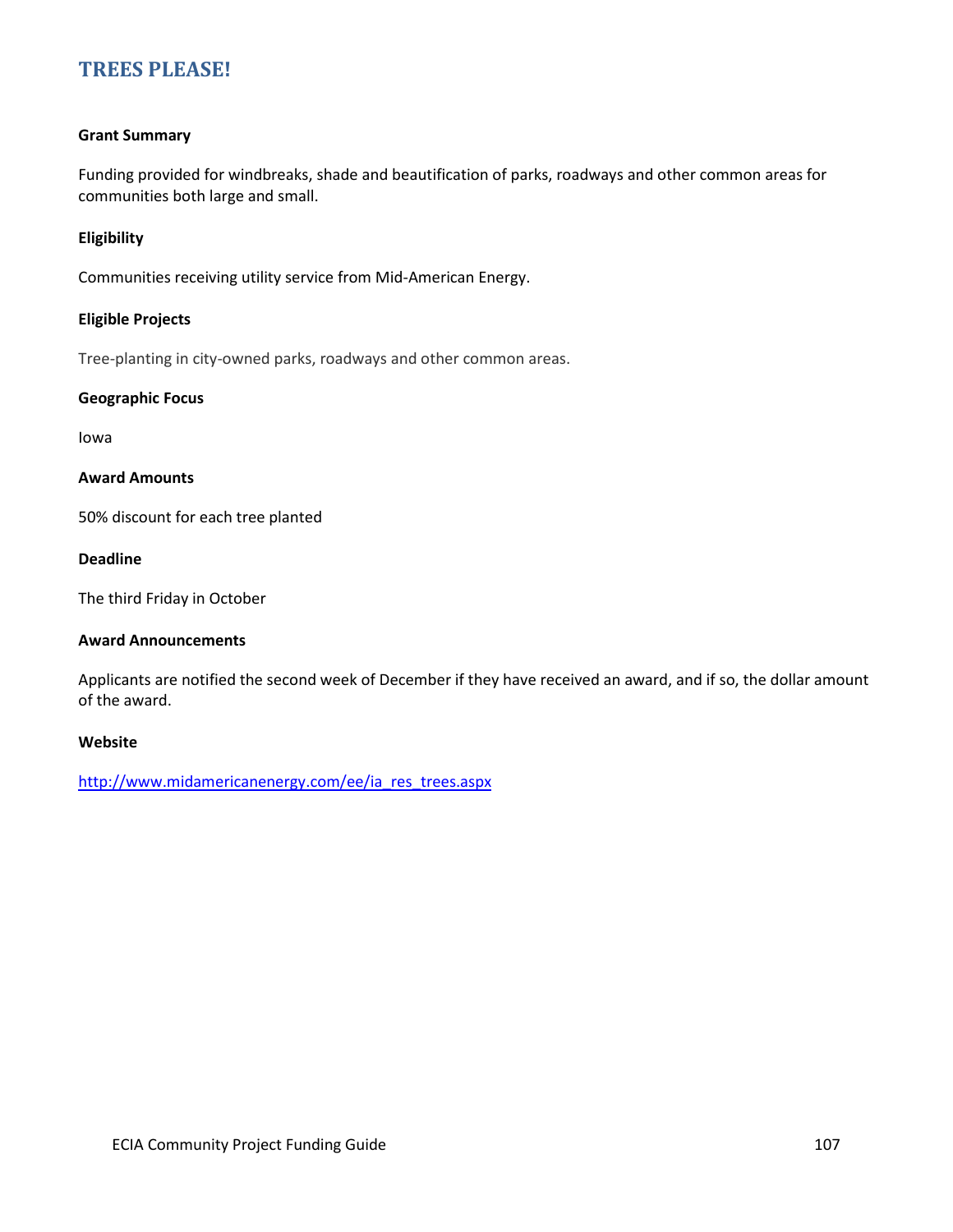# **Union Pacific – [Building Community Local](https://www.up.com/aboutup/community/foundation/local-grants/criteria-eligibility/index.htm) Grants Program**

# **Grant Summary**

We have carefully aligned our Local Grants cause areas to our company's unique heritage, strengths, and assets. Specifically, we prioritize funding for direct services and efforts that build the capacity of organizations focused on the following causes within our local operating communities: Safety, Workforce Development, Community Spaces.

# **Eligibility**

All grant recipients must be non-profit, charitable organizations tax-exempt under section 501(c)(3) of the Internal Revenue Code and further, be classified as an organization described in sections 509(a)(1) or 509(a)(2) under 170 (b)(1)(A)(vii) of the code.

# **Eligible Projects**

Safety, Workforce Development, Community Spaces

# **Geographic Focus**

Union Pacific communities

# **Award Amounts**

\$2,500 - \$25,000

#### **Deadline**

Submission period: April 1 to May 31

# **Award Announcements**

September

# **Website**

<https://www.up.com/aboutup/community/foundation/local-grants/criteria-eligibility/index.htm>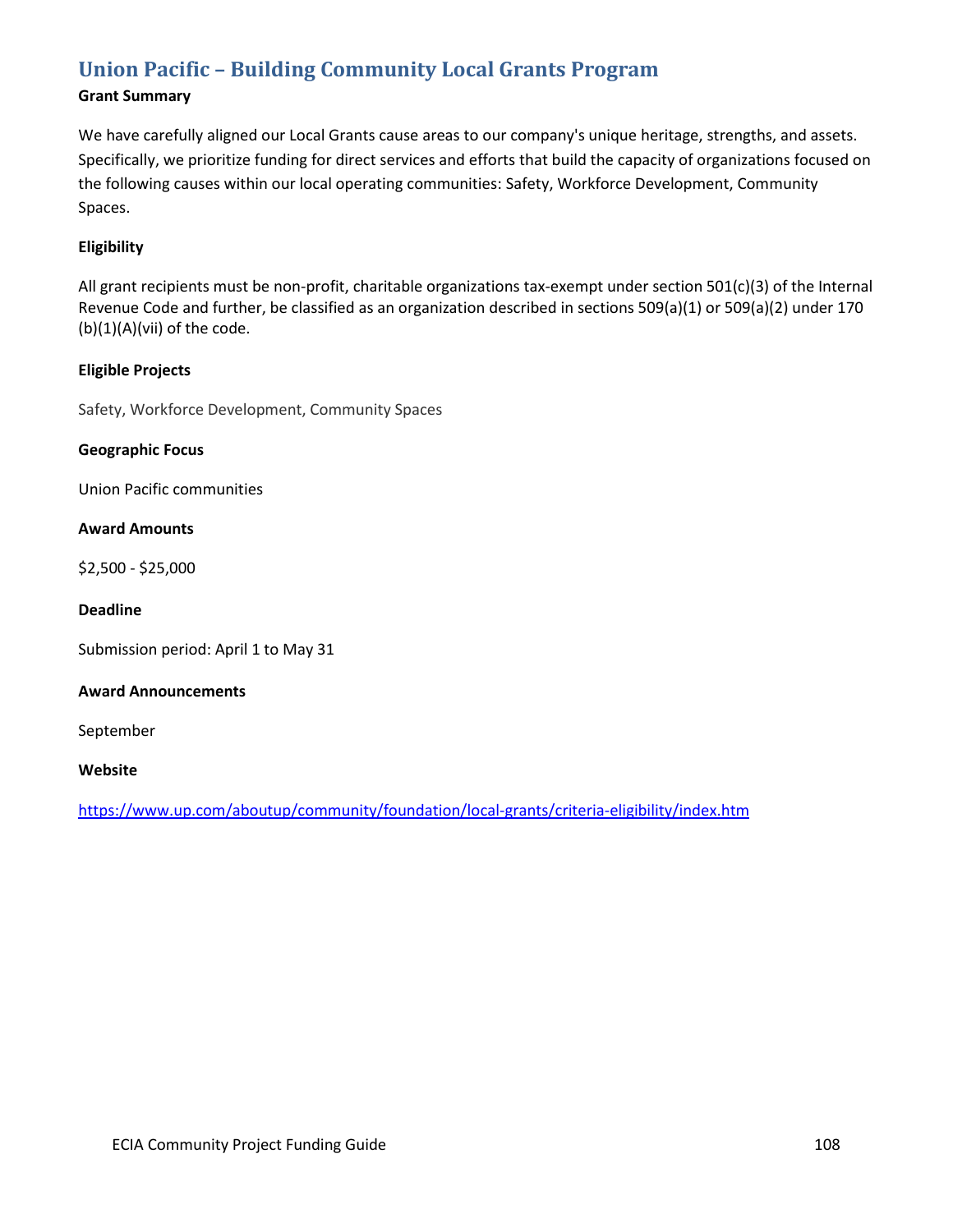# **[United States Tennis Association-Facility Assistance Program](https://www.usta.com/en/home/organize/grants-and-assistance/national/about-usta-facility-assistance.html)**

# **Grant Summary**

As a not-for-profit organization whose mission is to "promote and develop the growth of tennis," the USTA recognizes the importance of making financial investments in the infrastructure of tennis facilities to foster the sport's continued growth.

# **Eligibility**

Schools and organizations looking to construct or repair tennis facilities

# **Eligible Projects**

There are four categories of financial assistance: Line Grants; Basic Facility Improvements (Category I); Resurfacing, Converting existing courts, Lighting (Category II); New construction, Existing reconstruction (Category III), Live streaming and/or player analysis technology (Category IV)

# **Geographic Focus**

National

# **Award Amounts**

Line Grants - \$4,000 max; Basic Facility Improvements (Category I) - \$4,000 max; Resurfacing, Converting existing courts, Lighting (Category II) - \$10,000 max; New construction, Existing reconstruction (Category III) - \$20,000; Live streaming and/or player analysis technology (Category IV) - \$10,000.

# **Deadline**

Applications are open and recipients will be contacted by a representative

# **Award Announcements**

Ongoing

# **Website**

<https://www.usta.com/en/home/organize/grants-and-assistance/national/about-usta-facility-assistance.html>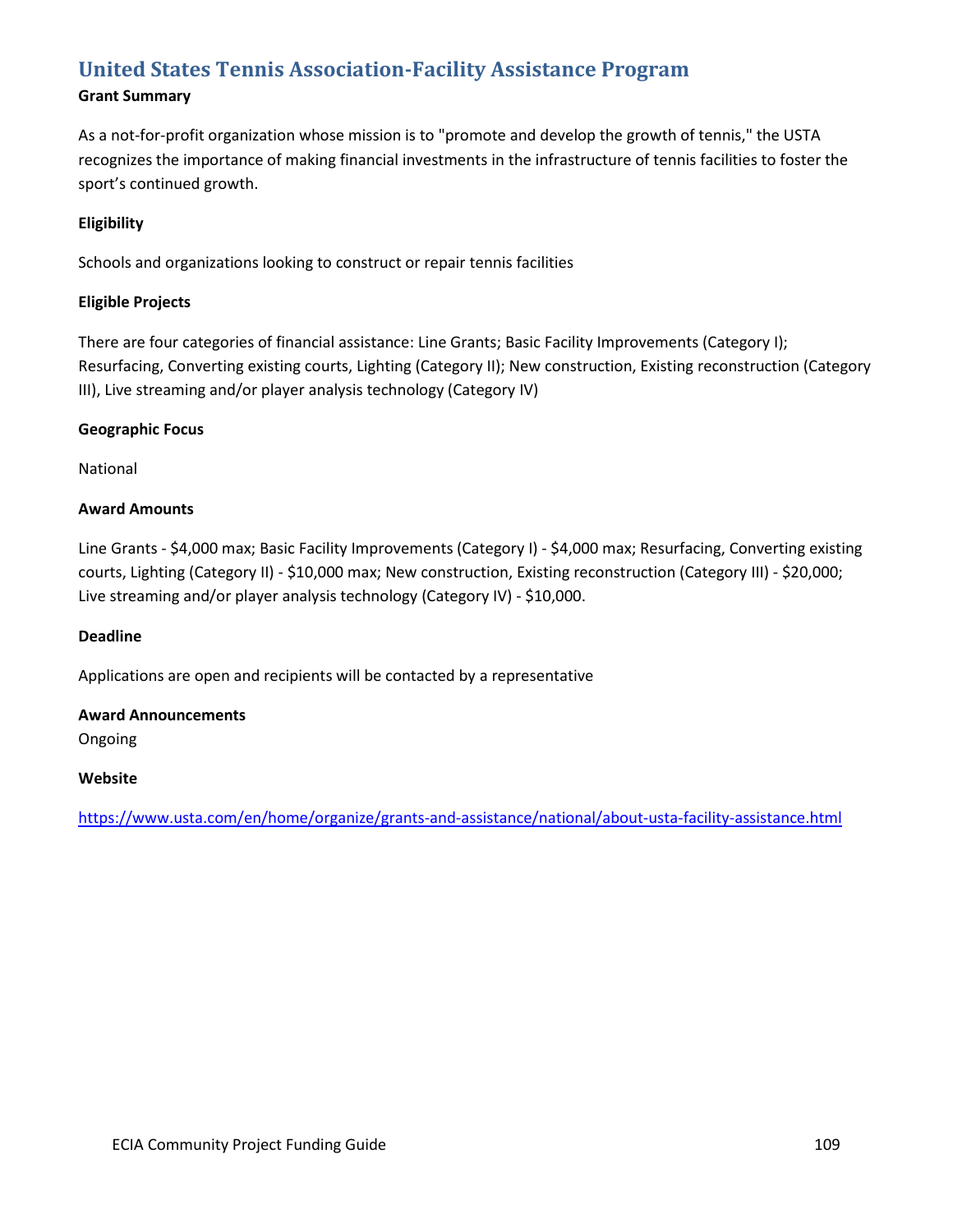# **[United Way of the Tri-State Area –](https://dbqunitedway.org/community-impact-grant-application) New and Targeted Initiatives**

# **Grant Summary**

Our mission is to connect people and resources to advance the health, education and income of those in need.

# **Eligibility**

501(c)(3) organizations

# **Eligible Projects**

All UWDATS-funded initiatives are built on the three United Way pillars: health, education and income/financial stability. UWDATS recognizes the importance of collecting data to help in storytelling efforts and in articulating how the work you do translates into a valuable return on investment and impact in our communities. The following is a list of program outcomes for each of our 2020-2022 investment priorities. All applicants are required to report on a minimum of measures in the program area that you are requesting funds. The reporting requirements are as follows below:

1. Inputs- Each applicant will enter their individualized inputs for each program requesting funds.

2. Outputs- Each applicant will choose 2 community outputs for each program requesting funds.

3. Outcomes- Each applicant will choose 2 community outcomes for each requesting program. With these community outcomes, 1-3 indicators must be chosen to report on for each requesting program. Each applicant must provide 2 individualized outcomes for each requesting program. Please note that your individualized outcome must align with the pillar.

# **Geographic Focus**

Iowa (Allamakee, Clayton, Delaware, Dubuque, Fayette, Jackson); Illinois (Carroll, Jo Daviess); Wisconsin (Grant, Lafayette)

# **Award Amounts**

\$25,000 max

# **Deadline**

February 14

# **Award Announcements**

April

# **Website**

<https://dbqunitedway.org/community-impact-grant-application>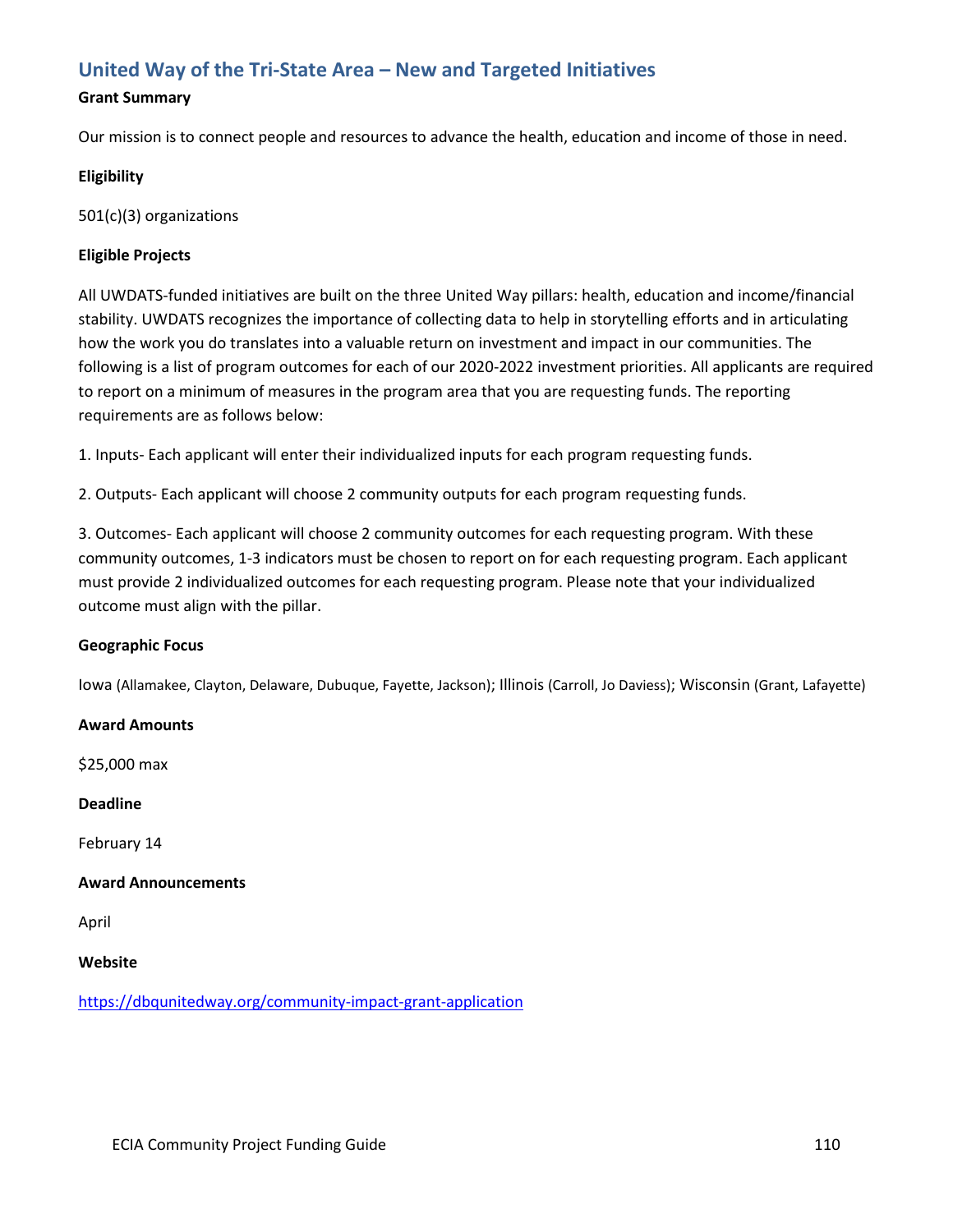# **USDA [Community Facilities Direct Loan and Grant](http://www.rurdev.usda.gov/had-cf_grants.html)**

# **Grant Summary**

This program provides affordable funding to develop essential community facilities in rural areas. An essential community facility is a facility that provides an essential service to the local community for the orderly development of the community in a primarily rural area, and does not include private, commercial or business undertakings.

# **Eligibility**

- Public bodies
- Community-based non-profit corporations
- Federally-recognized Tribes

# **Eligible Projects**

Funds can be used to purchase, construct, and / or improve essential community facilities, purchase equipment and pay related project expenses. Examples of essential community facilities include:

- Health care facilities such as hospitals, medical clinics, dental clinics, nursing homes or assisted living facilities
- Public facilities such as town halls, courthouses, airport hangars or street improvements
- Community support services such as child care centers, community centers, fairgrounds or transitional housing
- Public safety services such as fire departments, police stations, prisons, police vehicles, fire trucks, public works vehicles or equipment
- Educational services such as museums, libraries or private schools
- Utility services such as telemedicine or distance learning equipment
- Local food systems such as community gardens, food pantries, community kitchens, food banks, food hubs or greenhouses

# **Geographic Focus**

National

# **Award Amounts**

Max funding is dependent on the number of grant requests received and the total grant dollars available.

# **Deadline**

Open

**Award Announcements:** Ongoing

# **Website**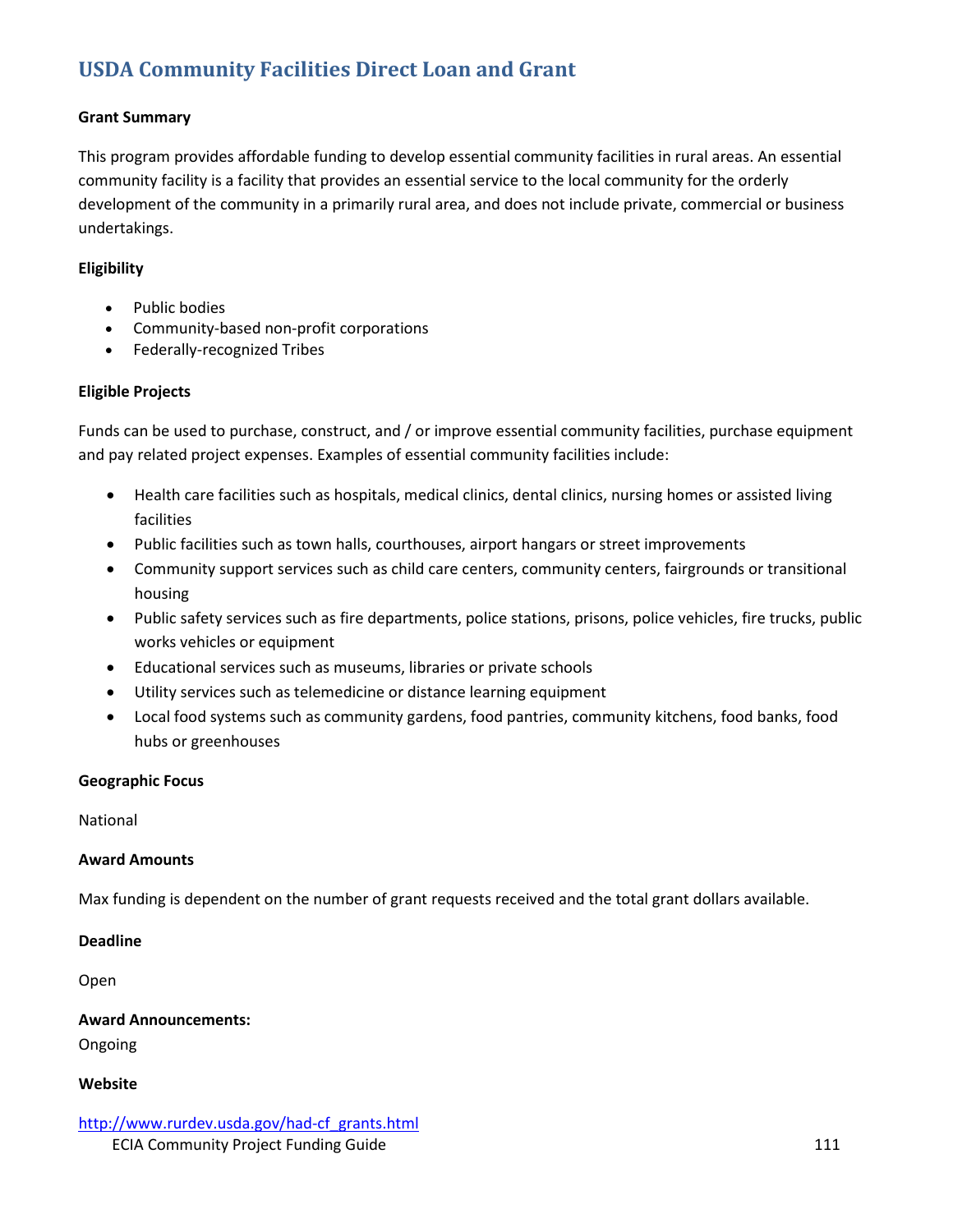# [USDA](https://www.fns.usda.gov/farmtoschool/farm-school-grant-program) [Farm to School Grant](https://www.fns.usda.gov/farmtoschool/farm-school-grant-program)

#### **Grant Summary**

The purpose of the USDA Farm to School Grant Program is to assist eligible entities in implementing farm to school programs that improve access to local foods in eligible schools.

#### **Eligibility and Eligible Projects**

- Implementation grants are intended to increase the amount of local food in eligible schools by providing funding for eligible entities to scale up or further develop existing farm to school initiatives. Implementation grants are appropriate for eligible entities with established partnerships, a defined farm to school objective or objectives, and/or past success implementing farm to school activities. Applicants may focus on a relatively discrete set of schools as direct recipients of project activities, or may provide products and services that have national, regional, or statewide relevance and scope.
- Planning grants are intended to increase the amount of local food in eligible schools by providing funding for the development of an Action Plan designed to initiate or expand farm to school programs. They are intended for eligible entities that are just getting started with farm to school activities. Planning grants should focus primarily on goals and activities that lay a solid foundation for launching or scaling farm to school work.
- State Agency grants are intended to increase the amount of local food served in eligible schools by funding State agencies to support and grow farm to school efforts in their states. Eligible State agencies include any State-level agency working to promote farm to CNP activities in eligible schools, such as State Departments of Education, Health, or Agriculture. The State agency does not need to administer the Child Nutrition Programs in order to be eligible for this track; however, the State agency applicant must include a letter of support from the relevant CNP-administering State agency. Eligible State agencies are not eligible for any other grant track.

#### **Geographic Focus**

National

# **Award Amounts**

Implementation awards - \$50,000 - \$100,000; Planning awards - \$20,000 - \$50,000; State Agency grant - \$50,000 - \$100,000.

#### **Deadline**

December 13

**Award Announcements:**

June

#### **Website**

<https://www.fns.usda.gov/farmtoschool/farm-school-grant-program>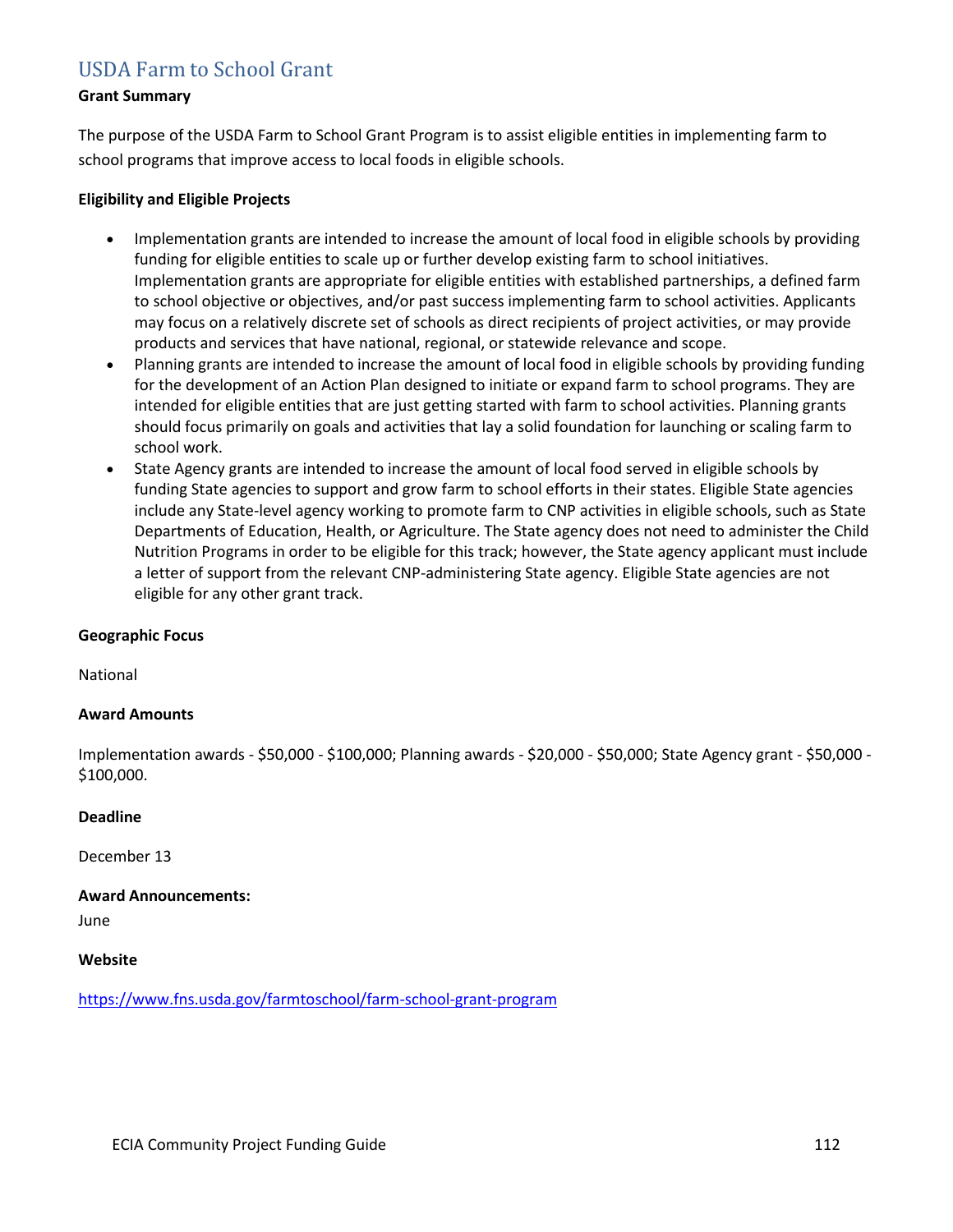# **[Wahlert Foundation](https://wahlertfoundation.org/application-guidelines-forms/)**

# **Grant Summary**

Embracing Christian values and guided by compassion for those less fortunate, the Wahlert Foundation continues the legacy of the Wahlert family by acting as a steward of the Foundation's assets for the betterment of life in the Dubuque, Iowa, community by giving primarily in the areas of education, food, shelter, human services, and a limited funding of the arts.

#### **Eligibility**

Non Profit Organizations

# **Eligible Projects**

Grants are made for basic human needs, such as: emergency assistance for families, medical care for seminarians from foreign countries, domestic violence prevention, food and housing for the needy, scholarships for lowincome students, crisis care for children, food vouchers, and safety upgrades for a homeless shelter.

#### **Geographic Focus**

Dubuque area

# **Award Amounts**

Average grant award is \$1,000

#### **Deadline**

Applications are accepted during the months of June, July and August

# **Award Announcements:**

September

#### **Website**

<https://wahlertfoundation.org/application-guidelines-forms/>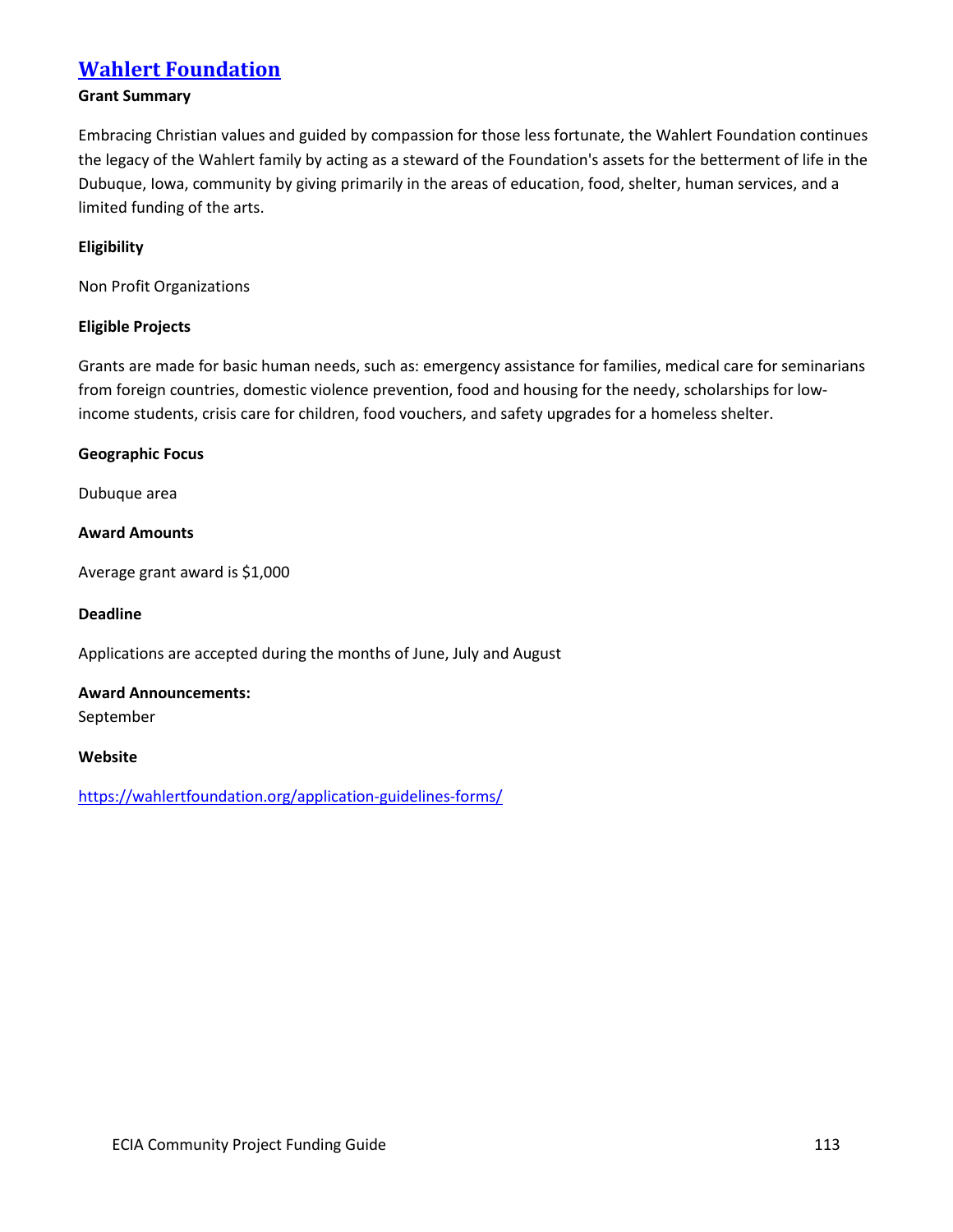# **[Walmart Community Grant Program](http://corporate.walmart.com/walmart-foundation/community-grant-program)**

# **Grant Summary**

Through the Community Grant Program, our associates are proud to support the needs of their communities by providing grants to local organizations. Application may be submitted at any time during this funding cycle.

# **Eligibility**

Organizations applying must meet the one of following criteria:

- An organization holding a current tax-exempt status under Section 501(c)(3), (4), (6) or (19) of the Internal Revenue Code;
- A recognized government entity: state, county, or city agency, including law enforcement or fire departments, that are requesting funds exclusively for public purposes;
- A K-12 public or private school, charter school, community/junior college, state/private college or university; or
- A church or other faith-based organization with a proposed project that benefits the community at large.

# **Eligible Projects**

Hunger relief and healthy eating; Health and human service; Quality of life; Education; Community and economic development; Diversity and Inclusion; Public Safety; Environmental sustainability

# **Geographic Focus**

National

# **Award Amounts**

Awarded grants range from \$250 to \$2,500.

# **Deadline**

Between February 1 and December 31

# **Award Announcements**

Applications may be submitted at any time during this funding cycle. Please note that applications will only remain active in our system for 90 days, and at the end of this period they will be automatically rejected.

# **Website**

<http://corporate.walmart.com/walmart-foundation/community-grant-program>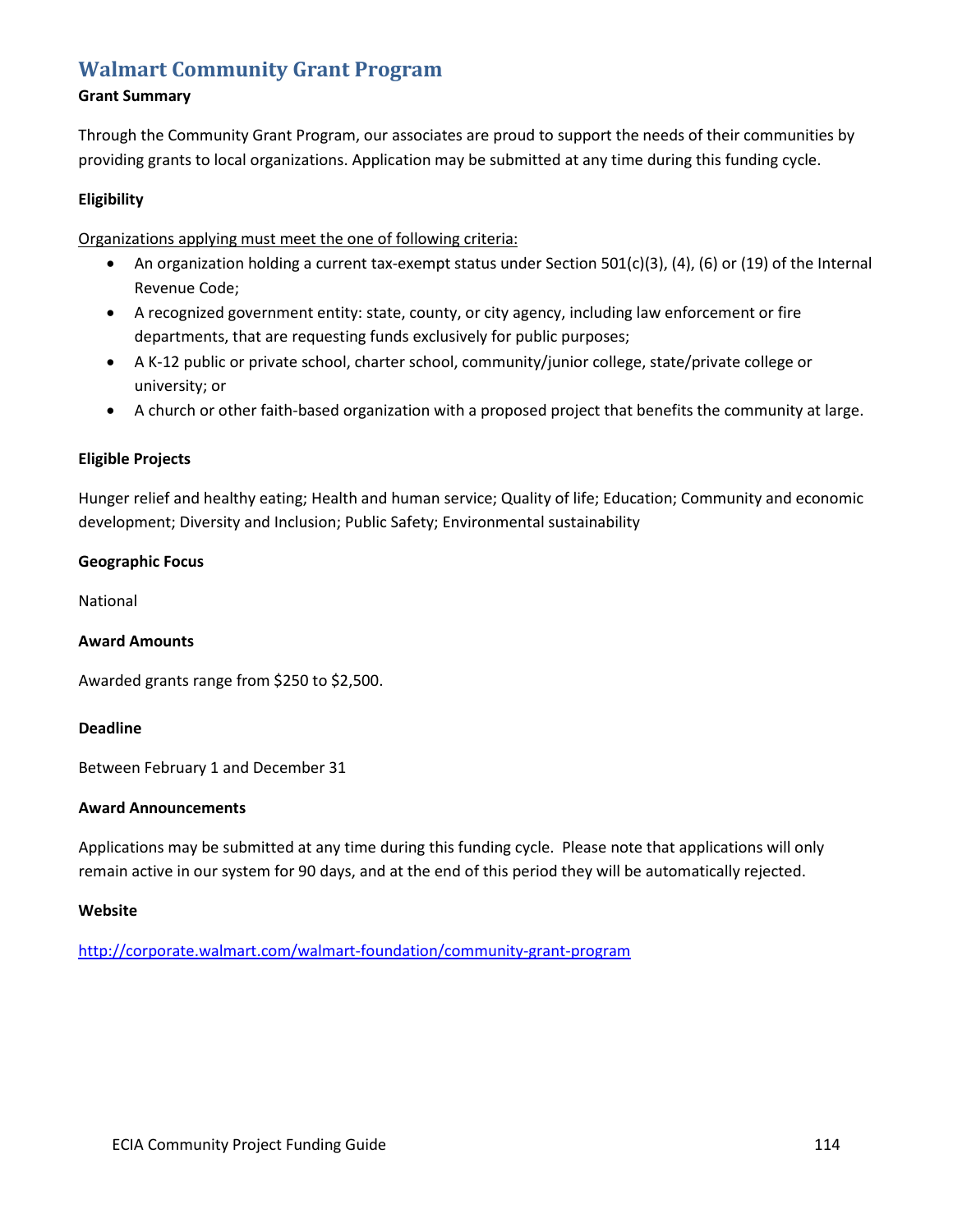# **[Water and Waste Disposal Loan/Grant](http://www.rurdev.usda.gov/uwep_HomePage.html)**

# **Grant Summary**

Provides funding for clean and reliable drinking water systems, sanitary sewage disposal, sanitary solid waste disposal, and storm water drainage to households and businesses in eligible rural areas.

# **Eligibility**

- Most State and local governmental entities
- Private non-profits
- Federally-recognized Tribes

# **Eligible Projects**

- Drinking water sourcing, treatment, storage and distribution
- Sewer collection, transmission, treatment and disposal
- Solid waste collection, disposal and closure
- Storm water collection, transmission and disposal

# **Geographic Focus**

Iowa

#### **Award Amounts**

Determined by amount of self-contribution

#### **Deadline**

Open

# **Award Announcements:**

Awards are announced on an ongoing basis as long as funds are available.

#### **Website**

<https://www.rd.usda.gov/programs-services/water-waste-disposal-loan-grant-program>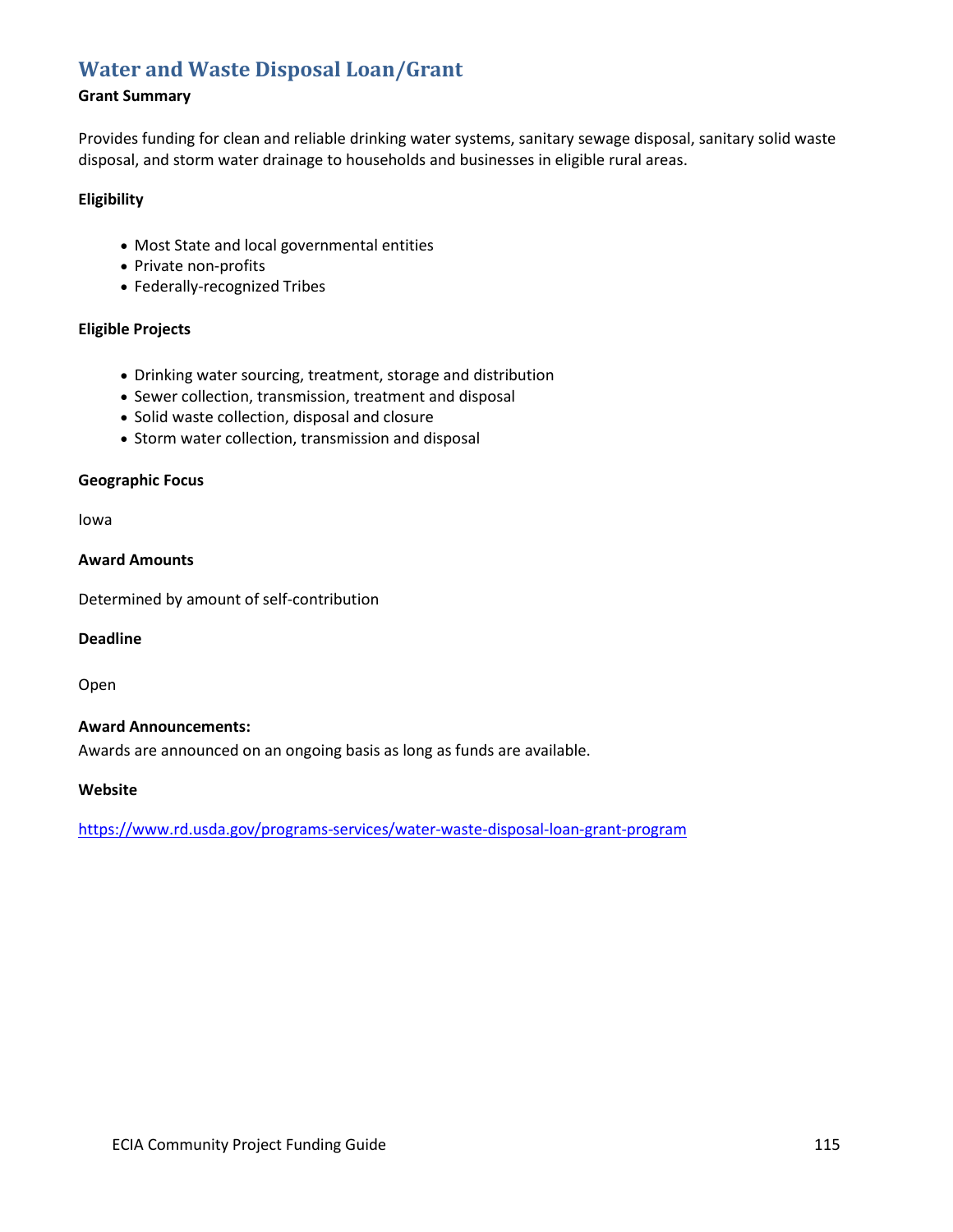# **[Women's Giving Circle](http://www.dbqfoundation.org/nonprofits/grant-opportunities)**

# **Grant Summary**

Non-profit organizations serving Greater Dubuque are invited to complete an application requesting the treasure, time and talents of Circle members.

# **Eligibility**

501(c)3 nonprofit organizations that have been in active service to the public for at least one year prior to the application. Organizations must operate in a manner that no applicable anti-discrimination laws are violated. Only one proposal may be submitted per organization.

# **Eligible Projects**

Grants are awarded to organizations which provide a service to individuals that create a bridge to self-sufficiency and/or significantly address barriers to opportunity.

# **Geographic Focus**

Dubuque, Delaware, Jackson, Jones, Clayton, Allamakee, Delaware and Clinton Counties

# **Award Amounts**

Up to \$5,000

# **Deadline**

April

# **Award Announcements:**

By June

# **Website**

<http://www.dbqfoundation.org/nonprofits/grant-opportunities>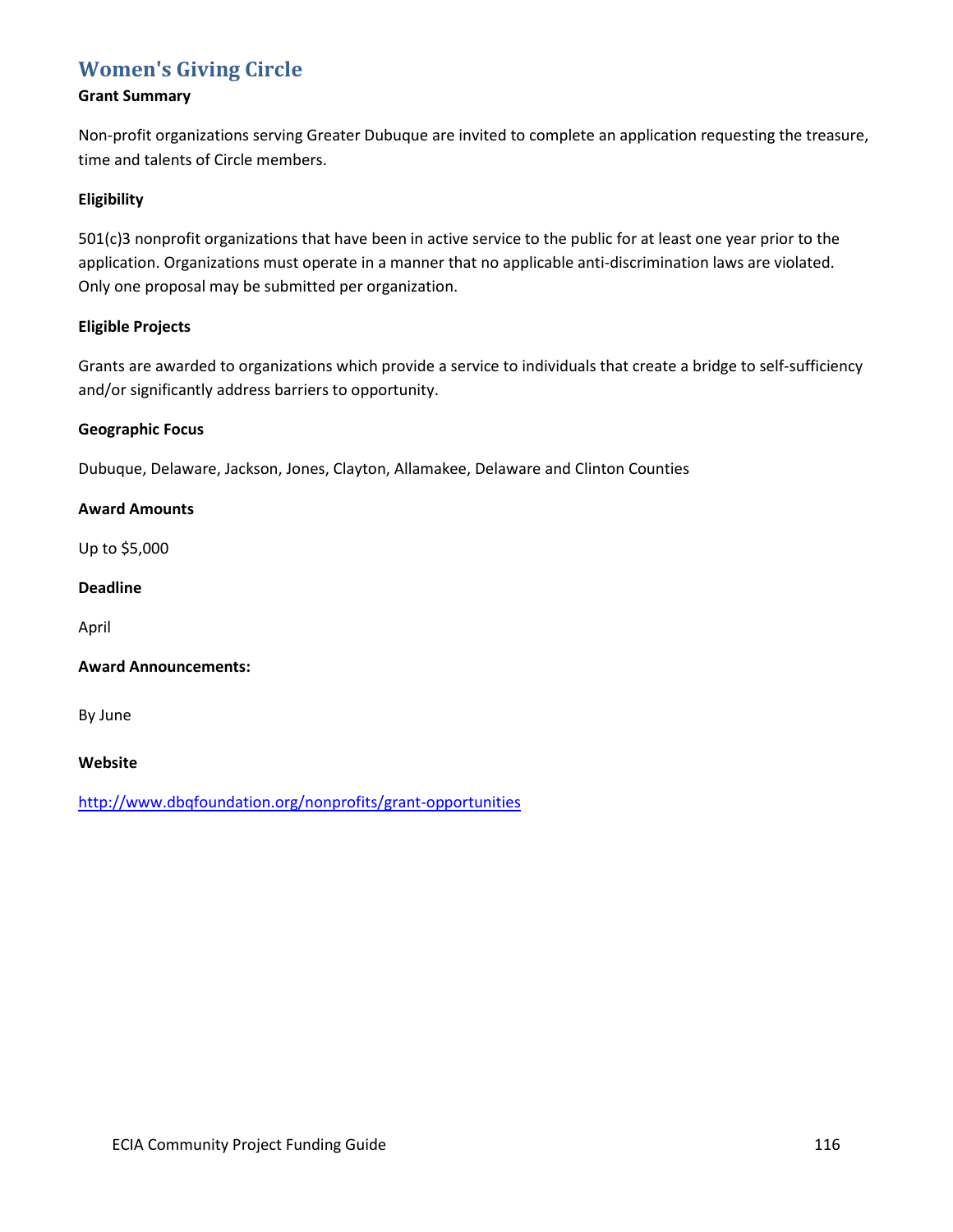# **[Workforce Housing Tax Credits](https://www.iowaeconomicdevelopment.com/WHTC)**

# **Grant Summary**

This program provides tax benefits to developers to provide housing in Iowa communities, focusing especially on those projects using abandoned, empty or dilapidated properties.

# **Eligibility**

Developer must build or rehabilitate at least four single-family homes or at least one multi-family building containing three or more units or at least two upper story units

# **Eligible Projects**

Housing development located on a gray field or brownfield site, Repair or rehabilitation of dilapidated housing stock, upper story housing development, new construction in a greenfield (community with demonstrated workforce housing needs)

# **Geographic Focus**

Iowa

# **Award Amounts**

Total project costs may not exceed \$200,000 per unit for new construction or \$250,000 per unit for historic rehabilitation. Total project costs for projects under the Small Cities set aside may not exceed \$215,00 per unit

#### **Deadline**

Rolling

# **Award Announcements**

N/A

**Website**

<https://www.iowaeconomicdevelopment.com/WHTC>